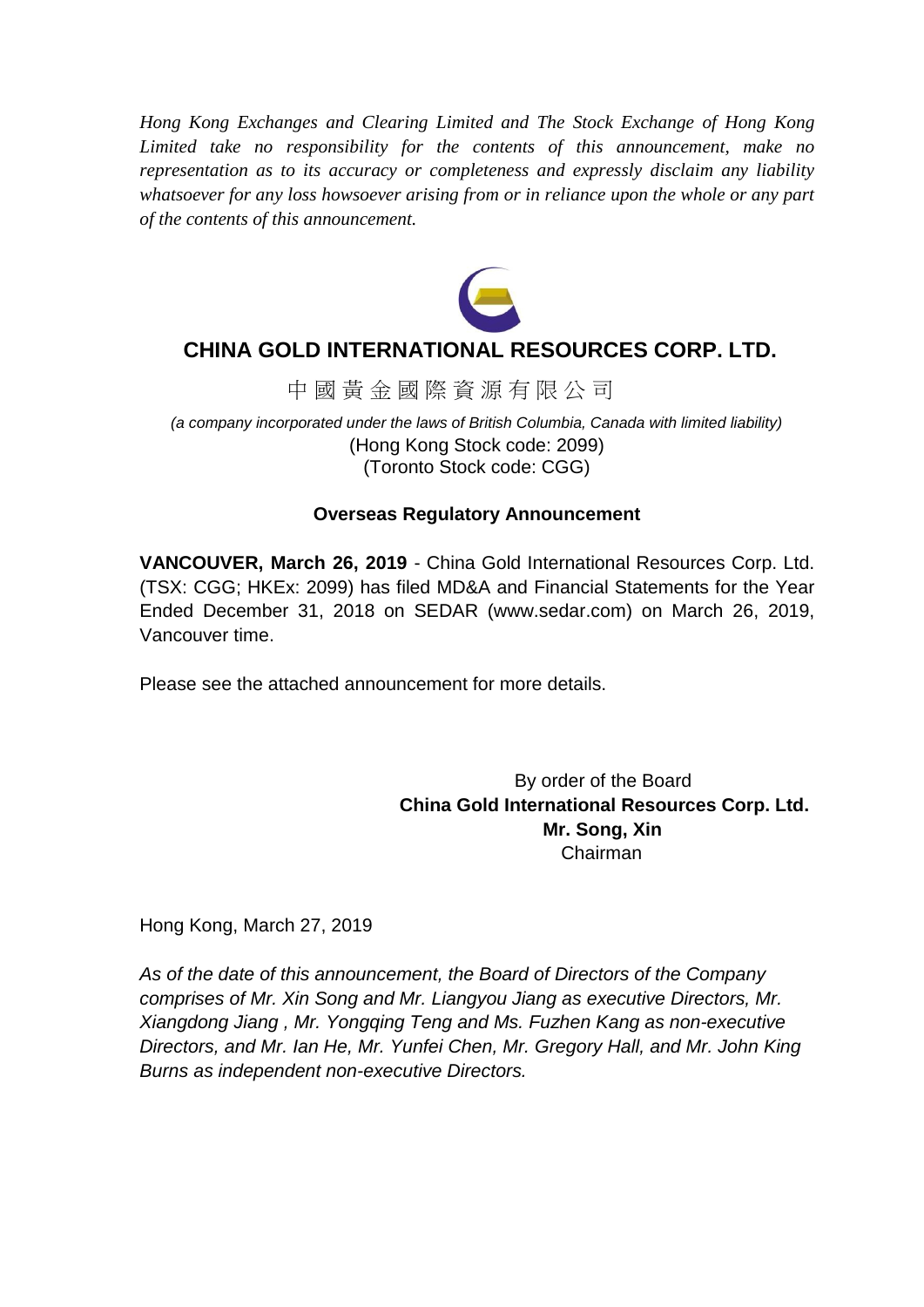*Hong Kong Exchanges and Clearing Limited and The Stock Exchange of Hong Kong Limited take no responsibility for the contents of this announcement, make no representation as to its accuracy or completeness and expressly disclaim any liability whatsoever for any loss howsoever arising from or in reliance upon the whole or any part of the contents of this announcement.*



# **China Gold International Resources Corp. Ltd.**

**Management's Discussion and Analysis of Financial Condition and Results of Operations Year ended December 31, 2018 (Stated in U.S. dollars, except as otherwise noted)**

Suite 660, One Bentall Centre, 505 Burrard Street, Box 27, Vancouver, BC, V7X 1M4

Tel: 604-609-0598 Fax: 604-688-0598 E-mail: info@chinagoldintl.com, [www.chinagoldintl.com](http://www.chinagoldintl.com/)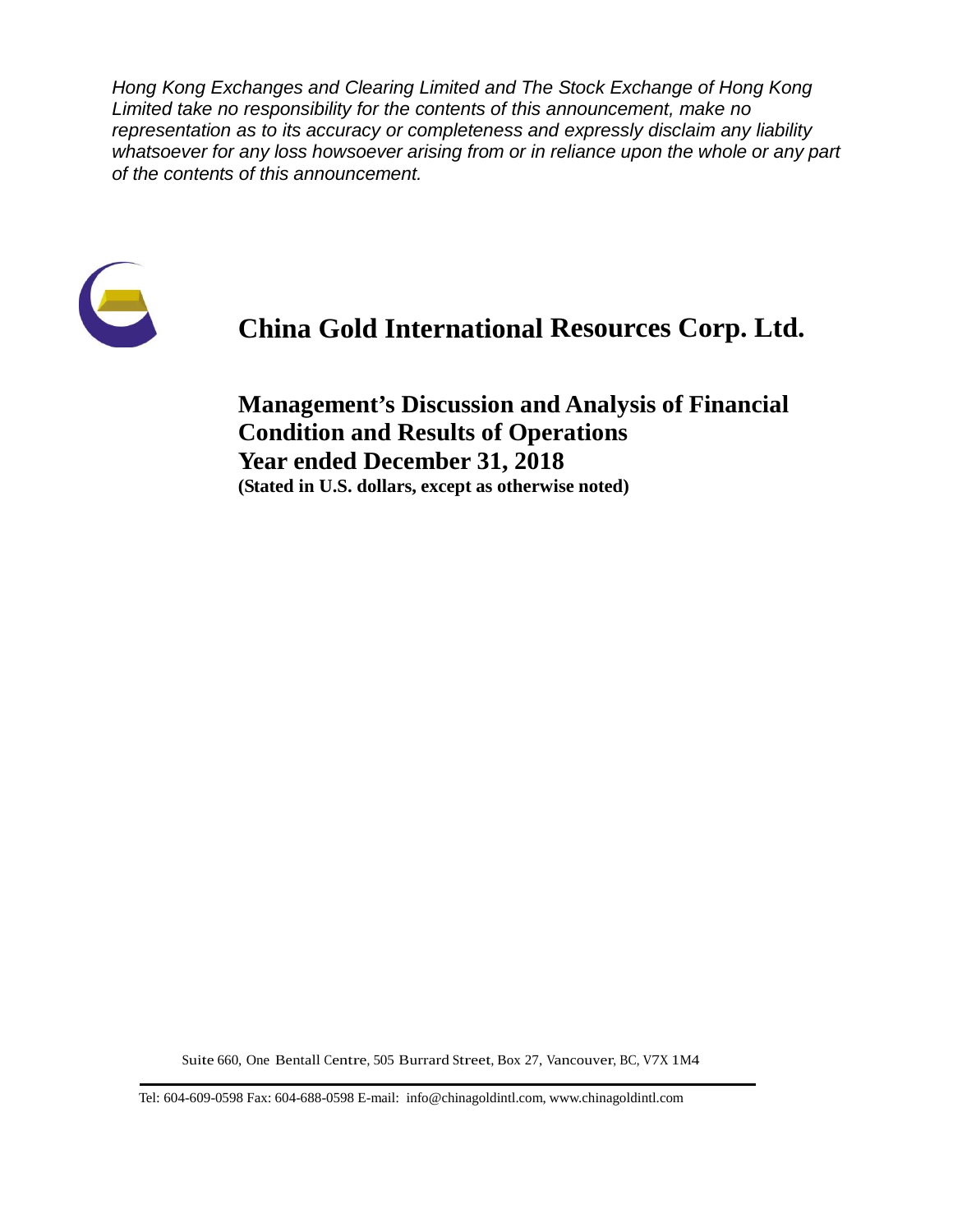# MANAGEMENT'S DISCUSSION AND ANALYSIS

*Management's Discussion and Analysis of Financial Condition and Results of Operations for the year ended December 31, 2018. (Stated in U.S. dollars, except as otherwise noted)*

| <b>FORWARD-LOOKING STATEMENTS</b>                                                                                                                                | $\overline{2}$   |
|------------------------------------------------------------------------------------------------------------------------------------------------------------------|------------------|
| <b>THE COMPANY</b>                                                                                                                                               | 3                |
| <b>OVERVIEW</b><br>PERFORMANCE HIGHLIGHTS<br>SELECTED ANNUAL INFORMATION *<br><b>OUTLOOK</b>                                                                     | 3<br>3<br>3<br>4 |
| <b>RESULTS OF OPERATIONS</b>                                                                                                                                     | 4                |
| SELECTED QUARTERLY FINANCIAL DATA<br>SELECTED QUARTERLY AND ANNUAL PRODUCTION DATA AND ANALYSIS<br><b>REVIEW OF QUARTERLY DATA</b>                               | 4<br>4<br>5      |
| <b>NON-IFRS MEASURES</b>                                                                                                                                         | 7                |
| <b>MINERAL PROPERTIES</b>                                                                                                                                        | 8                |
| THE CSH MINE<br>THE JIAMA MINE                                                                                                                                   | 8<br>10          |
| <b>LIQUIDITY AND CAPITAL RESOURCES</b>                                                                                                                           | 12               |
| <b>CASH FLOWS</b>                                                                                                                                                | 13               |
| <b>OPERATING CASH FLOW</b><br><b>INVESTING CASH FLOW</b><br><b>FINANCING CASH FLOW</b>                                                                           | 13<br>13<br>13   |
| SIGNIFICANT INVESTMENTS, ACQUISITIONS AND DISPOSAL OF SUBSIDIARIES. ASSOCIATES AND<br>JOINT VENTURES, AND FUTURE PLAN FOR MATERIAL INVESTMENTS OF CAPITAL ASSETS | 14               |
| <b>CHARGE ON ASSETS</b>                                                                                                                                          | 14               |
| <b>EXPOSURE TO FLUCTUATIONS IN EXCHANGE RATES AND RELATED HEDGES</b>                                                                                             | 14               |
| <b>COMMITMENTS AND CONTINGENCIES</b>                                                                                                                             | 14               |
| <b>RELATED PARTY TRANSACTIONS</b>                                                                                                                                | 15               |
| <b>PROPOSED TRANSACTIONS</b>                                                                                                                                     | 15               |
| <b>CRITICAL ACCOUNTING ESTIMATES</b>                                                                                                                             | 15               |
| <b>CHANGE IN ACCOUNTING POLICIES</b>                                                                                                                             | 15               |
| <b>FINANCIAL INSTRUMENTS AND OTHER INSTRUMENTS</b>                                                                                                               | 15               |
| <b>OFF-BALANCE SHEET ARRANGEMENTS</b>                                                                                                                            | 16               |
| DIVIDEND AND DIVIDEND POLICY                                                                                                                                     | 16               |
| <b>OUTSTANDING SHARES</b>                                                                                                                                        | 16               |
| DISCLOSURE CONTROLS AND PROCEDURES AND INTERNAL CONTROL OVER FINANCIAL<br><b>REPORTING</b>                                                                       | 16               |
| <b>RISK FACTORS</b>                                                                                                                                              | 16               |
| <b>QUALIFIED PERSON</b>                                                                                                                                          | 17               |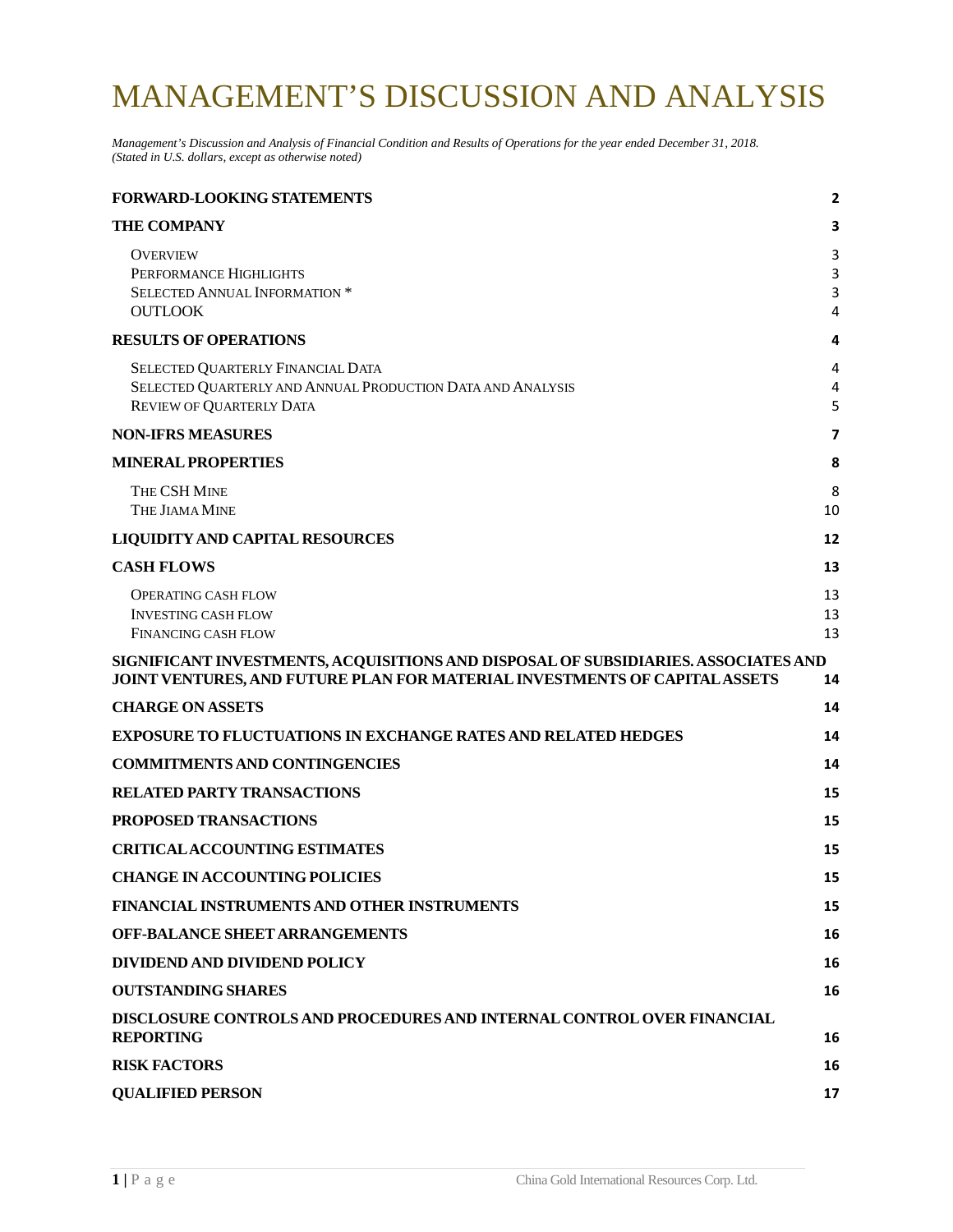The following Management Discussion and Analysis of financial condition and results of operations ("MD&A") is prepared as of March 26, 2019. It should be read in conjunction with the consolidated financial statements and notes thereto of China Gold International Resources Corp. Ltd. (referred to herein as "China Gold International", the "Company", "we" or "our" as the context may require) for the year ended December 31, 2018 and the year ended December 31, 2017, respectively. Unless the context otherwise provides, references in this MD&A to China Gold International or the Company refer to China Gold International and each of its subsidiaries collectively on a consolidated basis.

The following discussion contains certain forward-looking statements relating to the Company's plans, objectives, expectations and intentions, which are based on the Company's current expectations and are subject to risks, uncertainties and changes in circumstances. Readers should carefully consider all of the information set out in this MD&A, including the risks and uncertainties outlined further in the Company's Annual Information Form ("Annual Information Form" or "AIF") dated March 26, 2019 on SEDAR at www.sedar.com. For further information on risks and other factors that could affect the accuracy of forward-looking statements and the result of operations of the Company, please refer to the sections titled "Forward-Looking Statements" and "Risk Factors" and to discussions elsewhere within this MD&A. China Gold International's business, financial condition or results of operations could be materially and adversely affected by any of these risks.

#### <span id="page-3-0"></span>**FORWARD-LOOKING STATEMENTS**

Certain statements made herein, other than statements of historical fact relating to the Company, represent forward-looking information. In some cases, this forward-looking information can be identified by words or phrases such as "may", "will", "expect", "anticipate", "contemplates", "aim", "estimate", "intend", "plan", "believe", "potential", "continue", "is/are likely to", "should" or the negative of these terms, or other similar expressions intended to identify forward-looking information. This forward-looking information includes, among other things; China Gold International's production estimates, business strategies and capital expenditure plans; the development and expansion plans and schedules for the CSH Mine and the Jiama Mine; China Gold International's financial condition; the regulatory environment as well as the general industry outlook; general economic trends in China; and statements respecting anticipated business activities, planned expenditures, corporate strategies, participation in projects and financing, and other statements that are not historical facts.

By their nature, forward-looking information involves numerous assumptions, both general and specific, which may cause the actual results, performance or achievements of China Gold International and/or its subsidiaries to be materially different from any future results, performance or achievements expressed or implied by the forward–looking information. Some of the key assumptions include, among others, the absence of any material change in China Gold International's operations or in foreign exchange rates, the prevailing price of gold, copper and other non-ferrous metal products; the absence of lower-than-anticipated mineral recovery or other production problems; effective income and other tax rates and other assumptions underlying China Gold International's financial performance as stated in the Company's technical reports for its CSH Mine and Jiama Mine; China Gold International's ability to obtain regulatory confirmations and approvals on a timely basis; continuing positive labor relations; the absence of any material adverse effects as a result of political instability, terrorism, natural disasters, litigation or arbitration and adverse changes in government regulation; the availability and accessibility of financing to China Gold International; and the performance by counterparties of the terms and conditions of all contracts to which China Gold International and its subsidiaries are a party. The forward-looking information is also based on the assumption that none of the risk factors identified in this MD&A or in the AIF that could cause actual results to differ materially from the forward-looking information actually occurs.

Forward-looking information contained herein as of the date of this MD&A is based on the opinions, estimates and assumptions of management. There are a number of important risks, uncertainties and other factors that could cause actual actions, events or results to differ materially from those described as forward-looking information. China Gold International disclaims any obligation to update any forward-looking information, whether as a result of new information, estimates, opinions or assumptions, future events or results, or otherwise except to the extent required by law. There can be no assurance that forward-looking information will prove to be accurate, as actual results and future events could differ materially from those anticipated in such statements. The forward-looking information in this MD&A is expressly qualified by this cautionary statement. The reader is cautioned not to place undue reliance on forward-looking information.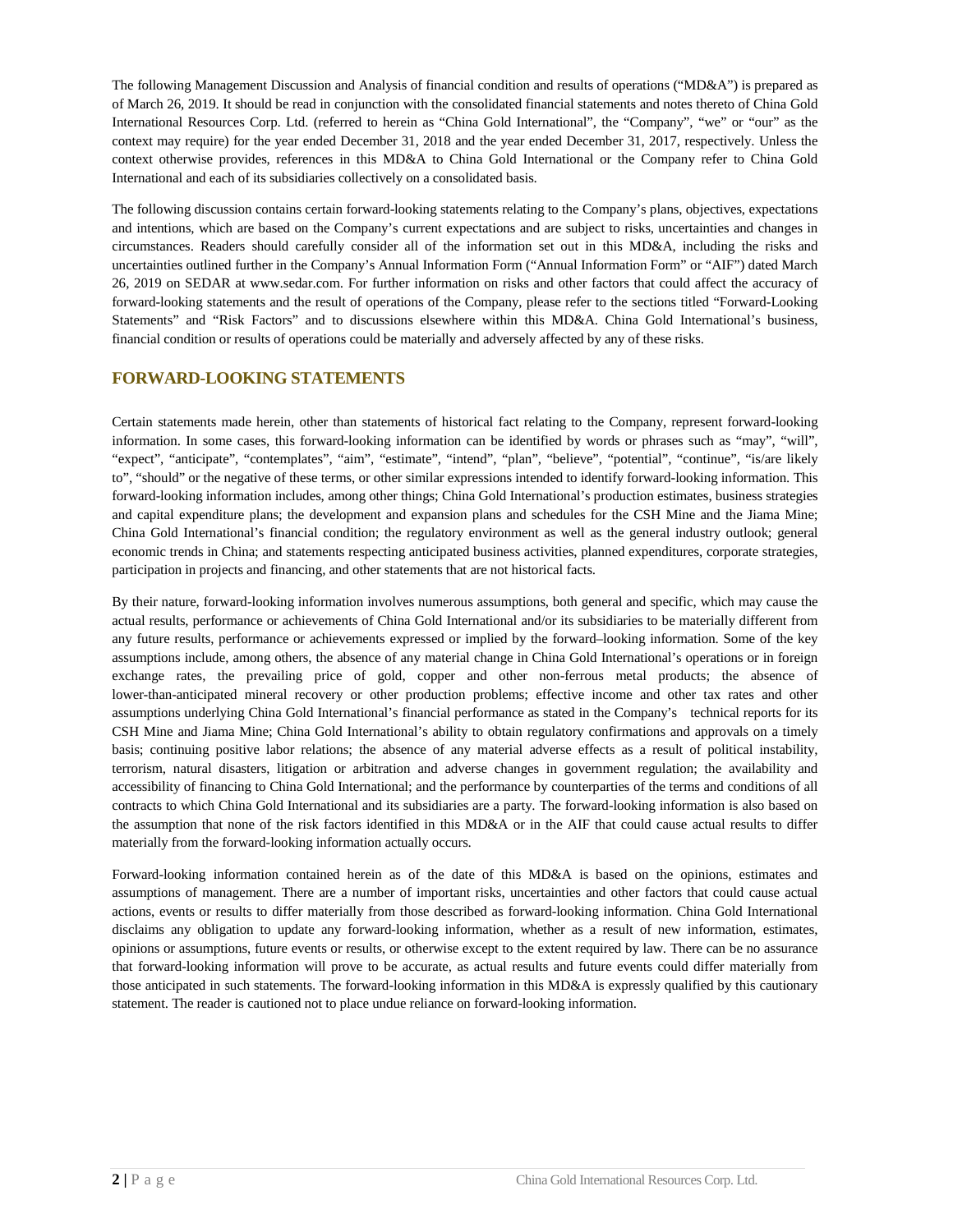### <span id="page-4-0"></span>**THE COMPANY**

#### <span id="page-4-1"></span>*Overview*

China Gold International is a gold and base metal mining company based in Vancouver, Canada. The Company's main business involves the operation, acquisition, development and exploration of gold and base metal properties.

The Company's principal mining operations are the Chang Shan Hao Gold Mine ("CSH Mine" or "CSH"), located in Inner Mongolia, China and the Jiama Copper-Gold Polymetallic Mine ("Jiama Mine" or "Jiama"), located in Tibet, China. China Gold International holds a 96.5% interest in the CSH Mine, while its Chinese joint venture ("CJV") partner holds the remaining 3.5% interest. The Company owns a 100% interest in the Jiama Mine, which hosts a large scale copper-gold polymetallic deposit containing copper, gold, molybdenum, silver, lead and zinc metals.

China Gold International's common shares are listed on the Toronto Stock Exchange ("TSX") and The Stock Exchange of Hong Kong Limited ("HKSE") under the symbol CGG and the stock code 2099, respectively. Additional information about the Company, including the Company's Annual Information Form, is available on SEDAR at sedar.com as well as Hong Kong Exchange News at hkexnews.hk.

#### <span id="page-4-2"></span>*Performance Highlights*

#### *Three months ended December 31, 2018*

- Revenue increased by 22% to US\$163.0 million from US\$133.3 million for the same period in 2017.
- Mine operating earnings decreased by 27% to US\$33.3 million from US\$45.7 million for the same period in 2017.
- Net loss after income taxes of US\$2.0 million decreased from a net profit of US\$20.0 million for the same period in 2017.
- Gold production from the CSH Mine decreased by 31% to 41,506 ounces from 59,998 ounces for the same period in 2017.
- Copper production from the Jiama Mine increased by 19% to 17,711 tonnes (approximately 39.0 million pounds) from 14,905 tonnes (approximately 32.9 million pounds) for the same period in 2017. Gold produced was 22,150 ounces compared to 17,893 ounces for the same period in 2017. The increase in production was primarily due to the output from the commercial production of the Phase II expansion.

#### *Year ended December 31, 2018*

- Revenue increased by 39% to US\$570.6 million from US\$411.9 million for the same period in 2017.
- Mine operating earnings decreased by 5% to US\$110.7 million from US\$116.8 million for the same period in 2017.
- Net loss after income taxes of US\$4.2 million decreased from a net profit of US\$64.3 million for the same period in 2017.
- Gold production from the CSH Mine decreased by 22% to 144,896 ounces from 186,957 ounces for the same 2017 period.
- Copper production from the Jiama Mine increased by 54% to 55,025 tonnes (approximately 121.3 million pounds) from 35,844 tonnes (approximately 79.0 million pounds) for the same period in 2017. Gold produced was 70,262 ounces compared to 47,710 ounces for the same period in 2017. The increase in production was mainly due to the output from the commercial production of the Phase II expansion.

#### <span id="page-4-3"></span>*Selected Annual Information \**

|                                                   | <b>Year ended December 31</b> |       |        |        |       |  |
|---------------------------------------------------|-------------------------------|-------|--------|--------|-------|--|
|                                                   | 2018                          | 2017  | 2016   | 2015   | 2014  |  |
| US\$ Millions except for per share                |                               |       |        |        |       |  |
| Total revenue                                     | 571                           | 412   | 339    | 340    | 278   |  |
| Profit from operations                            | 43                            | 79    | 34     | 39     | 73    |  |
| Net (loss) profit                                 | (4)                           | 64    | (12)   | (7)    | 42    |  |
| Basic (loss) earnings per share (cents)           | (1.22)                        | 15.93 | (3.36) | (2.07) | 10.02 |  |
| Diluted (loss) earnings per share (cents)         | N/A                           | N/A   | N/A    | (2.07) | 10.02 |  |
| Total assets                                      | 3,216                         | 3,230 | 2.967  | 2.781  | 3,013 |  |
| Total non-current liabilities                     | 1,301                         | 1,324 | 737    | 971    | 850   |  |
| Distribution or cash dividends declared per share | ٠                             |       |        |        |       |  |

\*Prepared under IFRS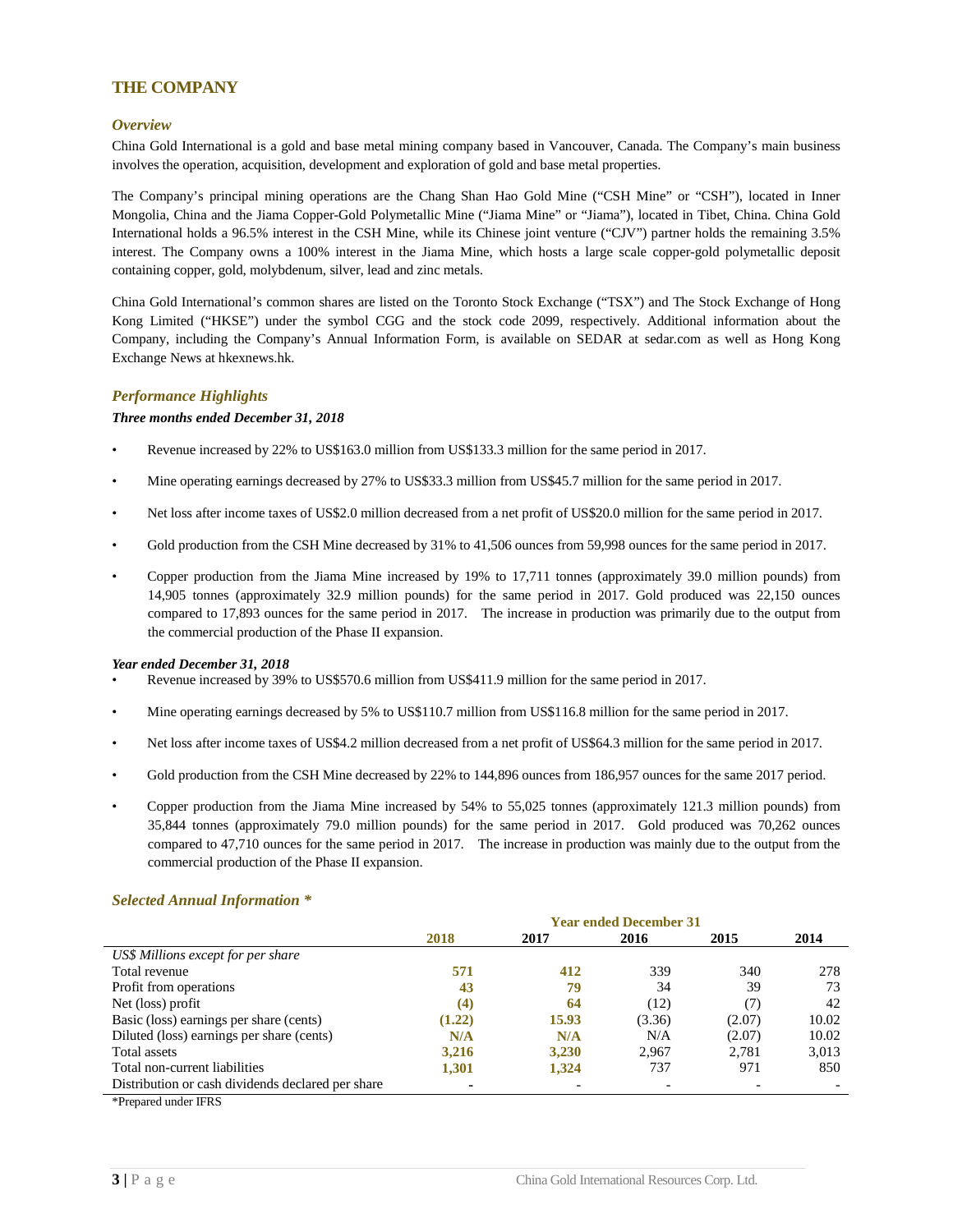### <span id="page-5-0"></span>*OUTLOOK*

- Projected gold production of 210,000 ounces in 2019.
- Projected copper production of approximately 132 million pounds in 2019.
- The Jiama Mine's Phase II expansion consists of two series, with each series having a mining and mineral processing capacity of 22,000 tonnes per day ("tpd"). The Phase II, Series I expansion reached commercial production on December 31, 2017, followed by commercial production of Phase II, Series II effective July 1, 2018, bringing the entire Phase II expansion project into commercial production. The Company was able to accelerate its development and commissioning to achieve commercial production for Series II ahead of schedule. The Company continues to ramp up operations at Series II to full design capacity of 22,000 tonnes per day ("tpd"). The full design capacity of ore processing at the Jiama Mine will increase to 50,000 tpd from the previous capacity of 28,000 tpd once Series II reaches full design capacity.
- The Company will continue to leverage the technical and operating experience of the Company's substantial shareholder, China National Gold Group Corporation ("CNG"), to improve operations at its mines. In addition, the Company continues to focus its efforts on increasing production while minimizing costs at both mines.
- To fulfill its growth strategy, the Company is continually working with CNG and other interested parties to identify potential international mining acquisition opportunities, namely projects outside of China.

### <span id="page-5-1"></span>**RESULTS OF OPERATIONS**

#### <span id="page-5-2"></span>*Selected Quarterly Financial Data*

|                                           | <b>Ouarter ended</b> |          |            |          |            |          |          |        |
|-------------------------------------------|----------------------|----------|------------|----------|------------|----------|----------|--------|
|                                           |                      | 2018     |            |          |            | 2017     |          |        |
| (US\$ in thousands except per share)      | <b>31-Dec</b>        | $30-Sep$ | $30 - Jun$ | 31-Mar   | $31 - Dec$ | $30-Sep$ | $30-Jun$ | 31-Mar |
| Revenue                                   | 162,957              | 158,841  | 142,087    | 106,685  | 133,312    | 98,543   | 97,916   | 82,110 |
| Cost of sales                             | 129,693              | 123,743  | 106,294    | 100,131  | 87,621     | 71,565   | 72,923   | 62,986 |
| Mine operating earnings.                  | 33,264               | 35,098   | 35,793     | 6,554    | 45,691     | 26,978   | 24,993   | 19,124 |
| General and administrative expenses       | 16,701               | 12,666   | 12,674     | 9,383    | 15,116     | 5,554    | 4,155    | 4,278  |
| Exploration and evaluation expenses       | (4)                  | 134      | 251        | 78       | 176        | 40       | 53       | 36     |
| Research and development expenses         | 7,374                | 3,068    | 2,800      | 2,553    | 4,193      | 1,549    | 1,505    | 1,498  |
| Income from operations                    | 9,193                | 19,230   | 20,068     | (5,460)  | 26,206     | 19,835   | 19,280   | 13,312 |
| Foreign exchange (loss) gain              | (1,677)              | (11,024) | (7,580)    | 4,463    | (492)      | 1,838    | 4,001    | 2,845  |
| Finance costs                             | 11,224               | 10,909   | 11,214     | 11,128   | 5,748      | 5,800    | 5,264    | 4,914  |
| (Loss) profit before income tax           | (3,346)              | (998)    | 3,839      | (465)    | 22,350     | 17,616   | 21,936   | 13,709 |
| Income tax (credit) expense               | (1,351)              | 3,591    | 3,449      | (2, 469) | 2,394      | 208      | 1,332    | 7,332  |
| Net loss (profit)                         | (1,995)              | (4,589)  | 390        | 2,004    | 19,956     | 17,408   | 20,604   | 6,377  |
| Basic (loss) earnings per share (cents)   | (0.49)               | (1.23)   | 0.05       | 0.45     | 4.91       | 4.33     | 5.09     | 1.60   |
| Diluted earnings (loss) per share (cents) | N/A                  | N/A      | N/A        | N/A      | N/A        | N/A      | N/A      | N/A    |

### <span id="page-5-3"></span>*Selected Quarterly and Annual Production Data and Analysis*

| <b>CSH Mine</b>                                 | Three months ended December 31, |        |         | Year ended December 31, |
|-------------------------------------------------|---------------------------------|--------|---------|-------------------------|
|                                                 | 2018                            | 2017   | 2018    | 2017                    |
| Gold sales (US\$ million)                       | 52.15                           | 72.88  | 186.80  | 233.64                  |
| Realized average price (US\$) of gold per ounce | 1,306                           | 1.271  | 1.286   | 1,264                   |
| Gold produced (ounces)                          | 41,506                          | 59,998 | 144,896 | 186,957                 |
| Gold sold (ounces)                              | 39,928                          | 57,350 | 145,272 | 184,829                 |
| Total production cost (US\$ per ounce)          | 1,288                           | 1.004  | 1,164   | 1,055                   |
| Cash production $cost^{(1)}$ (US\$ per ounce)   | 817                             | 645    | 750     | 670                     |

*(1)* Non-IFRS measure. See 'Non-IFRS measures' section of this MD&A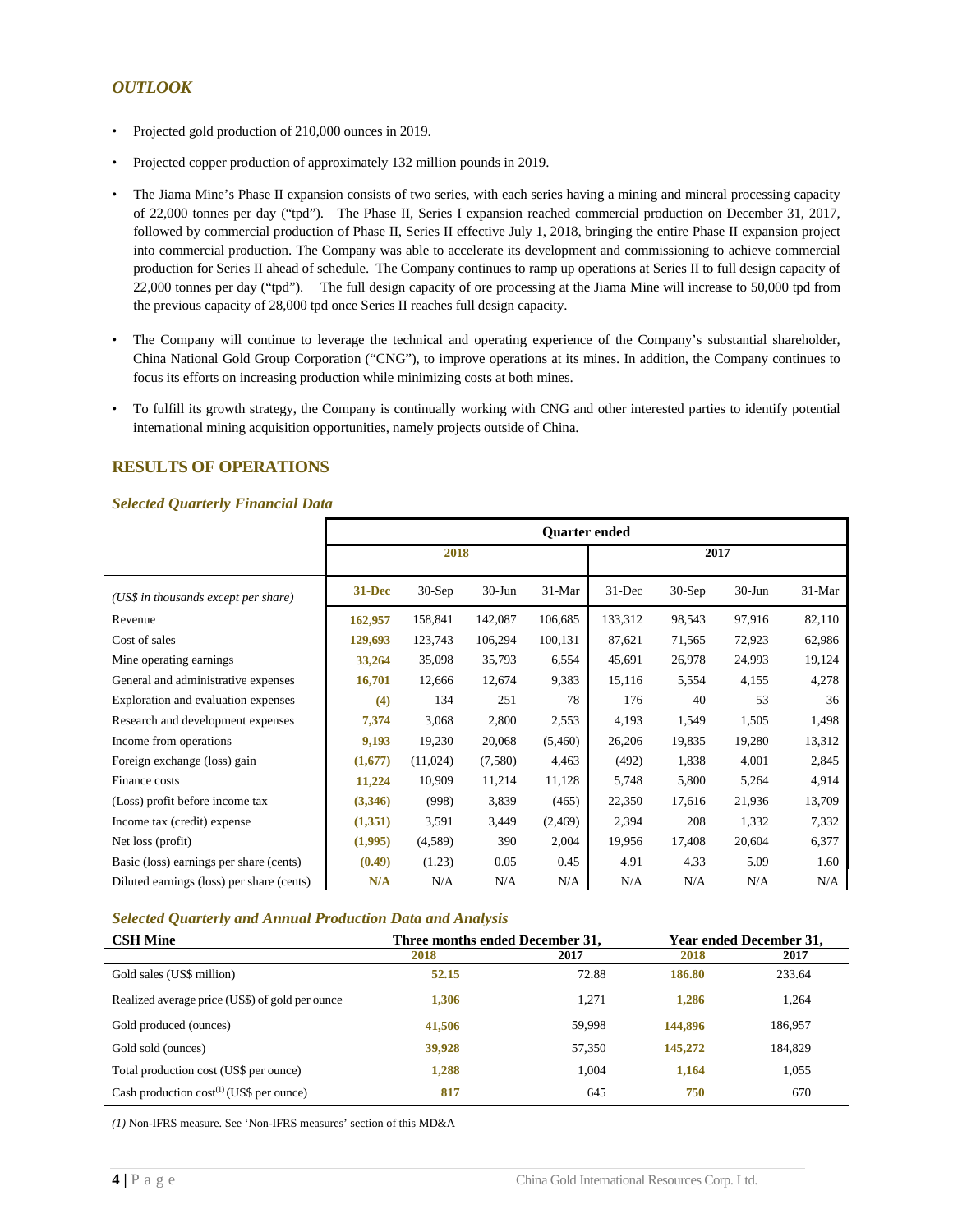Gold production at the CSH Mine decreased by 31% to 41,506 ounces for the three months ended December 31, 2018 compared to 59,998 ounces for the three months ended December 31, 2017. The decrease in gold production is attributed to lower volumes of ore mined during the 2018 period, which is in line with the revised mining plan.

The total production cost of gold for the three months ended December 31, 2018 increased to US\$1,288 per ounce compared to US\$1,004 for the three month 2017 period. The cash production cost of gold for the three months ended December 31, 2018 increased by approximately 27% to US\$817, from US\$645 per ounce for the same period in 2017, mainly due to an approximately 30% lower grade of gold.

| <b>Jiama</b> Mine                                                                                                     |            | Three months ended<br>December 31, |             | <b>Year ended</b><br>December 31, |
|-----------------------------------------------------------------------------------------------------------------------|------------|------------------------------------|-------------|-----------------------------------|
|                                                                                                                       | 2018       | 2017                               | 2018        | 2017                              |
| Copper sales (US\$ in millions)                                                                                       | 87.87      | 39.81                              | 285.68      | 117.12                            |
| Realized average price $\frac{1}{1}$ (US\$) of copper per pound after<br>smelting fee discount                        | 2.26       | 2.55                               | 2.37        | 2.25                              |
| Copper produced (tonnes)                                                                                              | 17,711     | 14,905                             | 55,025      | 35,844                            |
| Copper produced (pounds)                                                                                              | 39,046,970 | 32,859,328                         | 121,309,024 | 79,021,963                        |
| Copper sold (tonnes)                                                                                                  | 16,663     | 8,333                              | 53,280      | 25,814                            |
| Copper sold (pounds)                                                                                                  | 36,735,800 | 18,370,737                         | 117,462,608 | 56,909,435                        |
| Gold produced (ounces)                                                                                                | 22,150     | 17,893                             | 70,262      | 47,710                            |
| Gold sold (ounces)                                                                                                    | 21,941     | 12,756                             | 66,545      | 40,294                            |
| Silver produced (ounces)                                                                                              | 987,628    | 808,457                            | 3,212,452   | 2,365,578                         |
| Silver sold (ounces)                                                                                                  | 856,090    | 635,746                            | 3,009,074   | 1,884,516                         |
| Total production cost <sup>2</sup> (US\$) of copper per pound<br>Total production cost $2$ (US\$) of copper per pound | 2.73       | 2.82                               | 2.97        | 2.47                              |
| after by-products credits <sup>4</sup>                                                                                | 1.82       | 1.72                               | 2.08        | 1.36                              |
| Cash production cost ${}^{3}$ (US\$) per pound of copper                                                              | 2.10       | 2.27                               | 2.25        | 2.05                              |
| Cash production $\cos^3$ (US\$) of copper per pound after<br>by-products credits $4$                                  | 1.19       | 1.17                               | 1.36        | 0.94                              |

*1* A discount factor of 18.8% to 22.4% is applied to the copper bench mark price to compensate the refinery costs incurred by the buyers

*2* Production costs include expenditures incurred at the mine sites for the activities related to production including mining, processing, mine site G&A and royalties etc.

*3* Non-IFRS measure. See 'Non-IFRS measures' section of this MD&A

*4* By-products credit refers to the sales of gold and silver during the corresponding period.

During the three months ended December 31, 2018, the Jiama Mine produced 17,711 tonnes (approximately 39.05 million pounds) of copper, an increase of 19% compared with the three months ended December 31, 2017 (14,905 tonnes, or 32.86 million pounds). The increase in production is due to the commercial production of Phase II Series II.

During the three months ended December 31, 2018, both total production cost of copper per pound after by-products and cash production cost of copper per pound after by-product increased as compared to the same period in 2017 due to lower grades of ore produced.

#### <span id="page-6-0"></span>*Review of Quarterly Data*

#### *Three months ended December 31, 2018 compared to three months ended December 31, 2017*

**Revenue** of US\$163.0 million for the fourth quarter of 2018 increased by US\$29.7 million or 22%, from US\$133.3 million for the same period in 2017.

Revenue from the CSH Mine was US\$52.1 million, a decrease of US\$20.8 million, compared to US\$72.9 million for the same period in 2017. Gold sold by the CSH Mine was 39,928 ounces (gold produced: 41,506 ounces), compared to 57,350 ounces (gold produced: 59,998 ounces) for the same period in 2017.

Revenue from the Jiama Mine was US\$110.9 million, an increase of US\$50.5 million, compared to US\$60.4 million for the same period in 2017. Total copper sold was 16,663 tonnes (36.7 million pounds) for the three months ended December 31, 2018, an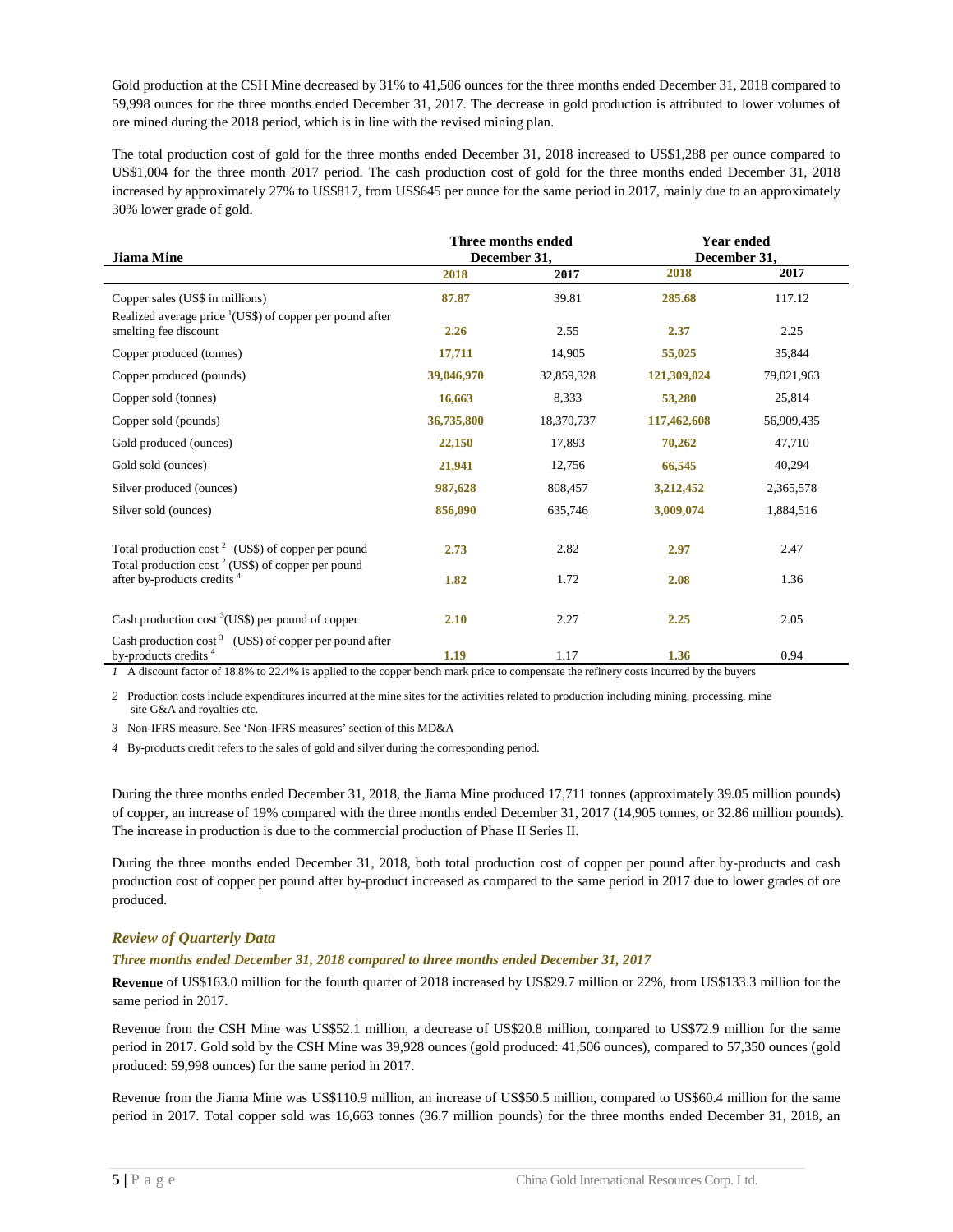increase of 100% from 8,333 tonnes (18.4 million pounds) for the same period in 2017.

**Cost of sales** of US\$129.7 million for the quarter ended December 31, 2018, increased by US\$42.1 million or 48% from US\$87.6 million for the same period in 2017. The overall increase is primarily attributed to an increase of 161% at Jiama. Cost of sales as a percentage of revenue for the Company increased from 66% to 80% for the three months ended December 31, 2017 and 2018, respectively.

**Mine operating earnings** of US\$33.3 million for the three months ended December 31, 2018 a decrease of 27%, or US\$12.4 million, from US\$45.7 million for the same period in 2017. Mine operating earnings as a percentage of revenue decreased from 34% to 20% for the three months ended December 31, 2017 and 2018, respectively.

**General and administrative expenses** increased by US\$1.6 million, from US\$15.1 million for the quarter ended December 31, 2017 to US\$16.7 million for the quarter ended December 31, 2018.

**Research and development expenses** increased by US\$3.2 million, from US\$4.2 million for the quarter ended December 31, 2017 to US\$7.4 million for the quarter ended December 31, 2018.

**Income from operations** of US\$9.2 million for the fourth quarter of 2018, decreased by US\$17.0 million, compared to US\$26.2 million for the same period in 2017.

**Finance costs** of US\$11.2 million for the three months ended December 31, 2018, increased by US\$5.5 million compared to US\$5.7 million for the same period in 2017, primarily due to the Jiama Mine no longer capitalizing interest expense for the Phase II expansion as of the commencement of commercial production of Jiama's Phase II.

**Foreign exchange loss** increased to US\$1.7 million for the three months ended December 31, 2018 from US\$0.5 million for the same period in 2017. The increase is related to the revaluation of monetary items held in Chinese RMB, which was based on changes in the RMB/USD exchange rates.

**Interest and other income** of US\$0.4 million for the three months ended December 31, 2018 decreased from US\$2.4 million for the same period in 2017, due to lower income earned on term deposits and related party loans.

**Income tax credit** of US\$1.4 million for the quarter ended December 31, 2018 increased from US\$2.4 million of income tax expenses for the comparative period in 2017. During the current quarter, the Company had US\$2.3 million of deferred tax credit compared to US\$0.9 million for the same period in 2017.

**Net loss o**f US\$2.0 million for the fourth quarter of 2018, decreased by US\$22.0 million, compared to net income of US\$20.0 million for the same period in 2017.

#### *Year ended December 31, 2018 compared to Year ended December 31, 2017*

**Revenue** of US\$570.6 million for the year ended December 31, 2018 increased by US\$158.7 million or 39%, from US\$411.9 million for the same period in 2017.

Revenue from the CSH Mine was US\$186.8 million, a decrease of US\$46.8 million, compared to US\$233.6 million for the same period in 2017. Gold sold by the CSH Mine was 145,272 ounces (gold produced: 144,896 ounces), compared to 184,829 ounces (gold produced: 186,957 ounces) for the same period in 2017.

Revenue from the Jiama Mine was US\$383.8 million, an increase of US\$205.6 million, compared to US\$178.2 million for the same period in 2017. Total copper sold was 53,280 tonnes (117.5 million pounds) for the year ended December 31, 2018, an increase of 106% from 25,814 tonnes (56.9 million pounds) for the same period in 2017.

**Cost of sales** of US\$459.9 million for the year ended December 31, 2018, an increase of US\$164.8 million or 56% from US\$295.1 million for the same period in 2017. The overall increase is primarily attributed to higher copper sales volume at Jiama compared to the same period in 2017. Cost of sales as a percentage of revenue for the Company increased from 72% to 81% for year ended December 31, 2017 and 2018, respectively.

**Mine operating earnings** of US\$110.7 million for the year ended December 31, 2018, a decrease of 5%, or US\$6.1 million, from US\$116.8 million for the same period in 2017. Mine operating earnings as a percentage of revenue decreased from 28% to 19% for the year ended December 31, 2017 and 2018, respectively.

**General and administrative expenses** increased by US\$22.3 million, from US\$29.1 million for the year ended December 31, 2017 to US\$51.4 million for the year ended December 31, 2018. The increase is mainly due to administration and office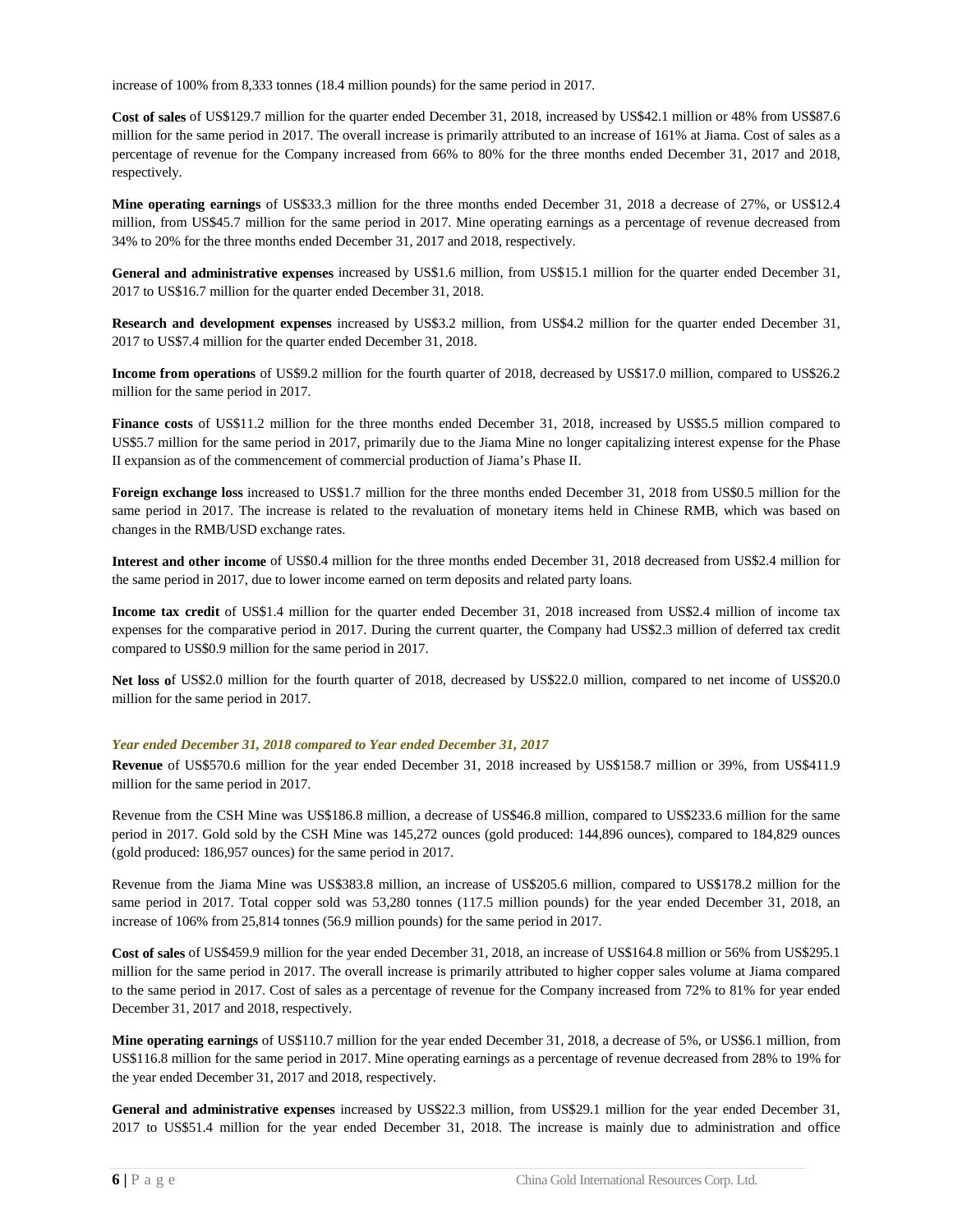expenditure at the Jiama Mine.

**Research and development expenses** increased by US\$7.1 million, from US\$8.7 million for the year ended December 31, 2017 to US\$15.8 million for the year ended December 31, 2018.

**Income from operations** of US\$43.0 million for the year ended December 31, 2018, decreased by US\$35.6 million, compared to US\$78.6 million for the same period in 2017.

**Finance costs** of US\$44.5 million for the year ended December 31, 2018, increased by US\$22.8 million compared to US\$21.7 million for the same period in 2017. During the year ended December 31, 2018, interest payments of US\$1.0 million (2017: US\$24.7 million) were capitalized for borrowing costs related to the Jiama Mine expansion.

**Foreign exchange loss** of US\$15.8 million for the year ended December 31, 2018, decreased from a gain of US\$8.2 million for the same period in 2017. The decrease is related to the revaluation of monetary items held in Chinese RMB, which is based on the depreciation of the RMB to USD exchange rates.

**Interest and other income** of US\$16.3 million for the year ended December 31, 2018 increased from US\$10.5 million for the same period in 2017, partially due to sales of low grade product from the Jiama Mine.

**Income tax expense** of US\$3.2 million for the year ended December 31, 2018 decreased by US\$8.1 million from US\$11.3 million for the comparative period in 2017. During the year, both the CSH and Jiama mine qualified for preferential tax rates of 15% and 9%, respectively. In addition, a US\$2.3 million adjustment was made in 2018 for an overprovision of PRC enterprise income tax related to the prior year. During the current period, the Company had US\$1.3 million of deferred tax expenses compared to US\$3.0 million deferred tax credit for same period in 2017.

**Net loss** of the Company for the year ended December 31, 2018 was US\$4.2 million, which decreased by US\$68.5 million, compared to a net income of US\$64.3 million for the year ended December 31, 2017

### <span id="page-8-0"></span>**NON-IFRS MEASURES**

**CSH Mine**

The following table provides certain unit cost information on a cost of production per tonne of ore processed (non-IFRS) basis for the CSH Mine for the three months and year ended December 31, 2018 and 2017:

| <b>CSH Mine</b>                         |                                 |      |                                |      |  |  |  |
|-----------------------------------------|---------------------------------|------|--------------------------------|------|--|--|--|
|                                         | Three months ended December 31, |      | <b>Year ended December 31,</b> |      |  |  |  |
|                                         | 2018                            | 2017 | 2018                           | 2017 |  |  |  |
|                                         | US\$                            | US\$ | US\$                           | US\$ |  |  |  |
| Cost of mining per tonne of ore         | 1.46                            | 1.36 | 1.43                           | 1.35 |  |  |  |
| Cost of mining waste per tonne of ore   | 1.06                            | 2.14 | 4.09                           | 1.86 |  |  |  |
| Other mining costs per tonne of ore.    | 0.53                            | 0.20 | 0.33                           | 0.20 |  |  |  |
| Total mining costs per tonne of ore.    | 3.05                            | 3.70 | 5.85                           | 3.41 |  |  |  |
|                                         |                                 |      |                                |      |  |  |  |
| Cost of reagents per tonne of ore       | 1.83                            | 1.32 | 1.98                           | 1.02 |  |  |  |
| Other processing costs per tonne of ore | 1.65                            | 1.23 | 1.51                           | 0.98 |  |  |  |
| Total processing cost per tonne of ore  | 3.48                            | 2.55 | 3.49                           | 2.00 |  |  |  |

The cash cost of production is a measure that is not in accordance with IFRS.

The Company has included cash production cost per ounce gold data to supplement its consolidated financial statements, which are presented in accordance with IFRS. Non-IFRS measures do not have any standardized meaning prescribed under IFRS, and therefore they may not be comparable to similar measures employed by other companies. The data is intended to provide additional information and should not be considered in isolation or as a substitute for measures of performance, operating results or financial condition prepared in accordance with IFRS. The Company has included cash production cost per ounce data because it understands that certain investors use this information to determine the Company's ability to generate earnings and cash flow. The measure is not necessarily indicative of operating results, cash flow from operations, or financial condition as determined under IFRS. Cash production costs are determined in accordance with the Gold Institute's Production Cost Standard.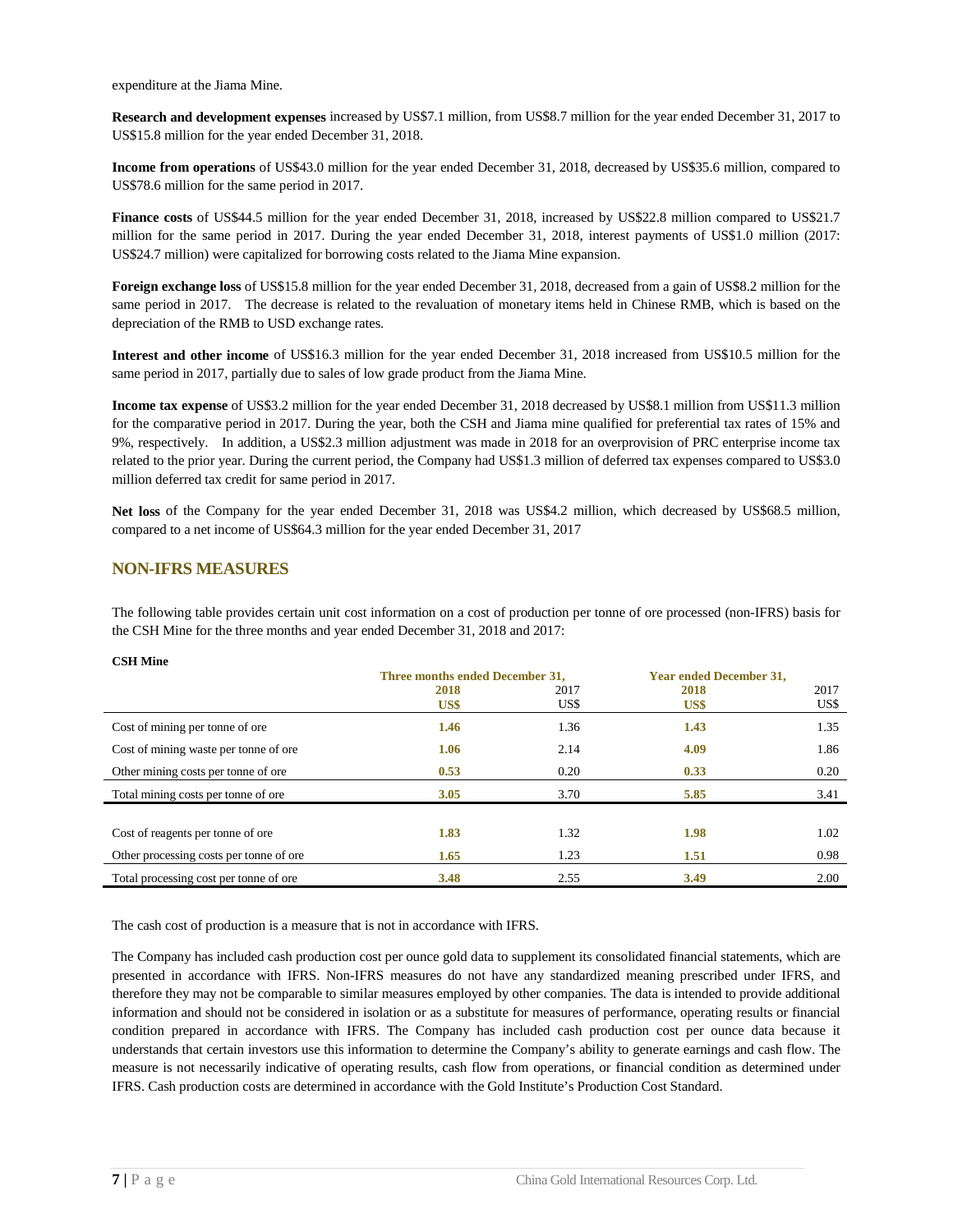The following tables provide a reconciliation of cost of sales to the cash costs of production in total dollars and in dollars per gold ounce for the CSH Mine or per copper pound for the Jiama Mine:

#### **CSH Mine (Gold)**

|                             | Three months ended December 31, |       |                |       | <b>Year ended December 31,</b> |       |              |       |
|-----------------------------|---------------------------------|-------|----------------|-------|--------------------------------|-------|--------------|-------|
|                             | 2018                            |       | 2017           |       | 2018                           |       | 2017         |       |
|                             |                                 | US\$  |                | US\$  |                                | US\$  |              | US\$  |
|                             |                                 | Per   |                | Per   |                                | Per   |              | Per   |
|                             | US\$                            | ounce | US\$           | ounce | US\$                           | ounce | US\$         | ounce |
| Total production costs      | 51,413,375                      | 1,288 | 57.590.615     | 1.004 | 169,085,187                    | 1.164 | 195,005,420  | 1,055 |
| Adjustments                 | (18, 783, 853)                  | (471) | (20, 599, 684) | (359) | (60, 193, 581)                 | (414) | (71,096,501) | (385) |
|                             |                                 |       |                |       |                                |       |              |       |
| Total cash production costs | 32,629,522                      | 817   | 36,990.931     | 645   | 108,891,606                    | 750   | 123,908,919  | 670   |

#### **Jiama Mine (Copper with by-products credits)**

|                                                          | Three months ended December 31, |              |              |        | <b>Year ended December 31.</b> |              |                |        |
|----------------------------------------------------------|---------------------------------|--------------|--------------|--------|--------------------------------|--------------|----------------|--------|
|                                                          | 2018                            |              | 2017         |        | 2018                           |              | 2017           |        |
|                                                          |                                 | US\$         |              | US\$   |                                | US\$         |                | US\$   |
|                                                          |                                 | Per          |              | Per    |                                | Per          |                | Per    |
|                                                          | US\$                            | <b>Pound</b> | US\$         | Pound  | US\$                           | <b>Pound</b> | US\$           | Pound  |
| Total production costs                                   | 100,129,701                     | 2.73         | 44,326,022   | 2.82   | 348,919,807                    | 2.97         | 127,705,079    | 2.47   |
| Adjustments                                              | (22, 821, 607)                  | (0.62)       | (8,617,209)  | (0.55) | (84,544,391)                   | (0.72)       | (21,460,499)   | (0.42) |
| production costs<br>Total cash                           | 77,308,094                      | 2.11         | 35,708,813   | 2.27   | 264,375,416                    | 2.25         | 106,244,580    | 2.05   |
| By-products credits                                      | (33, 422, 628)                  | (0.91)       | (17,256,583) | (1.10) | (104, 185, 742)                | (0.89)       | (57, 429, 843) | (1.11) |
| Total cash production costs<br>after by-products credits | 43,885,466                      | 1.20         | 18.452.230   | 1.17   | 160.189.674                    | 1.36         | 48.814.737     | 0.94   |

The adjustments above include depreciation and depletion, amortization of intangible assets, and selling expenses included in total production costs.

#### <span id="page-9-0"></span>**MINERAL PROPERTIES**

#### <span id="page-9-1"></span>*The CSH Mine*

The CSH Mine is located in Inner Mongolia Autonomous Region of China (Inner Mongolia). The property hosts two low-grade, near surface gold deposits, along with other mineralized prospects. The main deposit is called the Northeast Zone (the "Northeast Zone"), while the second, smaller deposit is called the Southwest Zone (the "Southwest Zone").

The CSH Mine is owned and operated by Inner Mongolia Pacific Mining Co. Limited, a Chinese Joint Venture in which the Company holds a 96.5% interest and Ningxia Nuclear Industry Geological Exploration Institution (formerly known as Brigade 217) holds the remaining 3.5%.

The CSH Mine has two open-pit mining operations and has a mining and processing capacity of 60,000 tpd.

The capital expenditure incurred in the CSH Mine for the year ended December 31, 2018 was US\$57.9 million.

Major new contracts entered into during the year ended December 31, 2018 are as follows:

| Item<br>No.    | <b>Contract Name</b>                                                      | Counterpart                                            | Subject amount<br>(US \$ millions)<br>Unit price | Contract period (effective<br>day and expiration date) | Date of Contract |
|----------------|---------------------------------------------------------------------------|--------------------------------------------------------|--------------------------------------------------|--------------------------------------------------------|------------------|
|                | Liquid Sodium Cyanide<br>Purchase contract                                | Inner Mongolia Chengxin Yongan<br>Chemical Co., Ltd.   | Estimated: 19.9                                  | 2019.1.1 - 2019.12.31                                  | 2018.12.12       |
| $\overline{2}$ | Powder mine transportation<br>and heap leaching site<br>building contract | Urad Zhongqi Taiyue Earthwork<br>Engineering Co., Ltd. | Estimated: 10.8                                  | 2018.12.21 - 2021.12.20                                | 2018.12.21       |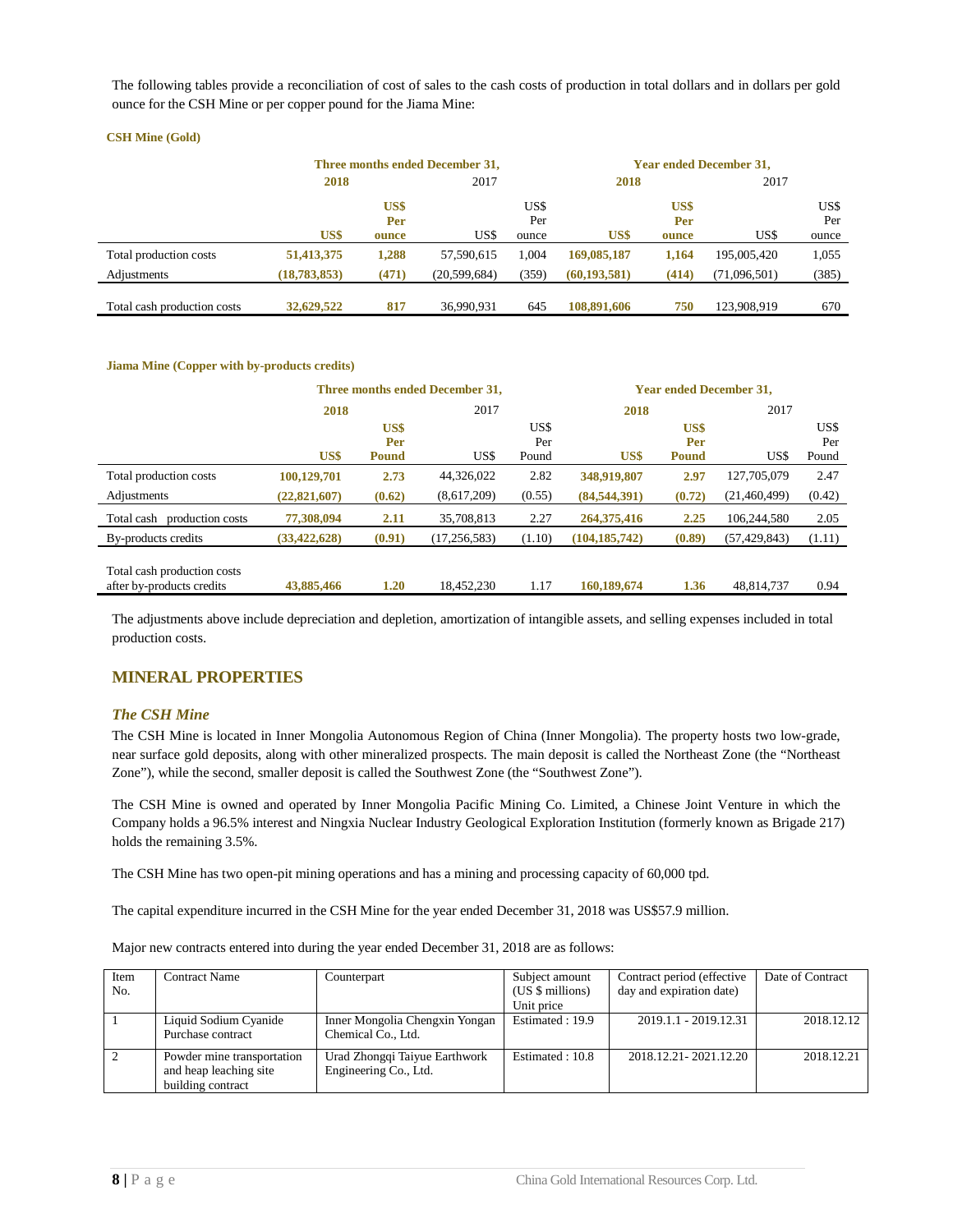#### **Production Update**

| <b>CSH Mine</b>                      |            | Three months ended December 31, |            | Year ended December 31, |
|--------------------------------------|------------|---------------------------------|------------|-------------------------|
|                                      | 2018       | 2017                            | 2018       | 2017                    |
| Ore mined and placed on pad (tonnes) | 2,879,128  | 4,665,896                       | 9,938,110  | 19,666,184              |
| Average ore grade $(g/t)$            | 0.40       | 0.57                            | 0.51       | 0.56                    |
| Recoverable gold (ounces)            | 22,209     | 50.874                          | 95,262     | 211,491                 |
| Ending ore inventory (ounces)        | 165,250    | 212,051                         | 165,250    | 212,051                 |
| Waste rock mined (tonnes)            | 19,517,887 | 23,663,584                      | 67,858,227 | 91,383,879              |

For the three months ended December 31, 2018, the total amount of ore placed on the leach pad was 2.9 million tonnes, with total contained gold of 22,209 ounces (691 kilograms). The overall accumulative project-to-date gold recovery rate has slightly increased to approximately 54.02% at the end of December 2018 from 53.59% at the end of September 2018. Of which, gold recovery from the phase I heap is 58.94% and; gold recovery from the Phase II heap is 46.26% at end of 2018.

In the second half of 2017, there were a series of wall failures on one side of the pits at the CSH Mine leading to short term interruptions of mining activities. 2017 production was not significantly impacted. The Company is conducting studies to develop remediation plans to address the slope stability issues and to assess the impact on the long term mine plan. 2019 and onwards production estimates have been reduced accordingly.

#### **Exploration**

The Company's mineral exploration plan for 2017 included 10,450 +/- meters, involving nine or more drill sites. The drill sites step out from known mineralized zones. The 2017 drilling program commenced in Q3 of 2017 and continued to 2018.

The Company's 2018 exploration program involved drilling of 6,005 +/- additional meters involving five or more drill sites. By the end of 2018, 6,161 meters or 103% of the 2018 total has been completed. Combined 10,844 +/- meters or 104% of the combined 2017 and 2018 drilling programs have now been completed. Analyses of samples are under review.

#### **Mineral Resource Update**

CSH Mine Resources by category, Northeast and Southwest pits combined at December 31, 2018 under NI 43-101:

|             |                    |          |       | <b>Metal</b> |
|-------------|--------------------|----------|-------|--------------|
| <b>Type</b> | <b>Quantity Mt</b> | Au $g/t$ | Au t  | Au Moz       |
| Measured    | 12.34              | 0.62     | 7.60  | 0.24         |
| Indicated   | 124.12             | 0.62     | 76.63 | 2.46         |
| $M+I$       | 136.46             | 0.62     | 84.24 | 2.71         |
| Inferred    | 80.36              | 0.52     | 41.51 | 1.33         |

#### **Mineral Reserves Update**

CSH Mine Reserves by category, Northeast and Southwest pits combined at December 31, 2018 under NI 43-101:

|              |                    |          |       | <b>Metal</b> |  |
|--------------|--------------------|----------|-------|--------------|--|
| <b>Type</b>  | <b>Quantity Mt</b> | Au $g/t$ | Au t  | Au Moz       |  |
| Proven       | 10.59              | 0.63     | 6.72  | 0.22         |  |
| Probable     | 66.49              | 0.65     | 43.23 | 1.39         |  |
| <b>Total</b> | 77.08              | 0.65     | 49.96 | 1.61         |  |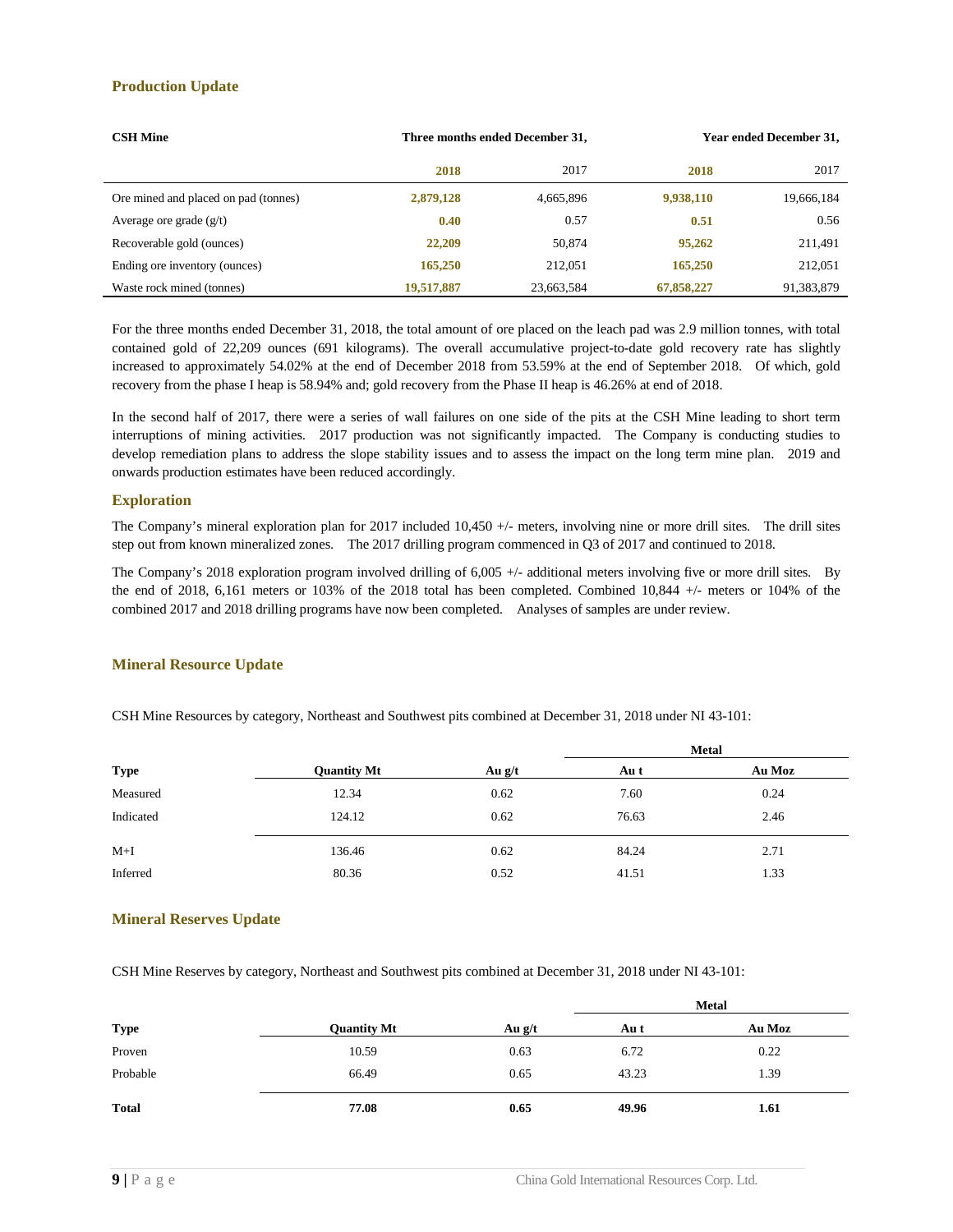#### <span id="page-11-0"></span>*The Jiama Mine*

The Company acquired the Jiama Mine on December 1, 2010. Jiama is a large copper-gold polymetallic deposit containing copper, gold, silver, molybdenum, and other metals located in the Gandise metallogenic belt in Tibet Autonomous Region of China.

The Jiama Mine has both underground mining and open-pit mining operations. Phase I of the Jiama Mine commenced mining operations in the latter half of 2010 and reached its design capacity of 6,000 tpd in early 2011. Phase II of the Jiama Mine commenced mining operations in 2018 with 44,000 tpd design capacity.

#### **Phase II Expansion**

#### **The Jiama Expansion Program**

The Jiama Mine's Phase II expansion consists of two series, with each series having a mining and mineral processing capacity of 22,000 tpd. The Phase II, Series I expansion reached commercial production at the end of 2017. The Series II expansion commenced commercial production in July 2018.

The capital expenditure incurred for the Jiama Mine expansion for the year ended December 31, 2018 was US\$137.7 million.

Major new contracts entered into during the year ended December 31, 2018 are as follows:

| Item           | <b>Contract Name</b>            | Counterpart                     | Subject amount   | Contract period    | Date of Contract |
|----------------|---------------------------------|---------------------------------|------------------|--------------------|------------------|
| No.            |                                 |                                 | (US \$ millions) | (effective day and |                  |
|                |                                 |                                 |                  | expiration date)   |                  |
| $\mathbf{1}$   | <b>Blasting Engineering</b>     | Tibet Zhongjin Xinlian Blasting | Estimated: 12.1  | $2018.01.01 -$     | 2018.01.01       |
|                | <b>Technology Service</b>       | Engineering Co., Ltd.           |                  | 2020.01.01         |                  |
|                | Contract                        |                                 |                  |                    |                  |
| $\overline{2}$ | Cable Purchase Contract         | Silon Cable Co., Ltd.           | Estimated: 17.5  | $2018.05.29 -$     | 2018.05.29       |
|                |                                 |                                 |                  | 2019.05.28         |                  |
| 3              | Cu-Pb-Zn Sales Contract         | Beijing Yuyang Road Investment  | Estimated: 9.1   | $2018.05.01 -$     | 2018.05.01       |
|                |                                 | Co., Ltd.                       |                  | 2018.12.31         |                  |
| $\overline{4}$ | <b>Copper Concentrate Sales</b> | <b>Tibet Huading Resources</b>  | Estimated: 105.8 | $2018.03.01 -$     | 2018.03.01       |
|                | Contract                        | Development Co., Ltd.           |                  | 2019.01.31         |                  |
| 5              | <b>Copper Concentrate Sales</b> | Tibet Ruijia Trade Co., Ltd.    | Estimated: 90.7  | $2018.03.01 -$     | 2018.03.01       |
|                | Contract                        |                                 |                  | 2019.02.28         |                  |
| 6              | <b>Copper Concentrate Sales</b> | Gansu Boda Mining Co., Ltd.     | Estimated: 36.3  | $2018.03.01 -$     | 2018.03.01       |
|                | Contract                        |                                 |                  | 2019.02.28         |                  |
| $\overline{7}$ | South Open-pit Production       | Shaanxi Xiaoshanchuan Mineral   | Estimated: 225.5 | $2018.11.01 -$     | 2018.12.28       |
|                | Period Mining and Stripping     | Resources Development and       |                  | 2023.10.31         |                  |
|                | Project                         | Construction Co., Ltd.          |                  |                    |                  |
| 8              | Hornfels Open-pit Mining        | Shaanxi Xiaoshanchuan Mineral   | Estimated: 203.1 | $2018.12.01 -$     | 2018.12.28       |
|                | and Stripping Project           | Resources Development and       |                  | 2023.11.30         |                  |
|                |                                 | Construction Co., Ltd.          |                  |                    |                  |
| 9              | Underground Mining -            | Sichuan Chuan Coal Sixth        | Estimated: 4.0   | $2018.08.15 -$     | 2018.08.15       |
|                | Cutting Well, Ventilation       | Engineering Construction Co.,   |                  | 2019.08.14         |                  |
|                | Well                            | Ltd.                            |                  |                    |                  |
| 10             | <b>Copper Concentrate Sales</b> | <b>Tibet Huading Resources</b>  | Estimated: 8.6   | $2018.07.10 -$     | 2018.07.08       |
|                | Contract                        | Development Co., Ltd.           |                  | 2019.07.09         |                  |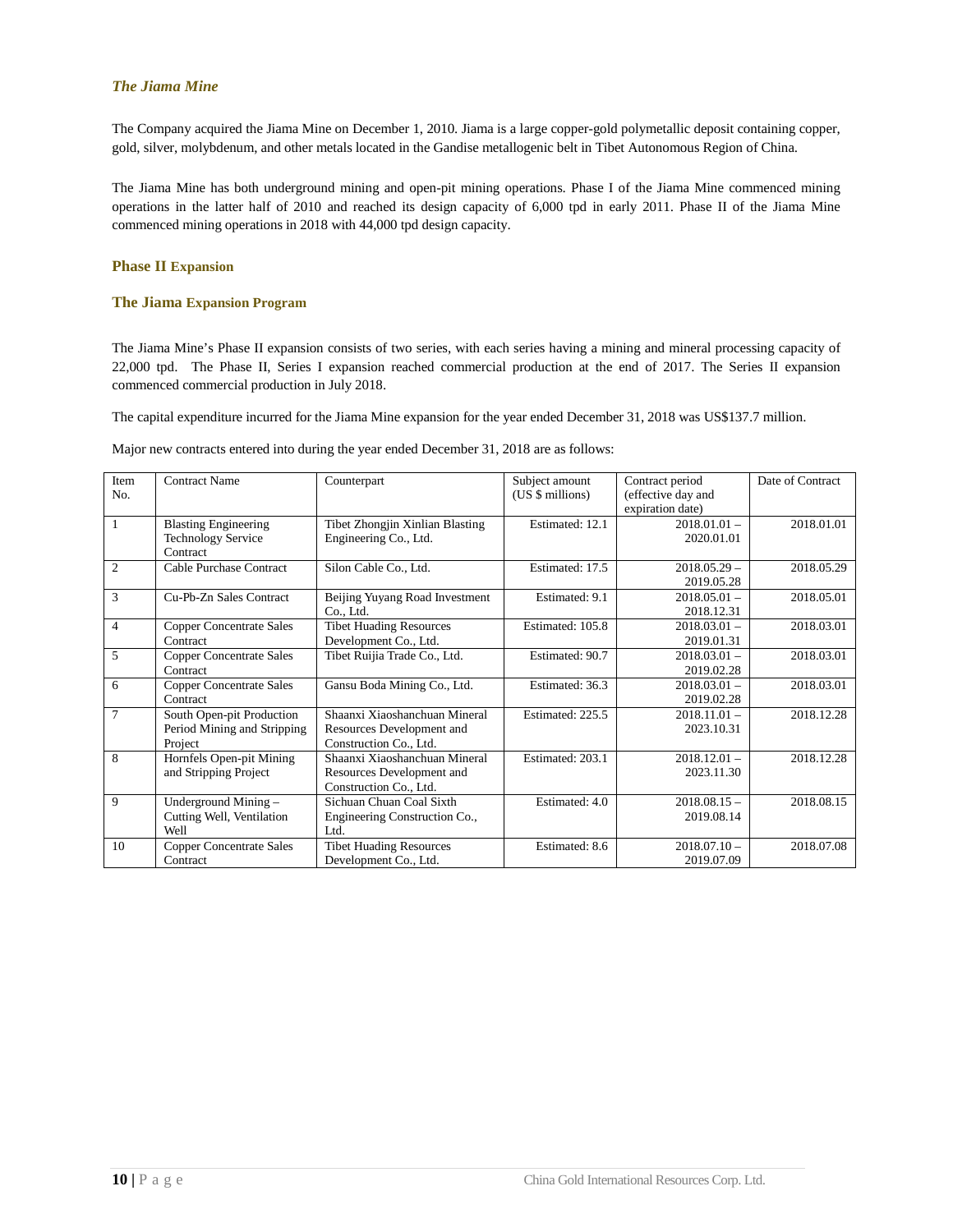#### **Production Update**

| Jiama Mine                       |           | Three months ended December 31, |            | Year ended December 31, |
|----------------------------------|-----------|---------------------------------|------------|-------------------------|
|                                  | 2018      | 2017                            | 2018       | 2017                    |
| Ore processed (tonnes)           | 3,227,260 | 1,787,698                       | 10,431,401 | 5,033,396               |
| Average copper ore grade (%)     | 0.78      | 0.90                            | 0.71       | 0.87                    |
| Copper recovery rate (%)         | 78        | 93                              | 75         | 82                      |
| Average gold ore grade $(g/t)$   | 0.43      | 0.47                            | 0.39       | 0.47                    |
| Gold recovery rate (%)           | 55        | 67                              | 53         | 63                      |
| Average silver ore grade $(g/t)$ | 19.59     | 21.94                           | 17.91      | 25.95                   |
| Silver recovery rate (%)         | 54        | 64                              | 53         | 56                      |

According to the mining plan for the Phase II expansion, the Jiama Mine began to produce low grade ore from the open pit mine. As a result, the Company expected the average ore grade to be lower than previous years which used higher grade ore from underground mining only. Production cost was also expected to be higher since the commencement of commercial production of Phase II due to the lower grade of ore and lower recovery rates.

During 2018, metal recovery rates were also lower compared to the same period in 2017 due to presence of the oxide ore from the open pit mine. Recovery rates are expected to increase in 2019 as the ratio of oxide ore gradually decreases.

#### **Exploration**

In 2017 the Company developed an exploration program to test for structural controls, extensions of the known mineralize zones and other targeted zones. The 2017-2018 programs called for 6,920 +/- meters involving nine surface drill sites and 10,155 +/ meters involving fourteen +/- underground drill sites. The drilling program ended at fifteen dill sites and 10,871 +/-meters, some projects are terminated in advance given natural condition. Core is being logged and sent for assay. The evaluation of 2017-2018 exploration is expected to be completed in Q2 of 2020. The Company plans to drill approximately 35,000 meters in 2019 and 2020.

#### **Mineral Resources Estimate**

An NI 43-101 compliant mineral resource estimate was independently completed by Mining One Pty Ltd. in November 2013, based on information collected up to November 12, 2012. The drilling programs subsequent to November 2012, including an extensive drill program conducted in 2013, will be included in future updates of the Mineral Resources and Reserves.

Mining One Pty Ltd. noted that gold and silver mineralization within the ore body had a significantly higher spatial variability than the other elements. This classification takes into account the proposed large scale mining techniques where Au and Ag will only be credits to the overall products from the operations. Mining One Pty Ltd has assumed that Au and Ag will not be assigned a single cut-off grade for a selected mining block and will be mined in conjunction with the other elements.

|           | Quantity |      |      |      |      |          |          | Cu Metal | Mo Metal | Pb Metal | Zn Metal |        |         |
|-----------|----------|------|------|------|------|----------|----------|----------|----------|----------|----------|--------|---------|
| Class     | Mt       | Cu % | Mo%  | Pb % | Zn % | Au $g/t$ | Ag $g/t$ | (kt)     | (kt)     | (kt)     | (kt)     | Au Moz | Ag Moz  |
|           |          |      |      |      |      |          |          |          |          |          |          |        |         |
| Measured  | 94.9     | 0.39 | 0.04 | 0.04 | 0.02 | 0.08     | 5.44     | 371      | 34.2     | 41.8     | 22.4     | 0.245  | 16.595  |
|           |          |      |      |      |      |          |          |          |          |          |          |        |         |
| Indicated | 1.369.1  | 0.41 | 0.03 | 0.05 | 0.03 | 0.11     | 5.93     | 5,590    | 463      | 732      | 460      | 4.762  | 261.145 |
|           |          |      |      |      |      |          |          |          |          |          |          |        |         |
| $M+I$     | 1,463.9  | 0.41 | 0.03 | 0.05 | 0.03 | 0.11     | 5.90     | 5,961    | 497.4    | 773.7    | 482.4    | 5.008  | 277.740 |
|           |          |      |      |      |      |          |          |          |          |          |          |        |         |
| Inferred  | 406.1    | 0.30 | 0.00 | 0.10 | 0.00 | 0.10     | 5.1      | .247     | 123      | 311      | 175      | 1.3    | 66.9    |

**Jiama Project - Cu, Mo, Pb, Zn ,Au, and Ag Mineral Resources under NI 43-101 Reported at a 0.3% Cu Equivalent Cut off grade\*, as of December 31, 2018**

Note: Figures reported are rounded which may result in small tabulation errors.

The Copper Equivalent basis for the reporting of resources has been compiled on the following basis:

CuEq Grade: = (Ag Grade \* Ag Price + Au Grade \* Au Price + Cu Grade \* Cu Price + Pb Grade \* Pb Price +

Zn Grade \* Zn Price + Mo Grade \* Mo Price) / Copper Price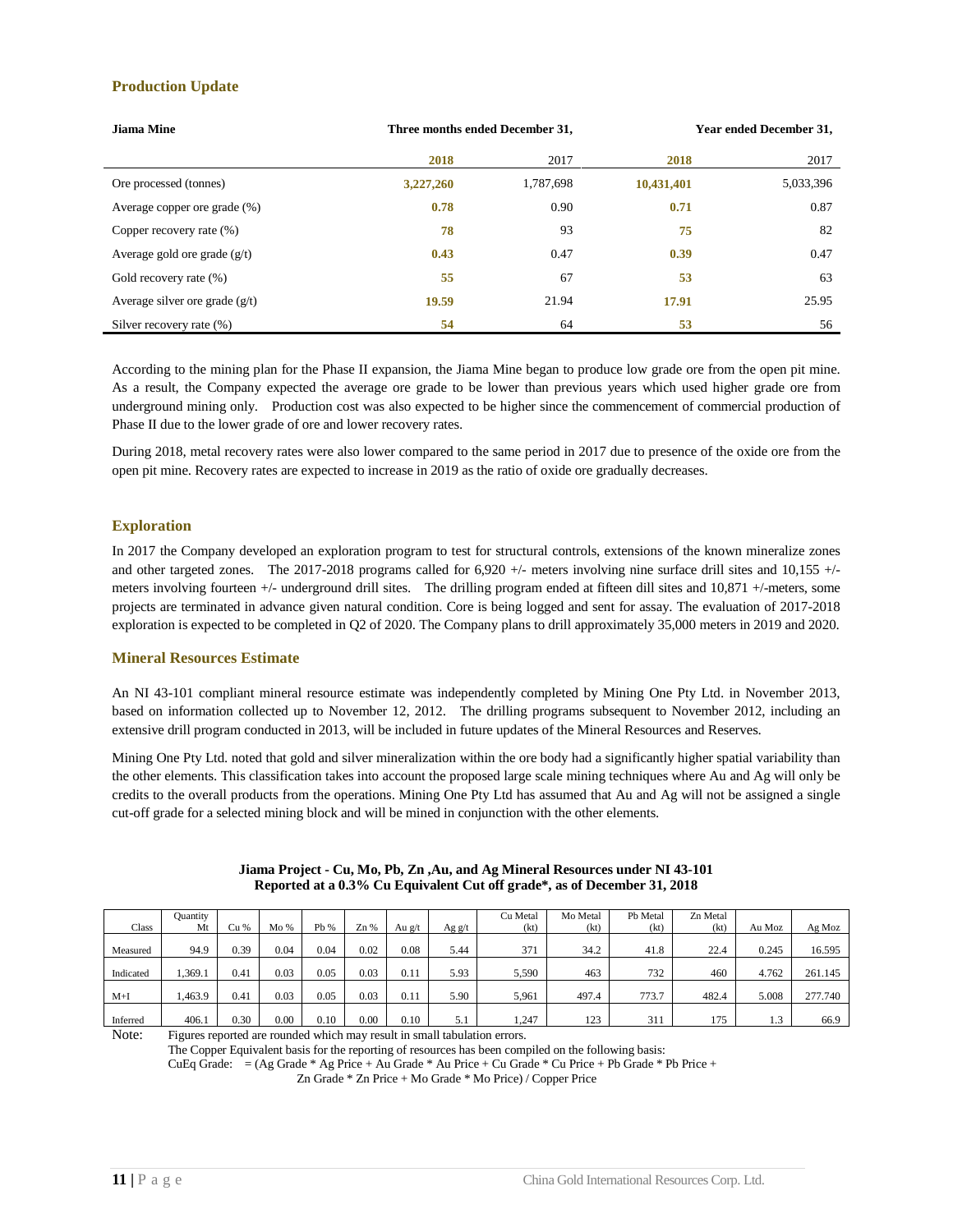#### **Mineral Reserves Estimate**

A Mineral Reserve estimate, dated November 20, 2013, has been independently verified by Mining One Pty Ltd. in accordance with the CIM Definitions Standards under NI 43-101.

| Class    | Quantity<br>Mt | Cu % | Mo%  | Pb % | Zn%  | Au g/t | Ag g/t | Cu Metal<br>(kt) | Mo Metal<br>(kt) | Pb Metal<br>(kt) | Zn Metal<br>(kt) | Au Moz | Ag Moz  |
|----------|----------------|------|------|------|------|--------|--------|------------------|------------------|------------------|------------------|--------|---------|
| Proven   | 20.8           | 0.61 | 0.05 | 0.05 | 0.03 | 0.21   | 8.99   | 126.4            | 9.5              | 10.3             | 6.9              | 0.140  | 6.026   |
| Probable | 398.4          | 0.56 | 0.03 | 0.13 | 0.08 | 0.18   | 11.21  | 2.427.9          | 128.2            | 548.2            | 317.3            | 2.285  | 143.574 |
| $P + P$  | 419.2          | 0.61 | 0.03 | 0.13 | 0.08 | 0.18   | 1.10   | 2,554.3          | 137.8            | 558.5            | 324.2            | 2.425  | 149.600 |

#### **Jiama Project Statement of NI 43-101 Mineral Reserve Estimate as of December 31, 2018**

1. All Mineral Reserves have been estimated in accordance with the JORC code and have been reconciled to CIM standards as prescribed by the NI 43-101.

2. Mineral Reserves were estimated using the following mining and economic factors:

Open Pits:

Notes:

a) 5% dilution factor and 95% recovery were applied to the mining method;

- b) an overall slope angles of 43 degrees;
- c) a copper price of US\$ 2.9/lbs;
- d) an overall processing recovery of 88 90% for copper

Underground:

- a) 10% dilution added to all Sub-Level Open Stoping;
- b) Stope recovery is 87% for Sub-Level Open Stoping;
- c) An overall processing recovery of 88 90% for copper.

3. The cut-off grade for Mineral Reserves has been estimated at copper equivalent grades of 0.3% Cu (NSR) for the open pits and 0.45% Cu (NSR) for the underground mine.

### <span id="page-13-0"></span>**LIQUIDITY AND CAPITAL RESOURCES**

The Company operates in a capital intensive industry. The Company's liquidity requirements arise principally from the need for financing the expansion of its mining and mineral processing operations, exploration activities and acquisition of exploration and mining rights. The Company's principal sources of funds have been proceeds from borrowing from commercial banks in China, equity financings, and cash generated from operations. The Company's liquidity primarily depends on its ability to generate cash flow from its operations and to obtain external financing to meet its debt obligations as they become due, as well as the Company's future operating and capital expenditure requirements.

At December 31, 2018, the Company had an accumulated surplus of US\$229.8 million, working capital of US\$39.3 million and borrowings of US\$1,210 million. The Company's cash balance at December 31, 2018 was US\$138.0 million.

Management believes that its forecast operating cash flows are sufficient to cover the next twelve months of the Company's operations including its planned capital expenditures and current debt repayments. The Company's borrowings are comprised of US\$505.7 million of 3.25% unsecured bonds maturing on July 6, 2020, of which US\$16.1 million is included in the current portion of borrowings, and US\$107.8 million of short term debt facilities with interest rates ranging from 2.75% to 4.35% per annum arranged through various banks in China. In addition, on November 3, 2015, the Company entered into a Loan Facility agreement with a syndicate of banks, led by Bank of China. The lenders agreed to lend an aggregate principle amount of RMB 3.98 billion, approximately US\$613 million with the interest rate of 2.83% per annum currently. The People's Bank of China Lhasa Center Branch's interest rate serves as a benchmark for the interest on the drawdowns. The bank's interest rate is then discounted by 7 basis points (or 0.07%) to calculate the interest on the drawdowns. The proceeds from the Loan Facility are to be used for the development of the Jiama Mine. The loan is secured by the mining rights for the Jiama Mine. As of December 31, 2018 the Company has drawdown RMB3.495 billion, approximately US\$509.2 million under the Loan Facility. The Company believes that the availability of debt financing in China at favorable rates will continue for the foreseeable future. On July 6, 2017, the Company, through its wholly-owned subsidiary, Skyland Mining (BVI) Limited, completed the issuance of bonds in an aggregate principal amount of US\$500 million. The bonds were issued at a price of 99.663%, bearing coupon rate of 3.25% with a maturity date of July 6, 2020. The bonds are listed on the Stock Exchange of Hong Kong Limited as of July 7, 2017.

The Company continues to review and assess its assets for impairment as part of its financial reporting processes. To date, the assessment carried out by the Company support the carrying values of the Company's assets and no impairment has been required. However, the management of the Company continues to evaluate key assumptions on estimates and management judgements in order to determine the recoverable amount of the CSH Mine and the Jiama Mine**.**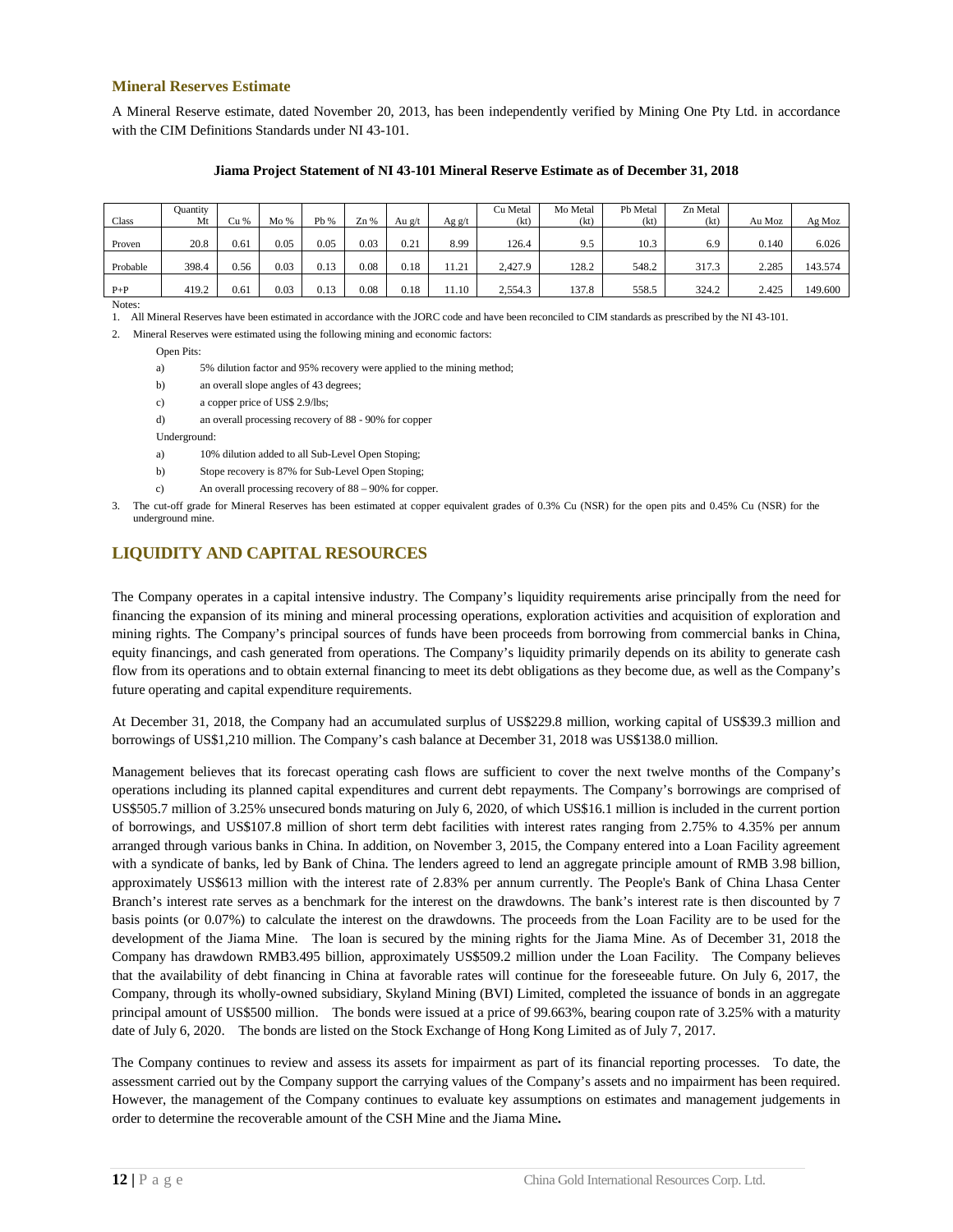#### <span id="page-14-0"></span>**Cash flows**

The following table sets out selected cash flow data from the Company's consolidated cash flow statements for the years ended December 31, 2018 and December 31, 2017.

|                                                                      | <b>Year ended</b> |           |  |  |
|----------------------------------------------------------------------|-------------------|-----------|--|--|
|                                                                      | December 31,      |           |  |  |
|                                                                      | 2018              | 2017      |  |  |
|                                                                      | <b>US\$'000</b>   | US\$'000  |  |  |
| Net cash from operating activities                                   | 154,944           | 98,551    |  |  |
| Net cash (used in) investing activities                              | (128, 899)        | (88, 114) |  |  |
| Net cash (used in) from financing activities                         | (29,908)          | 78,193    |  |  |
| Net increase (decrease) in cash and cash equivalents                 | (3,863)           | 88,630    |  |  |
| Effect of foreign exchange rate changes on cash and cash equivalents | (5,459)           | (1,242)   |  |  |
| Cash and cash equivalents, beginning of period                       | 147,318           | 59,930    |  |  |
| Cash and cash equivalents, end of period                             | 137,996           | 147,318   |  |  |

#### <span id="page-14-1"></span>*Operating cash flow*

For the year ended December 31, 2018, net cash inflow from operating activities was US\$154.9 million which is primarily attributable to (i) depreciation and depletion of US\$127.0 million (ii) increase of account payables of US\$46.0 million and (iii) finance cost of US\$44.5 million, partially offset by (i) increase in inventory of US\$56.2 million and (ii) interest paid of US\$42.5 million.

#### <span id="page-14-2"></span>*Investing cash flow*

For the year ended December 31, 2018, the net cash outflow from investing activities was US\$128.9 million which is primarily attributable to (i) placement of restricted cash balances of US\$162.8 million, (ii) payment for the acquisition of property, plant and equipment of US\$117.3 million, partially offset by (i) release of restricted bank balance of US\$164.0 million and (ii) interest received of US\$2.6 million.

#### <span id="page-14-3"></span>*Financing cash flow*

For the year ended December 31, 2018, the net cash outflow from financing activities was US\$29.9 million which is primarily attributable to repayment of borrowings of US\$237.5 million, partially offset by proceeds of borrowings of US\$208.0 million.

#### **Expenditures Incurred**

For the year ended December 31, 2018, the Company incurred mining costs of US\$92.0 million, mineral processing costs of US\$110.1 million and transportation costs of US\$7.8 million.

#### **Gearing ratio**

Gearing ratio is defined as the ratio of consolidated total debt to consolidated total equity. As at December 31, 2018, the Company's total debt was US\$1,210 million and the total equity was US\$1,489 million. The Company's gearing ratio was therefore 0.81 as at December 31, 2018 and 0.84 as at December 31, 2017.

#### **Restrictive covenants**

The Company is subject to various customary conditions and covenants under the terms of its financing agreements.

Under a Loan Facility agreement entered on November 3, 2015 between the Company and a syndicated of banks, led by Bank of China pursuant to which the banks agreed to lend to Tibet Huatailong, the Company's subsidiary, the aggregate principle amount of RMB 3.98 billion (approximately US\$613 million), the debt to assets ratio of Huatailong should be less than 75% during the term of the agreement.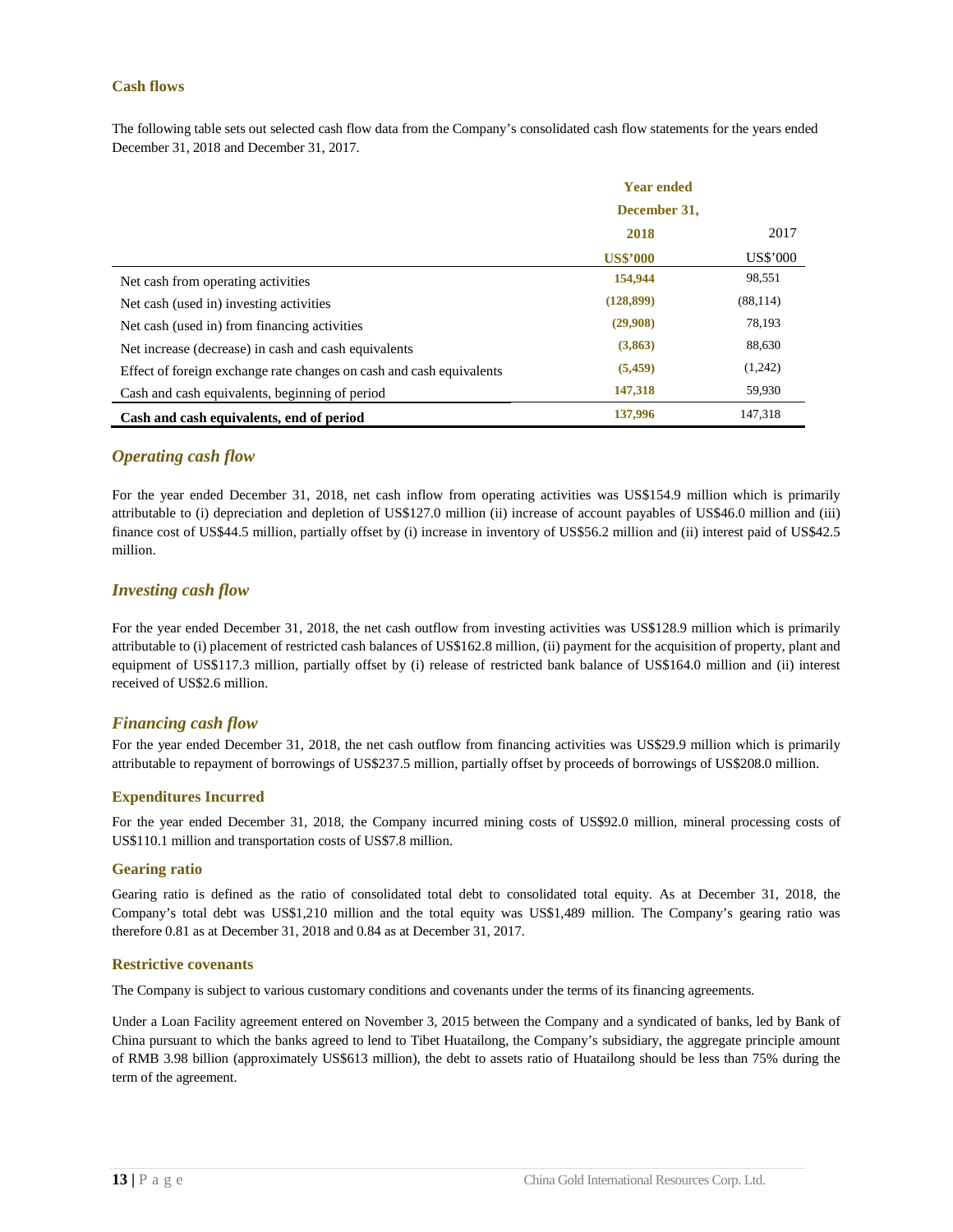#### <span id="page-15-0"></span>**SIGNIFICANT INVESTMENTS, ACQUISITIONS AND DISPOSAL OF SUBSIDIARIES. ASSOCIATES AND JOINT VENTURES, AND FUTURE PLAN FOR MATERIAL INVESTMENTS OF CAPITAL ASSETS**

Other than as disclosed elsewhere in this MD&A or in the audited annual consolidated financial statements for the year ended December 31, 2018, there were no significant investments held by the Company, nor were there any material acquisitions or disposals of subsidiaries, associates and joint ventures during the year ended December 31, 2018. Other than as disclosed in this MD&A, there was no plan authorized by the Board for other material investments or additions of capital assets at the date of this MD&A.

#### <span id="page-15-1"></span>**CHARGE ON ASSETS**

Other than as disclosed elsewhere in this MD&A and annual consolidated financial statements, none of the Group's assets were pledged as at December 31, 2018.

#### <span id="page-15-2"></span>**EXPOSURE TO FLUCTUATIONS IN EXCHANGE RATES AND RELATED HEDGES**

The Company is exposed to the financial risk related to the fluctuation of foreign exchange rates for the monetary assets and liabilities denominated in the currencies other than the functional currencies to which they relate. The Company has not hedged its exposure to currency fluctuation. However, the Management monitors foreign exchange exposure and will consider hedging significant foreign currency exposure should the need arise. Refer to Note 32, Financial Instruments, in the annual consolidated financial statements for the year ended December 31, 2018.

#### <span id="page-15-3"></span>**COMMITMENTS AND CONTINGENCIES**

Commitments and contingencies include principal payments on the Company's bank loans and syndicated loan facility, material future aggregate minimum operating lease payments required under operating leases and capital commitments in respect of the future acquisition of property, plant and equipment and construction for both the CSH Mine and the Jiama Mine.

The Company has leased certain properties in China and Canada, which are all under operating lease arrangements and are negotiated for terms of between one and seventeen years. The Company is required to pay a fixed rental amount under the terms of these leases.

The Company's capital commitments relate primarily to the payments for purchase of equipment and machinery for both mines and payments to third-party contractors for the provision of mining and exploration engineering work and mine construction work for both mines. The Company has entered into contracts that prescribe such capital commitments; however, liabilities relating to them have not yet been incurred. Refer to Note 33, Commitments and Contingencies, in the annual consolidated financial statements for the year ended December 31, 2018.

On July 7, 2017, the Company, through its wholly owned subsidiary Skyland Mining (BVI) Limited, issued bonds on the HKSE, denominated U.S. dollar, with an aggregate principal amount of US\$500 million. The Bonds were issued at a price of 99.663%, bearing a coupon of 3.25% per annum with a maturity date of July 6, 2020. Interest is payable in semi-annual installments on January 6 and July 6 of each year.

The following table outlines payments for commitments for the periods indicated:

|                                       | <b>Total</b><br><b>US\$'000</b> | Within<br>One year<br><b>US\$'000</b> | Within<br>Two to five years<br><b>US\$'000</b> | Over 5 years<br><b>US\$'000</b> |
|---------------------------------------|---------------------------------|---------------------------------------|------------------------------------------------|---------------------------------|
| Principal repayment of bank loans     | 704,483                         | 107,822                               | 311,808                                        | 284,853                         |
| Repayment of bonds including interest | 505,675                         | 16,099                                | 489.576                                        | $\overline{\phantom{a}}$        |
| Operating lease commitments (a)       | 364                             | 111                                   | 141                                            | 112                             |
| Capital Commitments (b)               | 61,657                          | 61,657                                | ۰                                              | -                               |
| <b>Total</b>                          | 1,272,179                       | 185,689                               | 801,525                                        | 284,965                         |

(a) Operating leases are primarily for premises and production.

(b) Capital commitments relate to contracts signed for construction and equipment supply.

In addition to the table set forth above, the Company has entered into service agreements with third-party contractors such as China Railway for the provision of mining and exploration engineering work and mine construction work for the CSH Mine. The fees for such work performed and to be performed each year varies depending on the amount of work performed. The Company has similar agreements with third party contractors for the Jiama Mine.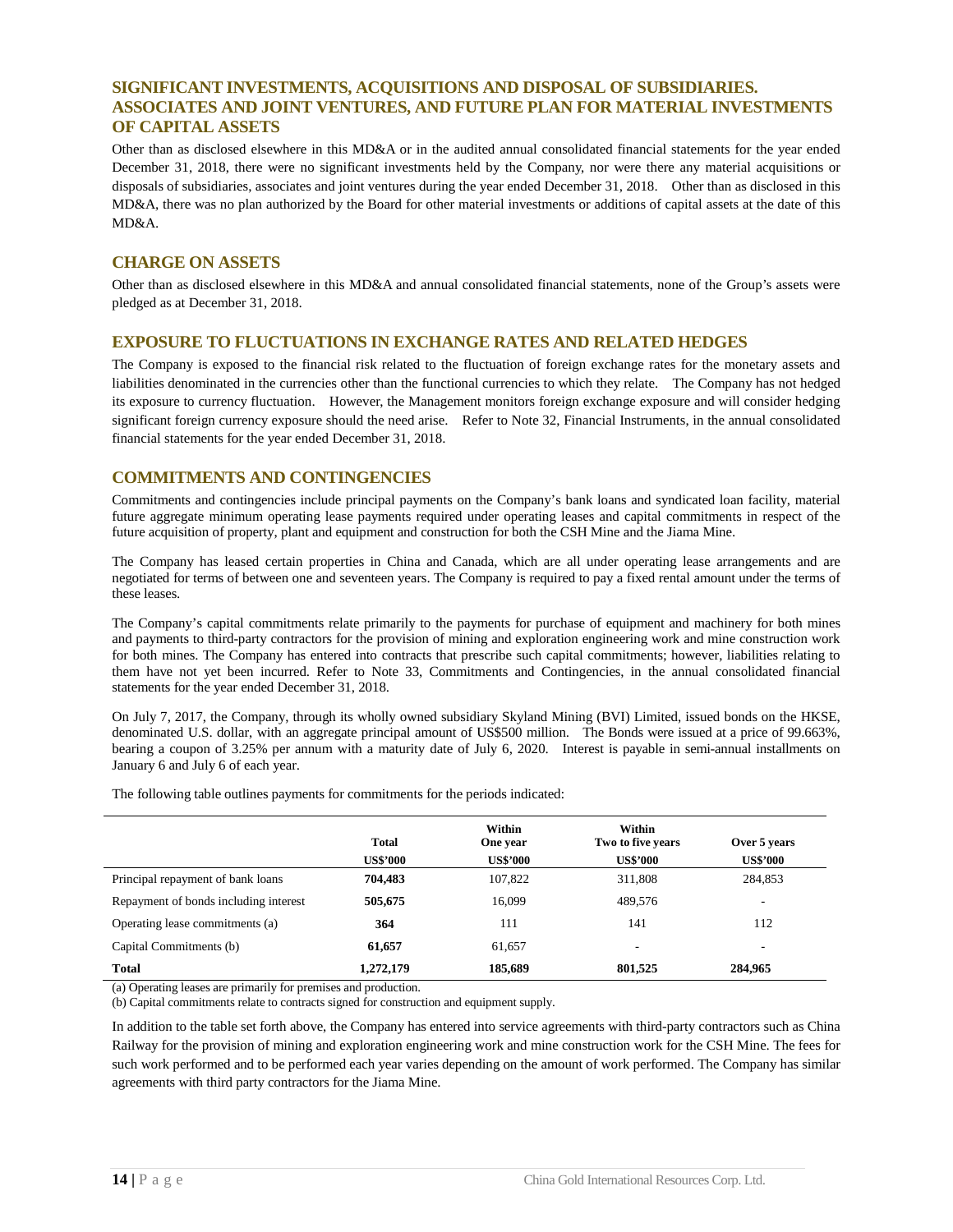#### <span id="page-16-0"></span>**RELATED PARTY TRANSACTIONS**

CNG owned 39.3 percent of the outstanding common shares of the Company as at December 31, 2018 and December 31, 2017.

The Company had major related party transactions with the following companies related by way of shareholders and shareholder in common:

The Company's subsidiary, Inner Mongolia Pacific is a party to a non-exclusive contract for the purchase and sale of doré with CNG (the "Dore Sales Contract") pursuant to which Inner Mongolia Pacific sells gold doré bars to CNG. The pricing is based on the monthly average price of gold ingot as quoted on the Shanghai Gold Exchange and the daily average price of silver as quoted on the Shanghai Huatong Platinum & Silver Exchange prevailing at the time of each relevant purchase order during the contract period. The Dore Sales Contract has been in effect since October 24, 2008 and has been renewed for a current term that commences on January 1, 2018 and expires on December 31, 2020, which renewal was approved by the Company's shareholders on June 28, 2017.

Revenue from sales of gold doré bars to CNG of US\$186.8 million for the year ended December 31, 2018 decreased from US\$233.6 million for the year ended December 31, 2017.

The Company is also a party to a Product and Service Framework Agreement with CNG, pursuant to which CNG provides construction, procurement and equipment financing services to the Company and also purchases the copper concentrates produced at the Jiama Mine. The quantity of copper concentrates, pricing terms and payment terms may be established from time to time by the parties with reference to the pricing principles for connected transactions set out under the Product and Service Framework Agreement. On June 28, 2017, the Supplemental Product and Service Framework Agreement was approved and extended to expire on December 31, 2020. For the year ended December 31, 2018, revenue from sales of copper concentrate and other products to CNG was US\$127.5 million, compared to US\$101.2 million for the same period in 2017.

For the year ended December 31, 2018, construction services of US\$16.5 million were provided to the Company by subsidiaries of CNG (US\$21.9 million for the year ended December 31, 2017).

In addition to the two aforementioned major related party transactions, the Company also obtains additional services from related parties in its normal course of business, including a Deposit Services Agreement and Loan Agreement entered into on December 18, 2017 and renewed on December 18, 2018 among the Company and China Gold Finance.

#### <span id="page-16-1"></span>**PROPOSED TRANSACTIONS**

The Board of Directors has given the Company approval to conduct reviews of a number of projects that may qualify as acquisition targets through joint venture, merger and/or outright acquisitions. The Group did not have any material acquisition and disposal of subsidiaries and associated companies in the year ended December 31, 2018. The Company continues to review possible acquisition targets.

#### <span id="page-16-2"></span>**CRITICAL ACCOUNTING ESTIMATES**

In the process of applying the Company's accounting policies, the Directors of the Company have identified accounting judgments and key sources of estimation uncertainty that have a significant effect on the amounts recognized in the audited annual consolidated financial statements.

Key assumptions concerning the future and other key sources of estimation uncertainty at the end of each reporting period that have a risk of causing a material adjustment to the carrying amounts of assets and liabilities within the next twelve months are described in Note 4 of the audited annual consolidated financial statements for the year ended December 31, 2018.

### <span id="page-16-3"></span>**CHANGE IN ACCOUNTING POLICIES**

A summary of new and revised IFRS standards and interpretations are outlined in Note 2 of the audited annual consolidated financial statements as at December 31, 2018.

#### <span id="page-16-4"></span>**FINANCIAL INSTRUMENTS AND OTHER INSTRUMENTS**

The Company holds a number of financial instruments, the most significant of which are equity securities, accounts receivables, accounts payables, cash and loans. The financial instruments are recorded at either fair values or amortized amount on the balance sheet.

The Company did not have any financial derivatives or outstanding hedging contracts as at December 31, 2018.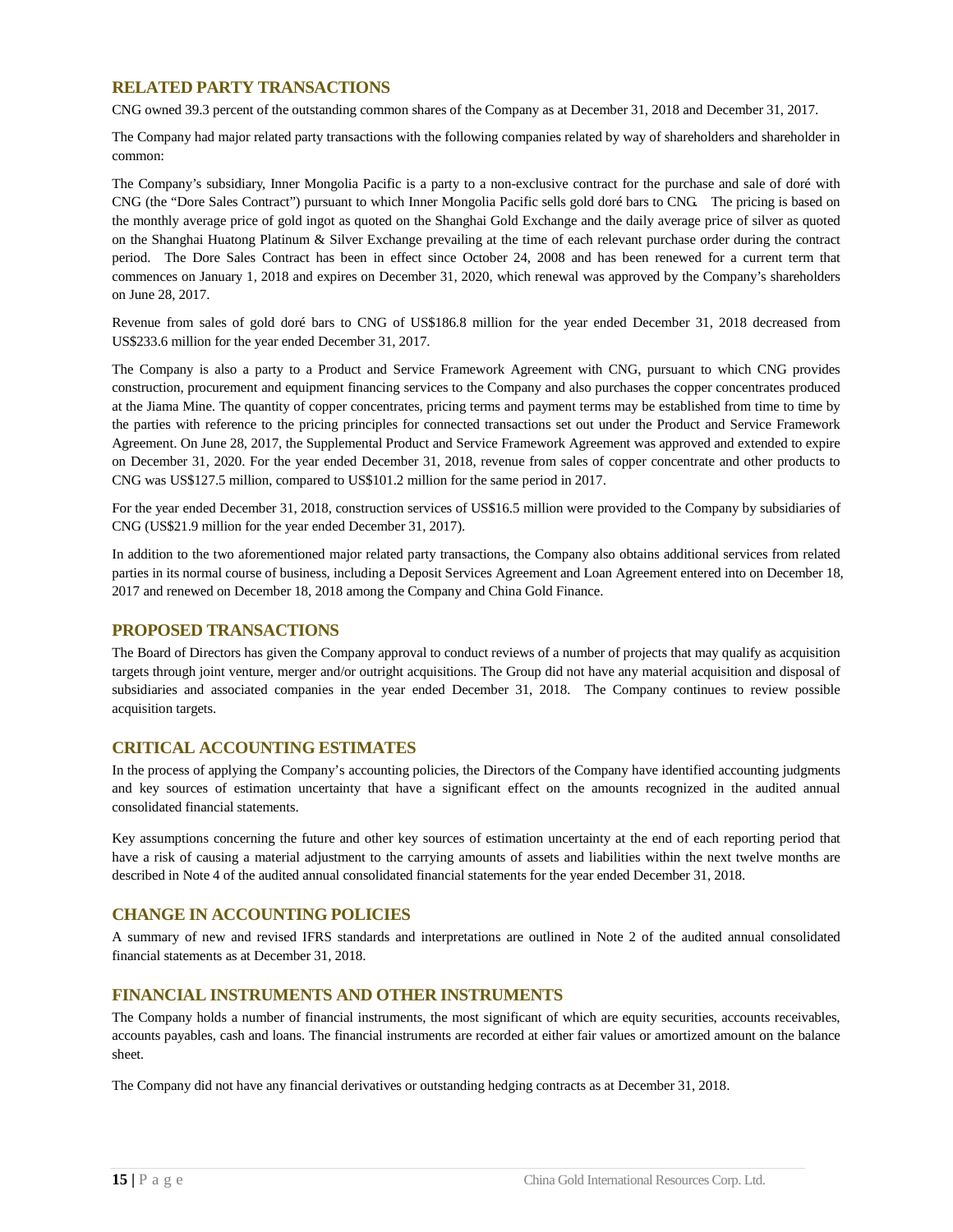#### <span id="page-17-0"></span>**OFF-BALANCE SHEET ARRANGEMENTS**

As at December 31, 2018, the Company had not entered into any off-balance sheet arrangements.

#### <span id="page-17-1"></span>**DIVIDEND AND DIVIDEND POLICY**

The Company has not paid any dividends since incorporation and does not currently have a fixed dividend policy. The Board of Directors will determine any future dividend policy on the basis of, among others things, the results of operations, cash flows and financial conditions, operating and capital requirements, the rules promulgated by the regulators affecting dividends in both Canada and Hong Kong and at both the TSX and HKSE, and the amount of distributable profits and other relevant factors.

Subject to the British Columbia Business Corporations Act, the Directors may from time to time declare and authorize payment of such dividends as they may deem advisable, including the amount thereof and the time and method of payment provided that the record date for the purpose of determining shareholders entitled to receive payment of the dividend must not precede the date on which the dividend is to be paid by more than two months.

A dividend may be paid wholly or partly by the distribution of cash, specific assets or of fully paid shares or of bonds, debentures or other securities of the Company, or in any one or more of those ways. No dividend may be declared or paid in money or assets if there are reasonable grounds for believing that the Company is insolvent or the payment of the dividend would render the Company insolvent.

#### <span id="page-17-2"></span>**OUTSTANDING SHARES**

As of December 31, 2018 the Company had 396,413,753 common shares issued and outstanding.

### <span id="page-17-3"></span>**DISCLOSURE CONTROLS AND PROCEDURES AND INTERNAL CONTROL OVER FINANCIAL REPORTING**

Management is responsible for the design of disclosure controls and procedures ("DC&P") and the design of internal control over financial reporting ("ICFR") to provide reasonable assurance that material information relating to the Company, including its consolidated subsidiaries, is made known to the Company's certifying officers. The Company's Chief Executive Officer and Chief Financial Officer have each evaluated the Company's DC&P and ICFR as of December 31, 2018 and, in accordance with the requirements established under Canadian National Instrument 52-109 – Certification of Disclosure in Issuer's Annual and Interim Filings, the Chief Executive Officer and Chief Financial Officer have concluded that these controls and procedures were effective as of December 31, 2018, and provide reasonable assurance that material information relating to the Company is made known to them by others within the Company and that the information required to be disclosed in reports that are filed or submitted under Canadian securities legislation are recorded, processed, summarized and reported within the time period specified in those rules.

The Company's Chief Executive Officer and Chief Financial Officer have used the Committee of Sponsoring Organizations of the Treadway Commission (COSO) 2013 framework to evaluate the Company's ICFR as of December 31, 2018 and have concluded that these controls and procedures were effective as of December 31, 2018 and provide reasonable assurance that financial information is recorded, processed, summarized and reported in a timely manner. Management is required to apply its judgment in evaluating the cost-benefit relationship of possible controls and procedures. The result of the inherent limitations in all control systems means design of controls cannot provide absolute assurance that all control issues and instances of fraud will be detected. During the year ended December 31, 2018, there were no changes in the Company's DC&P or ICFR that materially affected, or are reasonably likely to materially affect, the Company's internal control over financial reporting.

#### <span id="page-17-4"></span>**RISK FACTORS**

There are certain risks involved in the Company's operations, some of which are beyond the Company's control. Aside from risks relating to business and industry, the Company's principal operations are located within the People's Republic of China and are governed by a legal and regulatory environment that in some respects differs from that which prevails in other countries. Readers of this MD&A should give careful consideration to the information included in this document and the Company's audited annual consolidated financial statements and related notes. Significant risk factors for the Company are metal prices, government regulations, foreign operations, environmental compliance, the ability to obtain additional financing, risk relating to recent acquisitions, dependence on management, title to the Company's mineral properties, and litigation. China Gold International's business, financial condition or results of operations could be materially and adversely affected by any of these risks. For details of risk factors, please refer to the Company's annual audited consolidated financial statements, and Annual Information Form filed from time to time on SEDAR a[t www.sedar.com.](http://www.sedar.com/)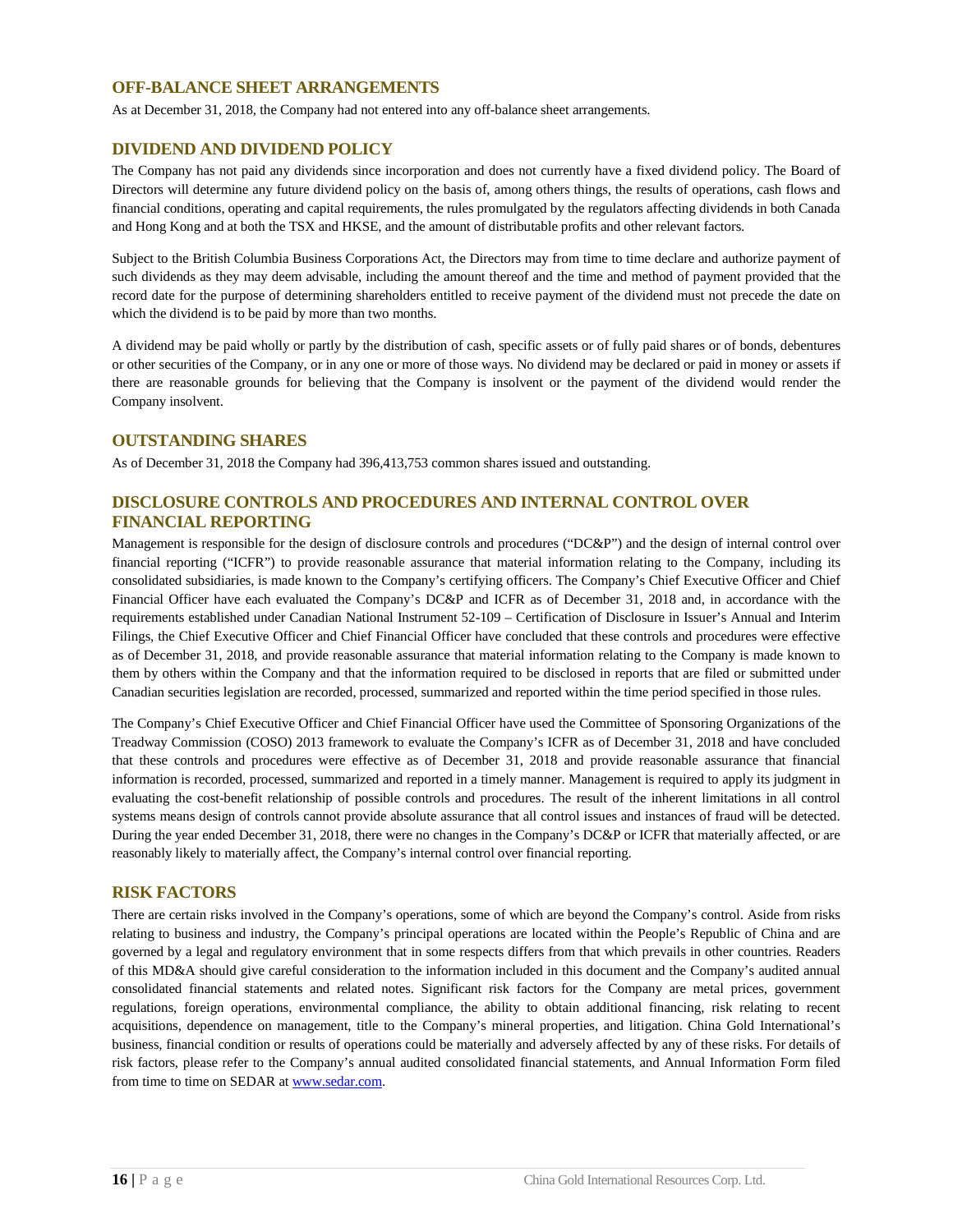### <span id="page-18-0"></span>**QUALIFIED PERSON**

Disclosure of scientific or technical information in this MD&A was approved by Mr. Zhongxin Guo, P.Eng. the Company's chief engineer and a Qualified Person ("QP") for the purposes of NI 43-101.

March 26, 2019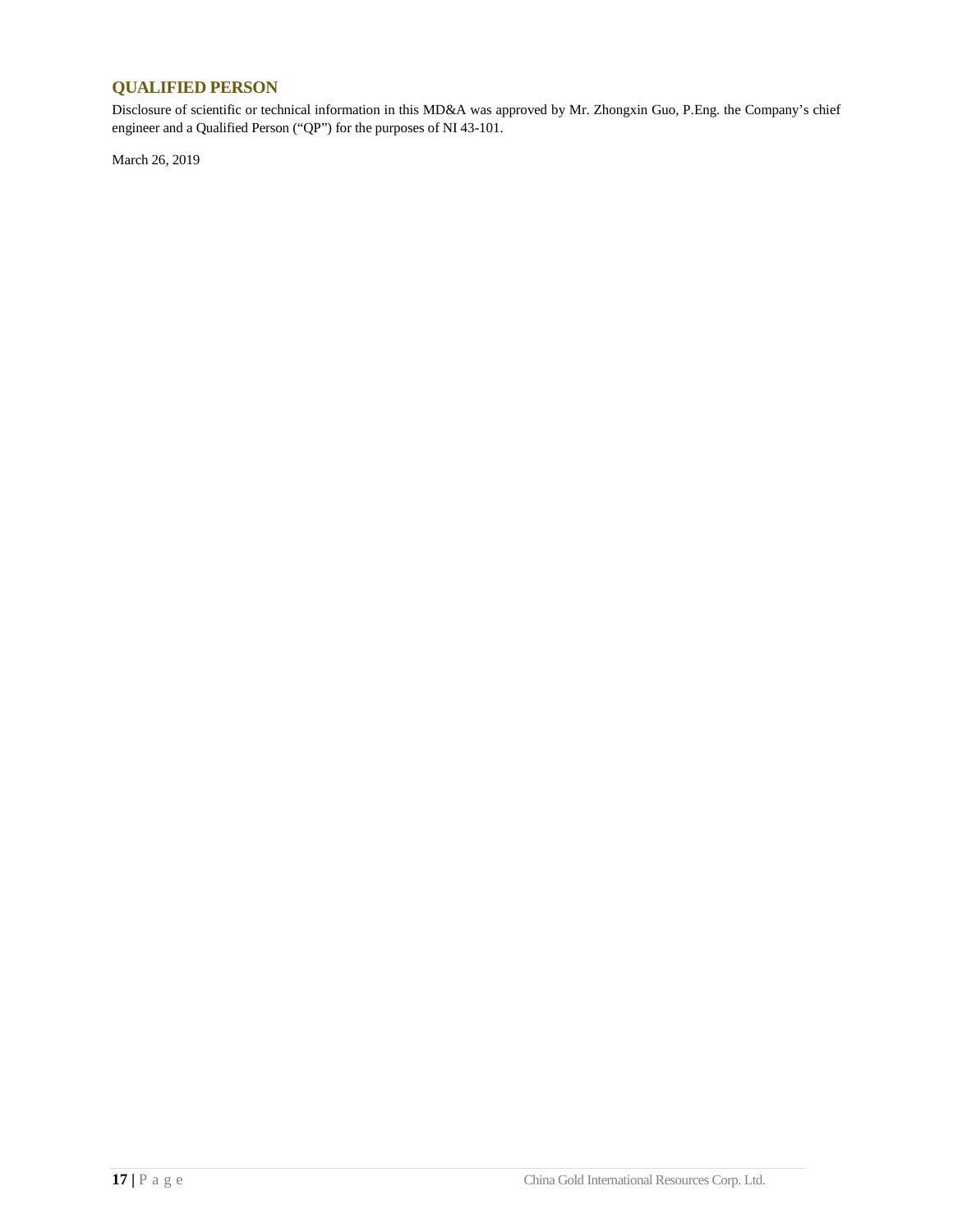(incorporated in British Columbia, Canada with limited liability)

Report and Consolidated Financial Statements For the year ended December 31, 2018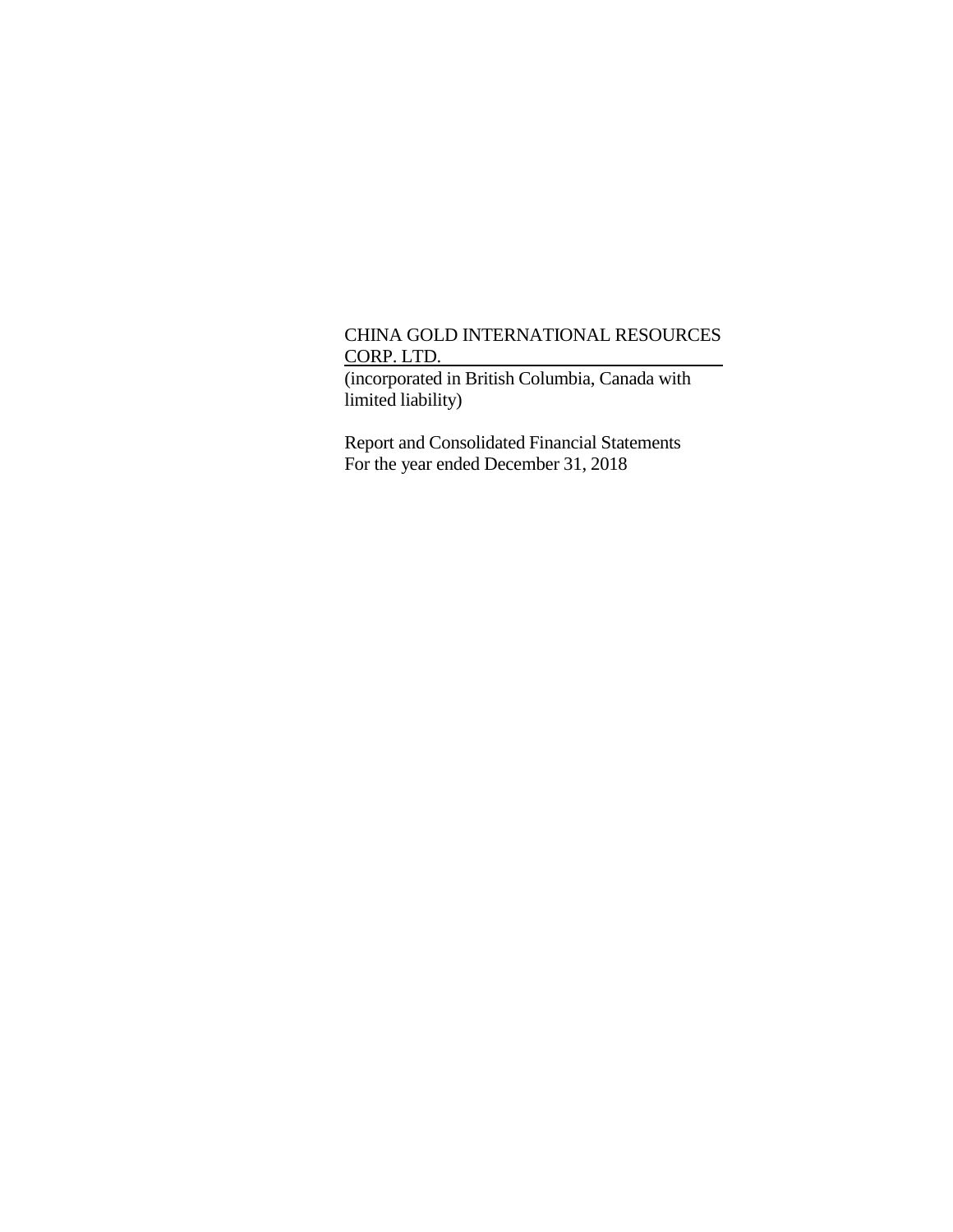### REPORT AND CONSOLIDATED FINANCIAL STATEMENTS FOR THE YEAR ENDED DECEMBER 31, 2018

| <b>CONTENTS</b>                                                            | PAGE(S) |
|----------------------------------------------------------------------------|---------|
| <b>INDEPENDENT AUDITOR'S REPORT</b>                                        | $1 - 3$ |
| CONSOLIDATED STATEMENT OF PROFIT OR LOSS<br>AND OTHER COMPREHENSIVE INCOME | 4 & 5   |
| CONSOLIDATED STATEMENT OF FINANCIAL POSITION                               | 6 & 7   |
| CONSOLIDATED STATEMENT OF CHANGES IN EQUITY                                | 8       |
| CONSOLIDATED STATEMENT OF CASH FLOWS                                       | 9 & 10  |
| NOTES TO THE CONSOLIDATED FINANCIAL STATEMENTS                             | 11 - 86 |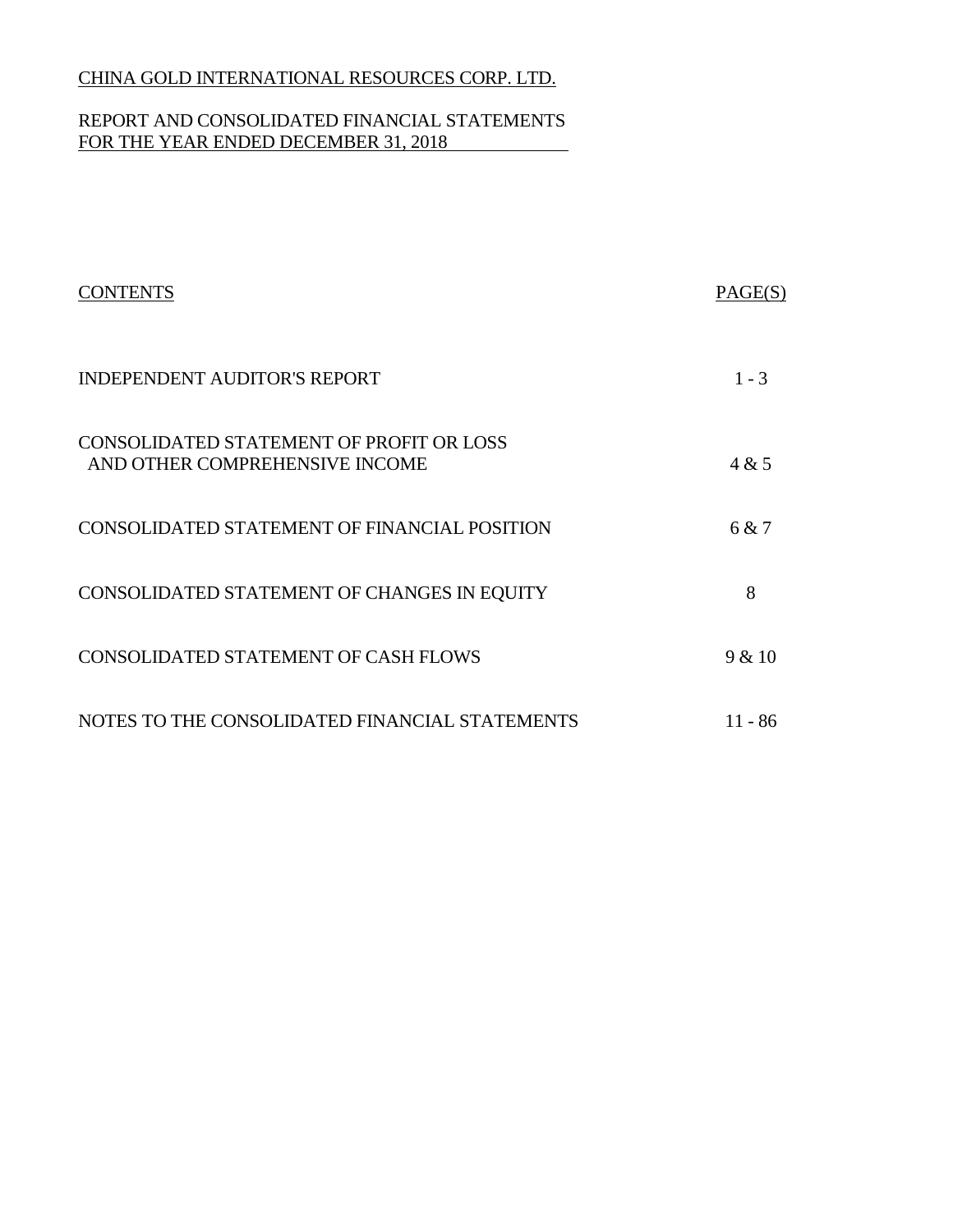### INDEPENDENT AUDITOR'S REPORT TO THE SHAREHOLDERS OF CHINA GOLD INTERNATIONAL RESOURCES CORP. LTD. (incorporated in British Columbia, Canada with limited liability)

### **Opinion**

We have audited the consolidated financial statements of China Gold International Resources Corp. Ltd. (the "Company") and its subsidiaries (collectively referred to as "the Group"), which comprise the consolidated statements of financial position as at December 31, 2018 and 2017, and the consolidated statements of profit or loss and other comprehensive income, changes in equity and cash flows for the years then ended, and notes to the consolidated financial statements, including a summary of significant accounting policies (collectively referred to as the "financial statements").

In our opinion, the accompanying financial statements present fairly, in all material respects, the financial position of the Company as at December 31, 2018 and 2017, and its financial performance and its cash flows for the years then ended in accordance with International Financial Reporting Standards ("IFRSs").

### **Basis for Opinion**

We conducted our audit in accordance with Canadian generally accepted auditing standards ("Canadian GAAS"). Our responsibilities under those standards are further described in the *Auditor's Responsibilities for the Audit of the Financial Statements* section of our report. We are independent of the Company in accordance with the ethical requirements that are relevant to our audit of the financial statements in Canada, and we have fulfilled our other ethical responsibilities in accordance with these requirements. We believe that the audit evidence we have obtained is sufficient and appropriate to provide a basis for our opinion.

### **Other Information**

Management is responsible for the other information. The other information comprises: Management's Discussion and Analysis

The information, other than the financial statements and our auditor's report thereon, in the Annual Report. Our opinion on the financial statements does not cover the other information and we do not and will not express any form of assurance conclusion thereon. In connection with our audit of the financial statements, our responsibility is to read the other information identified above and, in doing so, consider whether the other information is materially inconsistent with the financial statements or our knowledge obtained in the audit, or otherwise appears to be materially misstated.

We obtained Management's Discussion and Analysis and the Annual Report prior to the date of this auditor's report. If, based on the work we have performed on this other information, we conclude that there is a material misstatement of this other information, we are required to report that fact in this auditor's report. We have nothing to report in this regard.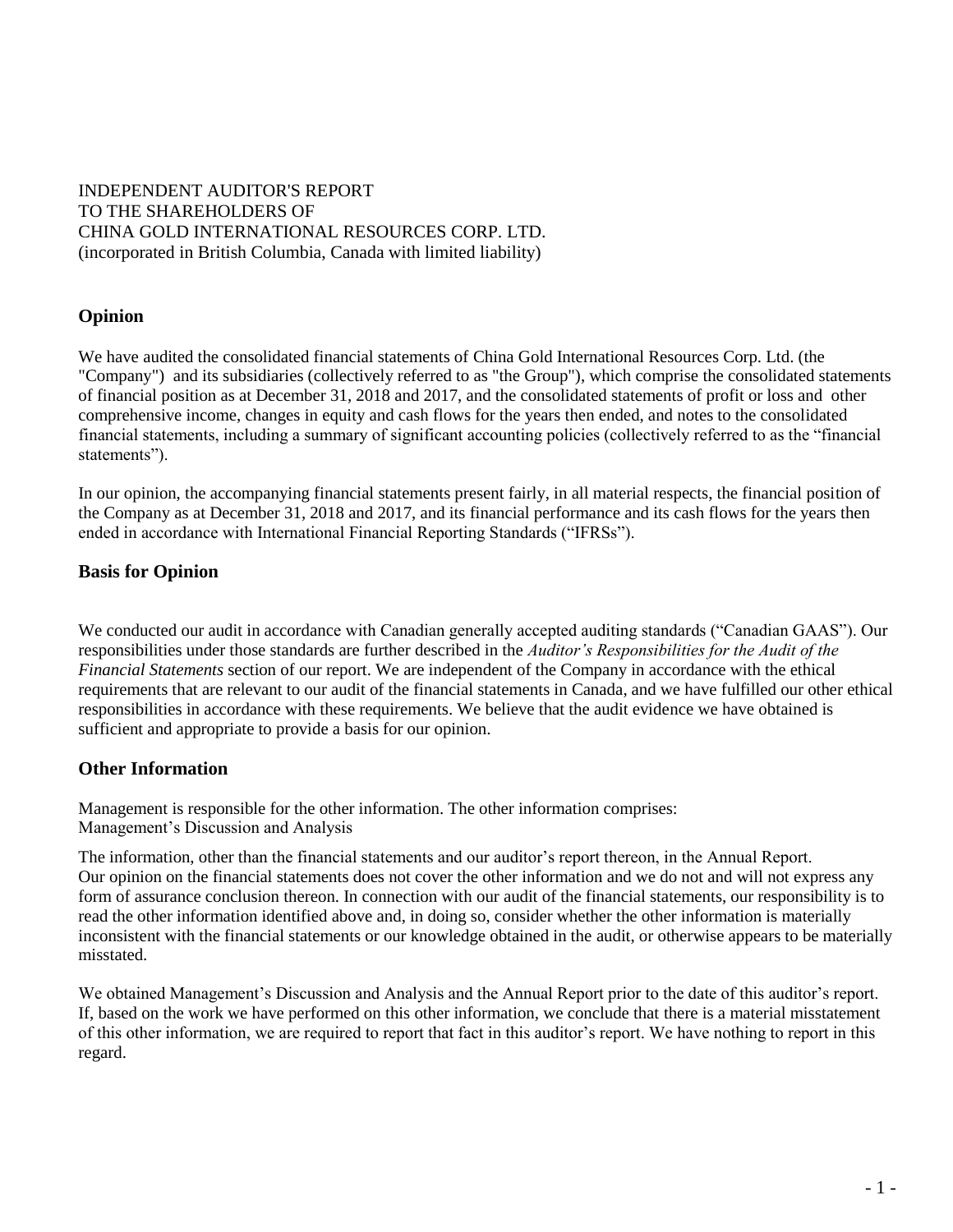# **Responsibilities of Management and Those Charged with Governance for the Financial Statements**

Management is responsible for the preparation and fair presentation of the financial statements in accordance with IFRSs, and for such internal control as management determines is necessary to enable the preparation of financial statements that are free from material misstatement, whether due to fraud or error.

In preparing the financial statements, management is responsible for assessing the Company's ability to continue as a going concern, disclosing, as applicable, matters related to going concern and using the going concern basis of accounting unless management either intends to liquidate the Company or to cease operations, or has no realistic alternative but to do so.

Those charged with governance are responsible for overseeing the Company's financial reporting process.

### **Auditor's Responsibilities for the Audit of the Financial Statements**

Our objectives are to obtain reasonable assurance about whether the financial statements as a whole are free from material misstatement, whether due to fraud or error, and to issue an auditor's report that includes our opinion. Reasonable assurance is a high level of assurance, but is not a guarantee that an audit conducted in accordance with Canadian GAAS will always detect a material misstatement when it exists. Misstatements can arise from fraud or error and are considered material if, individually or in the aggregate, they could reasonably be expected to influence the economic decisions of users taken on the basis of these financial statements.

As part of an audit in accordance with Canadian GAAS, we exercise professional judgment and maintain professional skepticism throughout the audit. We also:

- Identify and assess the risks of material misstatement of the financial statements, whether due to fraud or error, design and perform audit procedures responsive to those risks, and obtain audit evidence that is sufficient and appropriate to provide a basis for our opinion. The risk of not detecting a material misstatement resulting from fraud is higher than for one resulting from error, as fraud may involve collusion, forgery, intentional omissions, misrepresentations, or the override of internal control.
- Obtain an understanding of internal control relevant to the audit in order to design audit procedures that are appropriate in the circumstances, but not for the purpose of expressing an opinion on the effectiveness of the Company's internal control.
- Evaluate the appropriateness of accounting policies used and the reasonableness of accounting estimates and related disclosures made by management.
- Conclude on the appropriateness of management's use of the going concern basis of accounting and, based on the audit evidence obtained, whether a material uncertainty exists related to events or conditions that may cast significant doubt on the Company's ability to continue as a going concern. If we conclude that a material uncertainty exists, we are required to draw attention in our auditor's report to the related disclosures in the financial statements or, if such disclosures are inadequate, to modify our opinion. Our conclusions are based on the audit evidence obtained up to the date of our auditor's report. However, future events or conditions may cause the Company to cease to continue as a going concern.
- Evaluate the overall presentation, structure and content of the financial statements, including the disclosures, and whether the financial statements represent the underlying transactions and events in a manner that achieves fair presentation.
- Obtain sufficient appropriate audit evidence regarding the financial information of the entities or business activities within the Company to express an opinion on the financial statements. We are responsible for the direction, supervision and performance of the group audit. We remain solely responsible for our audit opinion.

We communicate with those charged with governance regarding, among other matters, the planned scope and timing of the audit and significant audit findings, including any significant deficiencies in internal control that we identify during our audit.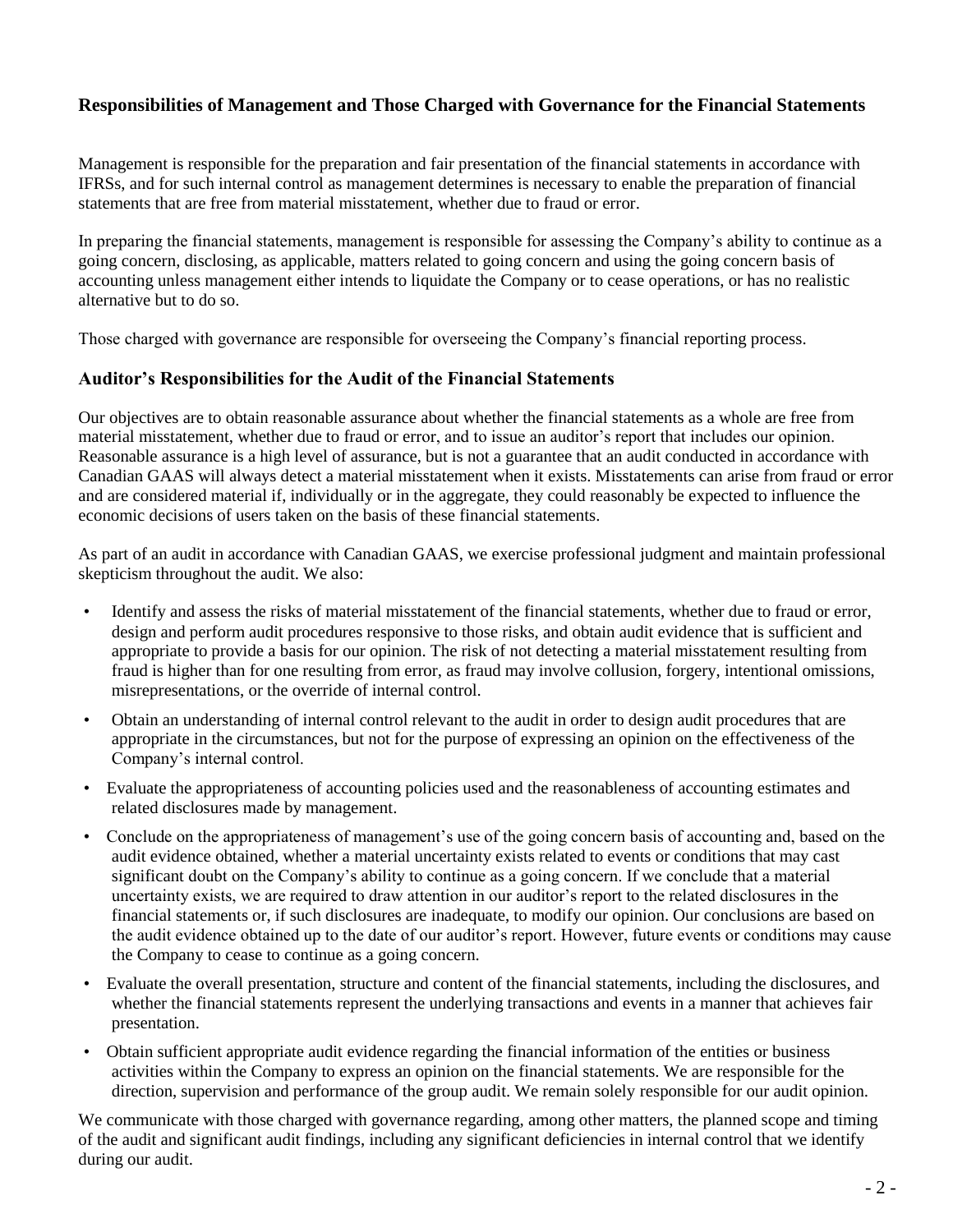We also provide those charged with governance with a statement that we have complied with relevant ethical requirements regarding independence, and to communicate with them all relationships and other matters that may reasonably be thought to bear on our independence, and where applicable, related safeguards.

The engagement partner on the audit resulting in this independent auditor's report is Wong Ka I.

**Deloitte Touche Tohmatsu**  Certified Public Accountants Hong Kong March 26, 2019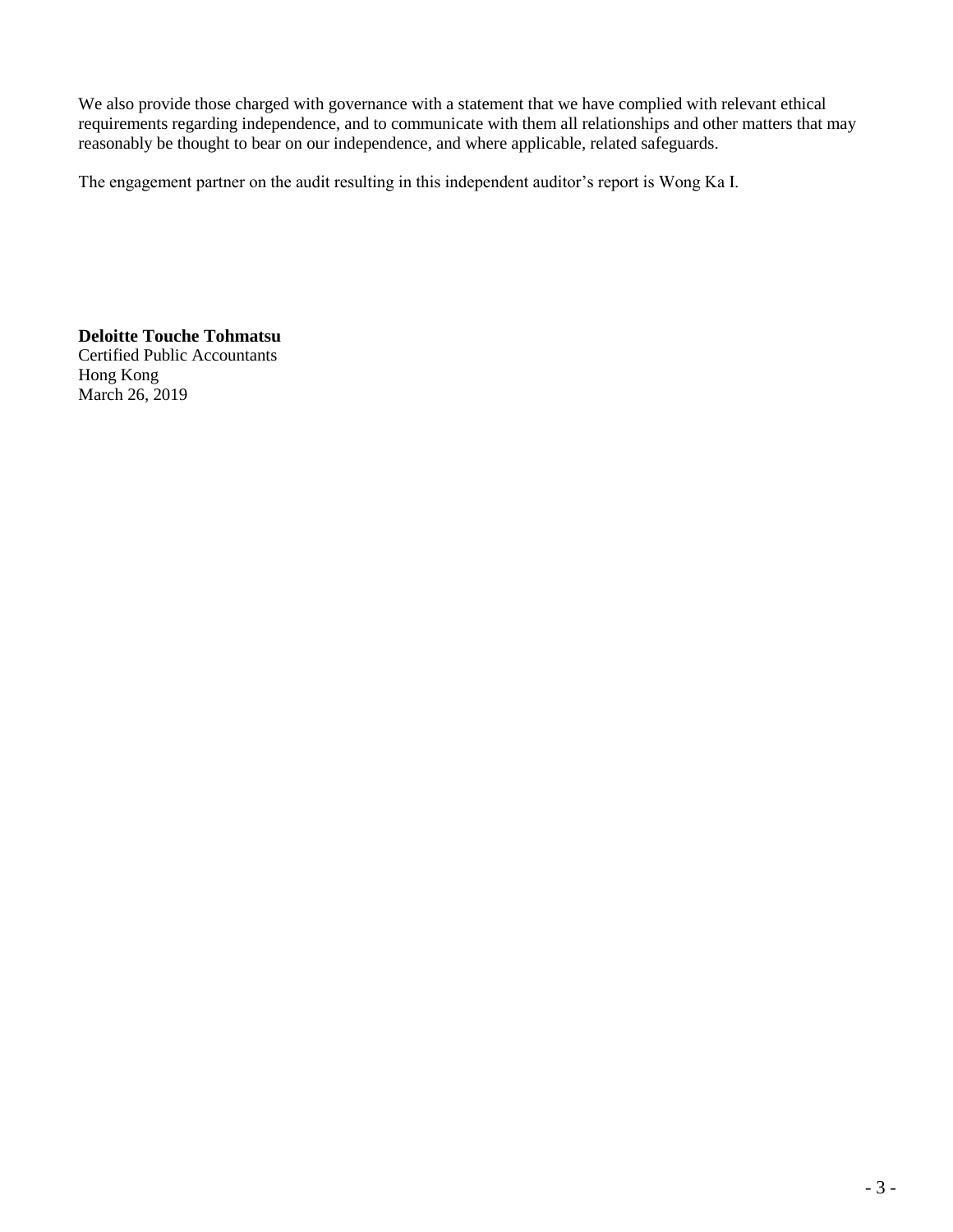# CONSOLIDATED STATEMENT OF PROFIT OR LOSS AND OTHER COMPREHENSIVE INCOME FOR THE YEAR ENDED DECEMBER 31, 2018

| <b>NOTES</b>        | 2018<br><b>US\$'000</b>                                                                                 | 2017<br><b>US\$'000</b>                    |
|---------------------|---------------------------------------------------------------------------------------------------------|--------------------------------------------|
| 5                   | 570,570<br>(459, 861)                                                                                   | 411,881<br>(295,095)                       |
|                     | 110,709                                                                                                 | 116,786                                    |
| 6<br>$\overline{7}$ | (51, 424)<br>(459)<br>(15,795)<br>(67, 678)                                                             | (29, 103)<br>(305)<br>(8,745)<br>(38, 153) |
|                     | 43,031                                                                                                  | 78,633                                     |
| 8                   | (15, 818)<br>16,292<br>(44, 475)<br>(44,001)                                                            | 8,192<br>10,512<br>(21, 726)<br>(3,022)    |
| 9                   | (970)<br>(3,220)                                                                                        | 75,611<br>(11,266)                         |
| 10                  | (4,190)                                                                                                 | 64,345                                     |
|                     | (1,461)<br>(14,601)                                                                                     | 18,783<br>6,943                            |
|                     | (20, 252)                                                                                               | 90,071                                     |
|                     | Other comprehensive (expenses) income for the year<br>Total comprehensive (expense) income for the year |                                            |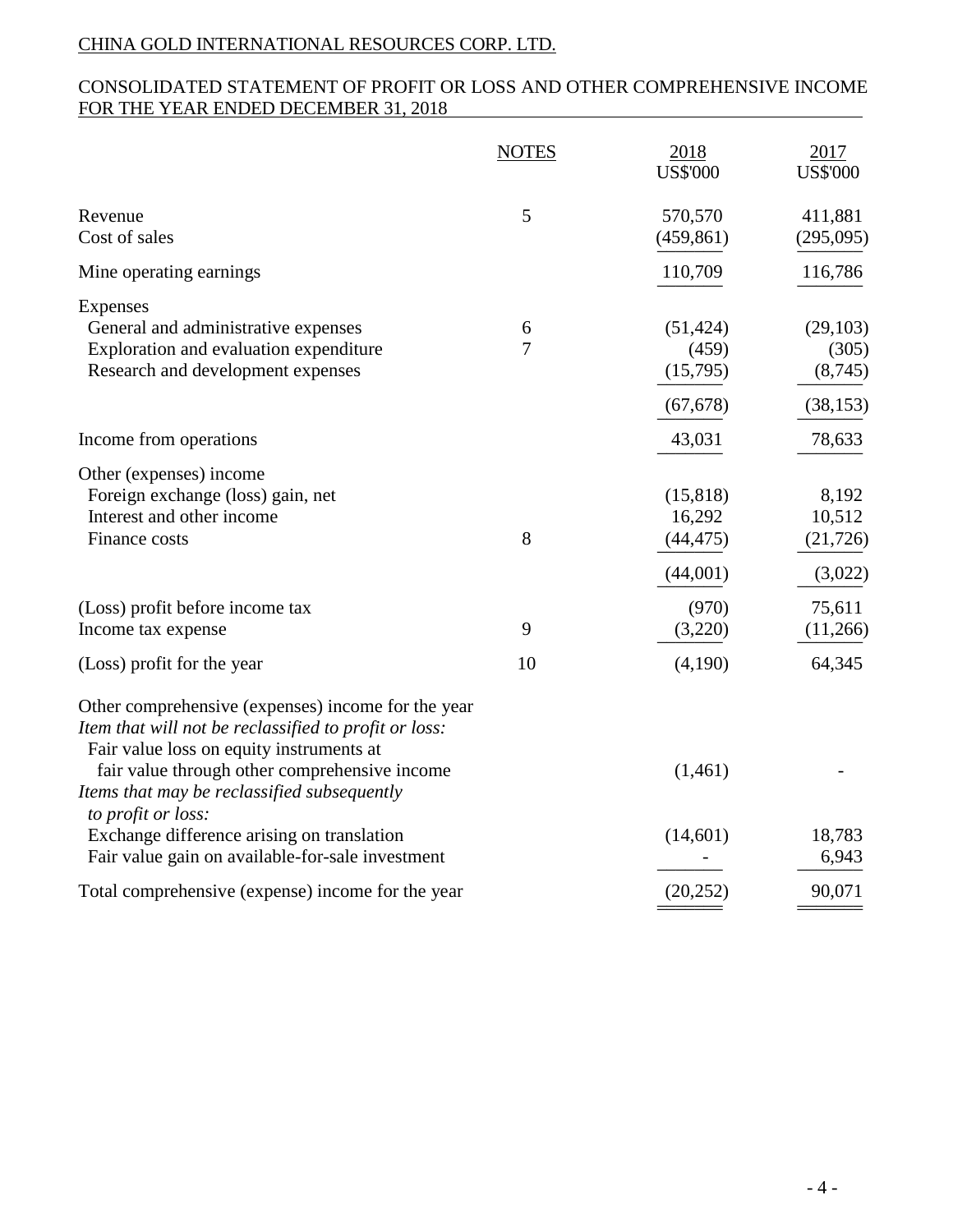|                                                                                                   | NOTE | 2018<br><b>US\$'000</b> | 2017<br><b>US\$'000</b> |
|---------------------------------------------------------------------------------------------------|------|-------------------------|-------------------------|
| (Loss) profit for the year attributable to:<br>Non-controlling interests<br>Owners of the Company |      | 647<br>(4,837)          | 1,199<br>63,146         |
|                                                                                                   |      | (4,190)                 | 64,345                  |
| Total comprehensive (expense) income for the year<br>attributable to:                             |      |                         |                         |
| Non-controlling interests<br>Owners of the Company                                                |      | 651<br>(20,903)         | 1,192<br>88,879         |
|                                                                                                   |      | (20, 252)               | 90,071                  |
| (Loss) earnings per share - Basic (US\$)                                                          | 13   | $(1.22)$ cents          | 15.93 cents             |
| Weighted average number of common shares<br>- Basic                                               | 13   | 396,413,753             | 396,413,753             |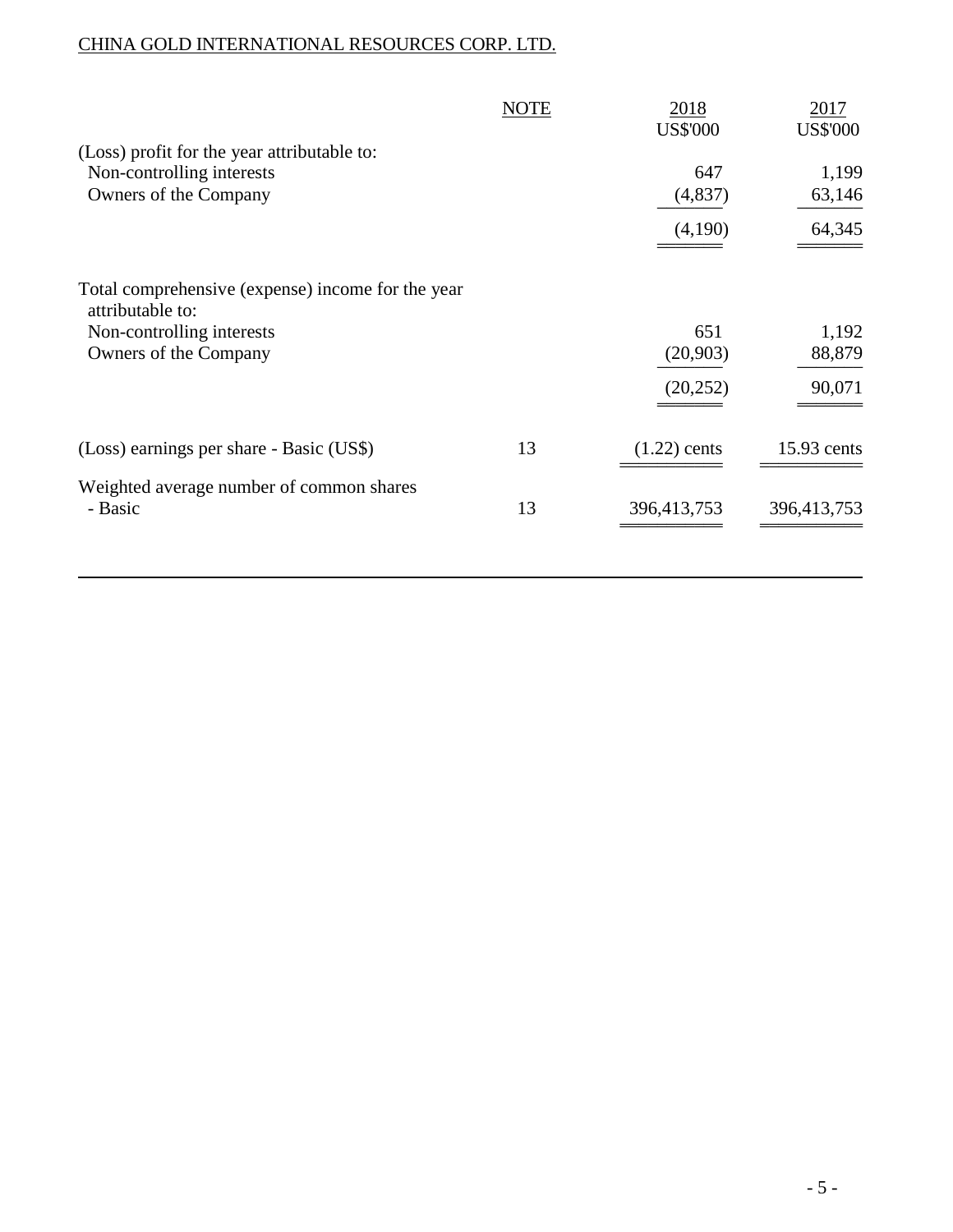# CONSOLIDATED STATEMENT OF FINANCIAL POSITION AT DECEMBER 31, 2018

|                                                  | <b>NOTES</b> | 2018<br><b>US\$'000</b> | 2017<br><b>US\$'000</b> |
|--------------------------------------------------|--------------|-------------------------|-------------------------|
| <b>Current assets</b>                            |              |                         |                         |
| Cash and cash equivalents                        | 14           | 137,996                 | 147,318                 |
| Restricted bank balance                          | 14           | 16,100                  | 18,089                  |
| Trade and other receivables                      | 15           | 23,303                  | 24,848                  |
| Prepaid expenses and deposits                    | 16           | 4,107                   | 2,769                   |
| Prepaid lease payments                           | 17           | 446                     | 466                     |
| Inventories                                      | 18           | 282,958                 | 224,501                 |
|                                                  |              | 464,910                 | 417,991                 |
| <b>Non-current assets</b>                        |              |                         |                         |
| Prepaid expenses and deposits                    | 16           | 30,813                  | 15,431                  |
| Prepaid lease payments                           | 17           | 14,515                  | 15,659                  |
| Deferred tax assets                              | 9            |                         | 2,562                   |
| Equity instruments at fair value through         |              |                         |                         |
| other comprehensive income                       | 19           | 20,230                  |                         |
| Available-for-sale investments                   | 20           |                         | 21,823                  |
| Property, plant and equipment                    | 21           | 1,765,360               | 1,809,724               |
| Mining rights                                    | 22           | 920,067                 | 947,254                 |
|                                                  |              | 2,750,985               | 2,812,453               |
| <b>Total assets</b>                              |              | 3,215,895               | 3,230,444               |
| <b>Current liabilities</b>                       |              |                         |                         |
| Accounts and other payables and accrued expenses | 23           | 292,013                 | 227,410                 |
| <b>Contract liabilities</b>                      | 24           | 4,593                   |                         |
| <b>Borrowings</b>                                | 25           | 123,921                 | 161,489                 |
| Tax liabilities                                  |              | 5,074                   | 7,702                   |
|                                                  |              | 425,601                 | 396,601                 |
| Net current assets                               |              | 39,309                  | 21,390                  |
| Total assets less current liabilities            |              | 2,790,294               | 2,833,843               |
| <b>Non-current liabilities</b>                   |              |                         |                         |
| <b>Borrowings</b>                                | 25           | 1,086,237               | 1,113,444               |
| Deferred tax liabilities                         | 9            | 122,732                 | 123,959                 |
| Deferred income                                  | 27           | 3,478                   | 4,579                   |
| Entrusted loan payable                           | 26           | 29,140                  | 30,608                  |
| Environmental rehabilitation                     | 28           | 59,469                  | 51,269                  |
|                                                  |              | 1,301,056               | 1,323,859               |
| <b>Total liabilities</b>                         |              | 1,726,657               | 1,720,460               |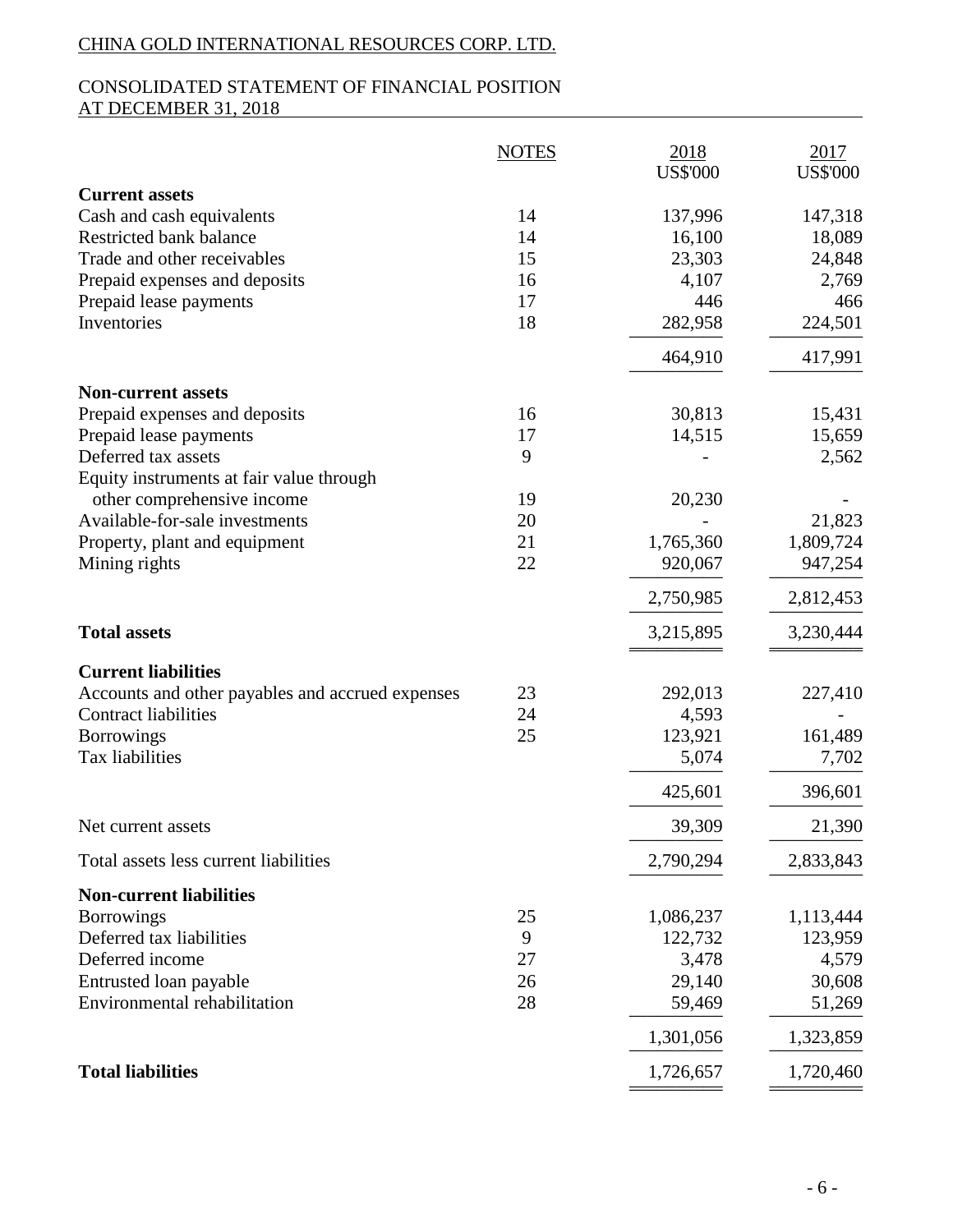|                                      | <b>NOTE</b> | 2018            | 2017            |
|--------------------------------------|-------------|-----------------|-----------------|
| <b>Owners' equity</b>                |             | <b>US\$'000</b> | <b>US\$'000</b> |
| Share capital                        | 29          | 1,229,061       | 1,229,061       |
| Reserves                             |             | 15,570          | 37,176          |
| Retained profits                     |             | 229,802         | 229,099         |
|                                      |             | 1,474,433       | 1,495,336       |
| Non-controlling interests            |             | 14,805          | 14,648          |
| <b>Total owners' equity</b>          |             | 1,489,238       | 1,509,984       |
| Total liabilities and owners' equity |             | 3,215,895       | 3,230,444       |
|                                      |             |                 |                 |

The consolidated financial statements on pages 4 to 86 were approved and authorized for issue by the Board of Directors on March 26, 2019 and are signed on its behalf by:

Director Director

Signed by Xin Song<br>
Xin Song<br>
Signed by Liangyou Jiang<br>
Liangyou Jiang<br>
Liangyou Jiang<br>
Signed by Liangyou Jiang<br>
Liangyou Jiang<br>
Liangyou Jiang<br>
Liangyou Jiang<br>
Liangyou Jiang<br>
Liangyou Jiang<br>
Liangyou Jiang<br>
Liangyou Jia Xin Song Liangyou Jiang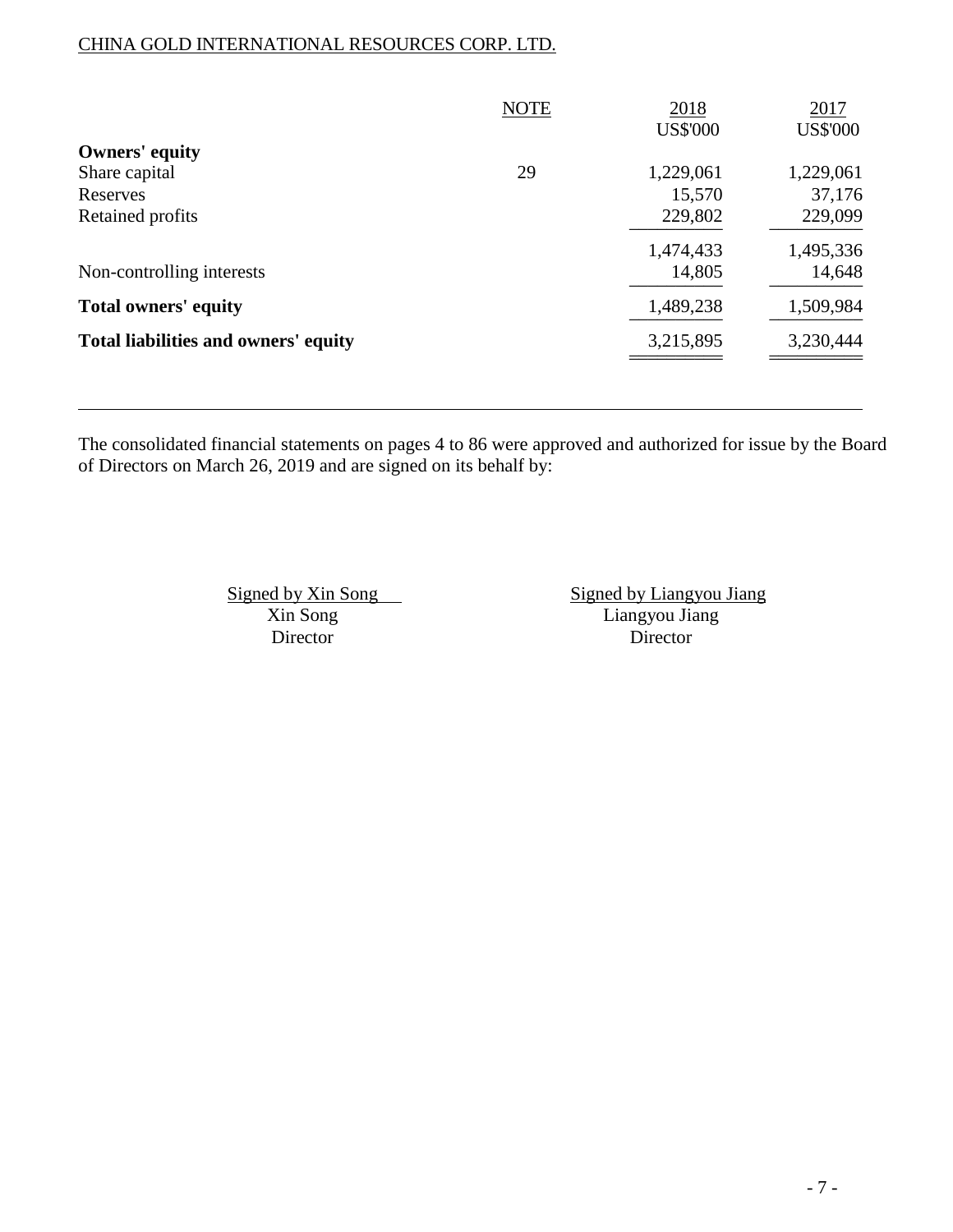### CONSOLIDATED STATEMENT OF CHANGES IN EQUITY FOR THE YEAR ENDED DECEMBER 31, 2018

|                                                                                       |                     | Attributable to the owners of the Company |                                      |                                                          |                                        |                                                    |                                        |                             |                                                     |                                               |
|---------------------------------------------------------------------------------------|---------------------|-------------------------------------------|--------------------------------------|----------------------------------------------------------|----------------------------------------|----------------------------------------------------|----------------------------------------|-----------------------------|-----------------------------------------------------|-----------------------------------------------|
|                                                                                       | Number<br>of shares | Share<br>capital<br><b>US\$'000</b>       | Equity<br>reserve<br><b>US\$'000</b> | Investments<br>revaluation<br>reserve<br><b>US\$'000</b> | Exchange<br>reserve<br><b>US\$'000</b> | Statutory<br>reserves<br><b>US\$'000</b><br>(Note) | Retained<br>profits<br><b>US\$'000</b> | Subtotal<br><b>US\$'000</b> | Non-<br>controlling<br>interests<br><b>US\$'000</b> | Total<br>owners'<br>equity<br><b>US\$'000</b> |
| At January 1, 2017                                                                    | 396,413,753         | 1,229,061                                 | 11,179                               | 1,278                                                    | (19, 429)                              | 12,163                                             | 172,205                                | 1,406,457                   | 13,732                                              | 1,420,189                                     |
| Profit for the year<br>Fair value gain on available-for-sale                          |                     |                                           |                                      |                                                          |                                        |                                                    | 63,146                                 | 63.146                      | 1,199                                               | 64,345                                        |
| investment<br>Exchange difference arising on<br>translation                           |                     |                                           |                                      | 6,943                                                    | 18.790                                 |                                                    |                                        | 6,943<br>18,790             | ä,<br>(7)                                           | 6,943<br>18,783                               |
| Total comprehensive income                                                            |                     |                                           |                                      |                                                          |                                        |                                                    |                                        |                             |                                                     |                                               |
| for the year<br>Transfer to statutory reserve                                         |                     |                                           |                                      | 6,943                                                    | 18,790                                 | ä,                                                 | 63,146                                 | 88,879                      | 1,192                                               | 90,071                                        |
| - appropriation from retained profits<br>Transfer to statutory reserve                |                     |                                           |                                      |                                                          |                                        | 825                                                | (825)                                  |                             |                                                     |                                               |
| - safety production fund<br>Dividend paid to a non-controlling                        |                     |                                           |                                      |                                                          |                                        | 5,427                                              | (5, 427)                               |                             |                                                     |                                               |
| shareholder                                                                           |                     |                                           |                                      |                                                          |                                        | $\blacksquare$                                     |                                        | $\overline{\phantom{a}}$    | (276)                                               | (276)                                         |
| At December 31, 2017                                                                  | 396,413,753         | 1,229,061                                 | 11,179                               | 8,221                                                    | (639)                                  | 18,415                                             | 229,099                                | 1,495,336                   | 14,648                                              | 1,509,984                                     |
| At January 1, 2018<br>Impact of adopting IFRS 9                                       | 396,413,753         | 1,229,061                                 | 11,179                               | 8,221                                                    | (639)                                  | 18,415                                             | 229,099                                | 1,495,336                   | 14,648                                              | 1,509,984                                     |
| on January 1, 2018 (note 2)                                                           |                     |                                           | $\overline{\phantom{a}}$             | (8, 551)                                                 |                                        | $\overline{\phantom{a}}$                           | 8,551                                  | $\overline{\phantom{a}}$    | $\overline{\phantom{a}}$                            |                                               |
| At January 1, 2018 (restated)                                                         | 396,413,753         | 1,229,061                                 | 11,179                               | (330)                                                    | (639)                                  | 18,415                                             | 237,650                                | 1,495,336                   | 14,648                                              | 1,509,984                                     |
| (Loss) profit for the year<br>Fair value loss on equity instruments                   |                     |                                           |                                      |                                                          |                                        |                                                    | (4, 837)                               | (4, 837)                    | 647                                                 | (4,190)                                       |
| at fair value through other<br>comprehensive income                                   |                     |                                           |                                      | (1, 461)                                                 |                                        |                                                    |                                        | (1,461)                     | ä,                                                  | (1, 461)                                      |
| Exchange difference arising on<br>translation                                         |                     |                                           |                                      |                                                          | (14, 605)                              |                                                    |                                        | (14, 605)                   | $\overline{4}$                                      | (14,601)                                      |
| Total comprehensive (expense)<br>income for the year<br>Transfer to statutory reserve |                     |                                           |                                      | (1, 461)                                                 | (14, 605)                              | $\sim$                                             | (4, 837)                               | (20, 903)                   | 651                                                 | (20, 252)                                     |
| - appropriation from retained profits<br>Transfer from                                |                     |                                           |                                      |                                                          |                                        | 3,708                                              | (3,708)                                |                             |                                                     |                                               |
| - safety production fund<br>Dividend paid to a non-controlling                        |                     |                                           |                                      |                                                          |                                        | (697)                                              | 697                                    |                             |                                                     |                                               |
| shareholder                                                                           |                     |                                           |                                      |                                                          |                                        | $\overline{\phantom{a}}$                           |                                        |                             | (494)                                               | (494)                                         |
| At December 31, 2018                                                                  | 396,413,753         | 1,229,061                                 | 11,179                               | (1,791)                                                  | (15,244)                               | 21,426                                             | 229,802                                | 1,474,433                   | 14,805                                              | 1,489,238                                     |

Note:

Statutory reserves which consist of (1) appropriations from the profit after taxation of the subsidiaries established in the People's Republic of China ("PRC") and (2) provision of safety production fund of the subsidiaries engaged in the exploration and development in the mining industry, form part of the equity of PRC subsidiaries. In accordance with the PRC Company Law and the Articles of Association of the PRC subsidiaries, the PRC subsidiaries are required to appropriate an amount equal to a minimum of 10% of their profits after taxation each year to a statutory reserve until the reserve reaches 50% of the registered capital of the respective subsidiaries. In accordance with the PRC Company Law and the Articles of Association of the PRC subsidiaries, the PRC subsidiaries are required to appropriate an amount, equal to RMB5 per ton multiplied by the volume of ore mined less actual payment, each year to a statutory reserve.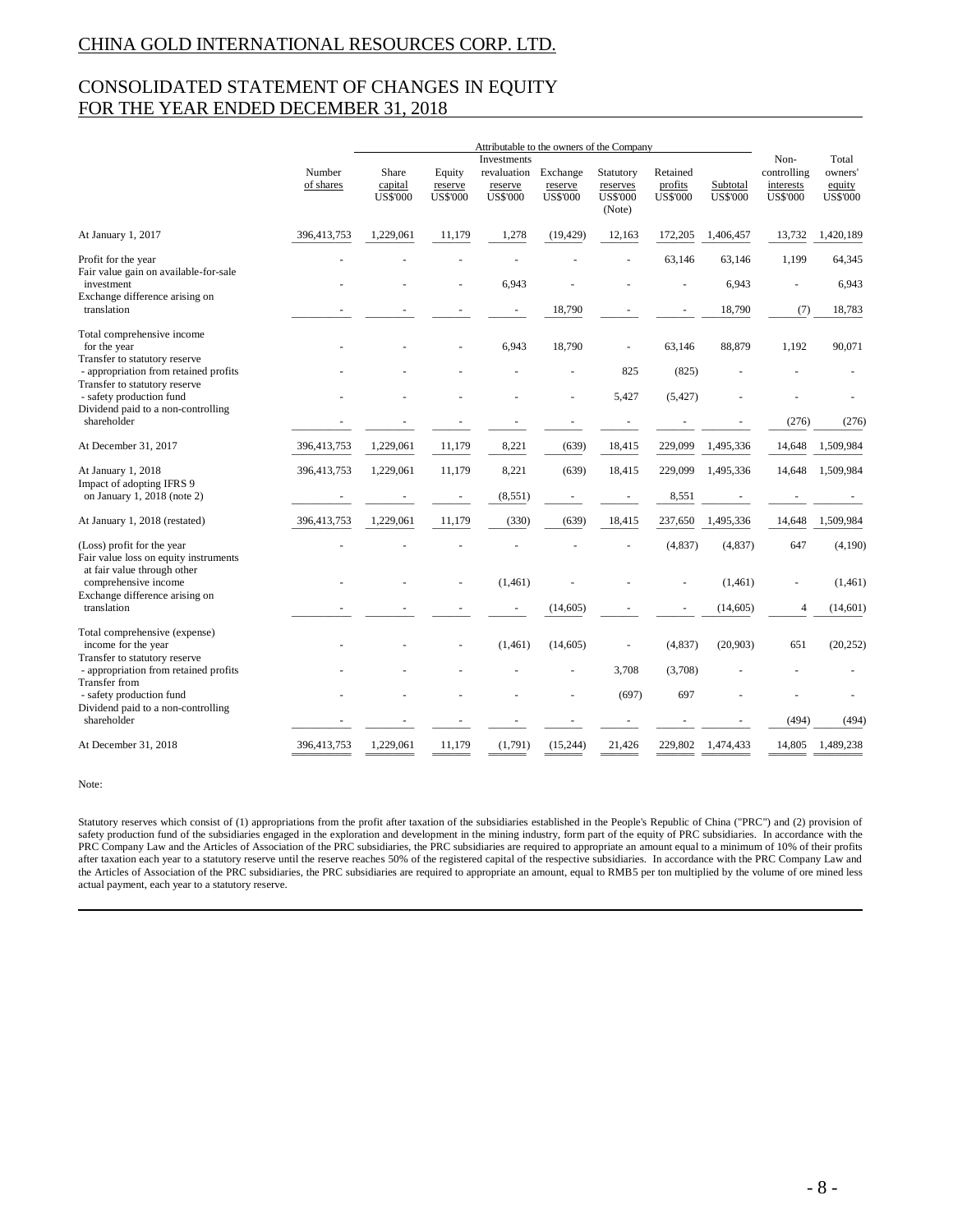# CONSOLIDATED STATEMENT OF CASH FLOWS FOR THE YEAR ENDED DECEMBER 31, 2018

|                                                               | 2018            | 2017            |
|---------------------------------------------------------------|-----------------|-----------------|
|                                                               | <b>US\$'000</b> | <b>US\$'000</b> |
| <b>Operating activities</b>                                   |                 |                 |
| (Loss) profit before income tax                               | (970)           | 75,611          |
| Items not requiring use of cash and cash equivalents:         |                 |                 |
| Amortisation of mining rights                                 | 23,835          | 5,603           |
| Depreciation                                                  | 127,019         | 87,617          |
| Interest income                                               | (2,588)         | (5,187)         |
| Dividend income                                               | (431)           |                 |
| Finance costs                                                 | 44,475          | 21,726          |
| Allowance for credit losses                                   | 133             |                 |
| Loss on disposal of property, plant and equipment             | 44              | 206             |
| Release of prepaid lease payment                              | 497             | 374             |
| Release of deferred income                                    | (545)           | (548)           |
| Reversal of allowance for credit losses                       |                 | (188)           |
| Unrealised foreign exchange losses (gains), net               | 17,766          | (11,773)        |
| Change in operating working capital items:                    |                 |                 |
| Trade and other receivables                                   | 2,018           | (18, 806)       |
| Prepaid expenses and deposits                                 | (291)           | 394             |
| Inventories                                                   | (56,245)        | (3, 347)        |
| <b>Contract liabilities</b>                                   | 1,797           |                 |
| Accounts and other payables and accrued expenses              | 45,969          | 5,254           |
| Cash generated from operations                                | 202,483         | 156,936         |
| Environmental rehabilitation expense paid                     | (828)           | (11)            |
| Interest paid                                                 | (42, 474)       | (43,620)        |
| Income taxes paid                                             | (4,237)         | (14, 754)       |
| Net cash from operating activities                            | 154,944         | 98,551          |
| <b>Investing activities</b>                                   |                 |                 |
| Interest received                                             | 2,588           | 5,620           |
| Dividend received                                             | 431             |                 |
| Payment for acquisition of mining rights                      |                 | (26, 694)       |
| Payment for acquisition of property, plant and equipment      | (117,258)       | (228, 752)      |
| Deposit paid for acquisition of property, plant and equipment | (16, 112)       | (115)           |
| Proceeds from disposal of property, plant and equipment       | 13              | 35              |
| Payment for acquisition of land use right                     |                 | (866)           |
| Placement of restricted bank balance                          | (162,773)       | (173, 253)      |
| Release of restricted bank balance                            | 163,956         | 177,429         |
| Receipt of government grant                                   | 256             | 482             |
| Proceeds from repayment of loans to related companies         |                 | 158,000         |
| Net cash used in investing activities                         | (128, 899)      | (88, 114)       |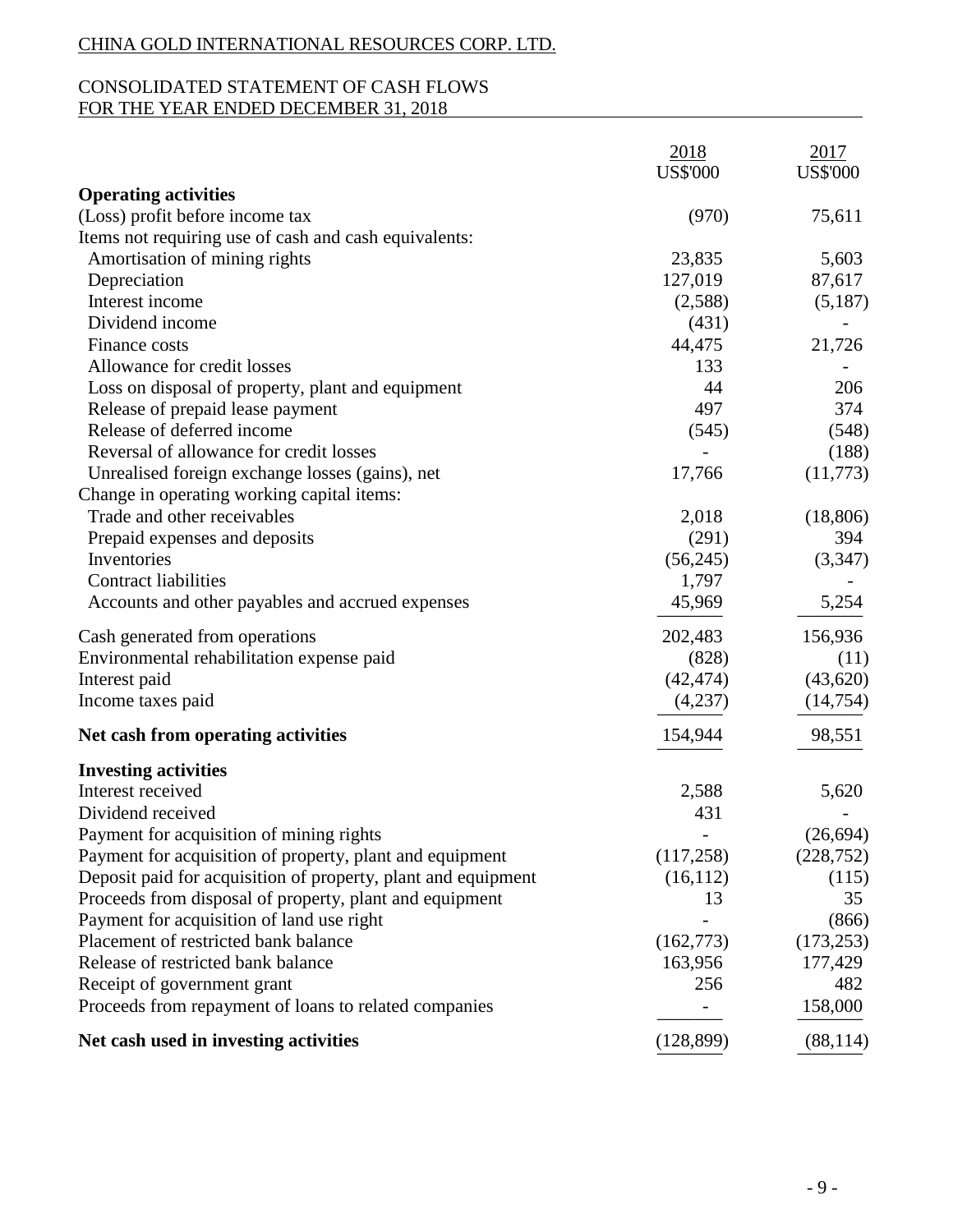|                                                          | 2018            | 2017            |
|----------------------------------------------------------|-----------------|-----------------|
|                                                          | <b>US\$'000</b> | <b>US\$'000</b> |
| <b>Financing activities</b>                              |                 |                 |
| Proceeds from borrowings                                 | 208,113         | 699,389         |
| Repayments of borrowings                                 | (237,527)       | (621, 534)      |
| Proceeds from entrusted loan                             |                 | 29,186          |
| Repayment of entrusted loan                              |                 | (28, 572)       |
| Dividend paid to a non-controlling shareholder           | (494)           | (276)           |
| Net cash (used in) from financing activities             | (29,908)        | 78,193          |
| Net (decrease) increase in cash and cash equivalents     | (3,863)         | 88,630          |
| Cash and cash equivalents, beginning of year             | 147,318         | 59,930          |
| Effect of foreign exchange rate changes on cash and cash |                 |                 |
| equivalents                                              | (5, 459)        | (1,242)         |
| Cash and cash equivalents, end of year                   | 137,996         | 147,318         |
|                                                          |                 |                 |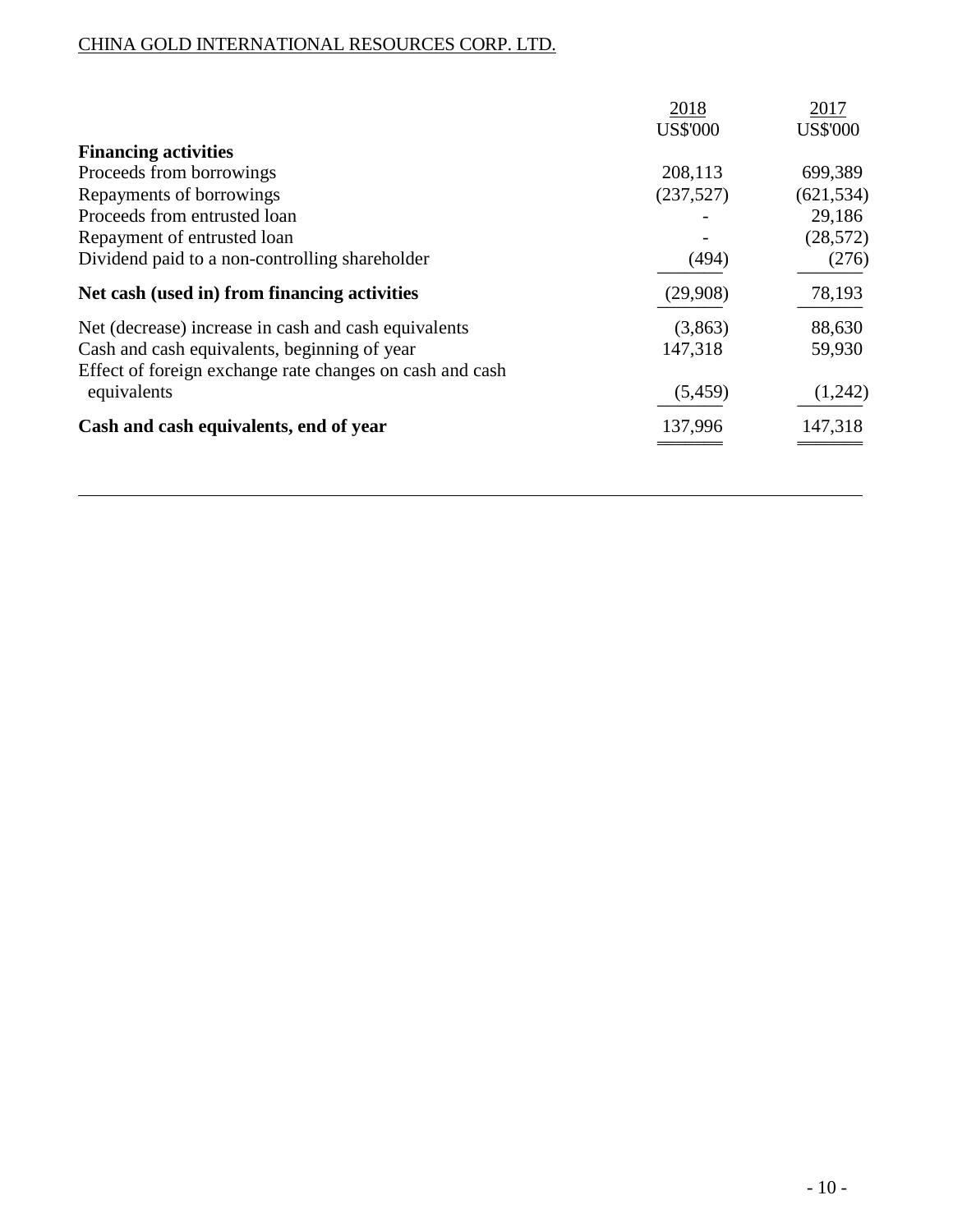### NOTES TO THE CONSOLIDATED FINANCIAL STATEMENTS FOR THE YEAR ENDED DECEMBER 31, 2018

### 1. GENERAL

China Gold International Resources Corp. Ltd., (the "Company") is a publicly listed company incorporated in British Columbia, Canada on May 31, 2000 with limited liability under the legislation of the Province of British Columbia and its shares are listed on the Toronto Stock Exchange ("TSX") and The Stock Exchange of Hong Kong Limited (the "Stock Exchange"). The Company together with its subsidiaries (collectively referred to as the "Group") is principally engaged in the acquisition, exploration, development and mining of mineral reserves in the PRC. Particulars of the subsidiaries of the Company are set out in note 36. The Group considers that China National Gold Group Co., Ltd. (formerly known as China National Gold Group Corporation) ("CNG"), a state owned company registered in Beijing, PRC which is controlled by State-owned Assets Supervision and Administration Commission of the State Council of the PRC, is able to exercise significant influence over the Company.

The head office, principal address and registered and records office of the Company are located at Suite 660, One Bentall Centre, 505 Burrard Street, Vancouver, British Columbia, Canada, V7X 1M4.

The consolidated financial statements are presented in United States Dollars ("US\$") which is also the functional currency of the Company.

### 2. APPLICATION OF NEW AND AMENDMENTS TO INTERNATIONAL FINANCIAL REPORTING STANDARDS ("IFRSs")

### *New and amendments to IFRSs that are mandatorily effective for the current year*

The Group has applied the following new and amendments to IFRSs issued by International Accounting Standards Board ("IASB") for the first time in the current year:

| IFRS 9               | <b>Financial Instruments</b>                                                        |
|----------------------|-------------------------------------------------------------------------------------|
| IFRS 15              | Revenue from Contracts with Customers and the related<br>Amendments                 |
| <b>IFRIC 22</b>      | Foreign Currency Transactions and Advance<br>Consideration                          |
| Amendments to IFRS 2 | <b>Classification and Measurement of Share-based</b><br><b>Payment Transactions</b> |
| Amendments to IFRS 4 | Applying IFRS 9 Financial Instruments with IFRS 4<br><b>Insurance Contracts</b>     |
| Amendments to IAS 28 | As part of the Annual Improvements to IFRS Standards<br>2014 - 2016 Cycle           |
| Amendments to IAS 40 | <b>Transfers of Investment Property</b>                                             |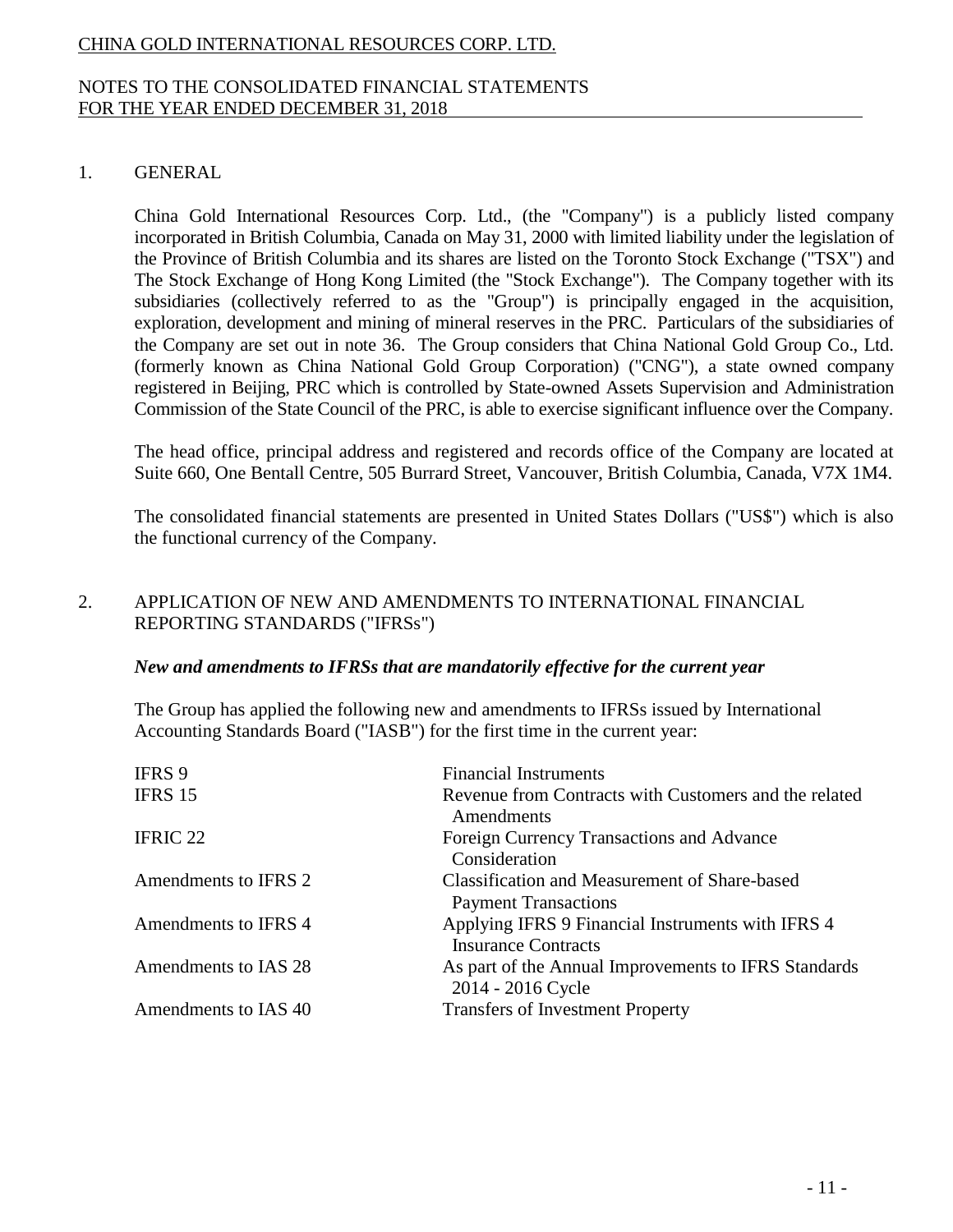# 2. APPLICATION OF NEW AND AMENDMENTS TO INTERNATIONAL FINANCIAL REPORTING STANDARDS ("IFRSs") - continued

### *New and amendments to IFRSs that are mandatorily effective for the current year* - continued

Except as described below, the application of the new and amendments to IFRSs in the current year has had no material impact on the Group's financial performance and positions for the current and prior years and/or on the disclosures set out in these consolidated financial statements.

### **2.1 IFRS 15 Revenue from Contracts with Customers**

The Group has applied IFRS 15 for the first time in the current year. IFRS 15 superseded IAS 18 Revenue, IAS 11 Construction Contracts and the related interpretations.

The Group has applied IFRS 15 retrospectively with the cumulative effect of initially applying this Standard recognised at the date of initial application, January 1, 2018. Any difference at the date of initial application is recognised in the opening retained profits (or other components of equity, as appropriate) and comparative information has not been restated. Furthermore, in accordance with the transition provisions in IFRS 15, the Group has elected to apply the Standard retrospectively only to contracts that are not completed at January 1, 2018. Accordingly, certain comparative information may not be comparable as comparative information was prepared under IAS 18 Revenue and the related interpretations.

The Group recognises revenue from the following major sources which arise from contracts with customers:

- Sales of gold dore bars
- Sales of copper concentrate and other by-products

Information about the Group's performance obligations and the accounting policies resulting from application of IFRS 15 are disclosed in notes 5 and 3 respectively.

# *Summary of effects arising from initial application of IFRS 15*

The following adjustments were made to the amounts recognised in the consolidated statement of financial position at January 1, 2018. Line items that were not affected by the changes have not been included.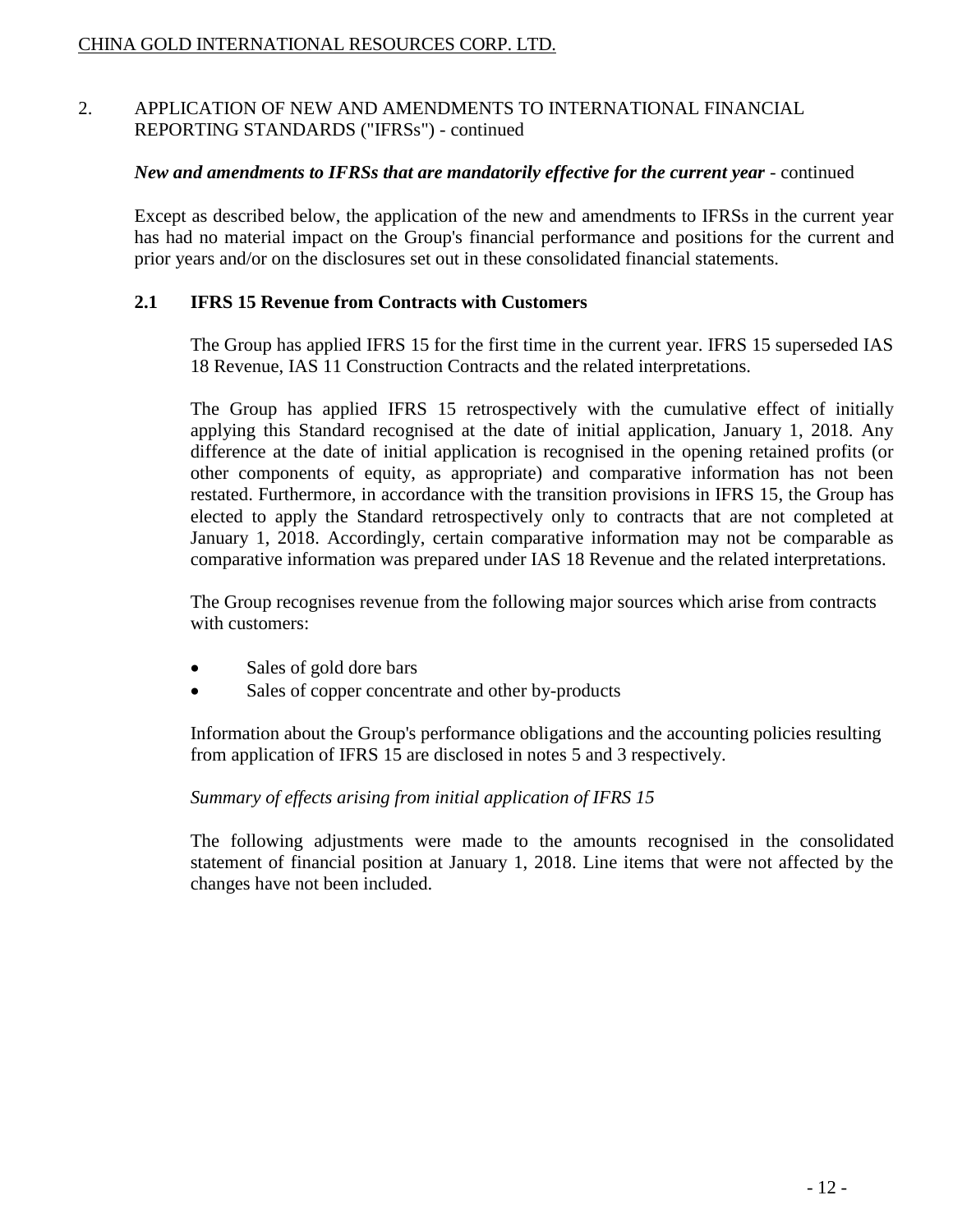# 2. APPLICATION OF NEW AND AMENDMENTS TO INTERNATIONAL FINANCIAL REPORTING STANDARDS ("IFRSs") - continued

### *New and amendments to IFRSs that are mandatorily effective for the current year* - continued

### **2.1 IFRS 15 Revenue from Contracts with Customers** - continued

*Summary of effects arising from initial application of IFRS 15* - continued

|                             | Carrying        |                  | Carrying        |
|-----------------------------|-----------------|------------------|-----------------|
|                             | amounts         |                  | amounts         |
|                             | previously      |                  | under           |
|                             | reported at     |                  | IFRS 15 at      |
|                             | December 31,    |                  | January 1,      |
|                             | 2017            | Reclassification | 2018            |
|                             | <b>US\$'000</b> | <b>US\$'000</b>  | <b>US\$'000</b> |
| <b>Current liabilities</b>  |                 |                  |                 |
| Accounts and other payables |                 |                  |                 |
| and accrued expenses        | 227,410         | (2,724)          | 224,686         |
| <b>Contract liabilities</b> |                 | 2,724            | 2,724           |
|                             |                 |                  |                 |

Note:

As at January 1, 2018, advances from customers of US\$2,724,000 in respect of sales of copper concentrate and other by-products previously included in accounts and other payables and accrued expenses were reclassified to contract liabilities.

The following tables summarise the impacts of applying IFRS 15 on the Group's consolidated statement of financial position as at December 31, 2018 and its consolidated statement of cash flows for the current year for each of the line items affected. Line items that were not affected by the changes have not been included.

### **Impact on the consolidated statement of financial position**

|                             | As<br>reported<br><b>US\$'000</b> | Adjustment<br><b>US\$'000</b> | Amounts<br>without<br>application<br>of IFRS 15<br><b>US\$'000</b> |
|-----------------------------|-----------------------------------|-------------------------------|--------------------------------------------------------------------|
| <b>Current liabilities</b>  |                                   |                               |                                                                    |
| Accounts and other payables |                                   |                               |                                                                    |
| and accrued expenses        | 292,013                           | 4,593                         | 296,606                                                            |
| <b>Contract liabilities</b> | 4,593                             | (4, 593)                      |                                                                    |
|                             |                                   |                               |                                                                    |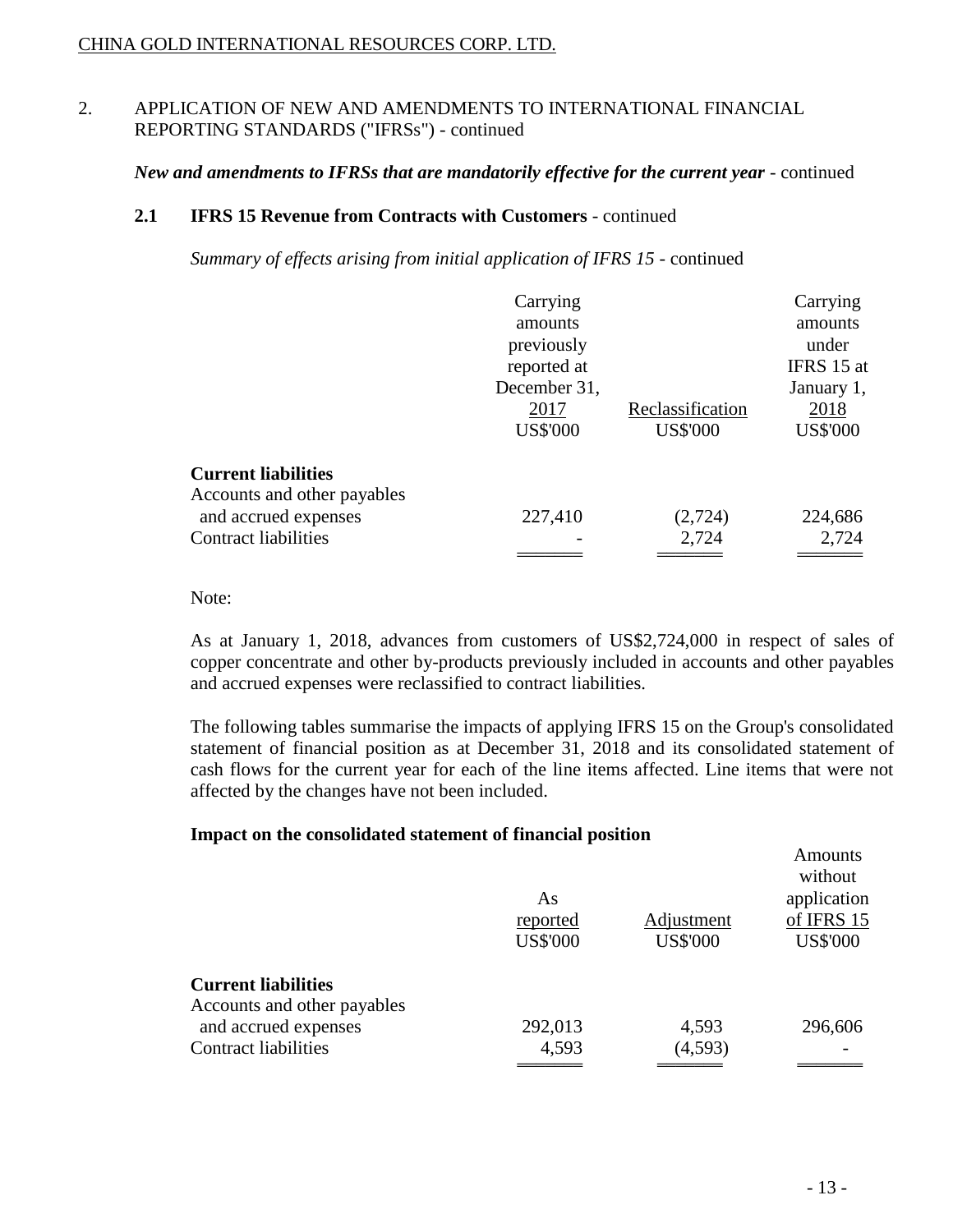## 2. APPLICATION OF NEW AND AMENDMENTS TO INTERNATIONAL FINANCIAL REPORTING STANDARDS ("IFRSs") - continued

*New and amendments to IFRSs that are mandatorily effective for the current year* - continued

### **2.1 IFRS 15 Revenue from Contracts with Customers** - continued

*Summary of effects arising from initial application of IFRS 15* - continued

### **Impact on the consolidated statement of cash flows**

|                                            | As<br>reported<br><b>US\$'000</b> | Adjustment<br><b>US\$'000</b> | Amounts<br>without<br>application<br>of IFRS 15<br><b>US\$'000</b> |
|--------------------------------------------|-----------------------------------|-------------------------------|--------------------------------------------------------------------|
| <b>Operating activities</b>                |                                   |                               |                                                                    |
| Accounts and other<br>payables and accrued |                                   |                               |                                                                    |
| expenses                                   | 45,969                            | 1,797                         | 47,766                                                             |
| <b>Contract liabilities</b>                | 1,797                             | (1,797)                       |                                                                    |
|                                            |                                   |                               |                                                                    |

### **2.2 IFRS 9 Financial Instruments**

In the current year, the Group has applied IFRS 9 Financial Instruments and the related consequential amendments to other IFRSs. IFRS 9 introduces new requirements for 1) the classification and measurement of financial assets and financial liabilities, 2) expected credit losses ("ECL") for financial assets and 3) general hedge accounting.

The Group has applied IFRS 9 in accordance with the transition provisions set out in IFRS 9, i.e. applied the classification and measurement requirements (including impairment under ECL model) retrospectively to instruments that have not been derecognised as at January 1, 2018 (date of initial application) and has not applied the requirements to instruments that have already been derecognised as at January 1, 2018.

Accordingly, certain comparative information may not be comparable as comparative information was prepared under IAS 39 Financial Instruments: Recognition and Measurement.

Accounting policies resulting from application of IFRS 9 are disclosed in note 3.

### 2. APPLICATION OF NEW AND AMENDMENTS TO INTERNATIONAL FINANCIAL REPORTING STANDARDS ("IFRSs") - continued

*New and amendments to IFRSs that are mandatorily effective for the current year* - continued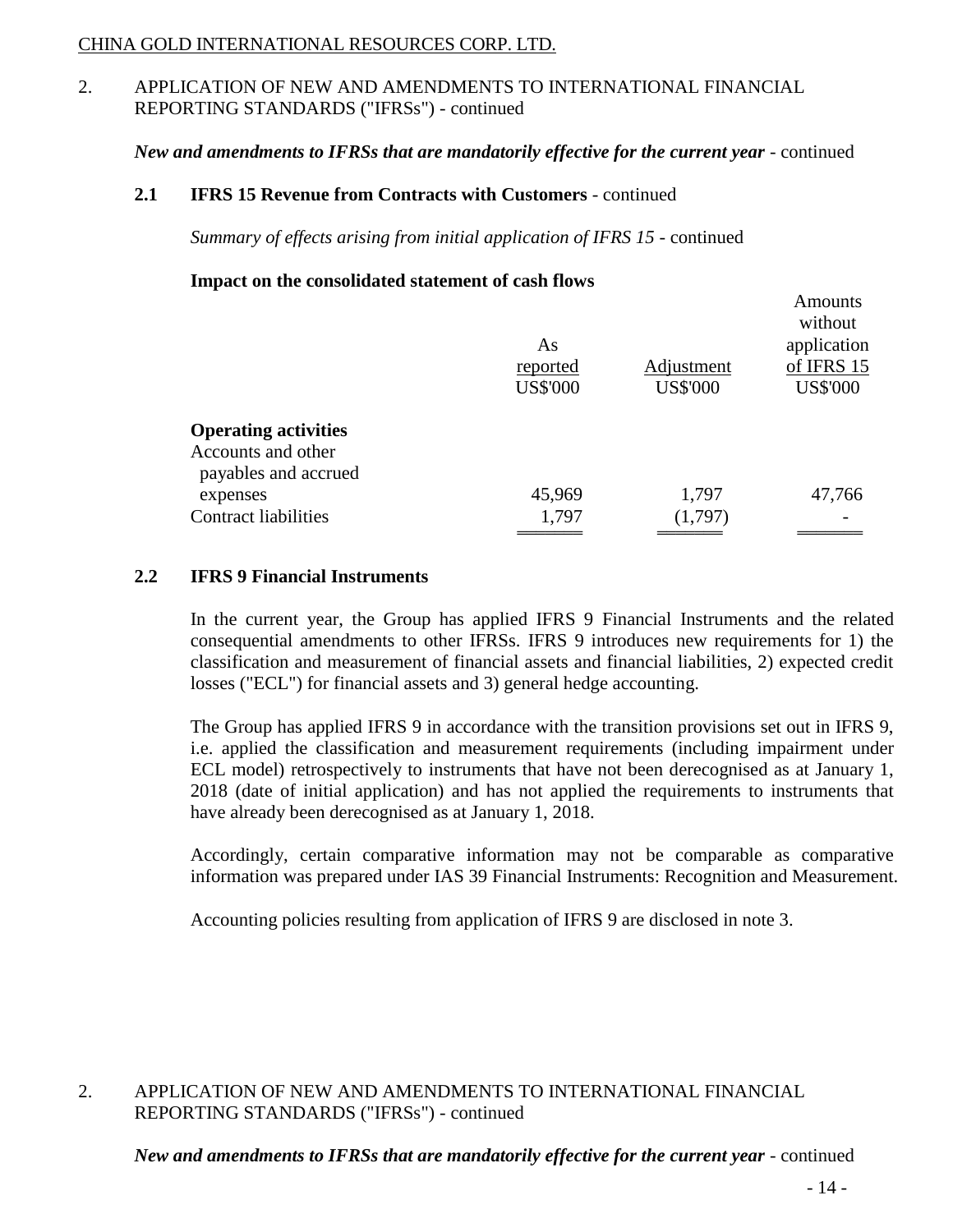### **2.2 IFRS 9 Financial Instruments** - continued

### *Summary of effects arising from initial application of IFRS 9*

The table below illustrates the classification and measurement of financial assets and financial liabilities under IFRS 9 and IAS 39 at the date of initial application, January 1, 2018.

|                                                       | Note | Available-<br>for-sale<br>investments<br><b>US\$'000</b> | Equity<br>instruments<br>at FVTOCI<br><b>US\$'000</b> | Investments<br>revaluation<br>reserve<br><b>US\$'000</b> | Retained<br>profits<br><b>US\$'000</b> |
|-------------------------------------------------------|------|----------------------------------------------------------|-------------------------------------------------------|----------------------------------------------------------|----------------------------------------|
| Closing balance at<br>December 31, 2017 – IAS 39      |      | 21,823                                                   |                                                       | 8.221                                                    | 229,099                                |
| Effect arising from initial<br>application of IFRS 9: | (a)  | (21, 823)                                                | 21,823                                                | (8,551)                                                  | 8,551                                  |
| Opening balance at January 1,<br>$2018 - IFRS$ 9      |      |                                                          | 21,823                                                | (330)                                                    | 237,650                                |

### (a) Available-for-sale ("AFS") investments

From AFS investments to fair value through other comprehensive income ("FVTOCI")

The Group elected to present in other comprehensive income for the fair value changes of all its equity investments previously classified as available-for-sale. These investments are not held for trading and not expected to be sold in the foreseeable future. At the date of initial application of IFRS 9, US\$21,823,000 were reclassified from available-for-sale investments to equity instruments at FVTOCI, of which US\$2,143,000 related to unquoted equity investments previously measured at cost less impairment under IAS 39. The fair value gains of US\$8,221,000 relating to those investments previously carried at fair value continued to accumulate in investment revaluation reserve. In addition, impairment losses previously recognised of US\$8,551,000 were transferred from retained profits to investment revaluation reserve as at January 1, 2018.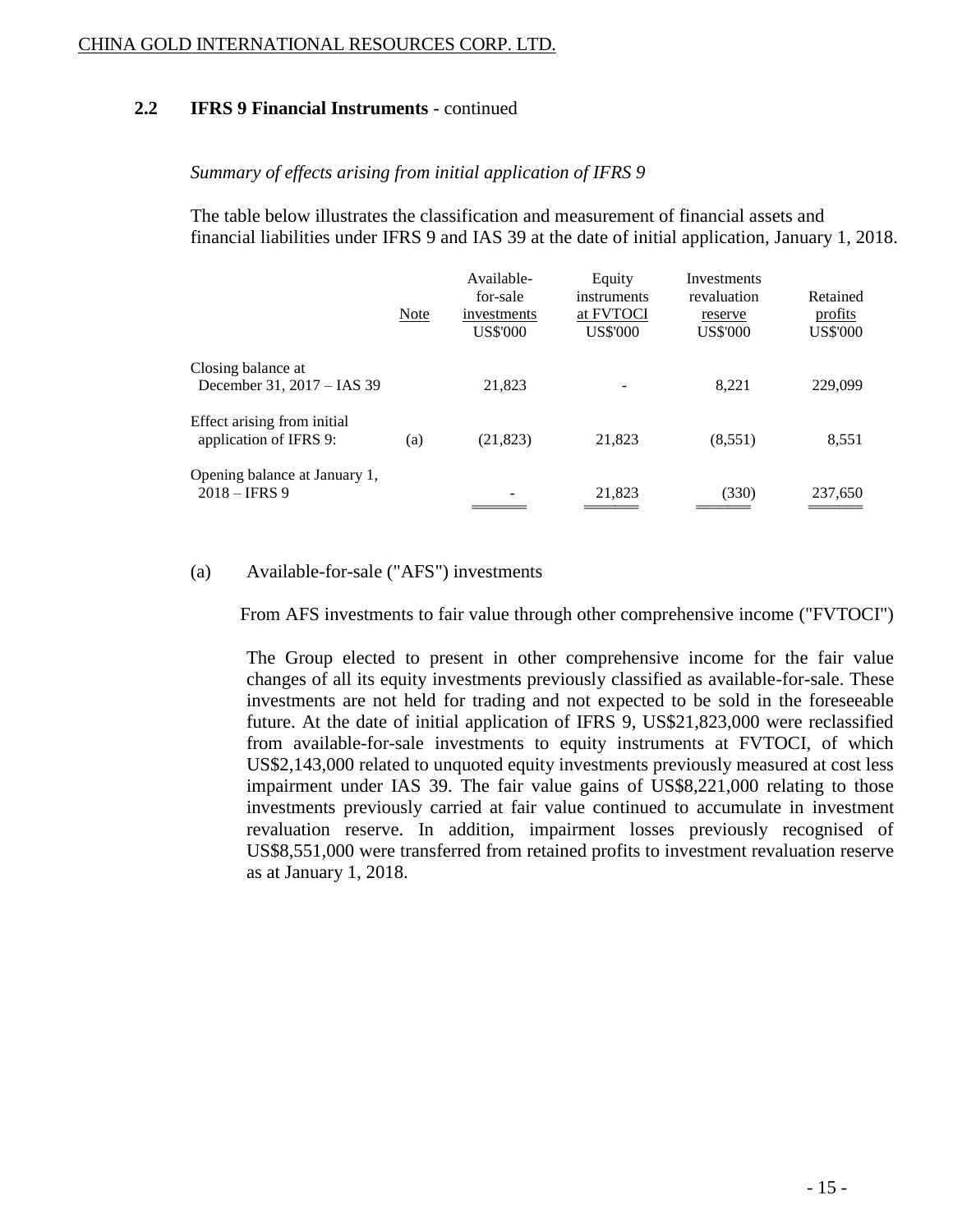# 2. APPLICATION OF NEW AND REVISED INTERNATIONAL FINANCIAL REPORTING STANDARDS ("IFRSs") - continued

# **2.3 Impacts on opening consolidated statement of financial position arising from the application of all new standards**

As a result of the changes in the Group's accounting policies above, the opening consolidated statement of financial position had to be restated. The following table show the adjustments recognised for each of the line items affected. Line items that were not affected by the changes have not been included.

|                              | December 31,    |                 |                 | January 1,      |
|------------------------------|-----------------|-----------------|-----------------|-----------------|
|                              | 2017            |                 |                 | 2018            |
|                              | (Audited)       | IFRS 15         | IFRS 9          | (Restated)      |
|                              | <b>US\$'000</b> | <b>US\$'000</b> | <b>US\$'000</b> | <b>US\$'000</b> |
| <b>Non-current assets</b>    |                 |                 |                 |                 |
| AFS investments              | 21,823          |                 | (21, 823)       |                 |
| Equity instruments at FVTOCI |                 |                 | 21,823          | 21,823          |
| <b>Current liabilities</b>   |                 |                 |                 |                 |
| Accounts and other payables  |                 |                 |                 |                 |
| and accrued expenses         | 227,410         | (2,724)         |                 | 224,686         |
| <b>Contract liabilities</b>  |                 | 2,724           |                 | 2,724           |
| <b>Owners' equity</b>        |                 |                 |                 |                 |
| Reserves                     | 37,176          |                 | (8,551)         | 28,625          |
| Retained profits             | 229,099         |                 | 8,551           | 237,650         |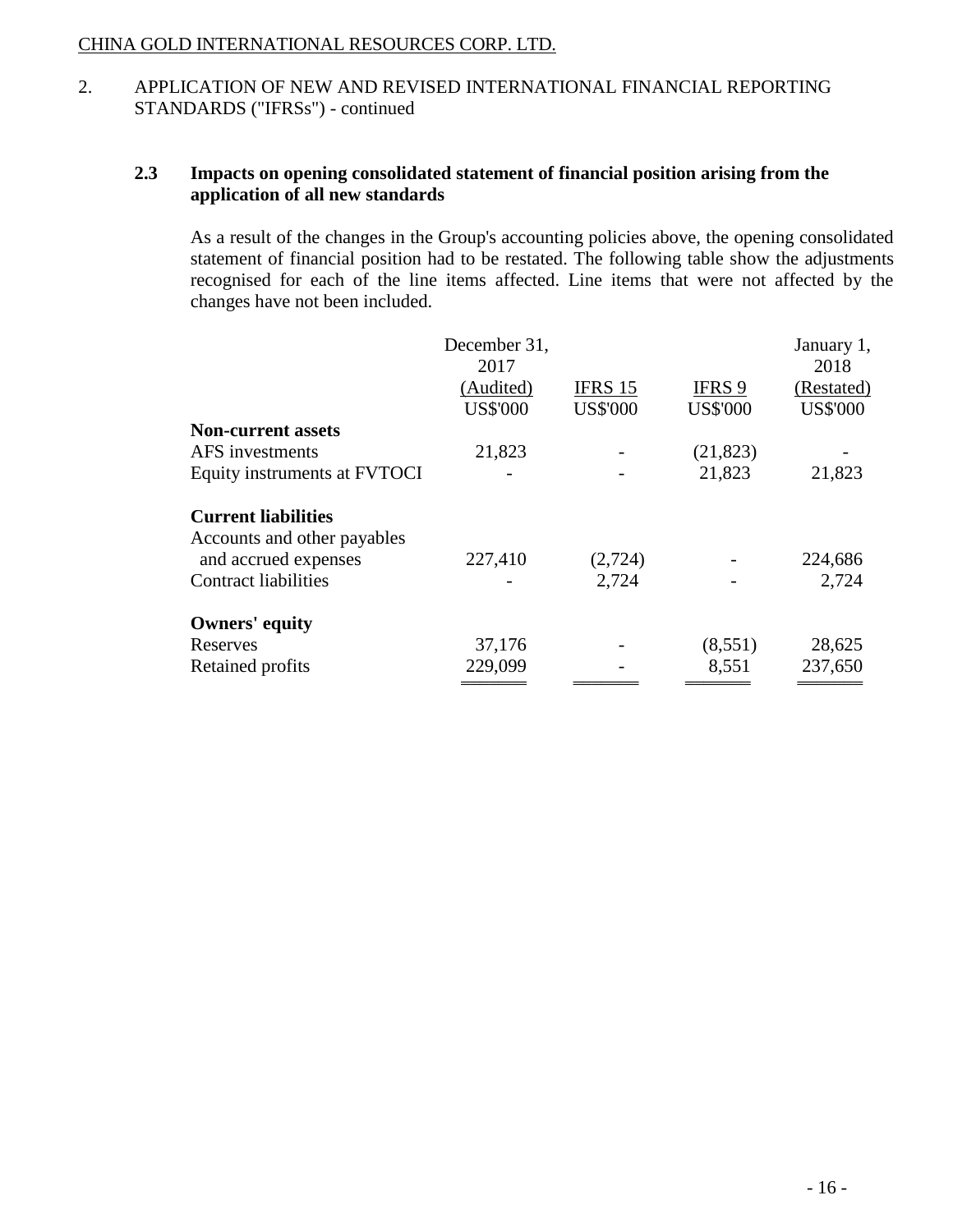# 2. APPLICATION OF NEW AND REVISED INTERNATIONAL FINANCIAL REPORTING STANDARDS ("IFRSs") - continued

# *New and revised IFRSs in issue but not yet effective*

The Group has not early applied the following new and revised IFRSs that have been issued but are not yet effective:

| IFRS 16                             | Leases $1$                                                                                            |
|-------------------------------------|-------------------------------------------------------------------------------------------------------|
| IFRS 17                             | Insurance Contracts <sup>3</sup>                                                                      |
| IFRIC <sub>23</sub>                 | Uncertainty over Income Tax Treatments <sup>1</sup>                                                   |
| Amendments to IFRS 3                | Definition of a Business <sup>4</sup>                                                                 |
| Amendments to IFRS 9                | Prepayment Features with Negative Compensation <sup>1</sup>                                           |
| Amendments to IFRS 10<br>and IAS 28 | Sale or Contribution of Assets between an Investor<br>and its Associate or Joint Venture <sup>2</sup> |
| Amendments to IAS 1<br>and IAS 8    | Definition of Material <sup>5</sup>                                                                   |
| Amendments to IAS 19                | Plan Amendment, Curtailment or Settlement <sup>1</sup>                                                |
| Amendments to IAS 28                | Long-term Interests in Associates and Joint Ventures <sup>1</sup>                                     |
| Amendments to IFRSs                 | Annual Improvements to IFRS Standards<br>$2015 - 2017$ Cycle <sup>1</sup>                             |

- 1 Effective for annual periods beginning on or after January 1, 2019
- 2 Effective for annual periods beginning on or after a date to be determined
- 3 Effective for annual periods beginning on or after January 1, 2021
- 4 Effective for business combinations and asset acquisitions for which the acquisition date is on or after the beginning of the first annual period beginning on or after January 1, 2020
- 5 Effective for annual periods beginning on or after January 1, 2020

Except for the new IFRS mentioned below, the directors of the Company anticipate that the application of all other new and amendments to IFRSs will have no material impact on the consolidated financial statements in the foreseeable future.

# **IFRS 16 Leases**

IFRS 16 introduces a comprehensive model for the identification of lease arrangements and accounting treatments for both lessors and lessees. IFRS 16 will supersede IAS 17 *Leases* and the related interpretations when it becomes effective.

IFRS 16 distinguishes lease and service contracts on the basis of whether an identified asset is controlled by a customer. In addition, IFRS 16 requires sales and leaseback transactions to be determined based on the requirements of IFRS 15 as to whether the transfer of the relevant asset should be accounted as a sale. IFRS 16 also includes requirements relating to subleases and lease modifications.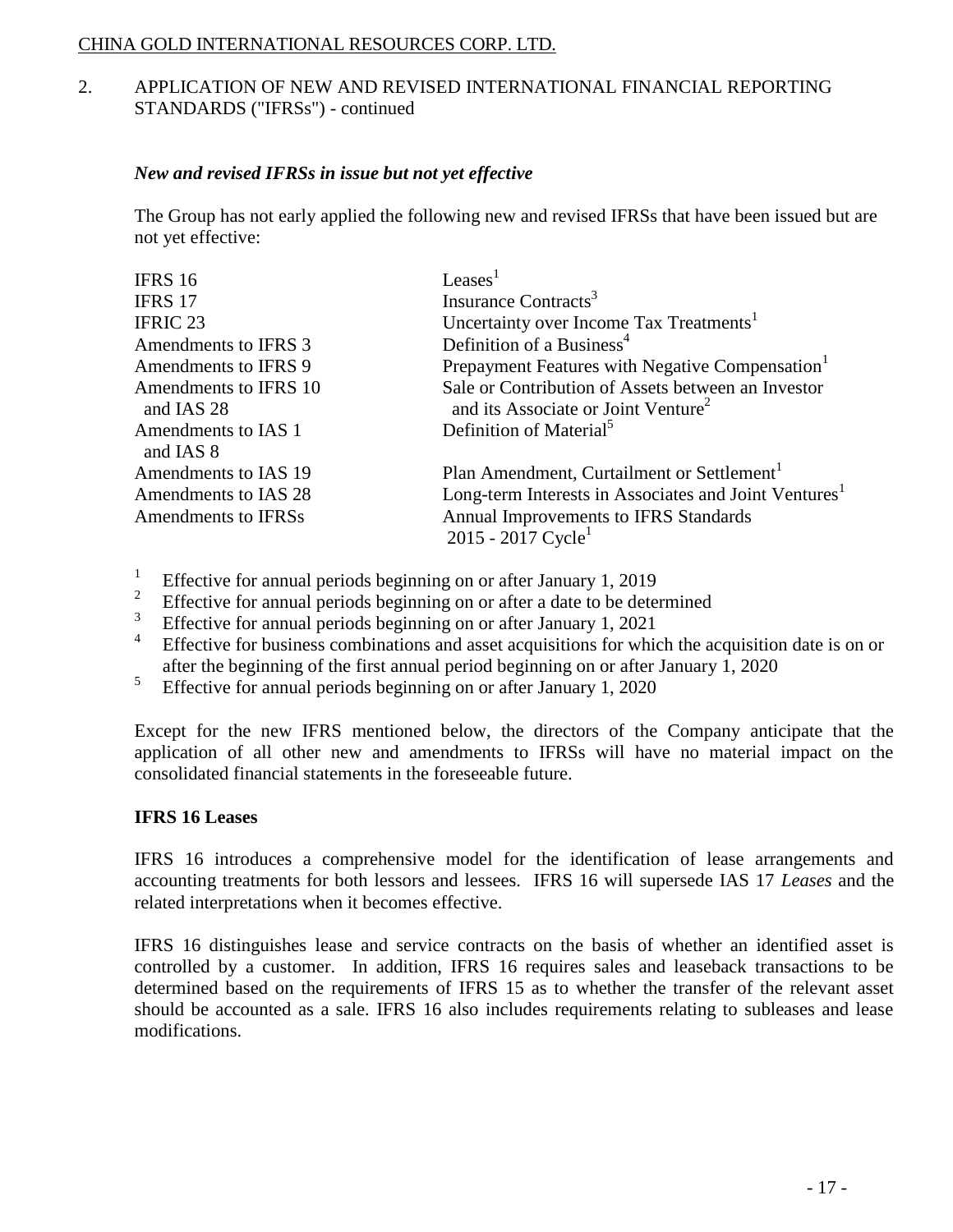# 2. APPLICATION OF NEW AND REVISED INTERNATIONAL FINANCIAL REPORTING STANDARDS ("IFRSs") - continued

### *New and revised IFRSs in issue but not yet effective* - continued

# **IFRS 16 Leases** - continued

Distinctions of operating leases and finance leases are removed for lessee accounting, and is replaced by a model where a right-of-use asset and a corresponding liability have to be recognised for all leases by lessees, except for short-term leases and leases of low value assets.

The right-of-use asset is initially measured at cost and subsequently measured at cost (subject to certain exceptions) less accumulated depreciation and impairment losses, adjusted for any remeasurement of the lease liability. The lease liability is initially measured at the present value of the lease payments that are not paid at that date. Subsequently, the lease liability is adjusted for interest and lease payments, as well as the impact of lease modifications, amongst others. For the classification of cash flows, the operating lease payments are presented as operating cash flows. Upon application of IFRS 16, lease payments in relation to lease liability will be allocated into a principal and an interest portion which will be presented as financing and operating cash flows respectively by the Group.

Under IAS 17, the Group has already recognised prepaid lease payments for leasehold lands where the Group is a lessee. The application of IFRS 16 may result in potential changes in classification of these assets depending on whether the Group presents right-of-use assets separately or within the same line item at which the corresponding underlying assets would be presented if they were owned.

Other than certain requirements which are also applicable to lessor, IFRS 16 substantially carries forward the lessor accounting requirements in IAS 17, and continues to require a lessor to classify a lease either as an operating lease or a finance lease.

Furthermore, extensive disclosures are required by IFRS 16.

As at December 31, 2018, the Group has non-cancellable operating lease commitments of approximately US\$364,000 as disclosed in note 33. A preliminary assessment indicates that these arrangements will meet the definition of a lease. Upon application of IFRS 16, the Group will recognise a right-of-use asset and a corresponding liability in respect of all these leases unless they qualify for low value or short-term leases.

In addition, the Group currently considers refundable rental deposits paid of US\$53,000 as rights and obligations under leases to which IAS 17 applies. Based on the definition of lease payments under IFRS 16, such deposits are not payments relating to the right to use the underlying assets, accordingly, the carrying amounts of such deposits may be adjusted to amortised cost. Adjustments to refundable rental deposits paid would be considered as additional lease payments and included in the carrying amount of right-of- use assets.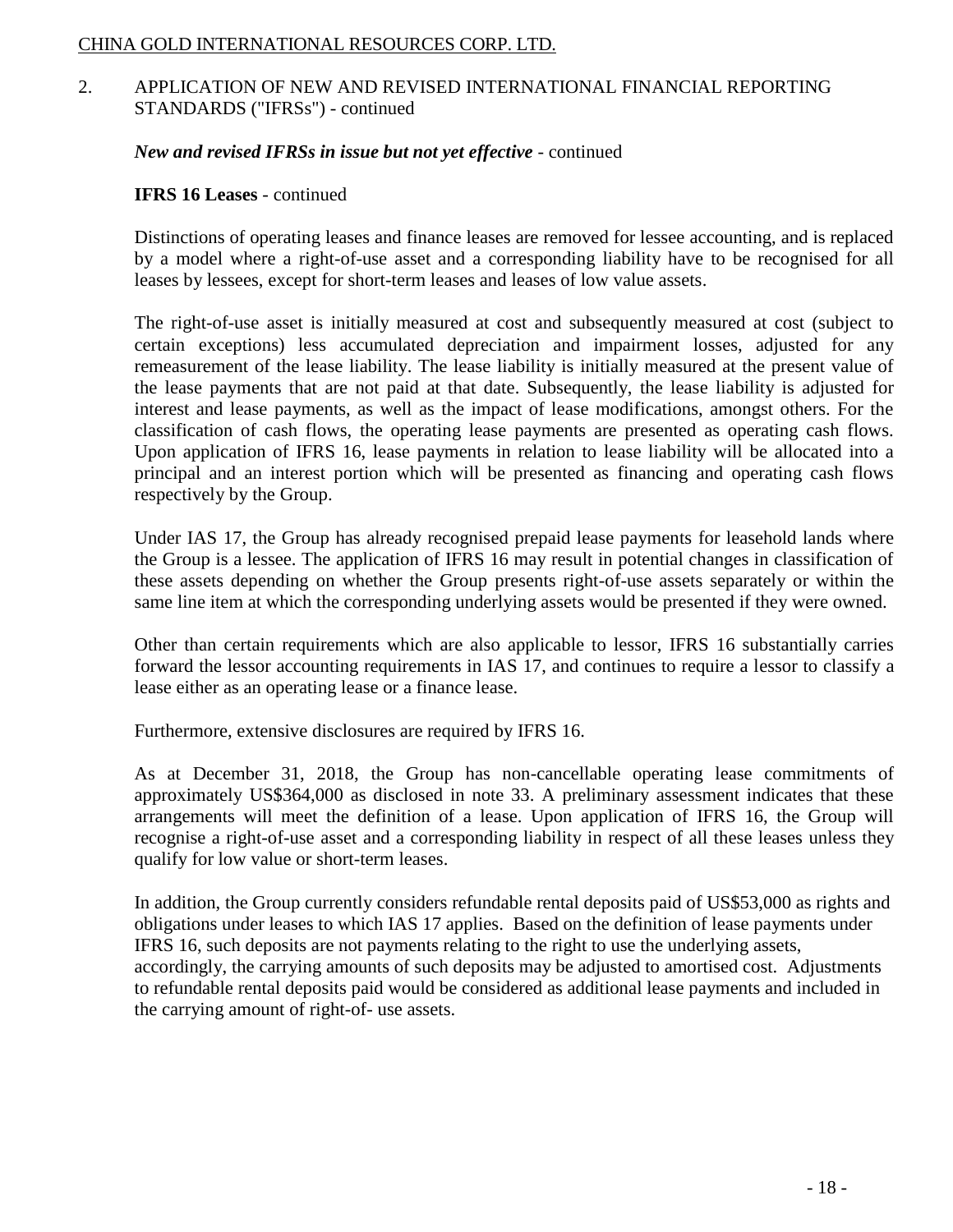# 2. APPLICATION OF NEW AND REVISED INTERNATIONAL FINANCIAL REPORTING STANDARDS ("IFRSs") - continued

### *New and revised IFRSs in issue but not yet effective* - continued

# **IFRS 16 Leases** - continued

The application of new requirements may result in changes in measurement, presentation and disclosure as indicated above. The Group intends to elect the practical expedient to apply IFRS 16 to contracts that were previously identified as leases applying IAS 17 and IFRIC 4 *Determining whether an Arrangement contains a Lease* and not apply this standard to contracts that were not previously identified as containing a lease applying IAS 17 and IFRIC 4. Therefore, the Group will not reassess whether the contracts are, or contain a lease which already existed prior to the date of initial application. Furthermore, the Group intends to elect the modified retrospective approach for the application of IFRS 16 as lessee and will recognise the cumulative effect of initial application to opening retained profits without restating comparative information.

# 3. SIGNIFICANT ACCOUNTING POLICIES

The consolidated financial statements have been prepared in accordance with IFRSs issued by the IASB. In addition, the consolidated financial statements include applicable disclosures required by the Rules Governing the Listing of Securities on the Stock Exchange ("Listing Rules") and by the Hong Kong Companies Ordinance ("CO").

The consolidated financial statements have been prepared on the historical cost basis except for certain financial instruments, which are measured at fair values at the end of each reporting period, as explained in the accounting policies below.

Historical cost is generally based on the fair value of the consideration given in exchange for goods and services.

Fair value is the price that would be received to sell an asset or paid to transfer a liability in an orderly transaction between market participants at the measurement date, regardless of whether that price is directly observable or estimated using another valuation technique. In estimating the fair value of an asset or a liability, the Group takes into account the characteristics of the asset or liability if market participants would take those characteristics into account when pricing the asset or liability at the measurement date. Fair value for measurement and/or disclosure purposes in these consolidated financial statements is determined on such a basis, except for share-based payment transactions that are within the scope of IFRS 2 *Share-based Payment*, leasing transactions that are within the scope of IAS 17 *Leases*, and measurements that have some similarities to fair value but are not fair value, such as net realizable value in IAS 2 *Inventories* or value in use in IAS 36 *Impairment of Assets*.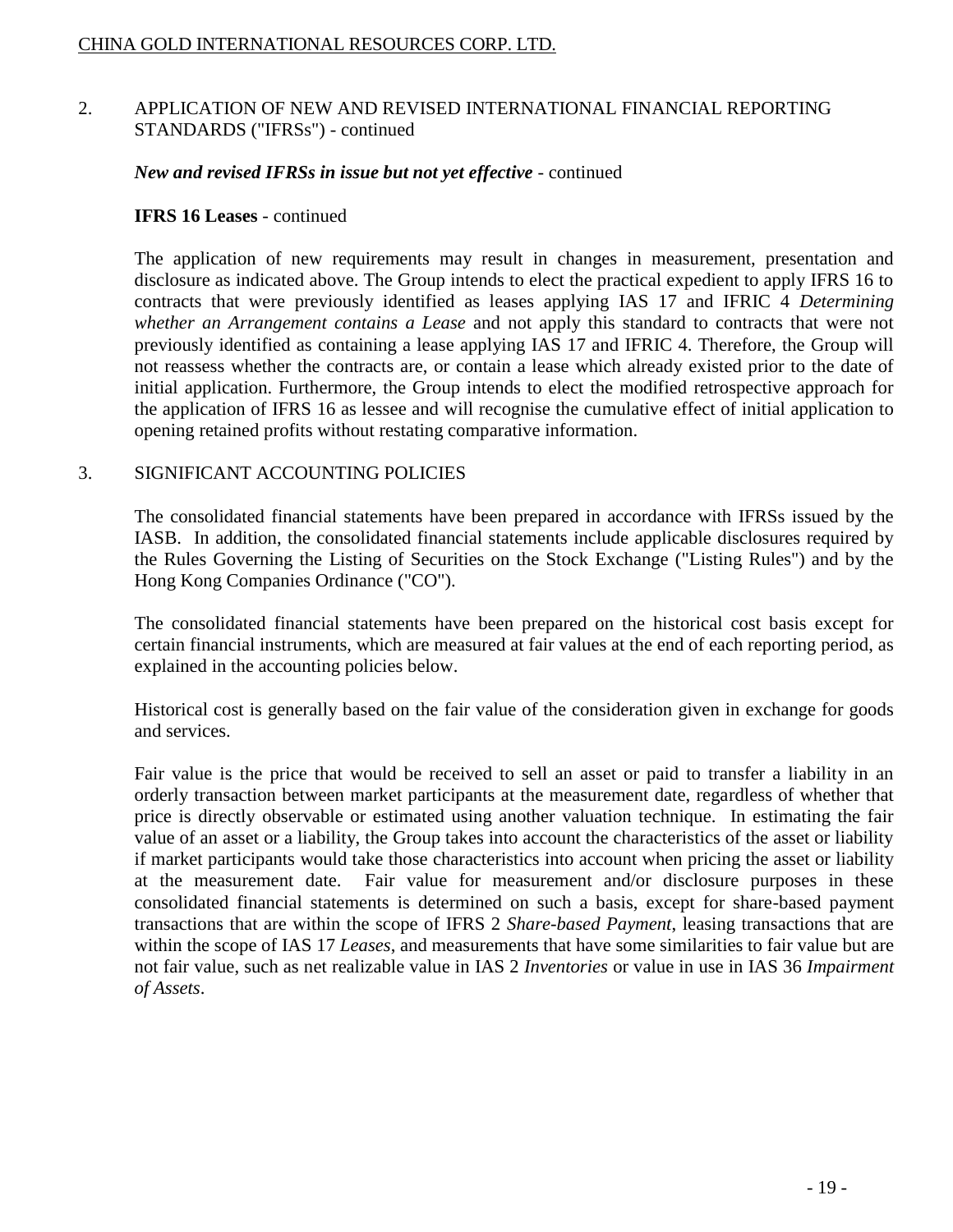# 3. SIGNIFICANT ACCOUNTING POLICIES - continued

In addition, for financial reporting purposes, fair value measurements are categorised into Level 1, 2 or 3 based on the degree to which the inputs to the fair value measurements are observable and the significance of the inputs to the fair value measurement in its entirety, which are described as follows:

- Level 1 inputs are quoted prices (unadjusted) in active markets for identical assets or liabilities that the entity can access at the measurement date;
- Level 2 inputs are inputs, other than quoted prices included within Level 1, that are observable for the asset or liability, either directly or indirectly; and
- Level 3 inputs are unobservable inputs for the asset or liability.

The principal accounting policies are set out below.

#### Basis of consolidation

The consolidated financial statements incorporate the financial statements of the Company and entities controlled by the Company and its subsidiaries. Control is achieved when the Company:

- has power over the investee;
- is exposed, or has rights, to variable returns from its involvement with the investee; and
- has the ability to use its power to affect its returns.

The Group reassesses whether or not it controls an investee if facts and circumstances indicate that there are changes to one or more of the three elements of control listed above.

Consolidation of a subsidiary begins when the Group obtains control over the subsidiary and ceases when the Group loses control of the subsidiary. Specifically, income and expenses of a subsidiary acquired or disposed of during the year are included in the consolidated statement of profit or loss and other comprehensive income from the date the Group gains control until the date when the Group ceases to control the subsidiary.

Profit or loss and each item of other comprehensive income are attributed to the owners of the Company and to the non-controlling interests. Total comprehensive income of subsidiaries is attributed to the owners of the Company and to the non-controlling interests even if this results in the non-controlling interests having a deficit balance.

Where necessary, adjustments are made to the financial statements of subsidiaries to bring their accounting policies in line with the Group's accounting policies.

All intragroup assets and liabilities, equity, income, expenses and cash flows relating to transactions between members of the Group are eliminated in full on consolidation.

Non-controlling interests in subsidiaries are presented separately from the Group's equity therein, which represent present ownership interests entitling their holders to a proportionate share of net assets of the relevant subsidiaries upon liquidation.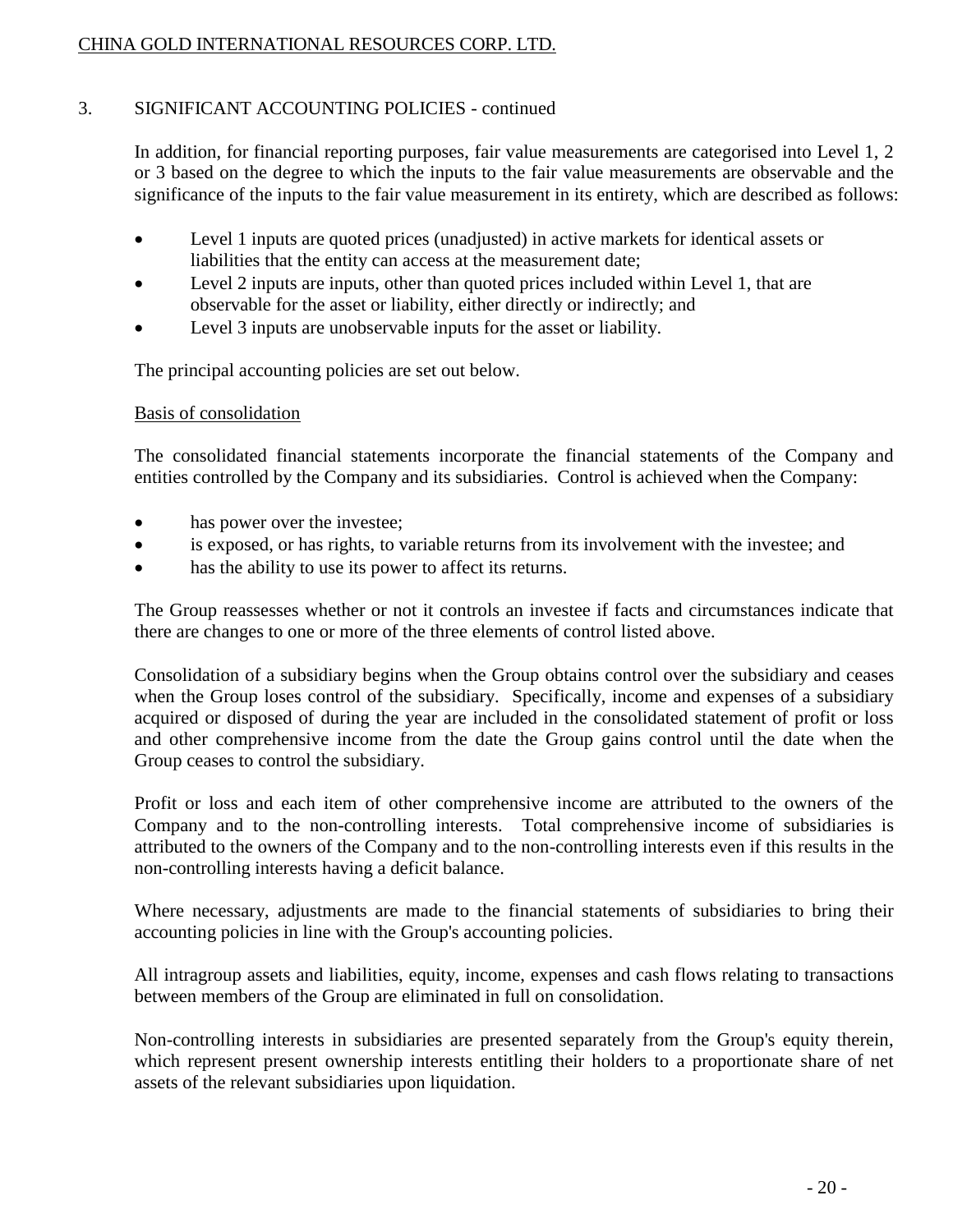# 3. SIGNIFICANT ACCOUNTING POLICIES - continued

Revenue from contracts with customers (upon application of IFRS 15 in accordance with transitions in note 2)

Under IFRS 15, the Group recognises revenue when (or as) a performance obligation is satisfied, i.e. when "control" of the goods or services underlying the particular performance obligation is transferred to the customer.

A performance obligation represents a good or service (or a bundle of goods or services) that is distinct or a series of distinct goods or services that are substantially the same.

Control is transferred over time and revenue is recognised over time by reference to the progress towards complete satisfaction of the relevant performance obligation if one of the following criteria is met:

- the customer simultaneously receives and consumes the benefits provided by the Group's performance as the Group performs;
- the Group's performance creates or enhances an asset that the customer controls as the Group performs; or
- the Group's performance does not create an asset with an alternative use to the Group and the Group has an enforceable right to payment for performance completed to date.

Otherwise, revenue is recognised at a point in time when the customer obtains control of the distinct good or service.

A contract asset represents the Group's right to consideration in exchange for goods or services that the Group has transferred to a customer that is not yet unconditional. It is assessed for impairment in accordance with IFRS 9. In contrast, a receivable represents the Group's unconditional right to consideration, i.e. only the passage of time is required before payment of that consideration is due.

A contract liability represents the Group's obligation to transfer goods or services to a customer for which the Group has received consideration (or an amount of consideration is due) from the customer.

A contract asset and a contract liability relating to the same contract are accounted for and presented on a net basis.

Revenue is recognised at a point in time when control of the gold doré bars, copper concentrate and other by-products is passed to customers, i.e. when the products are delivered and titles have passed to customers.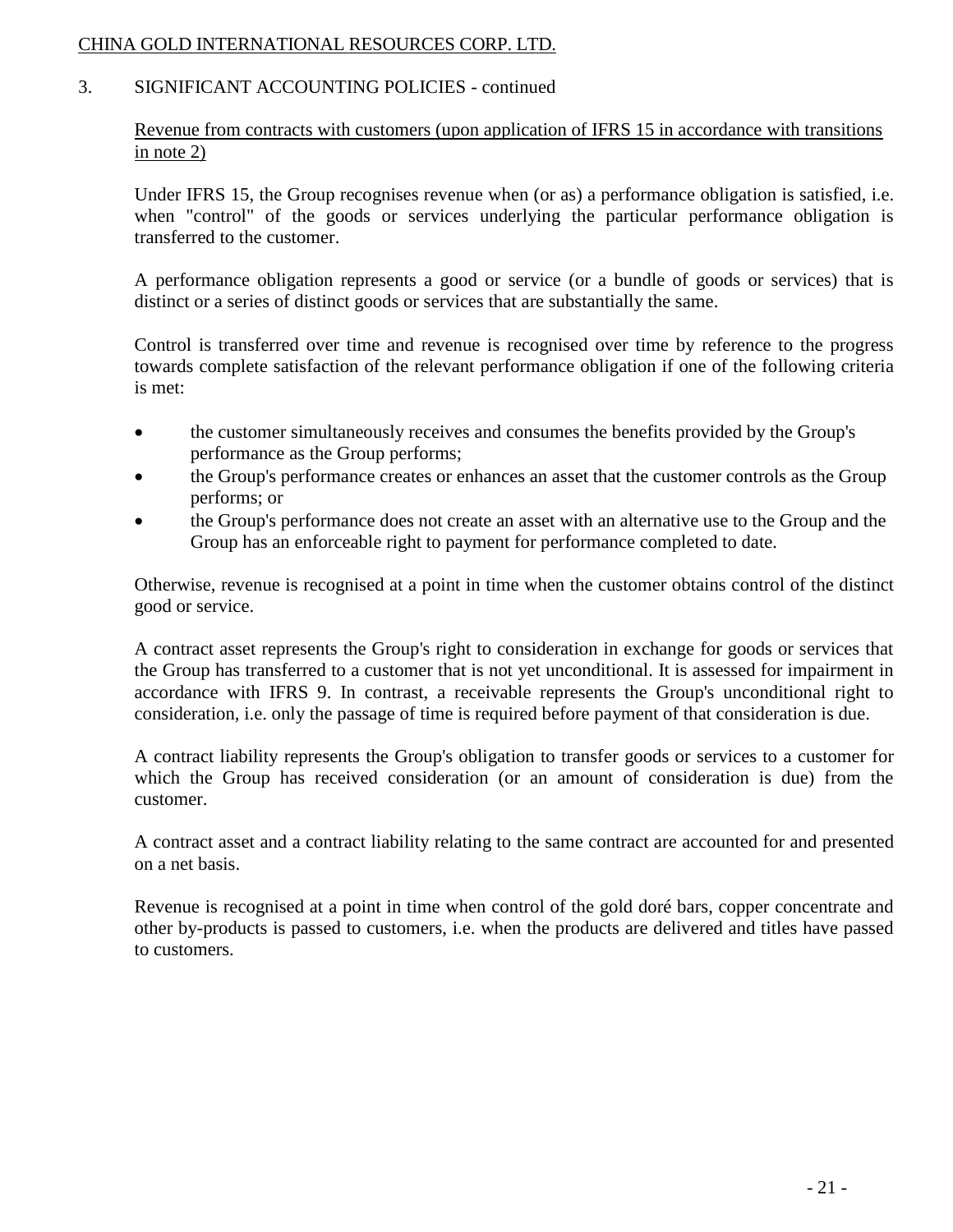# 3. SIGNIFICANT ACCOUNTING POLICIES - continued

### Revenue recognition (prior to January 1, 2018)

Revenue is measured at the fair value of the consideration received or receivable. Revenue is reduced for estimated customer returns, rebates and other similar allowances.

Revenue is recognised when the amount of revenue can be reliably measured; when it is probable that future economic benefits will flow to the Group and when specific criteria have been met for each of the Group's activities, as described below.

Revenue from the sale of goods is recognised when the goods are delivered and titles have passed.

Interest income is accrued on a time basis, by reference to the principal outstanding and at the effective interest rate applicable, which is the rate that exactly discounts the estimated future cash receipts through the expected life of the financial asset to that asset's net carrying amount on initial recognition.

#### Foreign currencies

In preparing the financial statements of each individual group entity, transactions in currencies other than the functional currency of that entity (foreign currencies) are recognised at the rates of exchanges prevailing on the dates of the transactions. At the end of the reporting period, monetary items denominated in foreign currencies are retranslated at the rates prevailing at that date. Nonmonetary items that are measured in terms of historical cost in a foreign currency are not retranslated.

Exchange differences arising on the settlement of monetary items, and on the retranslation of monetary items, are recognised in profit or loss in the period in which they arise.

For the purposes of presenting the consolidated financial statements, the assets and liabilities of the Group's foreign operations are translated into the presentation currency of the Group (i.e. US\$) using exchange rates prevailing at the end of each reporting period. Income and expenses items are translated at the average exchange rates for the period. Exchange differences arising, if any, are recognised in other comprehensive income and accumulated in equity under the heading of exchange reserve.

#### Borrowing costs

Borrowing costs directly attributable to the acquisition, construction or production of qualifying assets, which are assets that necessarily take a substantial period of time to get ready for their intended use or sale, are added to the cost of those assets until such time as the assets are substantially ready for their intended use or sale, which includes completion of all necessary activities to bring the assets to readiness of fulfilling relevant regulatory requirements and obtaining relevant regulatory consent.

Investment income earned on the temporary investment of specific borrowings pending their expenditure on qualifying assets is deducted from the borrowing costs eligible for capitalisation. All other borrowing costs are recognised in profit or loss in the period in which they are incurred.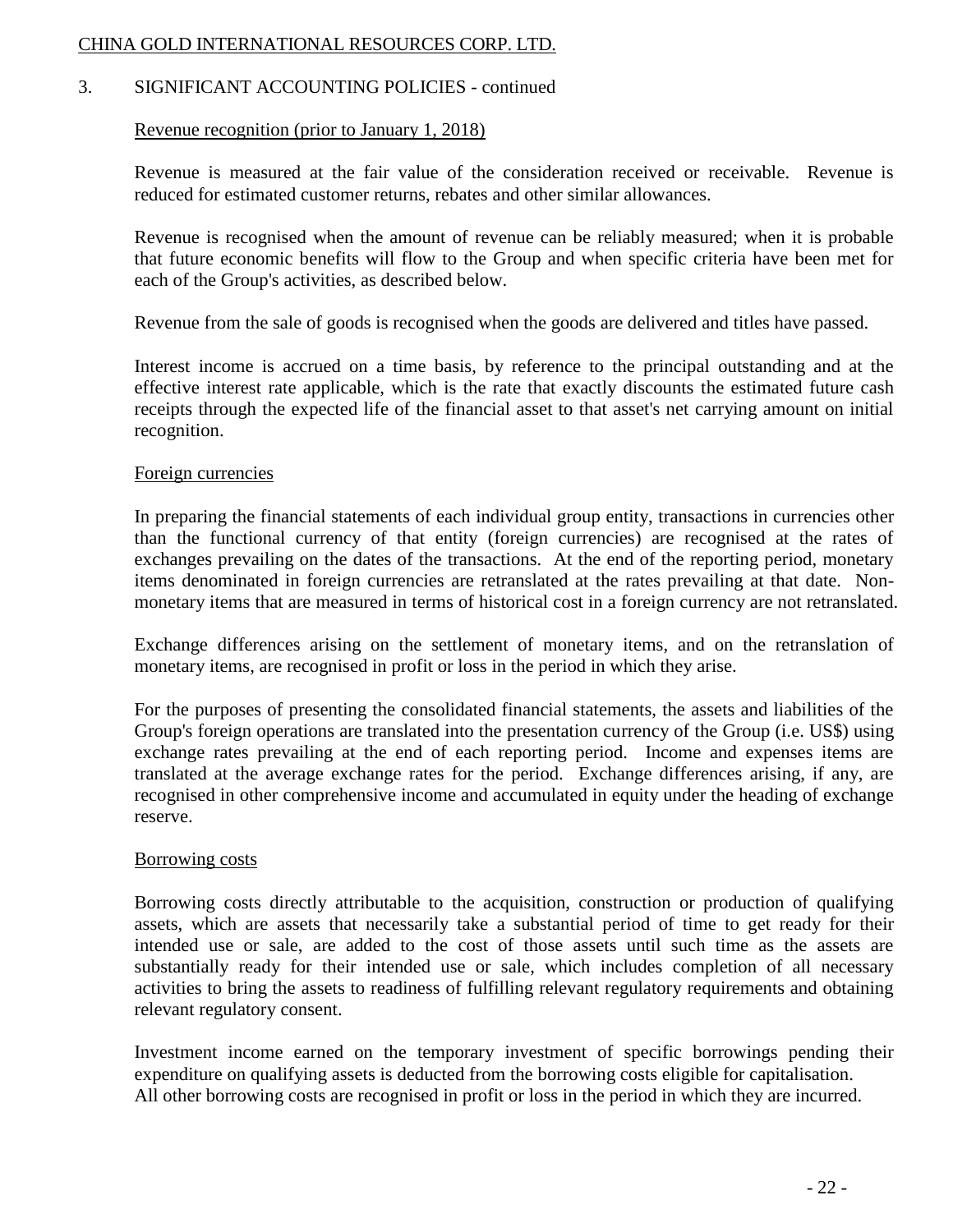# 3. SIGNIFICANT ACCOUNTING POLICIES - continued

#### Taxation

Income tax expense represents the sum of the tax currently payable and deferred tax.

The tax currently payable is based on taxable profit for the year. Taxable profit differs from profit before income tax because of income or expense that are taxable or deductible in other years and items that are never taxable or deductible. The Group's liability for current tax is calculated using tax rates that have been enacted or substantively enacted by the end of the reporting period.

Deferred tax is recognised on temporary differences between the carrying amount of assets and liabilities in the consolidated financial statements and the corresponding tax bases used in the computation of taxable profit. Deferred tax liabilities are generally recognised for all taxable temporary differences. Deferred tax assets are generally recognised for all deductible temporary differences to the extent that it is probable that taxable profits will be available against which those deductible temporary differences can be utilized. Such deferred assets and liabilities are not recognised if the temporary differences arise from the initial recognition (other than in a business combination) of other assets and liabilities in a transaction that affects neither the taxable profit nor accounting profit.

Deferred tax liabilities are recognised for taxable temporary differences associated with investments in subsidiaries, except where the Group is able to control the reversal of the temporary difference and it is probable that the temporary difference will not reverse in the foreseeable future. Deferred tax assets arising from deductible temporary differences associated with such investments are only recognised to the extent that it is probable that there will be sufficient taxable profits against which to utilize the benefits of the temporary difference and they are expected to reverse in the foreseeable future.

The carrying amount of deferred tax assets is reviewed at the end of the reporting period and reduced to the extent that it is no longer probable that sufficient taxable profits will be available to allow all or part of the asset to be recovered.

Deferred tax assets and liabilities are measured at the tax rates that are expected to apply in the period in which the liability is settled or the asset is realized, based on tax rate (and tax laws) that have been enacted or substantively enacted by the end of the reporting period.

The measurement of deferred tax liabilities and assets reflects the tax consequences that would follow from the manner in which the Group expects, at the end of the reporting period, to recover or settle the carrying amount of its assets and liabilities.

Deferred tax assets and liabilities are offset when there is a legally enforceable right to set off current tax assets against current tax liabilities and when they relate to income taxes levied by the same taxation authority and the Group intends to settle its current tax assets and liabilities on a net basis.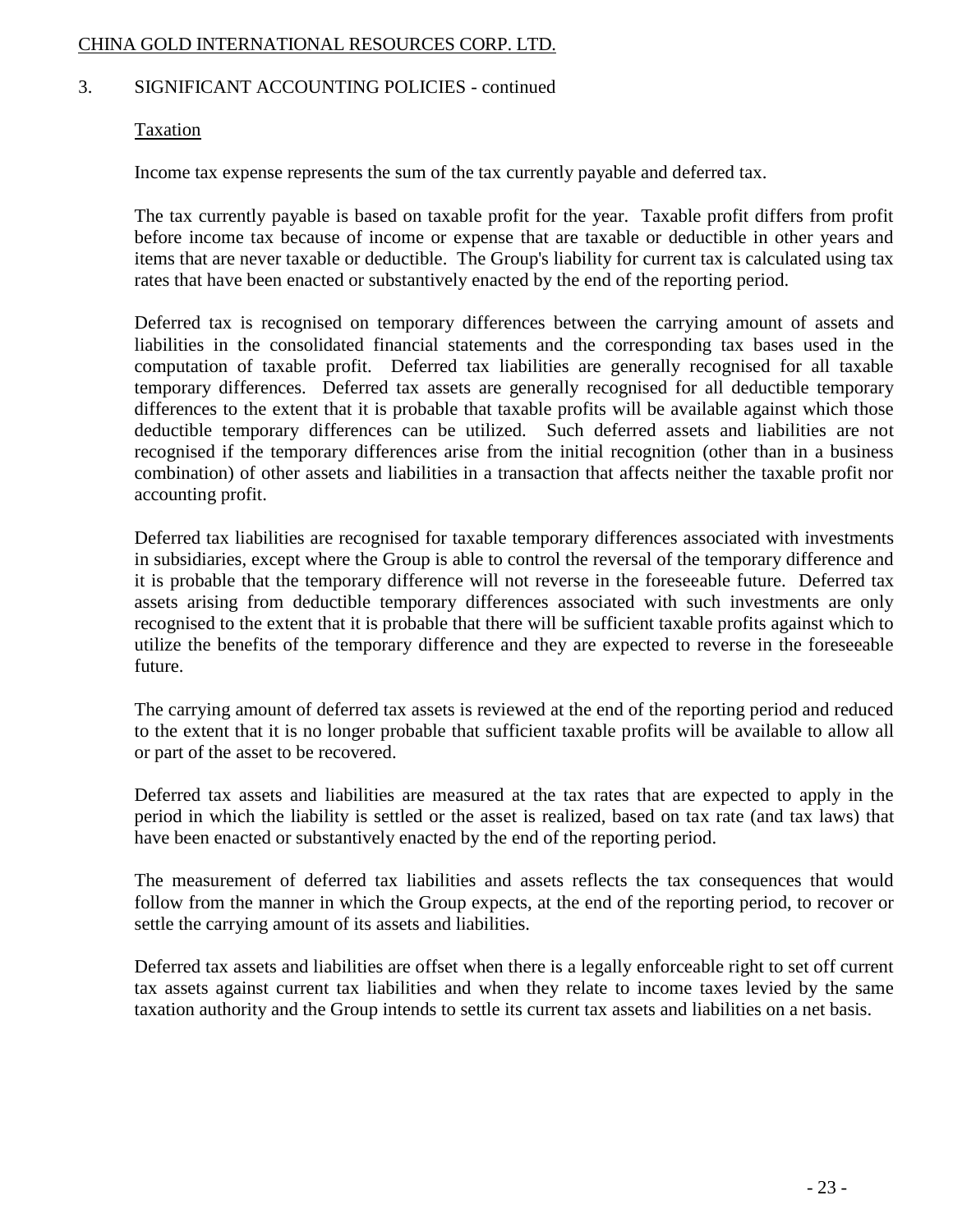## 3. SIGNIFICANT ACCOUNTING POLICIES - continued

#### Taxation - continued

Current and deferred tax are recognised in profit or loss, except when they relate to items that are recognised in other comprehensive income or directly in equity, in which case, the current and deferred tax are also recognised in other comprehensive income or directly in equity respectively. Where current tax or deferred tax arises from the initial accounting for a business combination, the tax effect is included in the accounting for the business combination.

#### Government grants

Government grants are not recognised until there is reasonable assurance that the Group will comply with the conditions attaching to them and that the grants will be received.

Government grants are recognised in profit or loss on a systematic basis over the periods in which the Group recognises as expenses the related costs for which the grants are intended to compensate. Specifically, government grants whose primary condition is that the Group should purchase, construct or otherwise acquire non-current assets are recognised as deferred income in the consolidated statement of financial position and transferred to profit or loss on a systematic and rational basis over the useful lives of the related assets.

Government grants that are receivable as compensation for expenses or losses already incurred or for the purpose of giving immediate financial support to the Group with no future related costs are recognised in profit or loss in the period in which they become receivable.

#### Retirement benefit costs

Payments to state-managed retirement benefit scheme are recognised as an expense when employees have rendered service entitling them to the contributions.

#### Short-term employee benefits

Short-term employee benefits are recognised at the undiscounted amount of the benefits expected to be paid as and when employees rendered the services. All short-term employee benefits are recognised as an expense unless another IFRS requires or permits the inclusion of the benefit in the cost of an asset.

A liability is recognised for benefits accruing to employees (such as wages and salaries, annual leave and sick leave) after deducting any amount already paid.

### Share-based payments

Equity-settled share-based payments to employees and others providing similar services are measured at the fair value of the equity instruments at the grant date.

### 3. SIGNIFICANT ACCOUNTING POLICIES – continued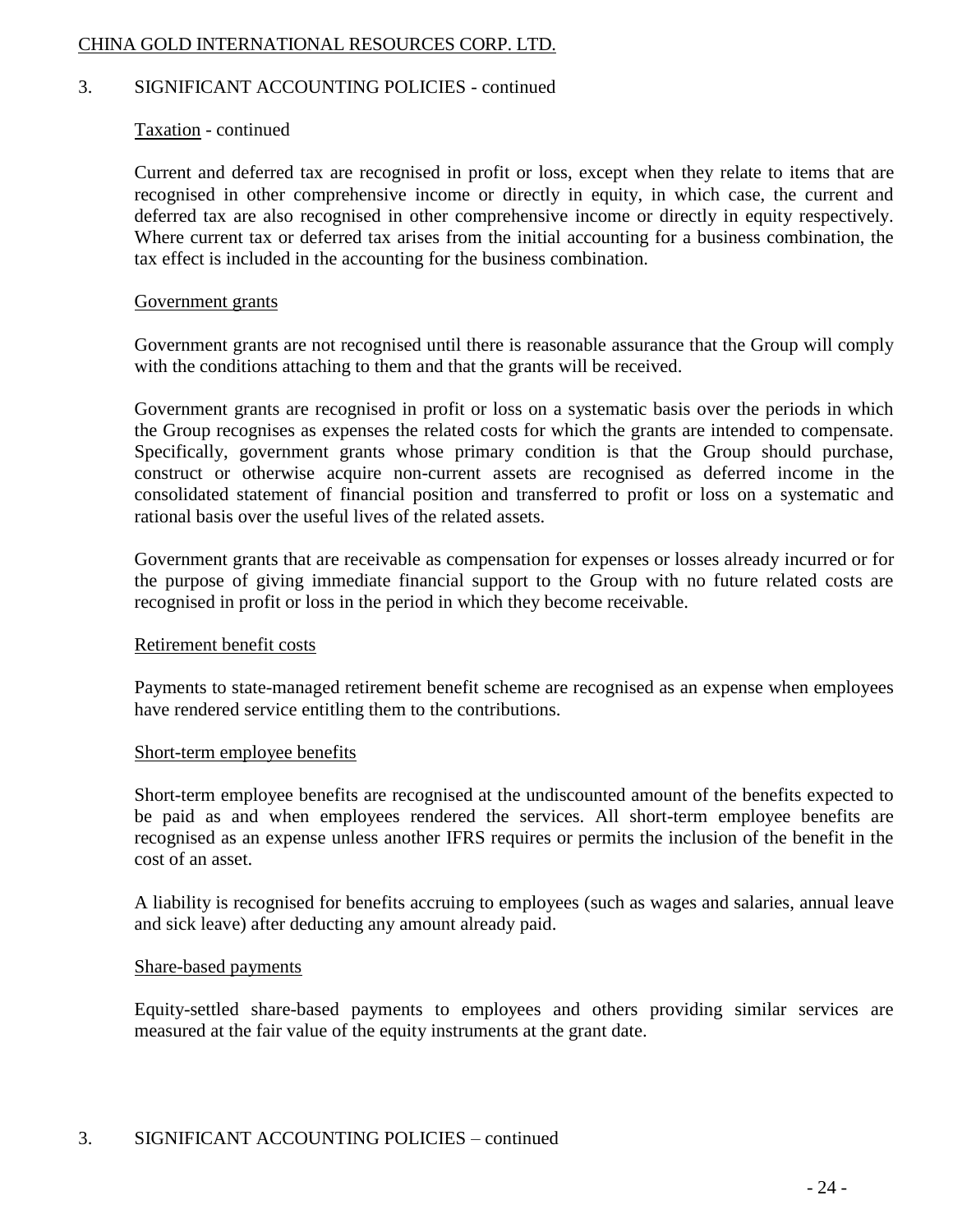# Share-based payments – *continued*

The fair value of the equity-settled share-based payments determined at the grant date without taking into consideration all non-market vesting conditions is expensed on a straight-line basis over the vesting period, based on the Group's estimate of equity instruments that will eventually vest, with a corresponding increase in equity (equity reserve).

When share options are exercised, the amount previously recognised in equity reserve will be transferred to share capital and share premium. When the share options are forfeited after the vesting date or are still not exercised at the expiry date, the amount previously recognised in share options reserve will continue to be held in equity reserve.

#### Inventories

Inventories are stated at the lower of cost and net realizable value. Costs of inventories are determined on weighted average cost method. Net realizable value is the estimated selling price in the ordinary course of business less the estimated costs of completion and the estimated costs necessary to make the sale.

#### *Gold in process inventory*

Gold in process inventory consists of gold contained in the ore on leach pads and in-circuit material within processing operations. Gold doré bar is gold awaiting refinement and gold refined and ready for sales.

Production costs are capitalised and included in gold in process inventory based on the current mining and processing cost incurred up to the point prior to the refining process including the cost of raw materials and direct labour; mine-site overhead expenses; stripping costs; and allocated indirect costs, including depreciation and depletion of mining interests.

### *Gold doré bars inventory*

The recovery of gold from ore is achieved through a heap leaching process. Under this method, ore is placed on leach pads where it is treated with a chemical solution which dissolves the gold contained in the ore. The resulting "pregnant" solution is further processed in a plant where the gold is recovered. Costs are subsequently recycled from ore on leach pads as ounces of gold are recovered based on the average cost per recoverable ounce on the leach pad. Estimates of recoverable gold on the leach pads are calculated from the quantities of ore placed on the leach pads (measured in tonnes added to the leach pads), the grade of the ore placed on the leach pads (based on assay data), and a recovery percentage (based on ore type).

### *Others*

Copper inventory is copper concentrate and other by-products after metallurgical processing and ready for sales. Consumables used in operations, such as fuel, chemicals, and reagents and spare parts inventory are valued at the lower of cost or net realizable value.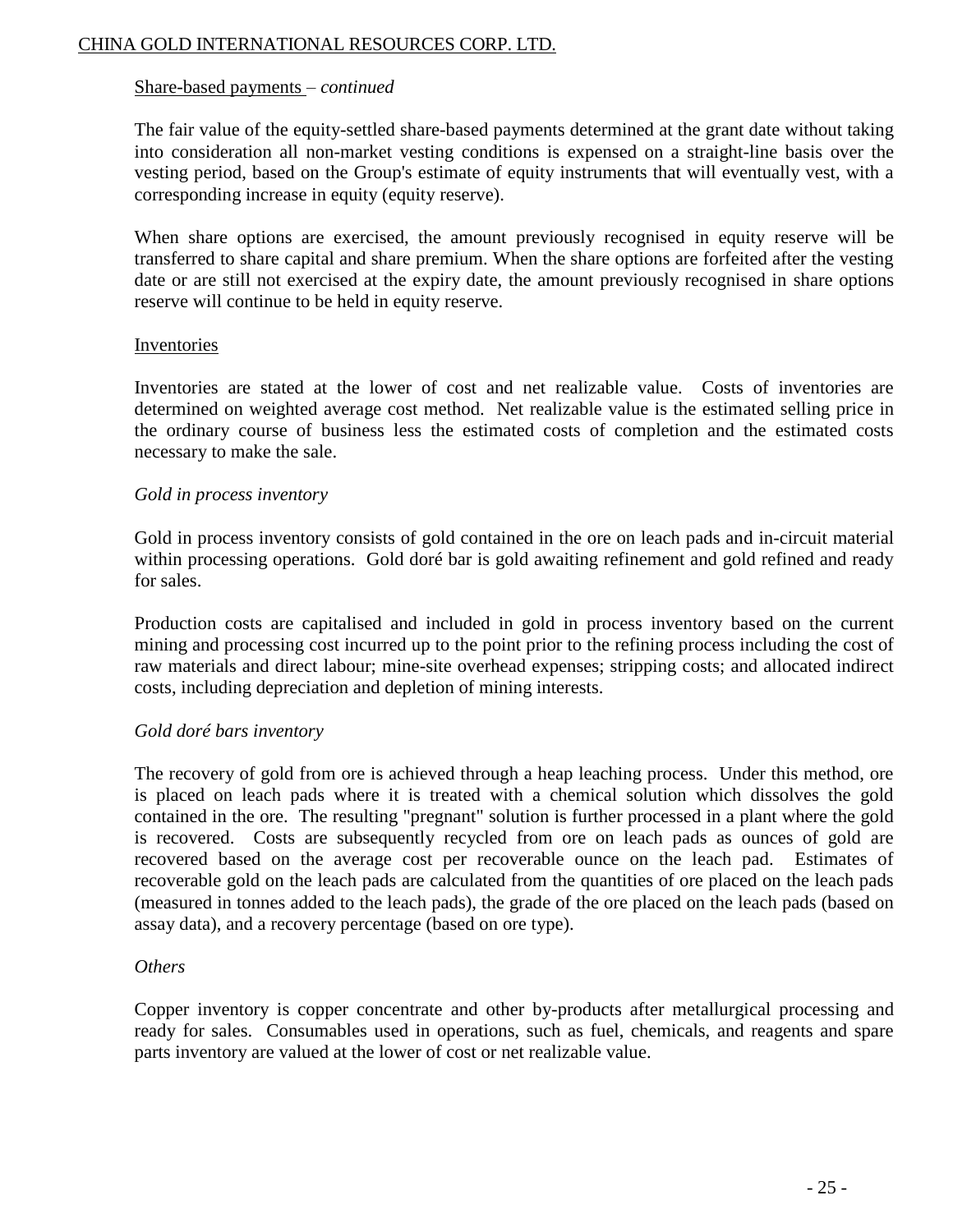# 3. SIGNIFICANT ACCOUNTING POLICIES - continued

# Property, plant and equipment

# *General*

Property, plant and equipment (other than construction in progress as described below) are stated in the consolidated statement of financial position at cost less subsequent accumulated depreciation, depletion and impairment losses, if any.

An item of property, plant and equipment is derecognised upon disposal or when no future economic benefits are expected to arise from the continued use of the asset. Any gain or loss arising on the disposal or retirement of an item of property, plant and equipment is determined as the difference between the sales proceeds and the carrying amount of the asset and is recognised in profit or loss.

Expenditures incurred to replace a component of an item of property, plant and equipment that is accounted for separately, including major inspection and overhaul expenditures, are capitalised and the carrying amount of the component being replaced is derecognised. Directly attributable costs incurred for major capital projects and site preparation are capitalised until the asset is brought to a working condition for its intended use. These costs include dismantling and site restoration costs to the extent these are recognised as a provision.

The Management of the Group (the "Management") reviews the estimated useful lives, residual values and depreciation methods of the Group's property, plant and equipment at the end of each reporting period and when events and circumstances indicate that such a review should be made. Changes to estimated useful lives, residual values or depreciation methods resulting from such review are accounted for prospectively.

All direct costs related to the acquisition of mineral assets are capitalised, at their cost at the date of acquisition.

### *Construction in progress*

Assets under construction are capitalised as construction in progress until the asset is available for use. The cost of construction in progress comprises its purchase price of crushers, and machinery and equipment, any costs directly attributable to the construction for bringing it into working condition for its intended use and for qualifying assets, borrowing costs capitalised in accordance with the Group's accounting policy. Construction in progress amounts related to development projects are included in the carrying amount of the construction in progress.

The Company uses the following factors to assess whether the criteria of construction completion and ready for intended use have been met such that the construction in progress are classified to the appropriate categories of the property, plant and equipment: (1) the completion of the constructions as planned; and (2) the completion of testing of mine plant and equipment which demonstrates their ability to sustain ongoing production of minerals, and ability to produce minerals in saleable form (within specifications).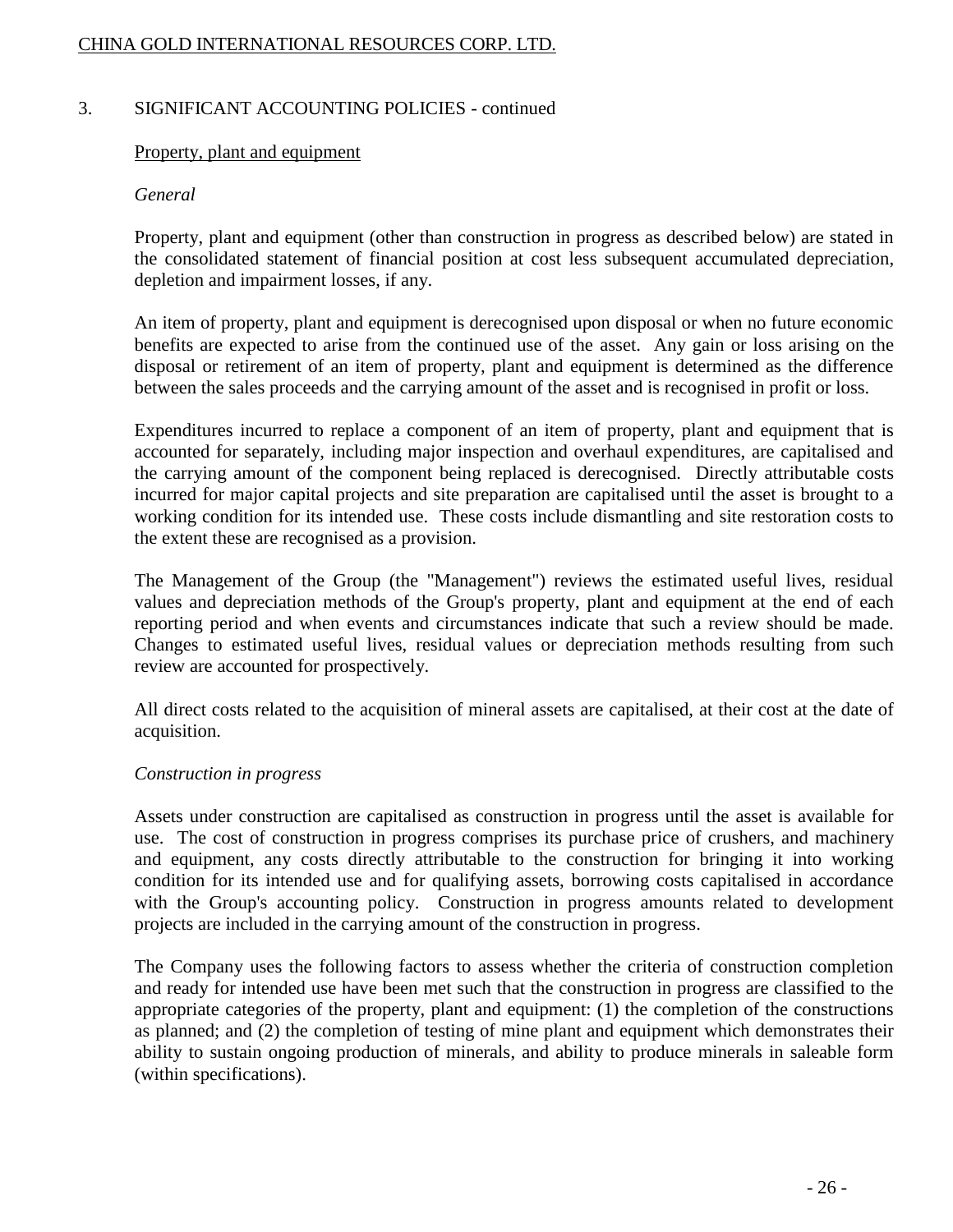# 3. SIGNIFICANT ACCOUNTING POLICIES - continued

### Property, plant and equipment - continued

# *Exploration and evaluation expenditure*

Drilling and related costs incurred on sites without an existing mine and on areas outside the boundary of a known mineral deposit which contains proven and probable reserves are exploration and evaluation expenditure and are expensed as incurred up to the date on which costs incurred are economically recoverable. Further exploration and evaluation expenditures, subsequent to the establishment of economic recoverability, are capitalised and included in the carrying amount of the mineral assets.

Management evaluates the following criteria in its assessment of economic recoverability and probability of future economic benefit:

- Geology whether or not there is sufficient geologic and economic certainty of being able to convert a residual mineral deposit into a proven and probable reserve at a development stage or production stage mine, based on the known geology and metallurgy. A history of conversion of resources to reserves at operating mines to support the likelihood of conversion.
- Scoping there is a scoping study or preliminary feasibility study that demonstrates the additional resources will generate a positive commercial outcome. Known metallurgy provides a basis for concluding there is a significant likelihood of being able to recoup the incremental costs of extraction and production.
- Accessible facilities mining property can be processed economically at accessible mining and processing facilities where applicable.
- Life of mine plans an overall life of mine plan and economic model to support the mine and the economic extraction of resources/reserves exists. A long-term life of mine plan, and supporting geological model identifies the drilling and related development work required to expand or further define the existing orebody.
- Authorizations operating permits and feasible environmental programs exist or are obtainable.

Therefore prior to capitalising exploration drilling and related costs, Management determines that the following conditions have been met that will contribute to future cash flows:

- There is a probable future benefit that will contribute to future cash inflows;
- The Group can obtain the benefit and controls access to it;
- The transaction or event giving rise to the future benefit has already occurred; and
- Costs incurred can be measured reliably.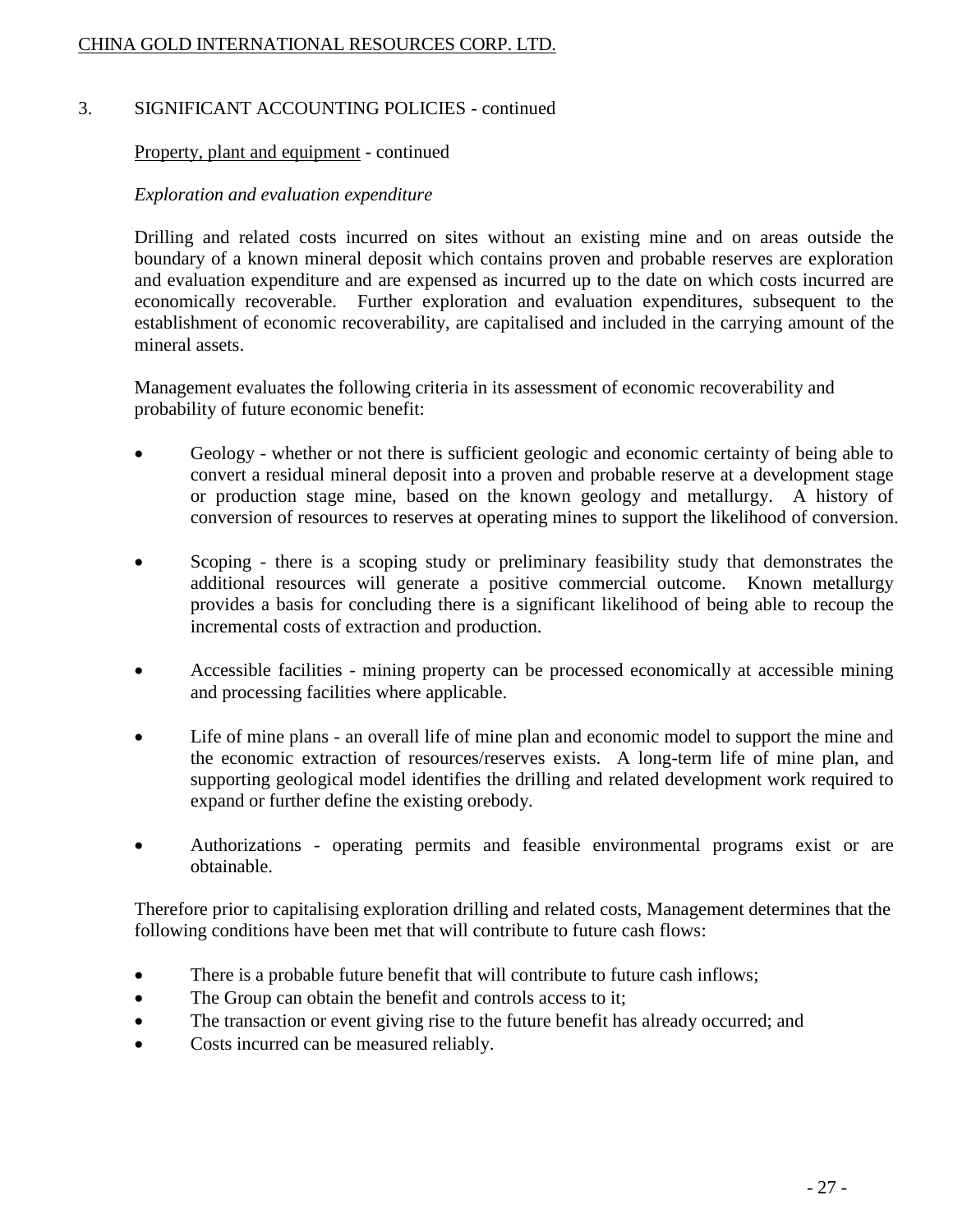# 3. SIGNIFICANT ACCOUNTING POLICIES - continued

### Property, plant and equipment - continued

### *Development expenditure*

Drilling and related costs incurred to define and delineate a mineral deposit are capitalised as part of mineral assets in the period incurred, when Management determines that there is sufficient evidence that the expenditure will result in a probable future economic benefit to the Group.

### *Production expenditure*

A mine that is under construction is determined to enter the production stage when the project is in the position and condition necessary for it to be capable of operating in the manner intended by management. Therefore, such costs incurred are capitalised as part of the mineral assets and the proceeds from sales prior to commercial production are offset against costs capitalised.

Mine development costs incurred to maintain current production are included in cost of inventories. For those areas being developed which will be mined in future periods, the costs incurred are capitalised and depleted when the related mining area is mined.

# *Depreciation*

Mineral assets are depreciated using the unit-of-production method based on the actual production volume over the estimated total recoverable ounces contained in proven and probable reserves at the related mine when the mine is capable of operating as intended by the Management.

Management reviews the estimated total recoverable ounces contained in proven and probable reserves at the end of each reporting period and when events and circumstances indicate that such a review should be made. Changes to estimated total recoverable ounces contained in proven and probable reserves are accounted for prospectively.

Assets under construction are not depreciated until they are substantially complete and available for their intended use.

Leasehold improvements are depreciated over the shorter of the lease term and the estimated useful lives of the assets.

### Mining rights

Mining rights are amortised using the unit-of-production method based on the actual production volume over the estimated total recoverable ounces contained in proven and probable reserves at the related mine.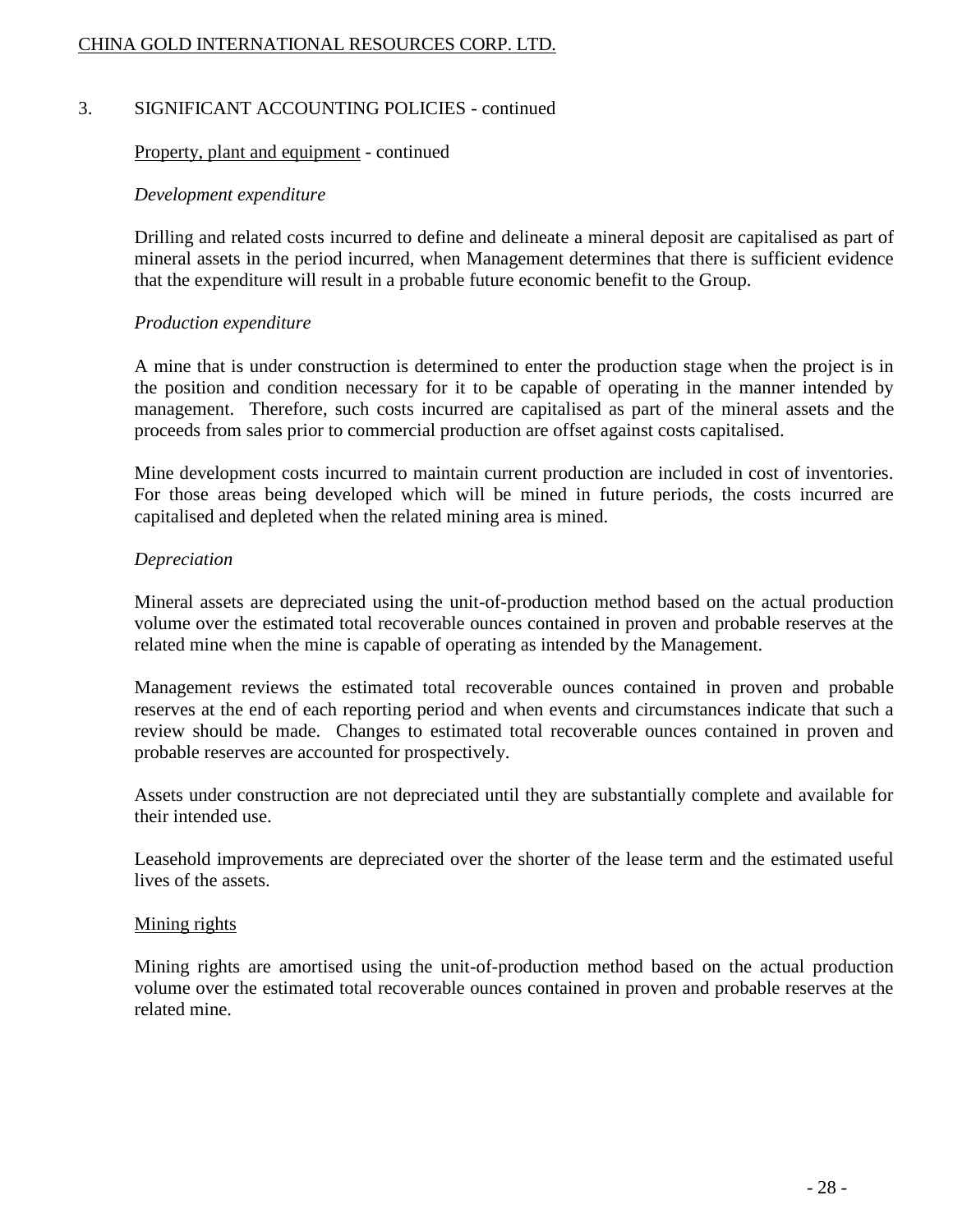# 3. SIGNIFICANT ACCOUNTING POLICIES - continued

Mining rights - *continued*

#### *Mining rights acquired in a business combination*

Mining rights acquired in a business combination are recognised separately from goodwill and are initially recognised at their fair value at the acquisition date (which is regarded as their cost).

Subsequent to initial recognition, mining rights with finite useful lives are carried at costs less accumulated amortisation and any accumulated impairment losses. Amortisation is provided using the unit of production method based on the actual production volume over the estimated total proven and probable reserves of the ore mines.

### *Impairment of tangible assets and mining rights*

At the end of the reporting period, the Group reviews the carrying amounts of its tangible assets and mining rights to determine whether there is any indication that those assets have suffered an impairment loss. If any such indication exists, the recoverable amount of the relevant asset is estimated in order to determine the extent of the impairment loss, if any.

The recoverable amount of an asset is estimated individually, when it is not possible to estimate the recoverable amount individually, the Group estimates the recoverable amount of the cash-generating unit to which the asset belongs. When a reasonable and consistent basis of allocation can be identified, corporate assets are also allocated to individual cash-generating units, or otherwise they are allocated to the smallest group of cash-generating units for which a reasonable and consistent allocation basis can be identified.

Recoverable amount is the higher of fair value less costs of disposal and value in use. In assessing value in use, the estimated future cash flows are discounted to their present value using a pre-tax discount rate that reflects current market assessments of the time value of money and the risks specific to the asset (or a cash-generating unit) for which the estimates of future cash flows have not been adjusted.

If the recoverable amount of an asset (or a cash-generating unit) is estimated to be less than its carrying amount, the carrying amount of the asset (or a cash-generating unit) is reduced to its recoverable amount. In allocating the impairment loss, the impairment loss is allocated first to reduce the carrying amount of any goodwill (if applicable) and then to the other assets on a pro-rata basis based on the carrying amount of each asset in the unit. The carrying amount of an asset is not reduced below the highest of its fair value less costs of disposal (if measurable), its value in use (if determinable) and zero. The amount of the impairment loss that would otherwise have been allocated to the asset is allocated pro rata to the other assets of the unit. An impairment loss is recognised immediately in profit or loss.

Where an impairment loss subsequently reverses, the carrying amount of the asset (or a cashgenerating unit) is increased to the revised estimate of its recoverable amount, but so that the increased carrying amount does not exceed the carrying amount that would have been determined had no impairment loss been recognised for the asset (or a cash-generating unit) in prior years. A reversal of an impairment loss is recognised immediately in profit or loss.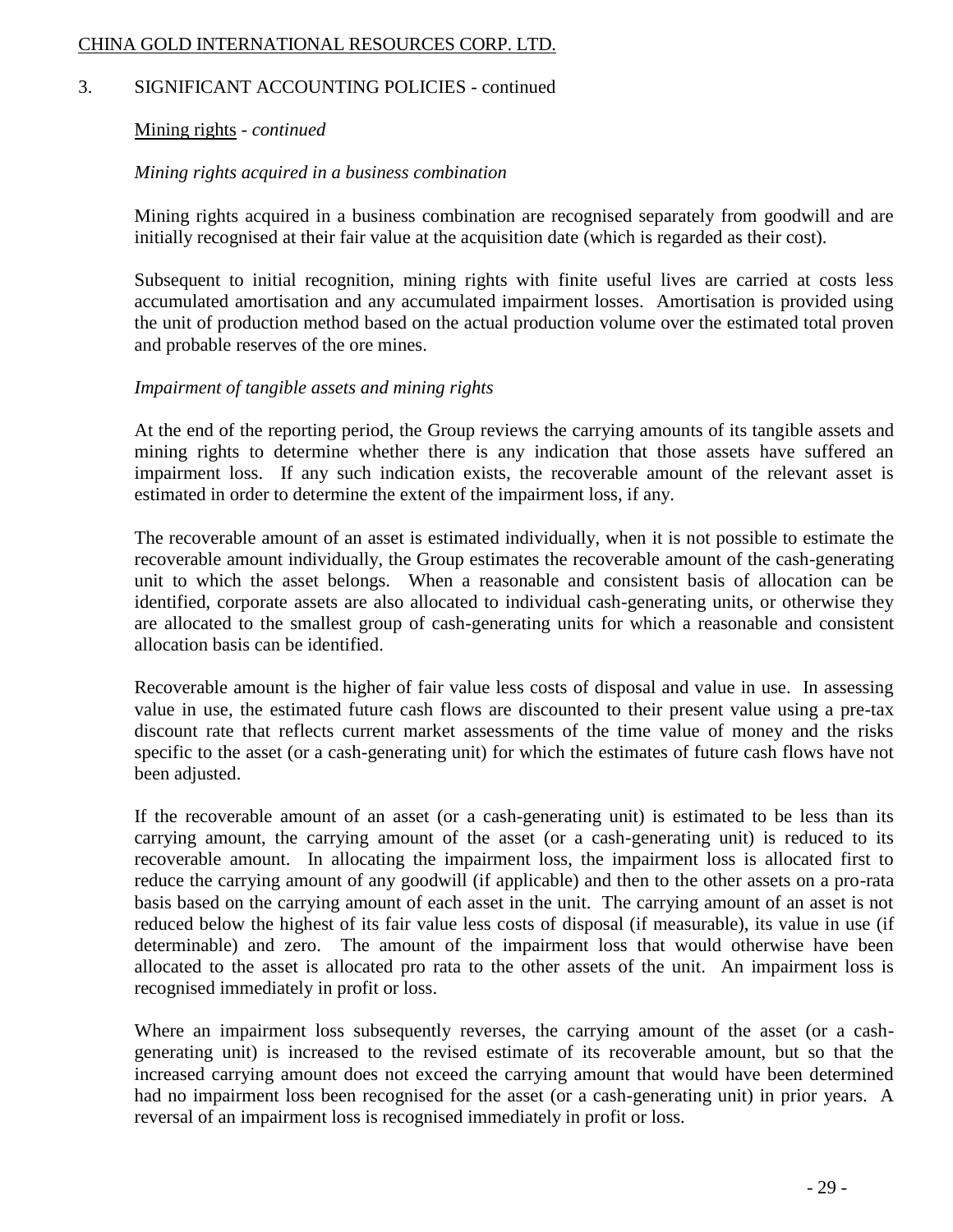# 3. SIGNIFICANT ACCOUNTING POLICIES - continued

#### Research and development costs

Expenditure on research activities is recognised as an expense in the period in which it is incurred.

An internally-generated intangible asset arising from development activities (or from the development phase of an internal project) is recognised if, and only if, all of the following have been demonstrated:

- the technical feasibility of completing the intangible asset so that it will be available for use or sale;
- the intention to complete the intangible asset and use or sell it;
- the ability to use or sell the intangible asset;
- how the intangible asset will generate probable future economic benefits;
- the availability of adequate technical, financial and other resources to complete the development and to use or sell the intangible asset; and
- the ability to measure reliably the expenditure attributable to the intangible asset during its development.

The amount initially recognised for internally-generated intangible asset is the sum of the expenditure incurred from the date when the intangible asset first meets the recognition criteria listed above. Where no internally-generated intangible asset can be recognised, development expenditure is recognised in profit or loss in the period in which it is incurred.

#### Financial instruments

Financial assets and financial liabilities are recognised when a group entity becomes a party to the contractual provisions of the instrument. All regular way purchases or sales of financial assets are recognised and derecognised on a trade date basis. Regular way purchases or sales are purchases or sales of financial assets that require delivery of assets within the time frame established by regulation or convention in the market place.

Financial assets and financial liabilities are initially measured at fair value except for trade receivables arising from contracts with customers which are initially measured in accordance with IFRS 15 since January 1, 2018. Transaction costs that are directly attributable to the acquisition or issue of financial assets and financial liabilities (other than financial assets or financial liabilities at fair value through profit or loss) are added to or deducted from the fair value of financial assets or financial liabilities, as appropriate, on initial recognition.

The effective interest method is a method of calculating the amortised cost of a financial asset or financial liability and of allocating interest income and interest expense over the relevant period. The effective interest rate is the rate that exactly discounts estimated future cash receipts and payments (including all fees and points paid or received that form an integral part of the effective interest rate, transaction costs and other premiums or discounts) through the expected life of the financial asset or financial liability, or, where appropriate, a shorter period, to the net carrying amount on initial recognition.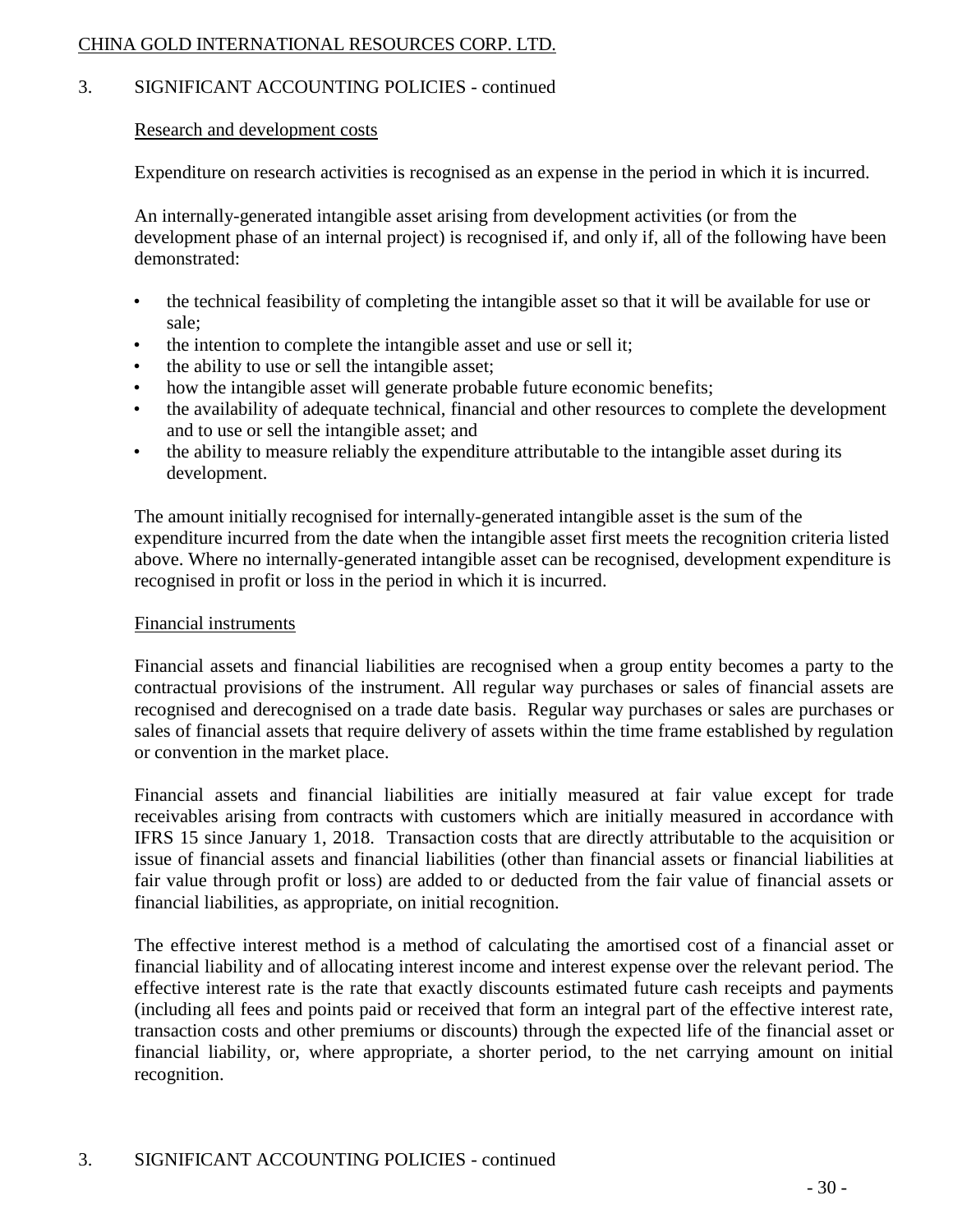### Financial instruments - continued

# **Financial assets**

*Classification and subsequent measurement of financial assets (upon application of IFRS 9 in accordance with transitions in note 2)*

Financial assets that meet the following conditions are subsequently measured at amortised cost:

- the financial asset is held within a business model whose objective is to collect contractual cash flows; and
- the contractual terms give rise on specified dates to cash flows that are solely payments of principal and interest on the principal amount outstanding.

Financial assets that meet the following conditions are subsequently measured at FVTOCI:

- the financial asset is held within a business model whose objective is achieved by both collecting contractual cash flows and selling; and
- the contractual terms give rise on specified dates to cash flows that are solely payments of principal and interest on the principal amount outstanding.

All other financial assets are subsequently measured at FVTPL, except that at the date of initial application/initial recognition of a financial asset the Group may irrevocably elect to present subsequent changes in fair value of an equity investment in other comprehensive income if that equity investment is neither held for trading nor contingent consideration recognised by an acquirer in a business combination to which IFRS 3 *Business Combinations* applies.

In addition, the Group may irrevocably designate a financial asset that are required to be measured at the amortised cost or FVTOCI as measured at FVTPL if doing so eliminates or significantly reduces an accounting mismatch.

All recognised financial assets of the Group that are within the scope of IFRS 9 are subsequently measured at amortised cost or FVTOCI.

(i) Amortised cost and interest income

Interest income is recognised using the effective interest method for financial assets measured subsequently at amortised cost. For financial instruments, interest income is calculated by applying the effective interest rate to the gross carrying amount of a financial asset, except for financial assets that have subsequently become credit-impaired (see below). For financial assets that have subsequently become credit-impaired, interest income is recognised by applying the effective interest rate to the amortised cost of the financial asset from the next reporting period. If the credit risk on the credit- impaired financial instrument improves so that the financial asset is no longer credit-impaired, interest income is recognised by applying the effective interest rate to the gross carrying amount of the financial asset from the beginning of the reporting period following the determination that the asset is no longer credit impaired.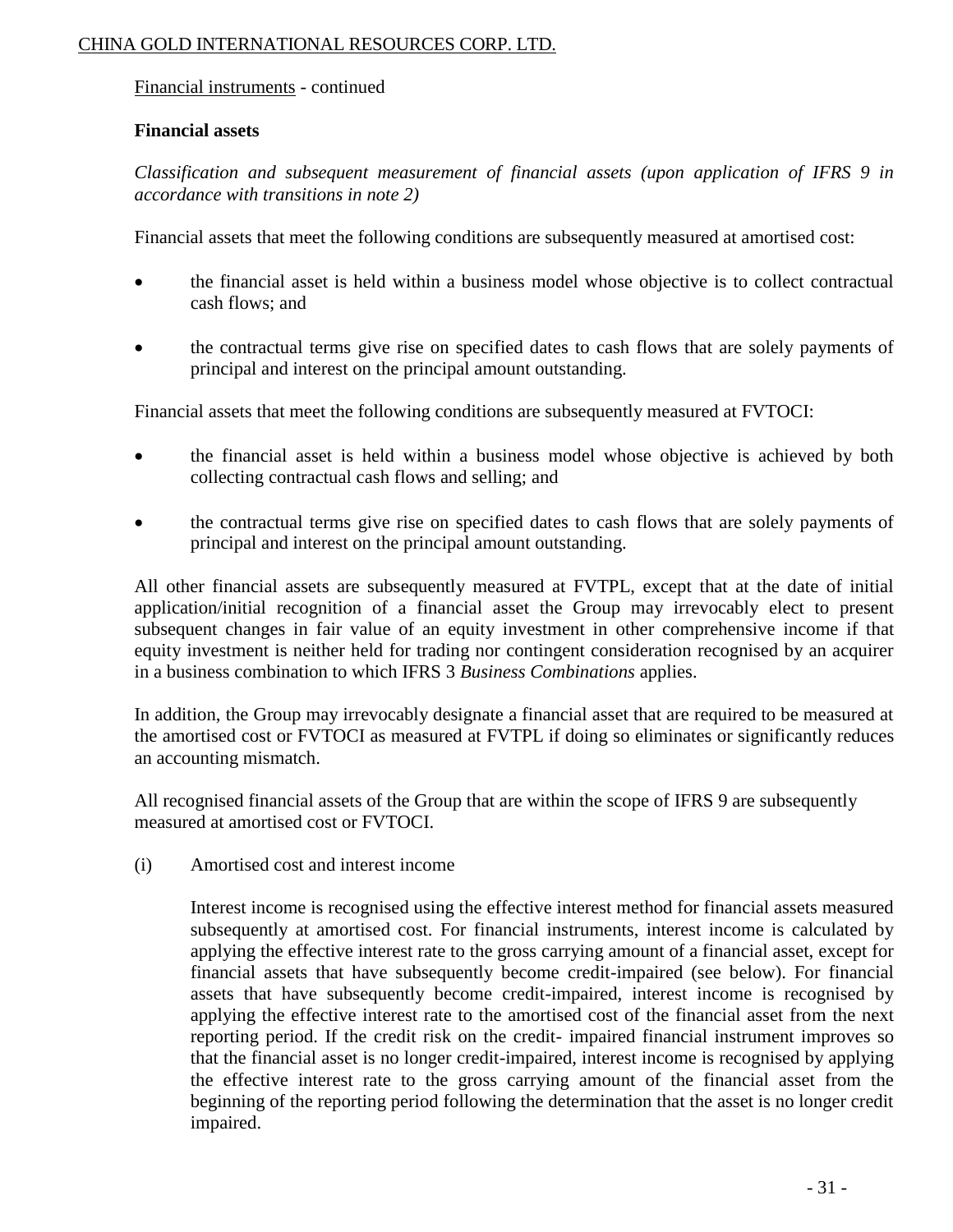# 3. SIGNIFICANT ACCOUNTING POLICIES - continued

Financial instruments - continued

#### **Financial assets** - continued

(ii) Equity instruments designated as at FVTOCI

Investments in equity instruments at FVTOCI are subsequently measured at fair value with gains and losses arising from changes in fair value recognised in other comprehensive income and accumulated in the investments revaluation reserve; and are not subject to impairment assessment. The cumulative gain or loss will not be reclassified to profit or loss on disposal of the equity investments, and will be transferred to retained profits.

Dividends from these investments in equity instruments are recognised in profit or loss when the Group's right to receive the dividends is established, unless the dividends clearly represent a recovery of part of the cost of the investment.

#### *Impairment of financial assets (upon application IFRS 9 with transitions in accordance with note 2)*

The Group recognises a loss allowance for ECL on financial assets which are subject to impairment under IFRS 9 (including trade receivables, other receivables, amounts due from related companies and bank balances). The amount of ECL is updated at each reporting date to reflect changes in credit risk since initial recognition.

Lifetime ECL represents the ECL that will result from all possible default events over the expected life of the relevant instrument. In contrast, 12-month ECL ("12m ECL") represents the portion of lifetime ECL that is expected to result from default events that are possible within 12 months after the reporting date. Assessment are done based on the Group's historical credit loss experience, adjusted for factors that are specific to the debtors, general economic conditions and an assessment of both the current conditions at the reporting date as well as the forecast of future conditions.

The Group always recognises lifetime ECL for trade receivables, which are assessed individually.

For all other instruments, the Group measures the loss allowance equal to 12m ECL, unless when there has been a significant increase in credit risk since initial recognition, the Group recognises lifetime ECL. The assessment of whether lifetime ECL should be recognised is based on significant increases in the likelihood or risk of a default occurring since initial recognition.

(i) Significant increase in credit risk

In assessing whether the credit risk has increased significantly since initial recognition, the Group compares the risk of a default occurring on the financial instrument as at the reporting date with the risk of a default occurring on the financial instrument as at the date of initial recognition. In making this assessment, the Group considers both quantitative and qualitative information that is reasonable and supportable, including historical experience and forwardlooking information that is available without undue cost or effort.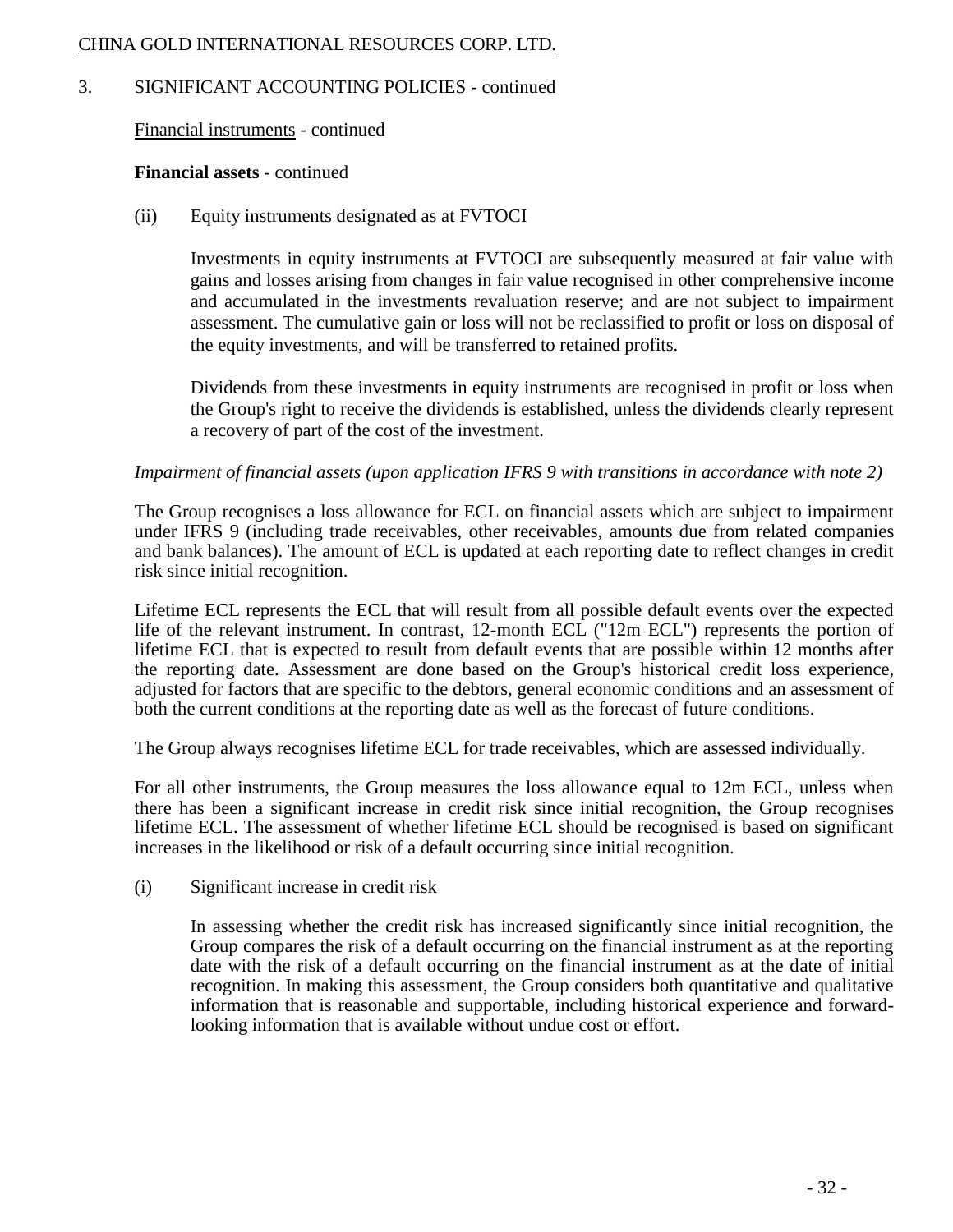# 3. SIGNIFICANT ACCOUNTING POLICIES - continued

### Financial instruments - continued

### **Financial assets** – continued

*Impairment of financial assets (upon application IFRS 9 with transitions in accordance with note 2) continued*

(i) Significant increase in credit risk - continued

In particular, the following information is taken into account when assessing whether credit risk has increased significantly:

- an actual or expected significant deterioration in the financial instrument's external (if available) or internal credit rating;
- significant deterioration in external market indicators of credit risk, e.g. a significant increase in the credit spread, the credit default swap prices for the debtor;
- existing or forecast adverse changes in business, financial or economic conditions that are expected to cause a significant decrease in the debtor's ability to meet its debt obligations;
- an actual or expected significant deterioration in the operating results of the debtor;
- an actual or expected significant adverse change in the regulatory, economic, or technological environment of the debtor that results in a significant decrease in the debtor's ability to meet its debt obligations.

Irrespective of the outcome of the above assessment, the Group presumes that the credit risk has increased significantly since initial recognition when contractual payments are more than 30 days past due, unless the Group has reasonable and supportable information that demonstrates otherwise.

The Group regularly monitors the effectiveness of the criteria used to identify whether there has been a significant increase in credit risk and revises them as appropriate to ensure that the criteria are capable of identifying significant increase in credit risk before the amount becomes past due.

(ii) Definition of default

For internal credit risk management, the Group considers an event of default occurs when information developed internally or obtained from external sources indicates that the debtor is unlikely to pay its creditors, including the Group, in full (without taking into account any collaterals held by the Group).

Irrespective of the above, the Group considers that default has occurred when a financial asset is more than 90 days past due unless the Group has reasonable and supportable information to demonstrate that a more lagging default criterion is more appropriate.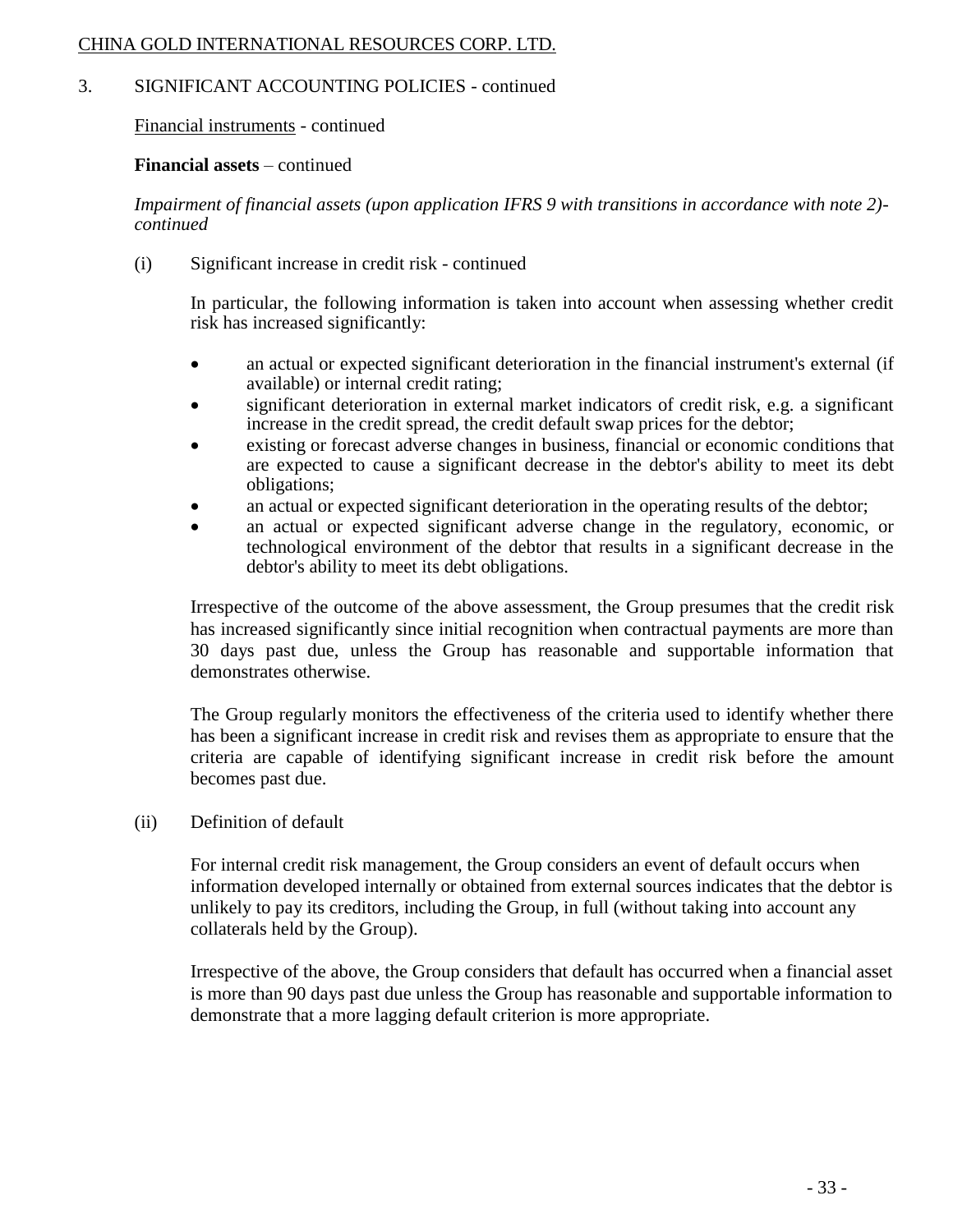# 3. SIGNIFICANT ACCOUNTING POLICIES - continued

#### Financial instruments - continued

#### **Financial assets** - continued

*Impairment of financial assets (upon application IFRS 9 with transitions in accordance with note 2)* continued

(iii) Credit-impaired financial assets

A financial asset is credit-impaired when one or more events of default that have a detrimental impact on the estimated future cash flows of that financial asset have occurred. Evidence that a financial asset is credit- impaired includes observable data about the following events:

- (a) significant financial difficulty of the issuer or the borrower;
- (b) a breach of contract, such as a default or past due event;
- (c) the lender(s) of the borrower, for economic or contractual reasons relating to the borrower's financial difficulty, having granted to the borrower a concession(s) that the lender(s) would not otherwise consider; or
- (d) it is becoming probable that the borrower will enter bankruptcy or other financial reorganization.
- (iv) Write-off policy

The Group writes off a financial asset when there is information indicating that the counterparty is in severe financial difficulty and there is no realistic prospect of recovery, for example, when the counterparty has been placed under liquidation or has entered into bankruptcy proceedings, or in the case of trade receivables, when the amounts are over two years past due, whichever occurs sooner. Financial assets written off may still be subject to enforcement activities under the Group's recovery procedures, taking into account legal advice where appropriate. A write-off constitutes a derecognition event. Any subsequent recoveries are recognised in profit or loss.

(v) Measurement and recognition of ECL

The measurement of ECL is a function of the probability of default, loss given default (i.e. the magnitude of the loss if there is a default) and the exposure at default. The assessment of the probability of default and loss given default is based on historical data adjusted by forward-looking information. Estimation of ECL reflects an unbiased and probabilityweighted amount that is determined with the respective risks of default occurring as the weights.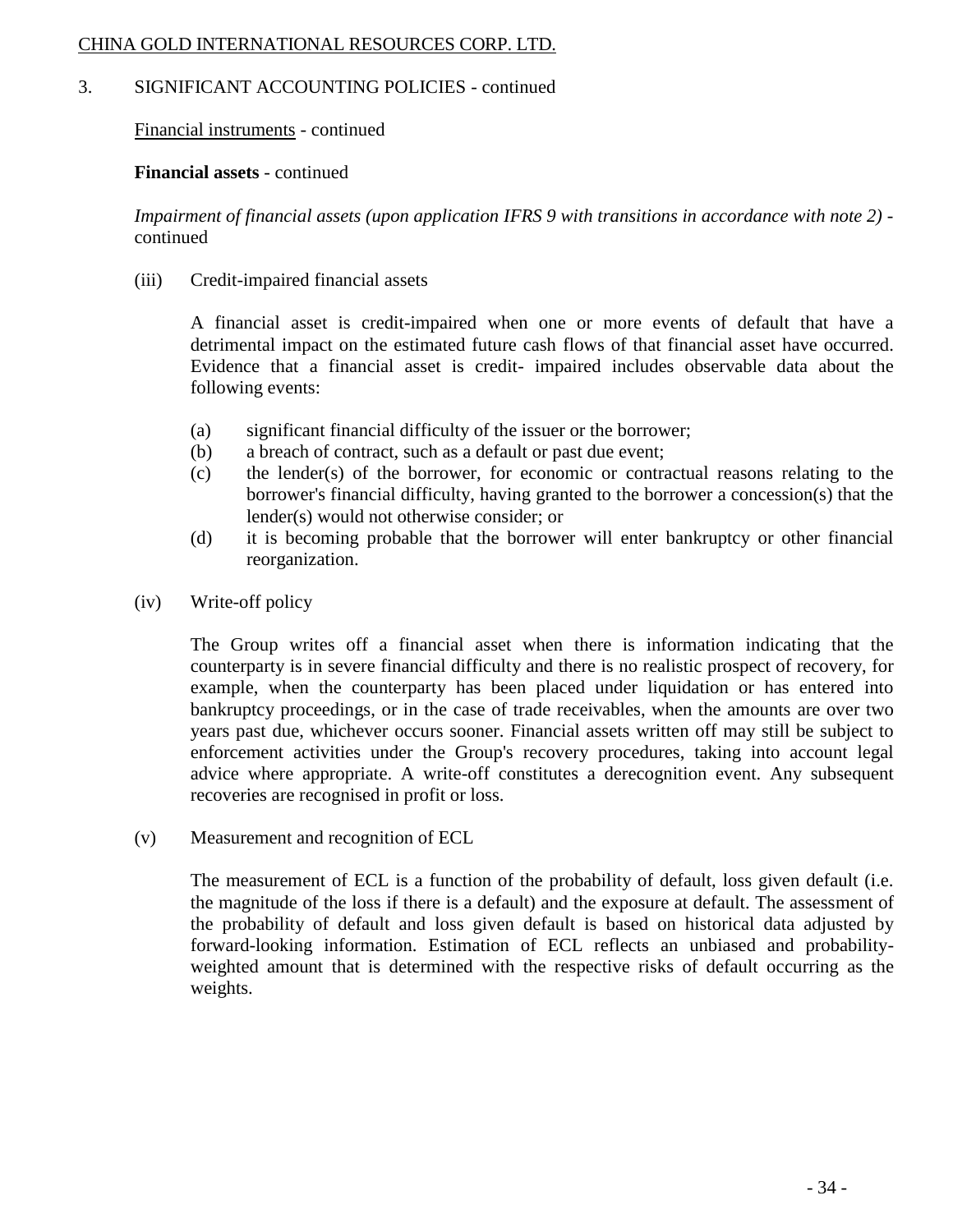# 3. SIGNIFICANT ACCOUNTING POLICIES - continued

Financial instruments - continued

#### **Financial assets** - continued

*Impairment of financial assets (upon application IFRS 9 with transitions in accordance with note 2)* continued

### (v) Measurement and recognition of ECL - continued

Generally, the ECL is the difference between all contractual cash flows that are due to the Group in accordance with the contract and the cash flows that the Group expects to receive, discounted at the effective interest rate determined at initial recognition.

Interest income is calculated based on the gross carrying amount of the financial asset unless the financial asset is credit impaired, in which case interest income is calculated based on amortised cost of the financial asset.

The Group recognises an impairment gain or loss in profit or loss for all financial instruments by adjusting their carrying amount, with the exception of trade receivables where the corresponding adjustment is recognised through a loss allowance account.

*Classification and subsequent measurement of financial assets (before application of IFRS 9 on January 1, 2018)*

Financial assets are classified as available-for-sale financial assets and loans and receivables. The classification depends on the nature and purpose of the financial assets and is determined at the time of initial recognition.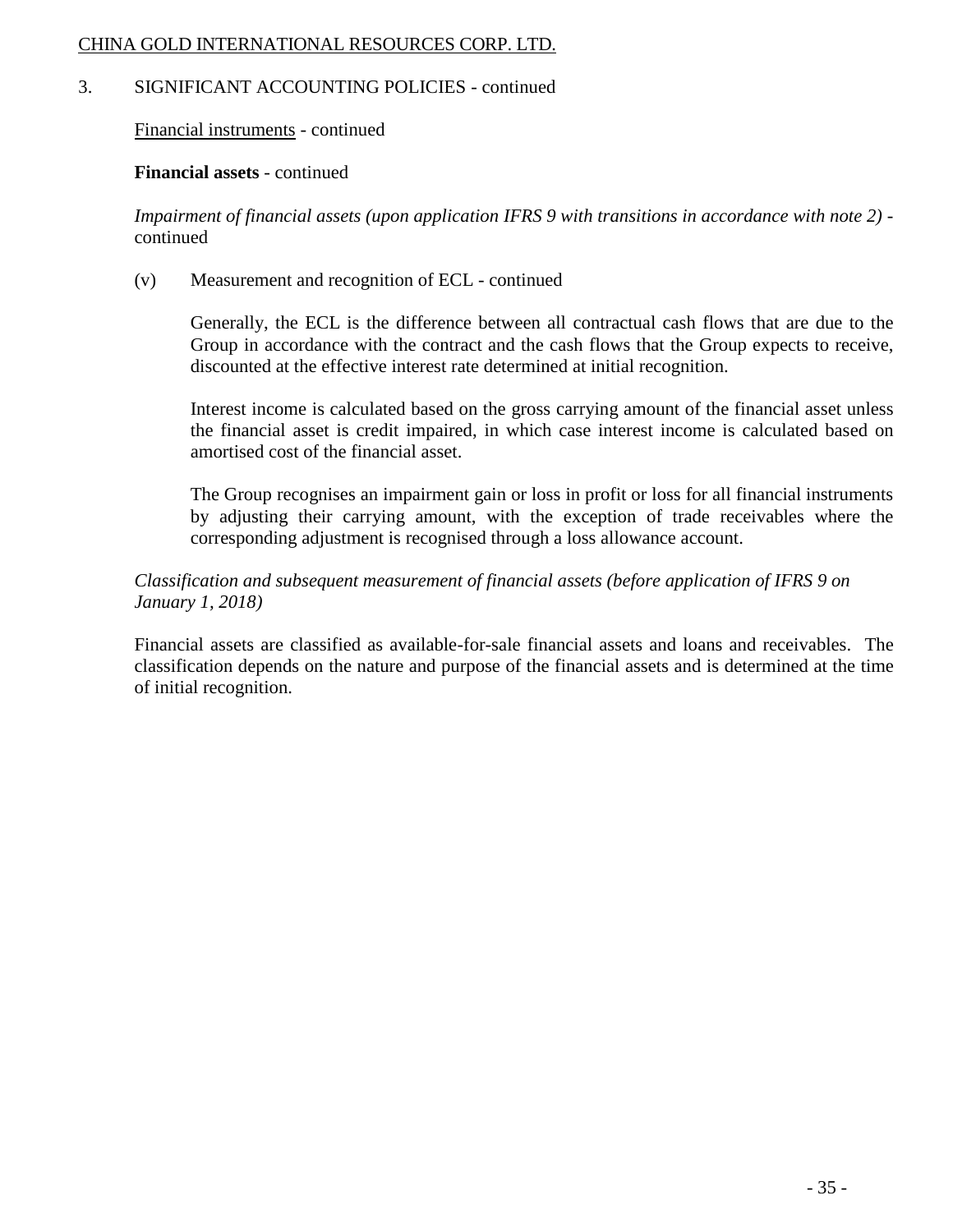# 3. SIGNIFICANT ACCOUNTING POLICIES - continued

#### Financial instruments - continued

#### **Financial assets** - continued

*Classification and subsequent measurement of financial assets (before application of IFRS 9 on January 1, 2018) - continued*

#### *Loans and receivables*

Loans and receivables are non-derivative financial assets with fixed or determinable payments that are not quoted in an active market. They are included in current assets, except for those with maturities greater than twelve months or those that are expected to be settled after twelve months from the end of the reporting period, which are classified as non-current assets. Assets in this category include "cash and cash equivalents", "restricted bank balance", "trade and other receivables" and "amount due from a non-controlling shareholder of a subsidiary (included in prepaid expenses)".

Loans and receivables are initially recognised at fair value plus transaction costs and subsequently carried at amortised cost using the effective interest method, less any impairment except for shortterm receivables when the recognition of interest would be immaterial.

### *AFS financial assets*

AFS financial assets are non-derivatives that are either designated as available-for-sale or are not classified as (a) loans and receivables, (b) held-to-maturity investments or (c) financial assets at fair value through profit or loss.

Equity securities held by the Group that are classified as AFS financial assets and are traded in an active market are measured at fair value at the end of each reporting period except for unquoted equity investments whose fair value cannot be reliably measured. Dividends on AFS equity investments are recognised in profit or loss when the Group's right to receive the dividends is established. Other changes in the carrying amount of AFS financial assets are recognised in other comprehensive income and accumulated under the heading of investments revaluation reserve. When the investment is disposed of or is determined to be impaired, the cumulative gain or loss previously accumulated in the investments revaluation reserve is reclassified to profit or loss (see the accounting policy in respect of impairment loss on financial assets below).

AFS equity investments that do not have a quoted market price in an active market and whose fair value cannot be reliably measured and derivatives that are linked to and must be settled by delivery of such unquoted equity investments are measured at cost less any identified impairment losses at the end of each reporting period (see the accounting policy in respect of impairment loss on financial assets below).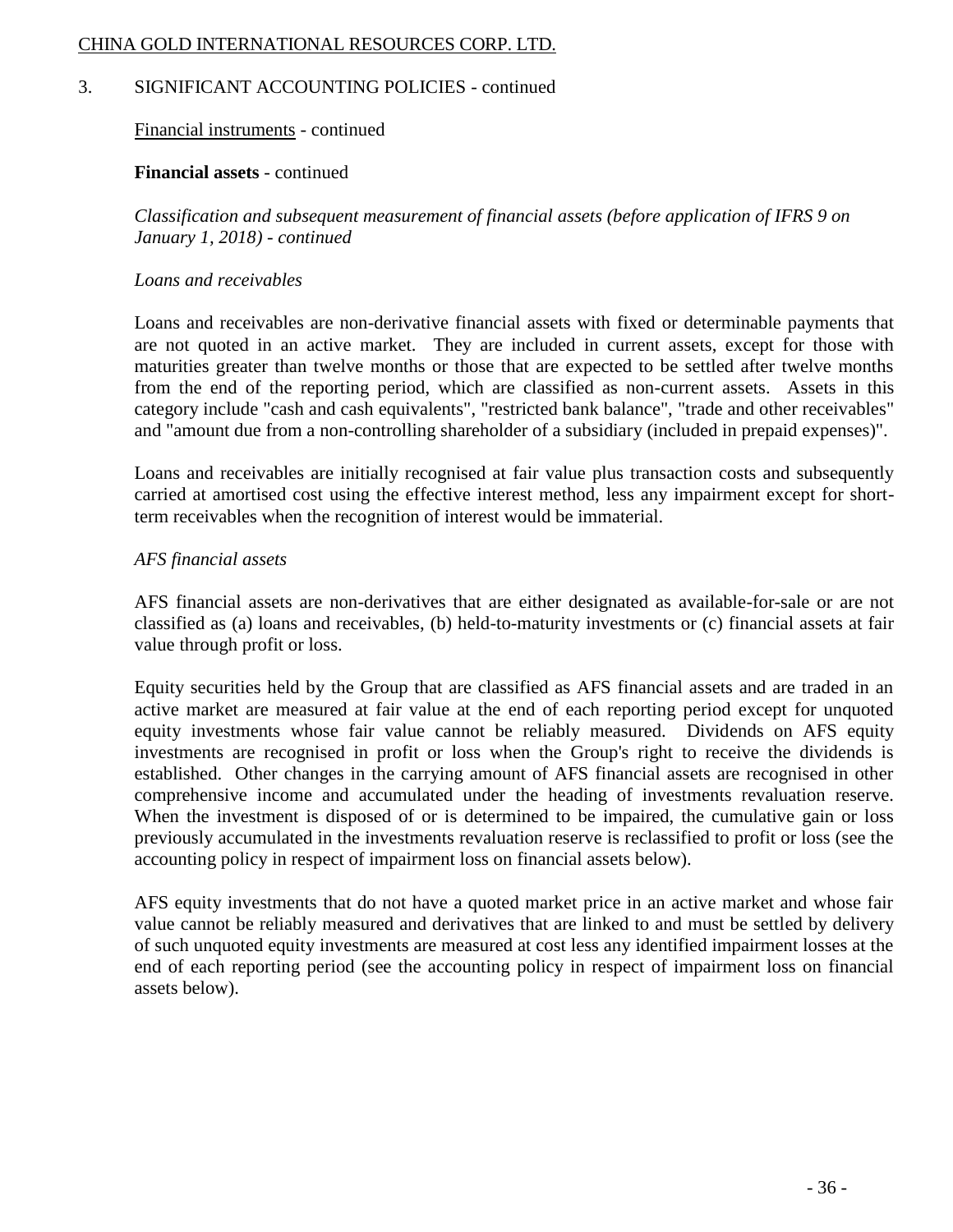# 3. SIGNIFICANT ACCOUNTING POLICIES - continued

# Financial instruments - continued

# **Financial assets** - continued

# *Impairment of financial assets (before application of IFRS 9 on January 1, 2018)*

Financial assets are assessed for indicators of impairment at the end of the each reporting period. Financial assets are considered to be impaired when there is objective evidence that, as a result of one or more events that occurred after the initial recognition of the financial asset, the estimated future cash flows of the financial assets have been affected.

For AFS equity investments, a significant or prolonged decline in the fair value of the security below its cost is considered to be objective evidence of impairment.

For loans and receivables, objective evidence of impairment could include:

- significant financial difficulty of the issuer or counterparty; or
- breach of contract, such as a default or delinquency in interest or principal payments; or
- it becoming probable that the borrower will enter bankruptcy or financial reorganization.

For certain categorises of financial assets, such as trade receivables (included in trade and other receivables), are assessed for impairment on an individual basis. Objective evidence of impairment for the receivables could include the Group's past experience of collecting payments, an increase in the number of delayed payments past the average credit period of 90 and 180 days, observable changes in national or local economic conditions that correlate with default on receivables.

For financial assets carried at amortised cost, the amount of the impairment loss recognised is the difference between the asset's carrying amount and the present value of the estimated future cash flows discounted at the financial asset's original effective interest rate.

For financial assets carried at cost, the amount of the impairment loss is measured as the difference between the asset's carrying amount and the present value of the estimated future cash flows discounted at the current market rate of return for a similar financial asset. Such impairment loss will not be reversed in subsequent periods (see the accounting policy below).

The carrying amount of the financial asset is reduced by the impairment loss directly for all financial assets with the exception of trade receivables, where the carrying amount is reduced through the use of an allowance account. Changes in the carrying amount of the allowance account are recognised in profit or loss. When a trade receivable is considered uncollectible, it is written off against the allowance account. Subsequent recoveries of amounts previously written off are credited to profit or loss.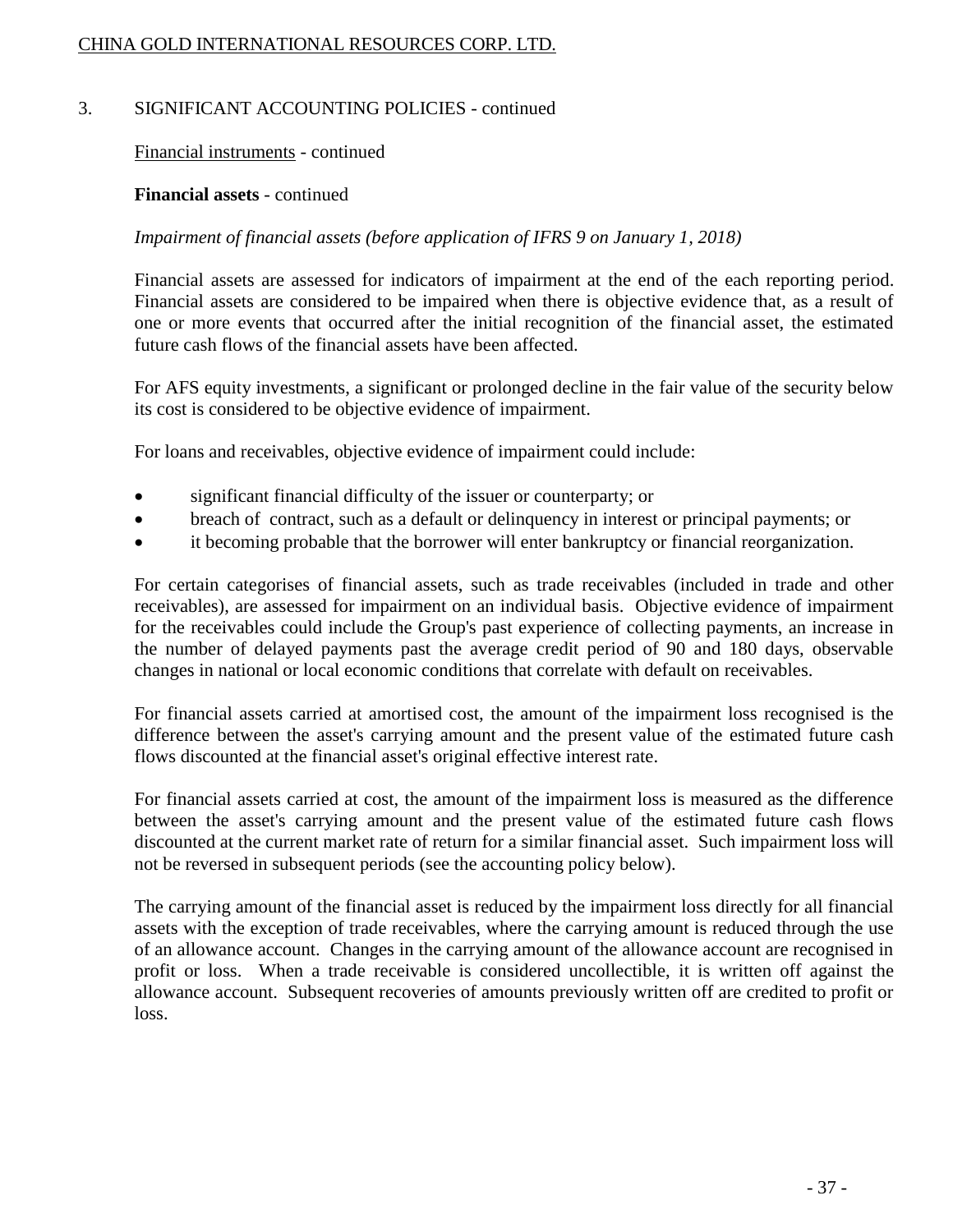# 3. SIGNIFICANT ACCOUNTING POLICIES - continued

Financial instruments - continued

#### **Financial assets** - continued

### *Impairment of financial assets (before application of IFRS 9 on January 1, 2018)* - continued

For financial assets measured at amortised cost, if, in a subsequent period, the amount of the impairment loss decreases and the decrease can be related objectively to an event occurring after the impairment losses were recognised, the previously recognised impairment loss is reversed through profit or loss to the extent that the carrying amount of the asset at the date the impairment is reversed does not exceed what the amortised cost would have been had the impairment not been recognised.

When an AFS financial asset is considered to be impaired, cumulative gains or losses previously recognised in other comprehensive income are reclassified to profit or loss in the period in which the impairment takes place.

In respect of AFS equity investments, impairment losses previously recognised in profit or loss are not reversed through profit or loss. Any increase in fair value subsequent to an impairment loss is recognised in other comprehensive income and accumulated under the heading of investments revaluation reserve.

### *Derecognition of financial assets*

The Group derecognises a financial asset only when the contractual rights to the cash flows from the asset expire, or when it transfers the financial asset and substantially all the risks and rewards of ownership of the asset to another entity. If the Group neither transfers nor retains substantially all the risks and rewards of ownership and continues to control the transferred asset, the Group recognises its retained interest in the asset and an associated liability for amounts it may have to pay. If the Group retains substantially all the risks and rewards of ownership of a transferred financial asset, the Group continues to recognise the financial asset and also recognises a collateralised borrowing for the proceeds received.

On derecognition of a financial asset measured at amortised cost, the difference between the asset's carrying amount and the sum of the consideration received and receivable is recognised in profit or loss.

On derecognition of an investment in equity instrument which the Group has elected on initial recognition to measure at FVTOCI upon application of IFRS 9, the cumulative gain or loss previously accumulated in the investments revaluation reserve is not reclassified to profit or loss, but is transferred to retained profits.

On derecognition of an AFS financial asset, the cumulative gain or loss previously accumulated in the investments revaluation reserve is reclassified to profit or loss.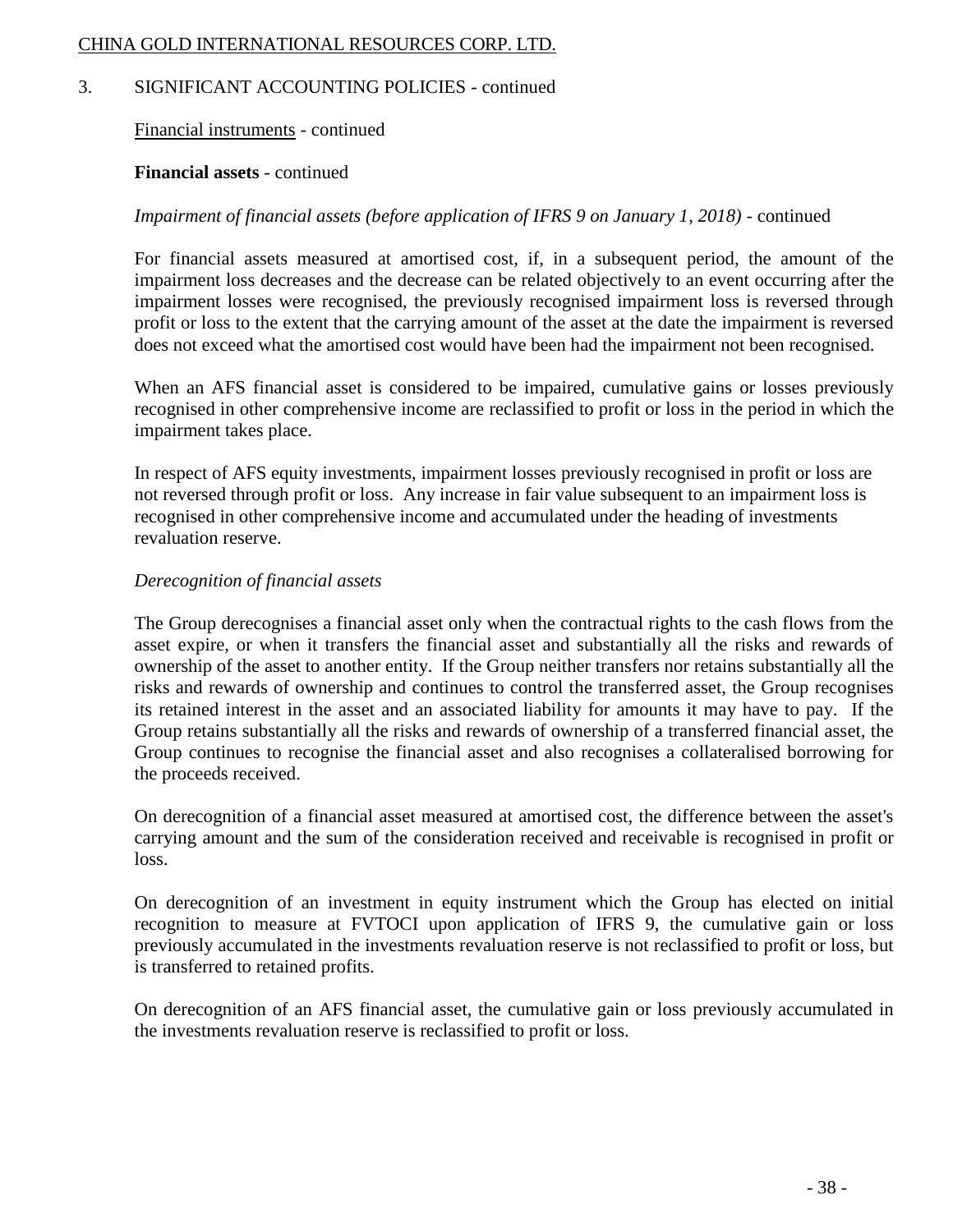# 3. SIGNIFICANT ACCOUNTING POLICIES - continued

# Financial instruments - continued

# **Financial liabilities and equity instruments**

# *Classification as debt or equity*

Debt and equity instruments issued by a group entity are classified as either financial liabilities or as equity in accordance with the substance of the contractual arrangements and the definitions of a financial liability and an equity instrument.

### *Equity instruments*

An equity instrument is any contract that evidences a residual interest in the assets of an entity after deducting all of its liabilities. Equity instruments issued by the Company are recognised at the proceeds received, net of direct issue costs.

### *Financial liabilities at amortised cost*

Financial liabilities including borrowings, entrusted loan payable, bills payable and accounts and other payables are initially measured at fair value, net of transaction costs, and are subsequently measured at amortised cost using the effective interest method.

### *Derecognition of financial liabilities*

The Group derecognises financial liabilities when, and only when, the Group's obligations are discharged, cancelled or have expired. The difference between the carrying amount of the financial liability derecognised and the consideration paid and payable is recognised in profit or loss.

### Environmental rehabilitation

An obligation to incur restoration, rehabilitation and environmental costs arises when environmental disturbance is caused by the development or ongoing production of a mining property. Such costs arising from the decommissioning of plant and other site preparation work, discounted to their net present value, are provided for and capitalised as part of the related property, plant and equipment at the start of each project, as soon as the obligation to incur such costs arises. These costs are recognised in profit or loss over the life of the operation, through depreciation of the asset. Costs for restoration of subsequent site damage which is created on an ongoing basis during production are recognised in profit or loss.

Changes in the measurement of a liability relating to the decommissioning of plant or other site preparation work that result from changes in the estimated timing or amount of the cash flow, including the effects of inflation and movements in foreign exchange rates, revisions to estimated reserves, resources and lives of operations, or a change in the discount rate, are added to, or deducted from, the cost of the related asset in the period it occurred. The periodic unwinding of discount is recognised in profit or loss as a finance cost as it occurs. If a decrease in the liability exceeds the carrying amount of the asset, the excess is recognised immediately in profit or loss. If the asset value is increased and there is an indication that the revised carrying value is not recoverable, an impairment test is performed in accordance with the Group's accounting policy.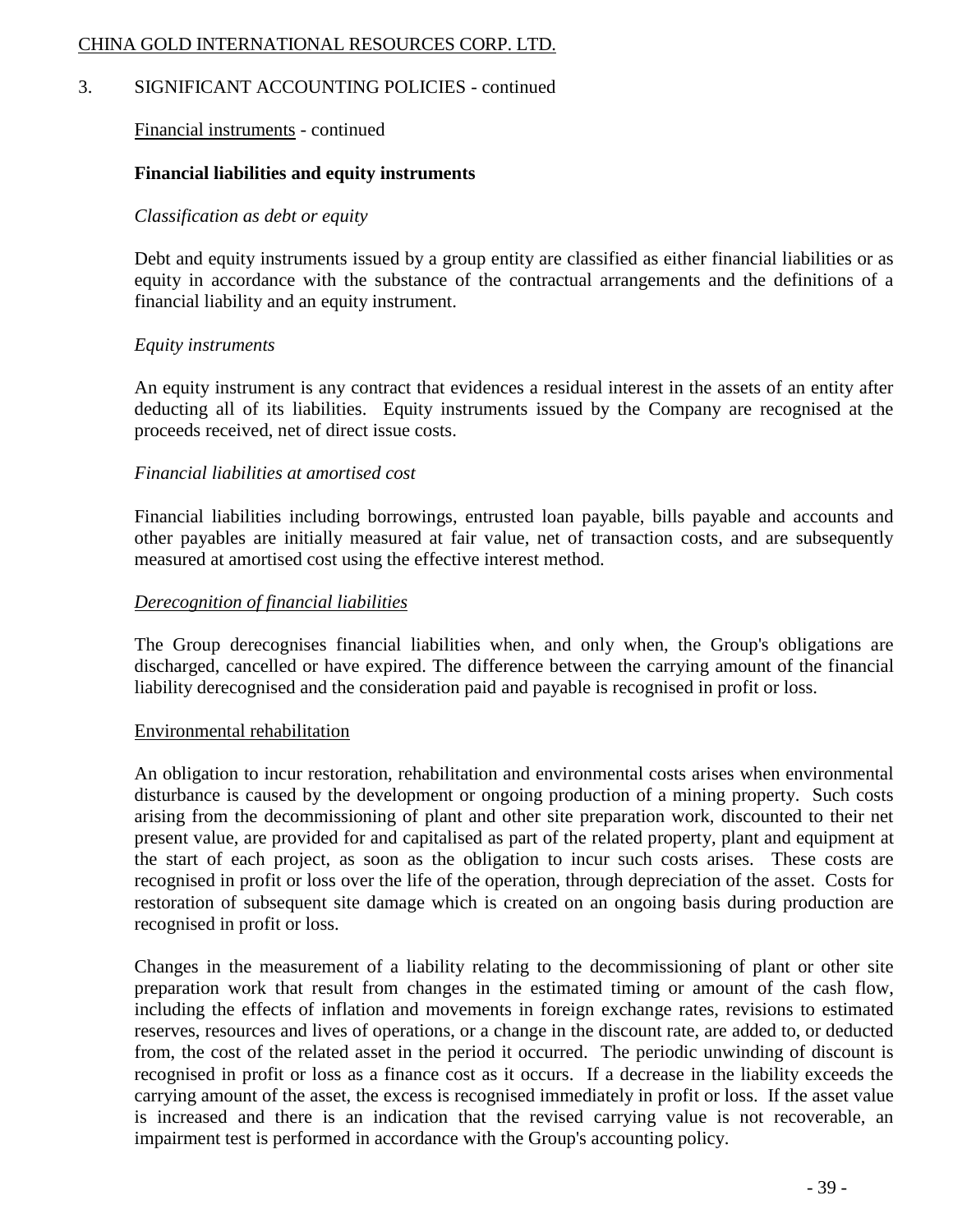# 3. SIGNIFICANT ACCOUNTING POLICIES - continued

### **Financial liabilities and equity instruments -** continued

#### Leases

Leases are classified as finance leases whenever the terms of the lease transfer substantially all the risks and rewards of ownership to the lessee. All other leases are classified as operating leases.

Operating lease payments are recognised as an expense on a straight-line basis over the lease term, except where another systematic basis is more representative of the time pattern in which economic benefits from the leased asset are consumed.

#### Leasehold land and building

When the Group makes payments for a property interest which includes both leasehold land and building elements, the Group assesses the classification of each element separately based on the assessment as to whether substantially all the risks and rewards incidental to ownership of each element have been transferred to the Group, unless it is clear that both elements are operating leases in which case the entire property is accounted as an operating lease. Specifically, the entire consideration (including any lump-sum upfront payments) are allocated between the leasehold land and the building elements in proportion to the relative fair values of the leasehold interests in the land element and building element at initial recognition.

To the extent the allocation of the relevant payments can be made reliably, interest in leasehold land that is accounted for as an operating lease is presented as "prepaid lease payments" in the consolidated statement of financial position and is amortised over the lease term on a straight-line basis.

### 4. KEY SOURCES OF ESTIMATION UNCERTAINTY

In the application of the Group's accounting policies, which are described in note 3, the Group are required to make judgements, estimates and assumptions about the carrying amounts of assets and liabilities that are not readily apparent from other sources. The estimates and associated assumptions are based on historical experience and other factors that are considered to be relevant. Actual results may differ from these estimates.

The estimates and underlying assumptions are reviewed on an on-going basis. Revisions to accounting estimates are recognised in the period in which the estimate is revised if the revision affects only that period, or in the period of the revision and future periods if the revision affects both current and future periods.

The following are the key assumptions concerning the future, and other key sources of estimation uncertainty at the end of the reporting period, that may have a significant risk of causing a material adjustment to the carrying amounts of assets and liabilities within the next financial year.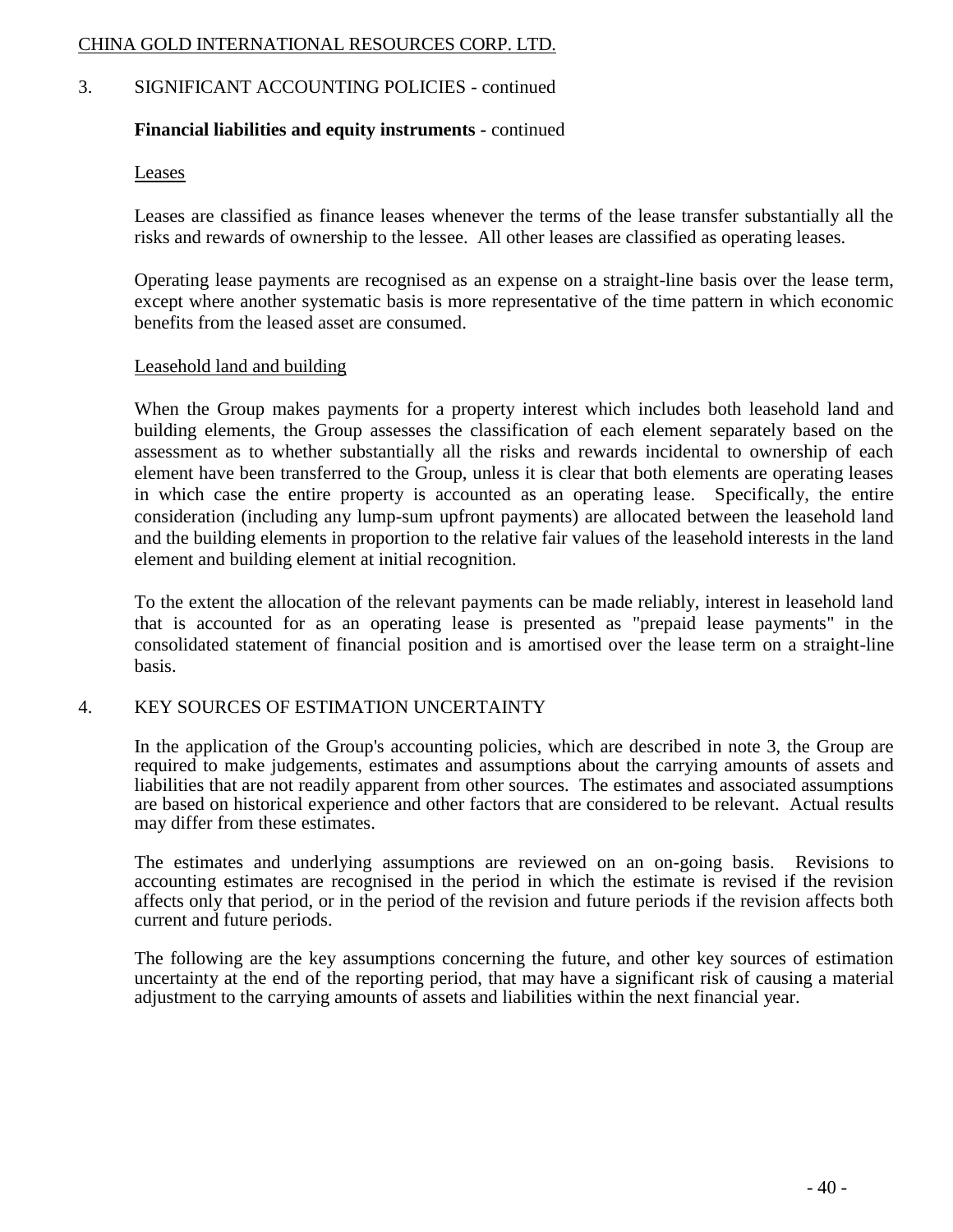#### 4. KEY SOURCES OF ESTIMATION UNCERTAINTY - continued

#### *(a) Impairment of mining rights and property, plant and equipment*

While assessing whether any indications of impairment exist for mining rights and property, plant and equipment, consideration is given to both external and internal sources of information. Information the Management considered includes changes in the market, economic and legal environment in which the Group operates that are not within its control and affect the recoverable amounts of the mining rights and property, plant and equipment. The carrying amounts of mining rights and property, plant and equipment are reviewed for impairment in accordance with IAS 36 *Impairment of Assets* whenever certain events or changes in circumstances indicate that the carrying amount may not be recoverable. As at December 31, 2018, the market capitalisation of the Company was below the carrying value of its net assets of approximately US\$1,489 million (2017: US\$1,510 million). This may indicate the need for a write-down of the carrying amounts of the Group's mining rights and property, plant and equipment. The Group's two cash-generating units ("CGUs") for impairment assessment of mining rights and related property, plant and equipment are two significant mine sites which are producing gold and copper.

When an impairment review is undertaken, recoverable amount is assessed by reference to the higher of 1) value in use ("VIU") and 2) fair value less costs to disposal ("FVLCD"). The best evidence of FVLCD is the value obtained from an active market or binding sale agreement. Where neither exists, FVLCD is based on the best information available to reflect the amount the Group could receive for the CGU in an arm's length transaction. This is often estimated using discounted cash flow techniques. In determining the recoverable amounts of the Group's mining rights and property, plant and equipment, the Group estimates the recoverable amount based on VIU and makes estimates of the discounted future pre-tax cash flows expected to be derived from the Group's CGUs and the appropriate discount rate. The key assumptions used in estimating the projected cash flows are metal selling price, recoverable reserves, resources, exploration potential, production cost estimates, future operating costs and discount rates.

Reductions in metal price forecasts, increases in estimated future costs of production, increases in estimated future operating costs, reductions in the amount of recoverable reserves, resources, and exploration potential, and/or change in economic conditions can result in a write-down of the carrying amounts of the Group's mining rights and property, plant and equipment.

The Group uses its internal experts to perform the valuation for the purpose of impairment assessment with the assistance from third party qualified valuers. The Management works closely with internal experts and qualified external valuers to establish the appropriate valuation techniques and inputs to the model to estimate the VIU for the mining rights and property, plant and equipment.

The carrying amounts of property, plant and equipment and mining rights as at December 31, 2018 and 2017 are disclosed in notes 21 and 22, respectively.

During the years ended December 31, 2018 and 2017, no impairment loss was recognised for the property, plant and equipment in the Group's gold producing mine and the mining rights and property, plant and equipment in the Group's copper producing mine as the recoverable amounts were higher than their respective carrying amounts.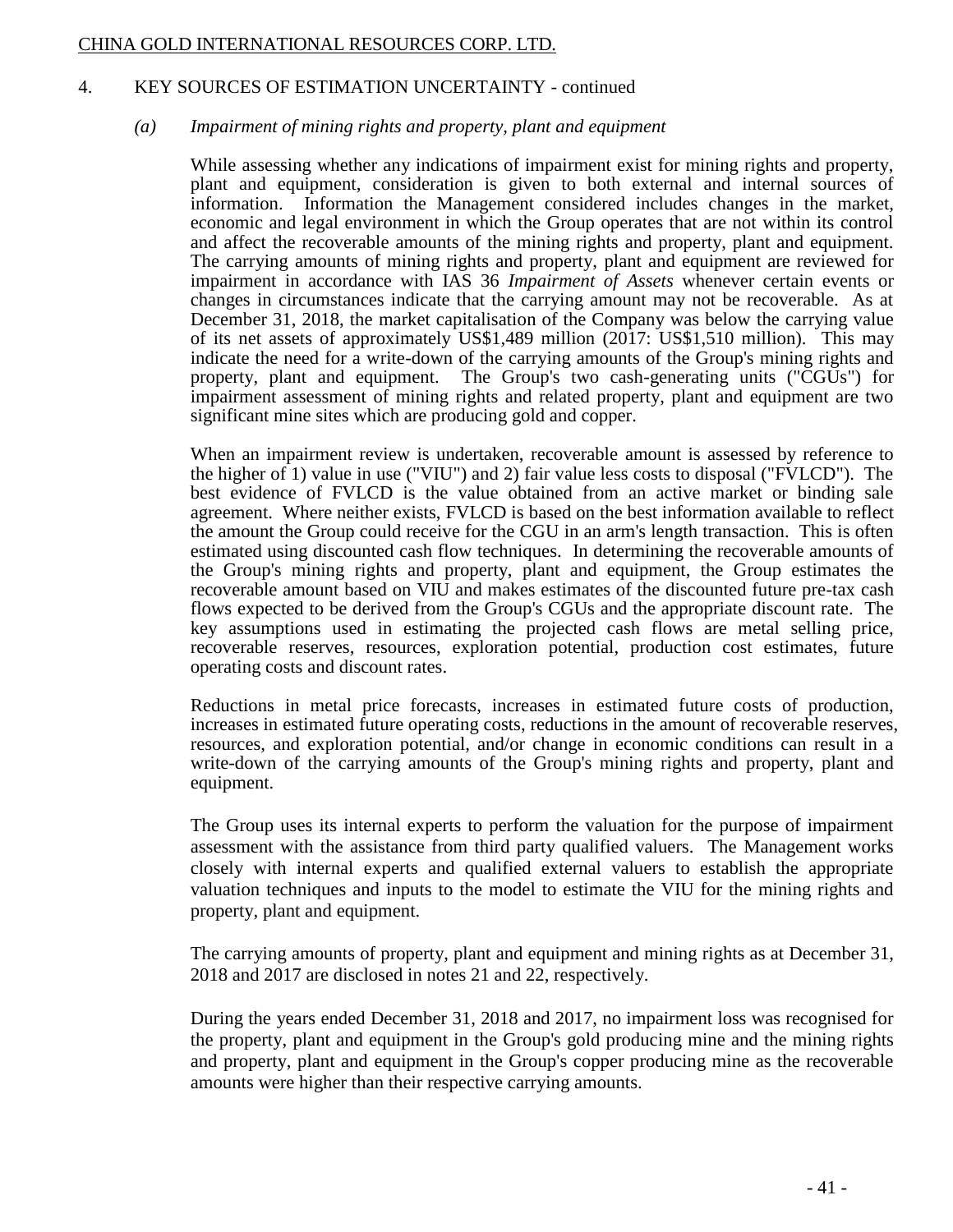# 4. KEY SOURCES OF ESTIMATION UNCERTAINTY - continued

## *(b) Inventories*

The Group records the cost of gold mining ore placed on its leach pads and in process at its mine as gold in process inventory, and values gold in process inventory at the lower of cost and estimated net realizable value. The assumptions used in the valuation of gold in process inventories include estimates of gold contained in the ore placed on leach pads, assumptions of the amount of gold that is expected to be recovered from the ore placed on leach pads, and the amount of gold in the processing plant and an assumption of the gold price expected to be realized when the gold is recovered. If these estimates or assumptions prove inaccurate, the Group could be required to write down the recorded value of its gold in process inventories. During the year, there is no change in the relevant estimation.

Although the quantities of recoverable gold placed on the leach pad and the processing plant are reconciled by comparing the grades of ore placed on the leach pad to the quantities actually recovered, the nature of the leaching process inherently limits the ability to precisely monitor inventory levels. The actual recovery of gold from the leach pad is not known until the leaching process has concluded at the end of the mine life.

Management periodically reassesses the assumptions used in the valuation of gold in process and the costing of production of gold doré bars, particularly the assumptions of the amount of gold that is expected to be recovered from the ore placed on leach pads (the "Estimated Recovery Rate"). As a result of such reassessments, an increase/decrease in the Estimated Recovery Rate led to a decrease/increase in the average production cost of gold doré bars. During the year, there is no change in the relevant estimation.

The carrying amount of gold in process and gold doré bars as at December 31, 2018 and 2017 are disclosed in note 18.

# 5. REVENUE AND SEGMENT INFORMATION

## **A. For the year ended December 31, 2018**

(i) Disaggregation of revenue from contracts with customers

The following is an analysis of the Group's revenue from its major products and services:

|                    | 2018            |
|--------------------|-----------------|
|                    | <b>US\$'000</b> |
| At a point in time |                 |
| Gold bullion       | 186,796         |
| Copper concentrate | 277,988         |
| Other by-products  | 105,786         |
| Total revenue      | 570,570         |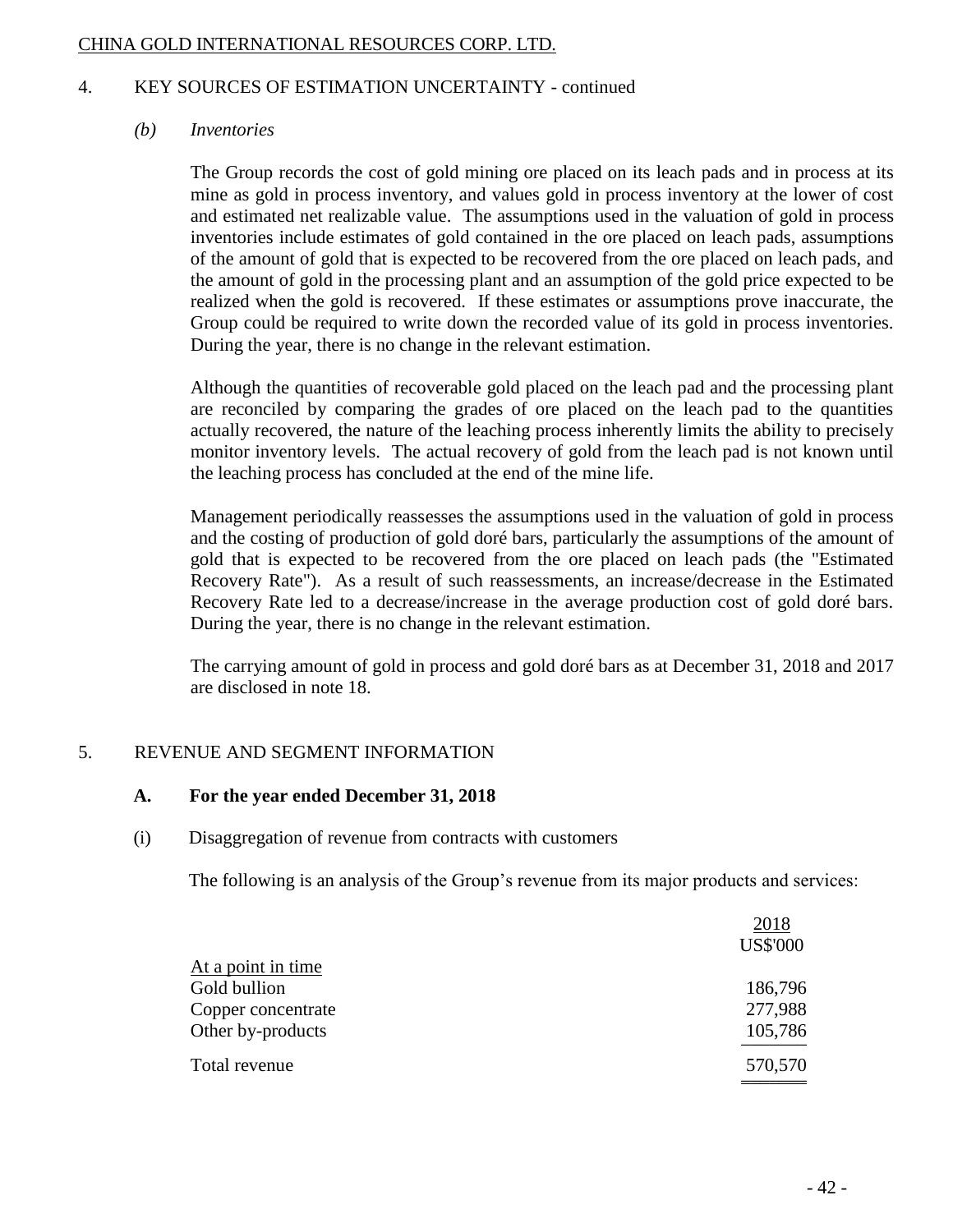# 5. REVENUE AND SEGMENT INFORMATION - continued

(ii) Performance obligations for contracts with customers

The Group sells gold bullion, copper concentrate and other by-products directly to customers.

For sales of gold bullion, copper concentrate and other by-products directly to customers, revenue is recognised at a point in time when control of the gold doré bars, copper concentrate and other by-products is passed to customers, i.e. when the products are delivered and titles have passed to customers. A contract liability represents the Group's obligation to transfer goods or services to a customer for which the Group has received consideration (or an amount of consideration is due) from the customer.

### **B. For the year ended December 31, 2017**

An analysis of the Group's revenue for the year is as follows:

| 2017<br><b>US\$'000</b> |
|-------------------------|
| 411,881                 |
|                         |

IFRS 8 requires operating segments to be identified on the basis of internal reports that are regularly reviewed by the chief operating decision-maker ("CODM") to allocate resources to the segments and to assess their performance.

The CODM, which is responsible for allocating resources and assessing performance of the operating segments, has been defined as the executive directors of the Company. The CODM has identified two operating and reportable segments as follows:

- (i) The mine-produced gold segment the production of gold bullion through the Group's integrated processes, i.e., mining, metallurgical processing, production and selling of gold doré bars to external clients.
- (ii) The mine-produced copper segment the production of copper concentrate and other byproducts through the Group's integrated processes, i.e., mining, metallurgical processing, production and selling copper concentrate and other by-products to external clients.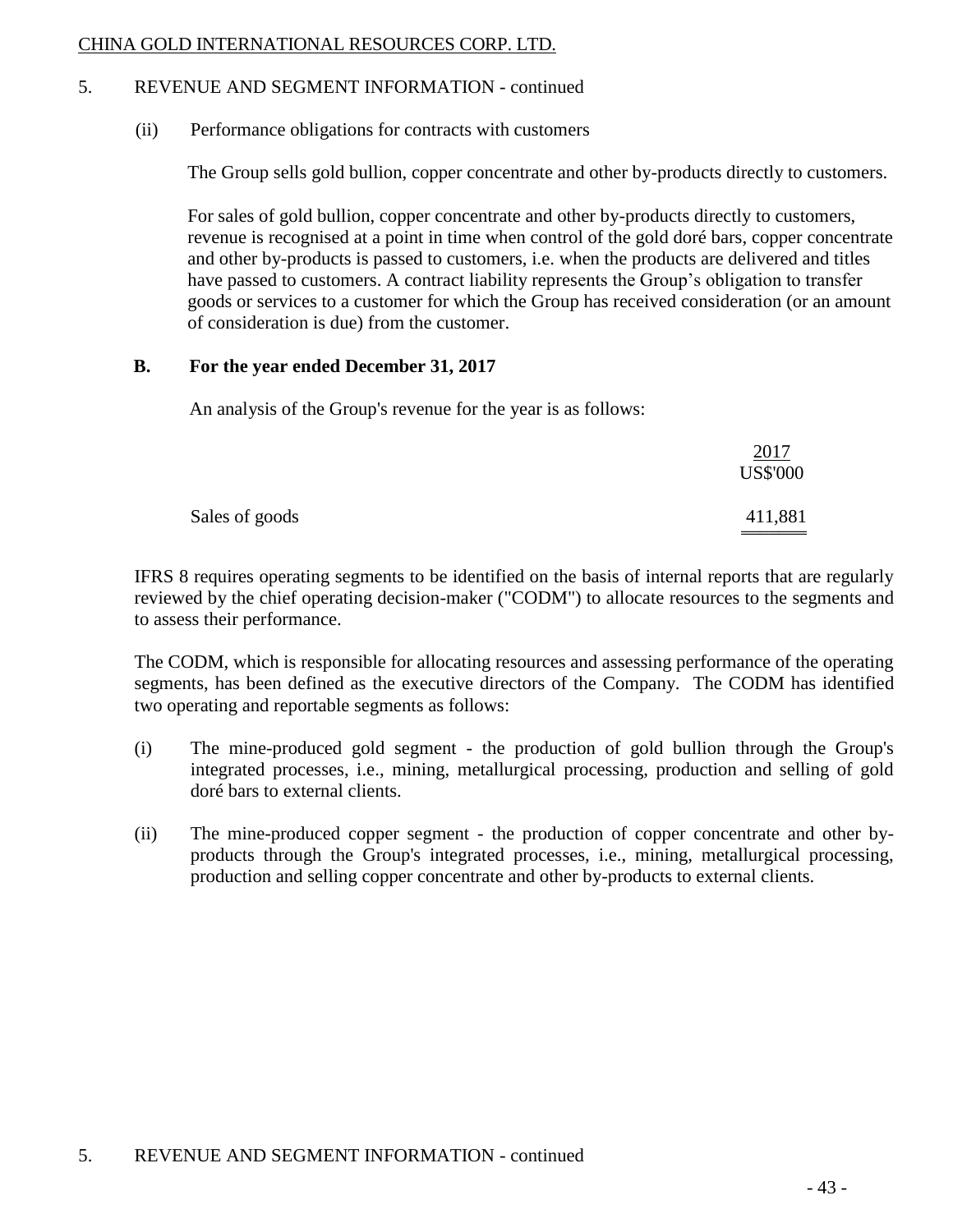Information regarding the above segments is reported below.

(a) Segment revenue and results

The following is an analysis of the Group's revenues and results by operating and reportable segment:

# **For the year ended December 31, 2018**

|                                 | Mine -          | Mine -          |                 |                 |                 |
|---------------------------------|-----------------|-----------------|-----------------|-----------------|-----------------|
|                                 | produced        | produced        | Segment         |                 |                 |
|                                 | gold            | copper          | total           | Unallocated     | Consolidated    |
|                                 | <b>US\$'000</b> | <b>US\$'000</b> | <b>US\$'000</b> | <b>US\$'000</b> | <b>US\$'000</b> |
| Revenue - external and          |                 |                 |                 |                 |                 |
| segment revenue                 | 186,796         | 383,774         | 570,570         |                 | 570,570         |
| Cost of sales                   | (169, 085)      | (290, 776)      | (459, 861)      |                 | (459, 861)      |
| Mining operating earnings       | 17,711          | 92,998          | 110,709         |                 | 110,709         |
| Income (expenses) from          |                 |                 |                 |                 |                 |
| operations                      | 17,252          | 34,854          | 52,106          | (9,075)         | 43,031          |
| Foreign exchange gain (loss),   |                 |                 |                 |                 |                 |
| net                             | 5,151           | (20, 895)       | (15,744)        | (74)            | (15, 818)       |
| Interest and other income       | 776             | 15,265          | 16,041          | 251             | 16,292          |
| Finance costs                   | (5,689)         | (21, 233)       | (26, 922)       | (17, 553)       | (44, 475)       |
| Profit (loss) before income tax | 17,490          | 7,991           | 25,481          | (26, 451)       | (970)           |
|                                 |                 |                 |                 |                 |                 |

# **For the year ended December 31, 2017**

| Mine -          | Mine -                                |                                         |                                       |                                 |
|-----------------|---------------------------------------|-----------------------------------------|---------------------------------------|---------------------------------|
|                 |                                       |                                         |                                       |                                 |
| <b>US\$'000</b> | <b>US\$'000</b>                       | <b>US\$'000</b>                         | <b>US\$'000</b>                       | Consolidated<br><b>US\$'000</b> |
|                 |                                       |                                         |                                       |                                 |
| (195,005)       | (100,090)                             | (295,095)                               |                                       | 411,881<br>(295,095)            |
| 38,636          | 78,150                                | 116,786                                 |                                       | 116,786                         |
|                 |                                       |                                         |                                       |                                 |
|                 |                                       |                                         |                                       | 78,633                          |
|                 |                                       |                                         |                                       |                                 |
| (7, 474)        | 15,161                                | 7,687                                   | 505                                   | 8,192                           |
| 920             | 4.375                                 | 5,295                                   | 5,217                                 | 10,512                          |
| (5, 458)        | (5,219)                               | (10,677)                                | (11,049)                              | (21, 726)                       |
| 26,319          | 64,853                                | 91,172                                  | (15,561)                              | 75,611                          |
|                 | produced<br>gold<br>233,641<br>38,331 | produced<br>copper<br>178,240<br>50,536 | Segment<br>total<br>411,881<br>88,867 | Unallocated<br>(10, 234)        |

### 5. REVENUE AND SEGMENT INFORMATION - continued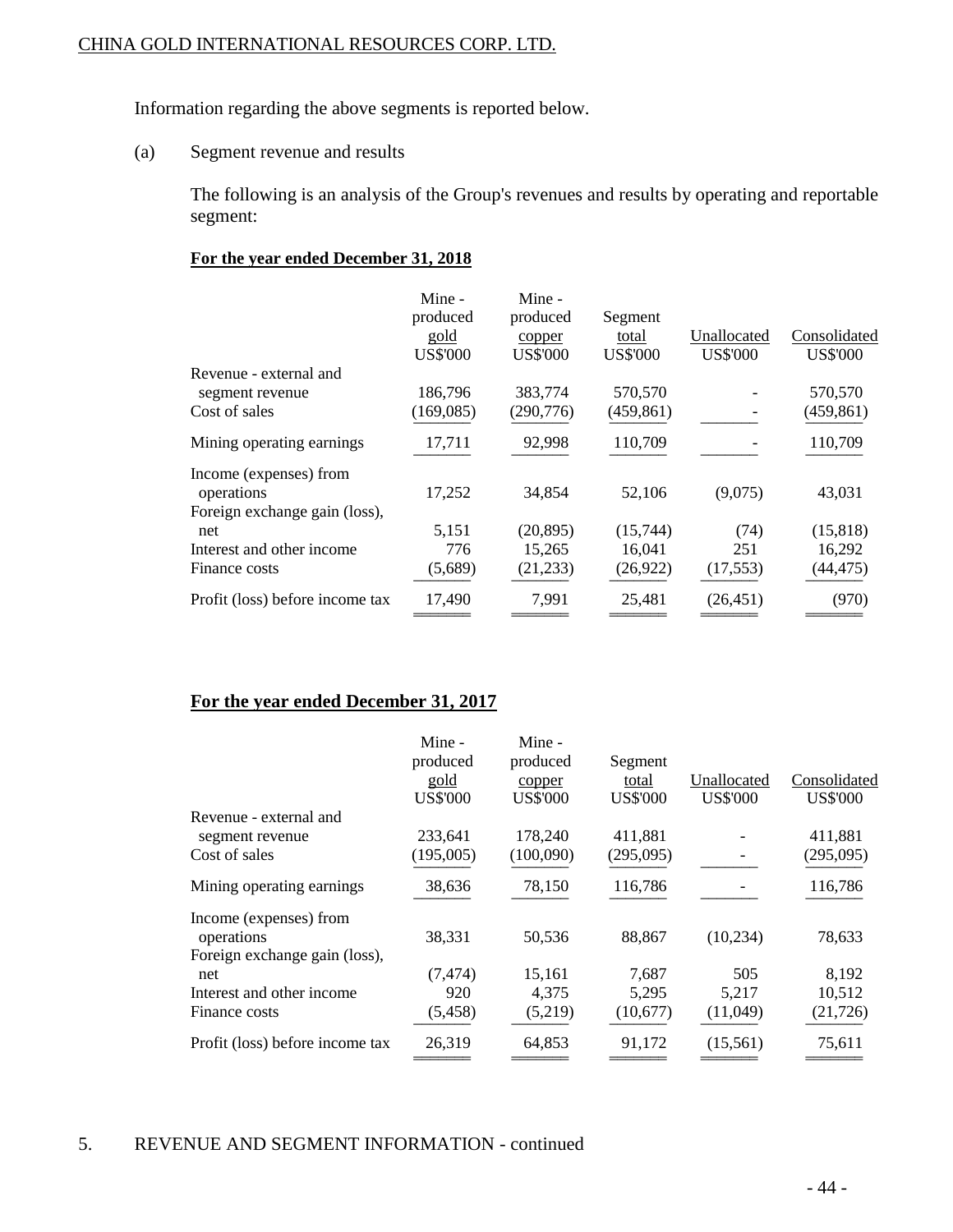#### (a) Segment revenue and results - continued

The accounting policies of the operating segments are the same as the Group's accounting policies described in note 3. Segment results represent profit (loss) before income tax attributable to the respective segment. This is the measure reported to the CODM for the purposes of resource allocation and performance assessment.

There are no inter-segment sales for the years ended December 31, 2018 and 2017.

(b) Segment assets and liabilities

The following is an analysis of the Group's assets and liabilities by segment representing assets/liabilities directly attributable to the respective segment:

|                          | Mine -<br>produced<br>gold | Mine -<br>produced<br>copper | Segment<br>total | Unallocated     | Consolidated    |
|--------------------------|----------------------------|------------------------------|------------------|-----------------|-----------------|
|                          | <b>US\$'000</b>            | <b>US\$'000</b>              | <b>US\$'000</b>  | <b>US\$'000</b> | <b>US\$'000</b> |
| As of December 31, 2018  |                            |                              |                  |                 |                 |
| Total assets             | 745,729                    | 2,435,072                    | 3,180,801        | 35,094          | 3,215,895       |
| <b>Total liabilities</b> | 203,453                    | 1,013,025                    | 1,216,478        | 510,179         | 1,726,657       |
| As of December 31, 2017  |                            |                              |                  |                 |                 |
| Total assets             | 733,032                    | 2,446,753                    | 3,179,785        | 50,659          | 3,230,444       |
| <b>Total liabilities</b> | 208,545                    | 1,003,410                    | 1,211,955        | 508,505         | 1,720,460       |

For the purposes of monitoring segment performance and allocating resources between segments:

- all assets are allocated to operating segments other than cash and cash equivalents, other receivables, prepaid expenses and deposits, and equity instrument at FVTOCI; and
- all liabilities are allocated to operating segments other than other payables and accrued expenses and certain borrowings.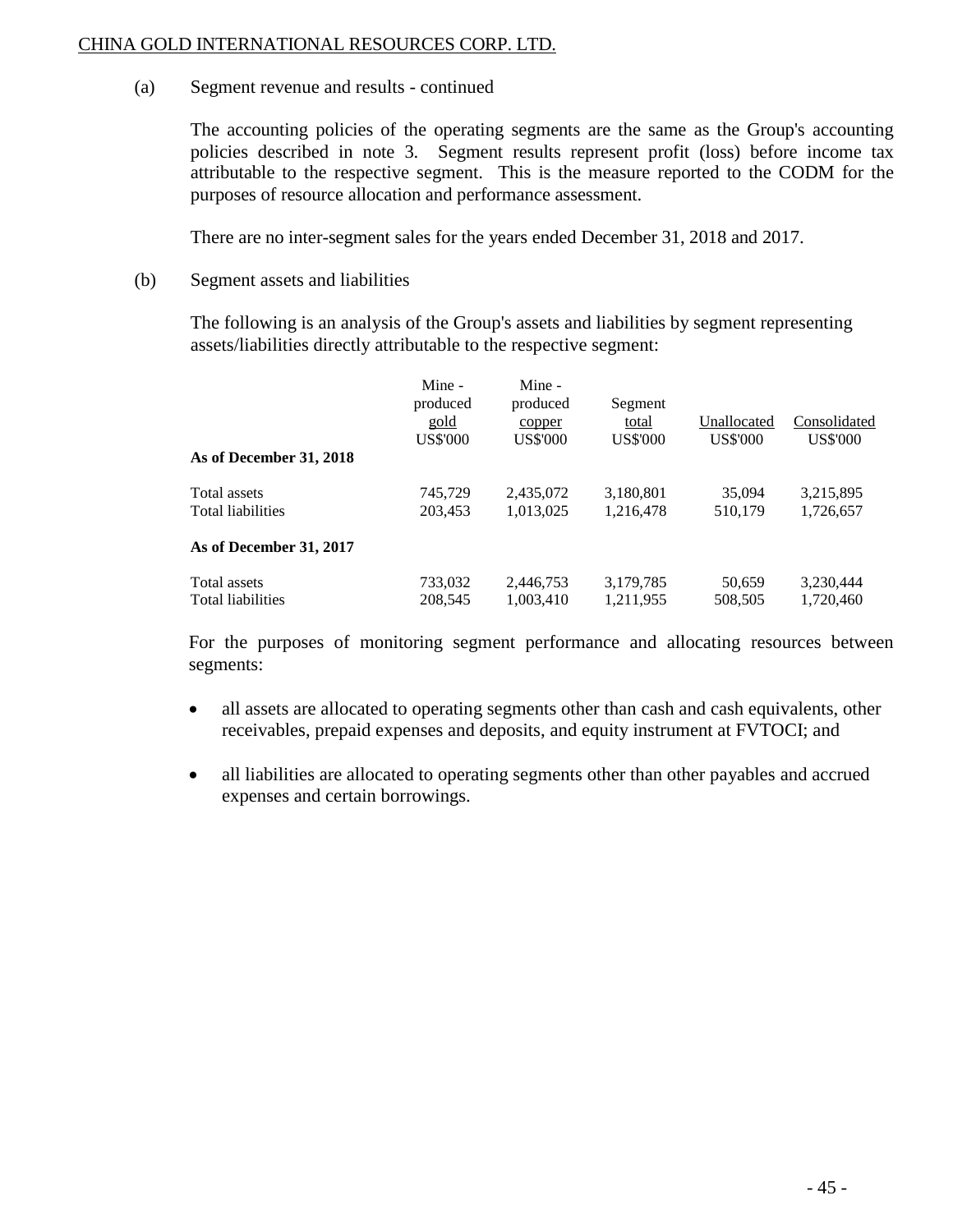### 5. REVENUE AND SEGMENT INFORMATION - continued

(c) Other segment information (included in the measure of segment profit or loss or segment assets regularly provided to the CODM)

|                                                | Mine -           | Mine -             |                  |                 |                 |
|------------------------------------------------|------------------|--------------------|------------------|-----------------|-----------------|
|                                                | produced<br>gold | produced<br>copper | Segment<br>total | Unallocated     | Consolidated    |
| For the year ended<br><b>December 31, 2018</b> | <b>US\$'000</b>  | <b>US\$'000</b>    | <b>US\$'000</b>  | <b>US\$'000</b> | <b>US\$'000</b> |
| Additions of property, plant                   |                  |                    |                  |                 |                 |
| and equipment                                  | 57,924           | 137,674            | 195,598          |                 | 195,598         |
| Depreciation of property,                      |                  |                    |                  |                 |                 |
| plant and equipment                            | (63, 831)        | (63, 188)          | (127,019)        |                 | (127,019)       |
| Amortisation of mining rights                  |                  | (23, 835)          | (23, 835)        |                 | (23, 835)       |
| For the year ended<br>December 31, 2017        |                  |                    |                  |                 |                 |
| Additions of property, plant                   |                  |                    |                  |                 |                 |
| and equipment                                  | 89,088           | 206,928            | 296,016          |                 | 296,016         |
| Depreciation of property,                      |                  |                    |                  |                 |                 |
| plant and equipment                            | (70, 766)        | (16, 851)          | (87, 617)        |                 | (87,617)        |
| Additions of mining rights                     |                  | 26,694             | 26,694           |                 | 26,694          |
| Amortisation of mining rights                  |                  | (5,603)            | (5,603)          |                 | (5,603)         |

#### (d) Geographical information

The Group operated in two geographical areas, Canada and the PRC. The Group's corporate division located in Canada only earns revenue that is considered incidental to the activities of the Group and therefore is not presented as an operating segment. During the years ended December 31, 2018 and 2017, the Group's revenue was generated from gold sales and copper multi-products to customers in the PRC. Approximately 99% (2017: 99%) of non-current assets of the Group are located in the PRC.

### (e) Information about major customers

Revenue from major customers which accounts for 10% or more of the Group's total revenue are sales of gold doré bars and copper and other products to CNG and its subsidiaries as disclosed in note 30 (a)(i). In addition, revenue from third-party customers of the corresponding years contributing over 10% of the total sales of the Group are as follows:

|                | Year ended       | Year ended      |
|----------------|------------------|-----------------|
|                | December 31,     | December 31,    |
|                | 2018             | 2017            |
|                | <b>US\$'000</b>  | <b>US\$'000</b> |
| Customer $A^2$ | N/A <sup>1</sup> | 74,499          |
| Customer $B^2$ | 119,362          |                 |
| Customer $C^2$ | 121,195          |                 |
|                |                  |                 |

<sup>1</sup> The corresponding revenue did not contribute over 10% of the total revenue of the Group.

<sup>2</sup> Revenue from mine-produced copper segment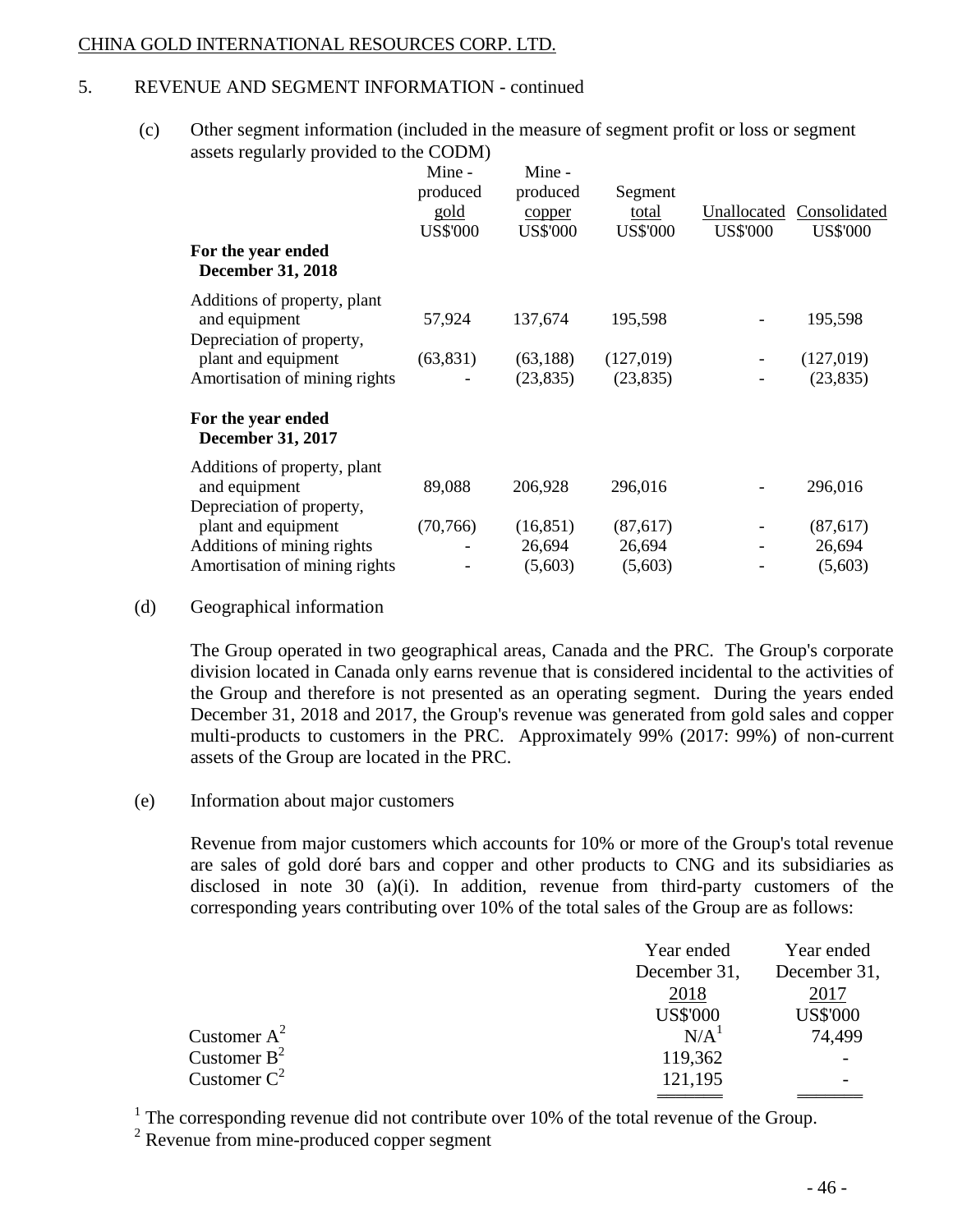# 6. GENERAL AND ADMINISTRATIVE EXPENSES

|                                               | Year ended      | Year ended      |
|-----------------------------------------------|-----------------|-----------------|
|                                               | December 31,    | December 31,    |
|                                               | 2018            | 2017            |
|                                               | <b>US\$'000</b> | <b>US\$'000</b> |
| Administration and office.                    | 22,372          | 11,479          |
| Depreciation of property, plant and equipment | 3,786           | 2,850           |
| Professional fees                             | 3,924           | 2,198           |
| Salaries and benefits                         | 16,855          | 9,463           |
| <b>Others</b>                                 | 4,487           | 3,113           |
| Total general and administrative expenses     | 51,424          | 29,103          |
|                                               |                 |                 |

# 7. EXPLORATION AND EVALUATION EXPENDITURE

|                                                         | Year ended<br>December 31,<br>2018<br><b>US\$'000</b> | Year ended<br>December 31,<br>2017<br><b>US\$'000</b> |
|---------------------------------------------------------|-------------------------------------------------------|-------------------------------------------------------|
| CSH Gold Mine (note $21(a)$ )<br>Generative exploration | 459<br>$\overline{\phantom{0}}$                       | 304                                                   |
| Total explorative and evaluation expenditure            | 459                                                   | 305                                                   |

# 8. FINANCE COSTS

|                                                     | Year ended      | Year ended      |
|-----------------------------------------------------|-----------------|-----------------|
|                                                     | December 31,    | December 31,    |
|                                                     | 2018            | 2017            |
|                                                     | <b>US\$'000</b> | <b>US\$'000</b> |
| Interests on borrowings:                            | 42,474          | 43,620          |
| Accretion on environmental rehabilitation (note 28) | 2,984           | 2,757           |
|                                                     | 45,458          | 46,377          |
| Less: Amounts capitalised to property, plant        |                 |                 |
| and equipment                                       | (983)           | (24, 651)       |
| Total finance costs                                 | 44,475          | 21,726          |
|                                                     |                 |                 |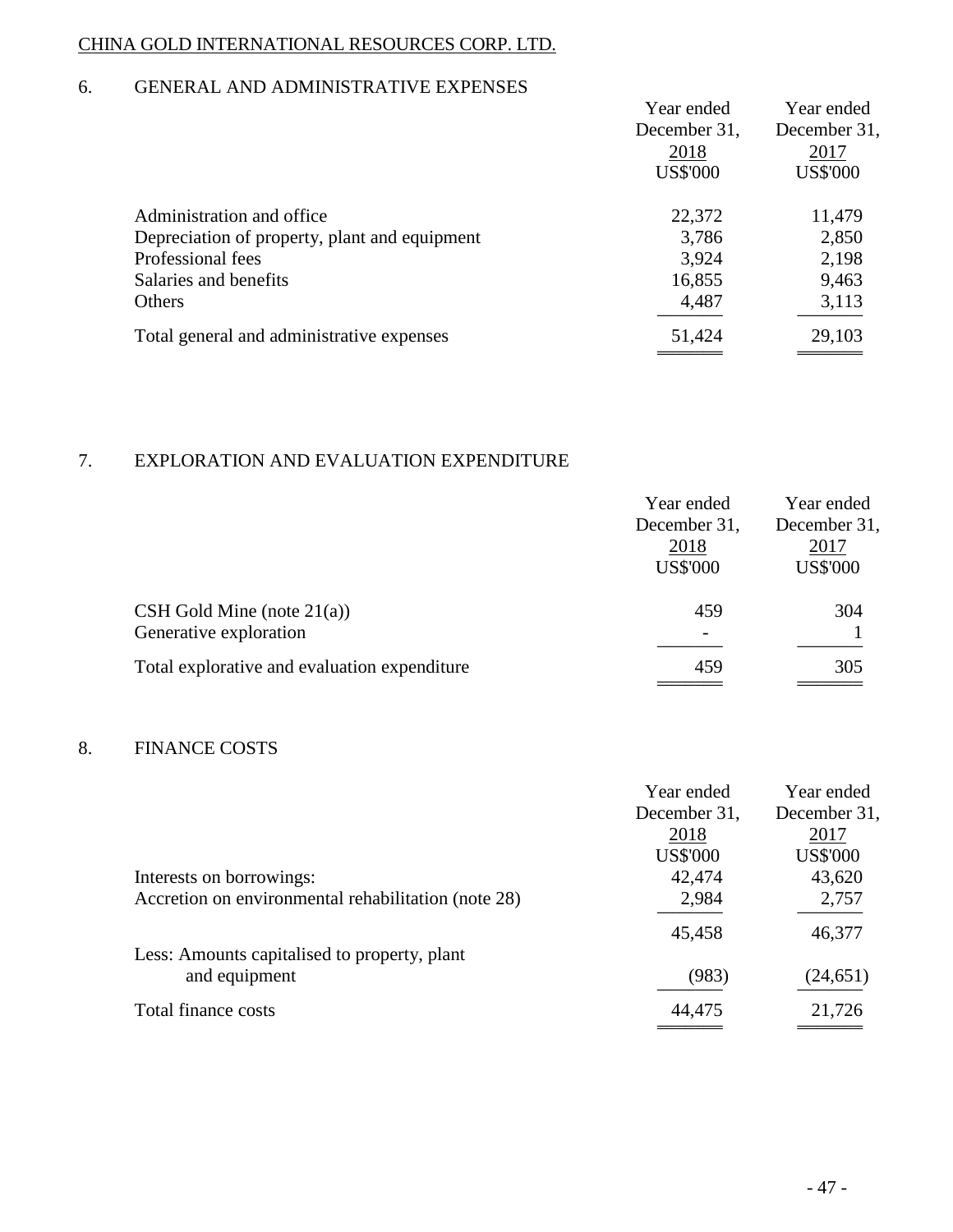### 8. FINANCE COSTS - continued

Interest has been capitalised at the rate of interest applicable to the specific borrowings financing the assets under construction, or, where financed through general borrowings, at a capitalisation rate representing the average interest rate on such borrowings.

|                     | Year ended   | Year ended   |
|---------------------|--------------|--------------|
|                     | December 31, | December 31, |
|                     | 2018         | 2017         |
|                     | $\%$         | $\%$         |
| Capitalisation rate | 2.80         | 4.23         |
|                     |              |              |

#### 9. INCOME TAX EXPENSE

The Company was incorporated in Canada and is subject to Canadian federal and provincial tax requirements which are calculated at 27% (2017: 26%) of the estimated assessable profit for the year ended December 31, 2018. Since its incorporation, the Company had no assessable profit subject to Canadian federal and provincial tax requirements. PRC Enterprise Income Tax ("EIT") is calculated at the prevailing tax rate of 25% (2017: 25%) on the estimated taxable profit of the group entities located in the PRC for the year ended December 31, 2018 except as described below.

Pursuant to the Enterprise Income Tax Law (the "EIT" Law) effective on January 1, 2008, Inner Mongolia Pacific Mining Co. Ltd. ("IMP") is a certified "High and New Technology Enterprise" which is entitled to a preferential tax rate of 15% (2017: 15%) for three years from the year ended December 31, 2017 and eligible for renewal every three years. Such certificate will expire in 2020.

Tibet Huatailong Mining Development Co. Ltd. ("Huatailong"), Metrorkongka County Jiama Industry and Trade Co. ("Jiama Industry and Trade") and Tibet Jia Ertong Minerals Exploration Ltd. ("Jia Ertong") established in the westward development area of the PRC were subject to preferential tax rate of 15% (2017: 15%) of taxable profit, except as described below.

Pursuant to the Tibet Administration (2018) Notice on Investment Promotion ("No. 25"), effective on June 15, 2018, Huatailong is certified as a "High and New Technology Enterprise", and entitled to a preferential tax rate of 9% for three years, set to expire in 2021. In addition, pursuant to the Tibet Autonomous Region Enterprise Income Tax Policy (2014) ("No. 51", "Measures"), Huatailong was entitled to a preferential tax rate of 9% during the year ended December 31, 2017 and expired in 2018.

Pursuant to No. 25, Jiama Industry and Trade, employs 70% or above of its employees who are Tibet Permanent Residents and thus is entitled to a reduced preferential tax rate of 9% for the year ended December 31, 2018. In addition, pursuant to No. 51, Jiama Industry and Trade was entitled to a preferential tax rate of 9% during the year ended December 31, 2017 and expired in 2018.

Pursuant to No. 51, Jia Ertong was entitled to a preferential tax rate of 9% during the year ended December 31, 2017 and expired in 2018.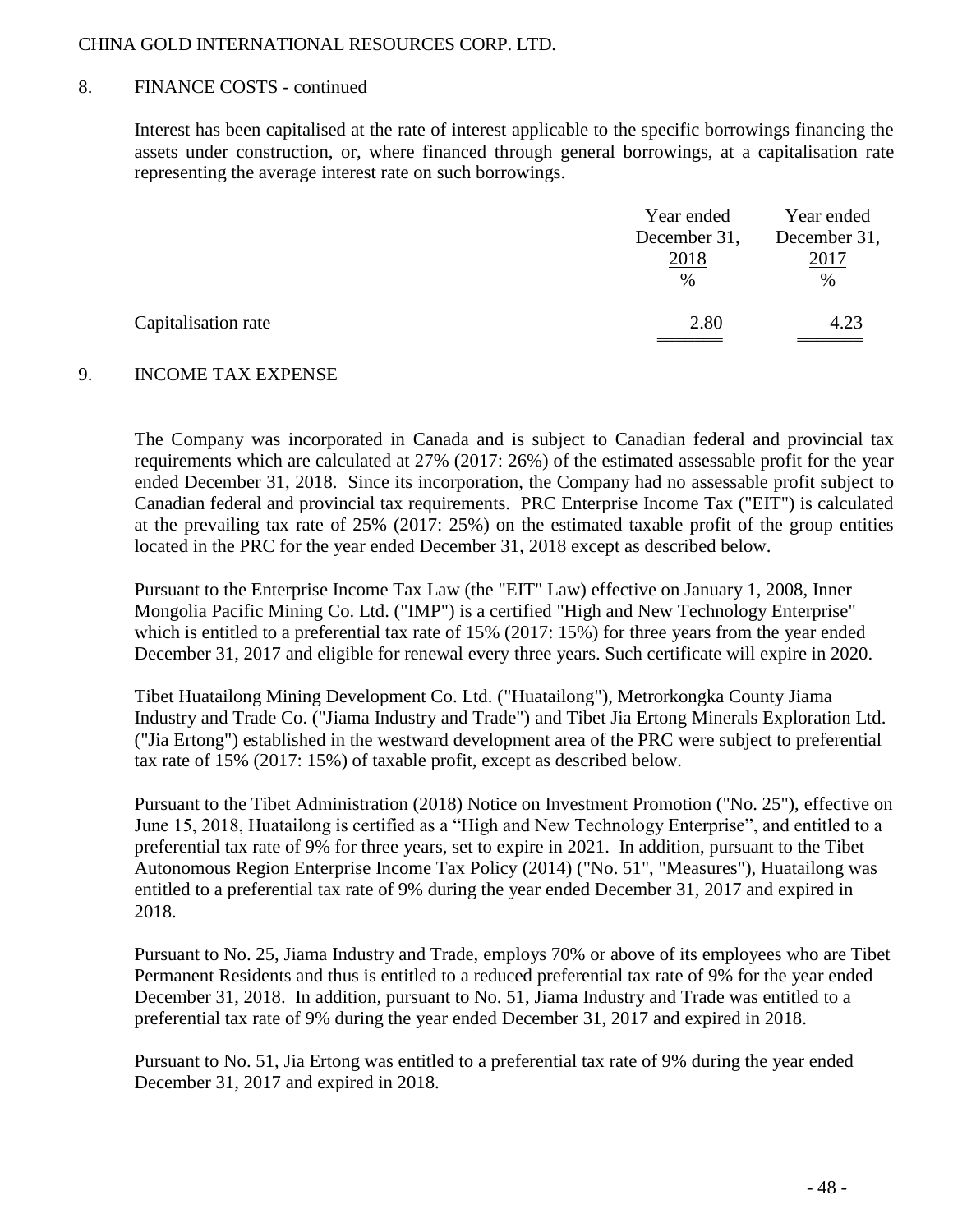### 9. INCOME TAX EXPENSE - continued

Under relevant PRC Tax Law, withholding tax is imposed on dividends declared in respect of profits earned by the PRC subsidiaries from January 1, 2008 onwards. Deferred taxation has not been provided for in the consolidated financial statements in respect of temporary differences attributable to accumulated distributable profits of the PRC subsidiaries amounting to approximately US\$420,484,000 and US\$366,841,000 at December 31, 2018 and 2017, respectively, as the Group is able to control the timing of the reversal of temporary differences and it is probable the temporary differences will not reverse in the foreseeable future.

Taxation for other relevant jurisdictions is calculated at the rates prevailing in each of those jurisdictions respectively.

Tax expense comprises:

| Year ended      | Year ended      |
|-----------------|-----------------|
| December 31,    | December 31,    |
| 2018            | 2017            |
| <b>US\$'000</b> | <b>US\$'000</b> |
| 4,151           | 16,395          |
| (2,266)         | (2,100)         |
| 1,335           | (3,029)         |
| 3,220           | 11,266          |
|                 |                 |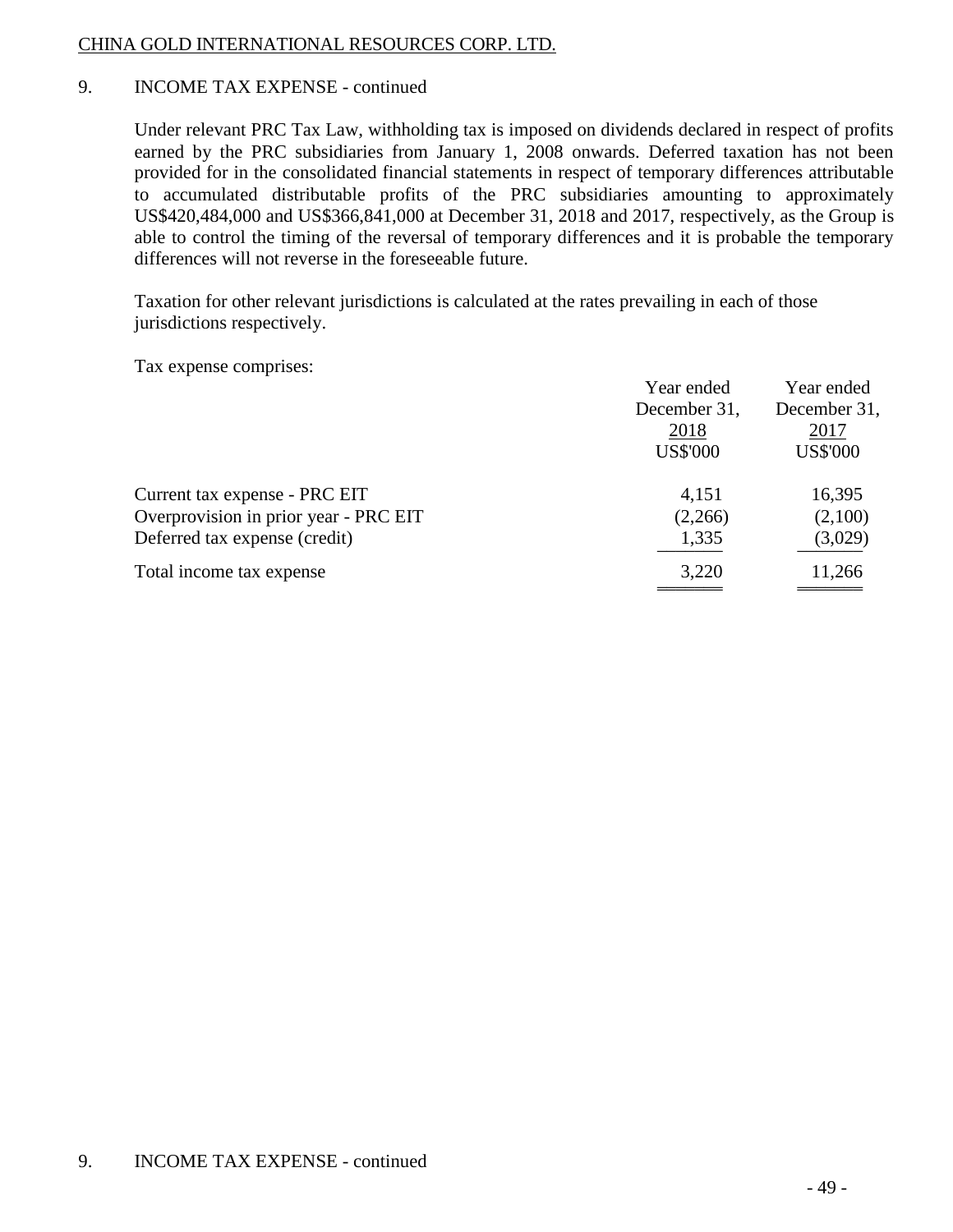Per the consolidated statement of profit or loss and other comprehensive income, the income tax expense for the Group can be reconciled to the (loss) profit before income tax for the year as follows:

|                                                                                       | Year ended<br>December 31,<br>2018<br><b>US\$'000</b> | Year ended<br>December 31,<br>2017<br><b>US\$'000</b> |
|---------------------------------------------------------------------------------------|-------------------------------------------------------|-------------------------------------------------------|
| (Loss) profit before income tax                                                       | (970)                                                 | 75,611                                                |
| PRC EIT tax rates                                                                     | 25%                                                   | 25%                                                   |
| Tax at the PRC EIT tax rates                                                          | (243)                                                 | 18,903                                                |
| Tax effect of different tax rates of subsidiaries operating<br>in other jurisdictions | (60)                                                  | (64)                                                  |
| Tax effect of concessionary tax rate                                                  | (5,119)                                               | (11,368)                                              |
| Tax effect of tax losses and other deductible                                         |                                                       |                                                       |
| temporary differences not recognised                                                  | 5,146                                                 | 4,081                                                 |
| Tax effect of non-deductible expenses                                                 | 2,719                                                 | 2,889                                                 |
| Tax effect of non-taxable income                                                      | (371)                                                 | (808)                                                 |
| Impacts on opening deferred tax asset/liability                                       |                                                       |                                                       |
| resulting from decrease in applicable tax rate                                        |                                                       | 152                                                   |
| Impacts on foreign exchange                                                           | 1,933                                                 | (2,076)                                               |
| Withholding tax in respect of interest income earned                                  |                                                       |                                                       |
| from PRC subsidiaries                                                                 | 1,481                                                 | 1,657                                                 |
| Overprovision of PRC EIT in prior year                                                | (2,266)                                               | (2,100)                                               |
|                                                                                       | 3,220                                                 | 11,266                                                |

The following are the major deferred tax (assets) liabilities recognised and movements thereon during the current and prior years:

|                                                                                         | Property,<br>Plant and<br>equipment<br><b>US\$'000</b> | Environmental<br>rehabilitation<br><b>US\$'000</b> | Mining<br><b>Rights</b><br><b>US\$'000</b> | Inventories<br><b>US\$'000</b> | Others<br><b>US\$'000</b> | Total<br><b>US\$'000</b>  |
|-----------------------------------------------------------------------------------------|--------------------------------------------------------|----------------------------------------------------|--------------------------------------------|--------------------------------|---------------------------|---------------------------|
| At January 1, 2017<br>Charge (credit) to profit or loss<br>Effect of change in tax rate | (4,391)<br>(2, 477)<br>42                              | (10, 174)<br>21<br>2,925                           | 132.495<br>(751)                           | 7,186<br>(542)<br>(2,874)      | (690)<br>568<br>59        | 124,426<br>(3,181)<br>152 |
| At December 31, 2017<br>Charge (credit) to profit or loss                               | (6, 826)<br>2,596                                      | (7,228)<br>(540)                                   | 131,744<br>(3, 344)                        | 3,770<br>3,274                 | (63)<br>(651)             | 121,397<br>1,335          |
| At December 31, 2018                                                                    | (4,230)                                                | (7,768)                                            | 128,400                                    | 7,044                          | (714)                     | 122,732                   |

(1) Amount represents deferred tax liability arising from the fair value adjustment on mining rights during the business acquisition of Skyland Mining Limited and its subsidiaries ("Skyland") in December 2010.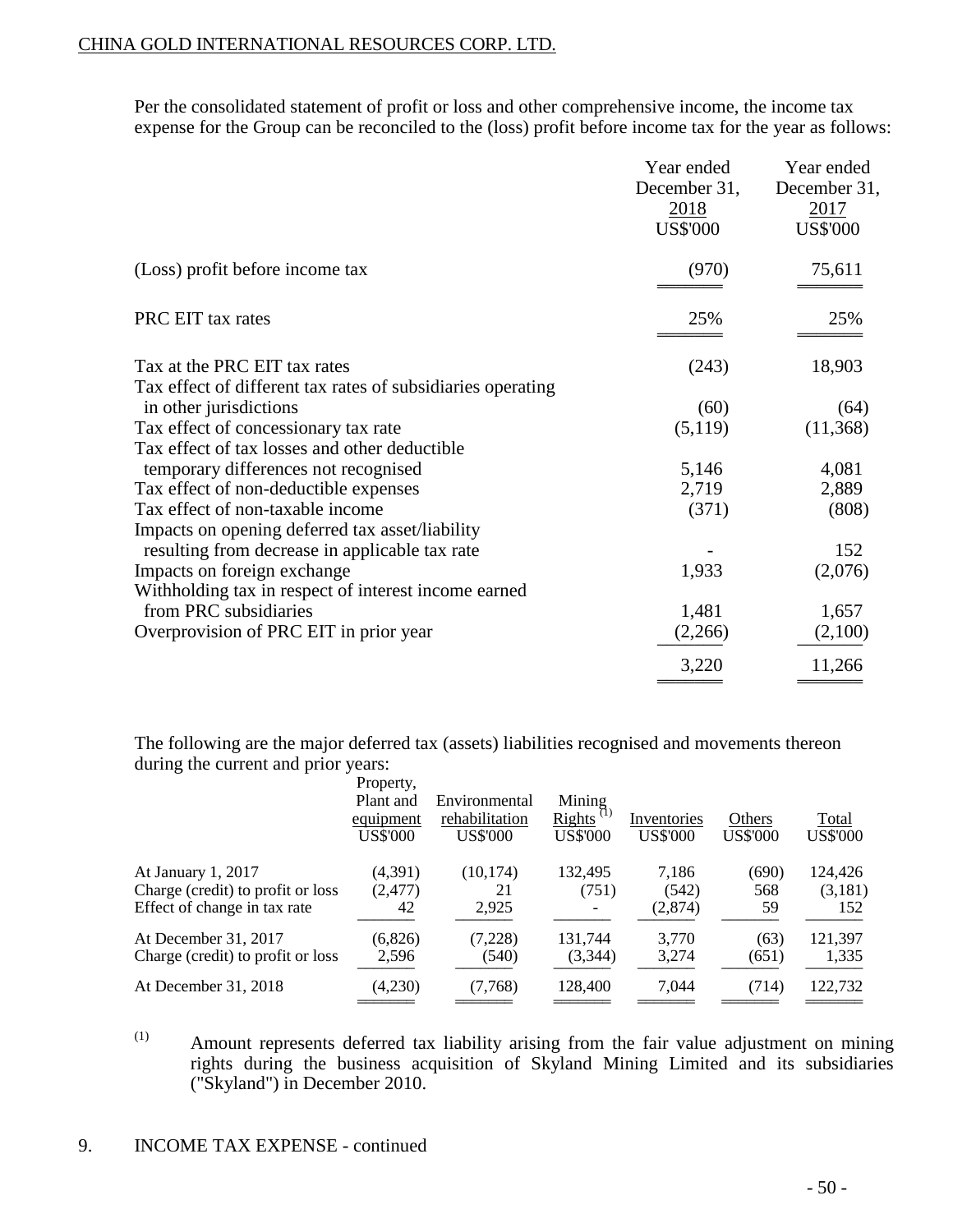For the purpose of presentation in the consolidated statement of financial position, certain deferred tax assets and liabilities have been offset. The following is the analysis of the deferred tax balances for financial reporting purposes:

|                          | 2018            | 2017            |
|--------------------------|-----------------|-----------------|
|                          | <b>US\$'000</b> | <b>US\$'000</b> |
| Deferred tax assets      |                 | 2,562           |
| Deferred tax liabilities | (122, 732)      | (123,959)       |
|                          | (122, 732)      | (121, 397)      |
|                          |                 |                 |

The Group's unrecognised deferred income tax assets are as follows:

| 2018   | 2017<br><b>US\$'000</b> |
|--------|-------------------------|
|        |                         |
| 20,623 | 17,139                  |
| 5,579  | 3,917                   |
| 26,202 | 21,056                  |
|        | <b>US\$'000</b>         |

Deferred tax asset of US\$20,623,000 (2017: US\$17,139,000) has not been recognised in respect of unused tax losses of US\$85 million (2017: US\$71 million) due to the unpredictability of future profit streams. Under Canadian tax laws, unused tax loss can be carried forward for 20 years if the loss is arising in tax years ended after December 31, 2005. Included in unrecognised tax losses are losses of US\$67 million (2017: US\$58 million) that will expire from 2027 to 2038. Other losses may be carried forward indefinitely.

Other deductible temporary differences of US\$21 million (2017: US\$15 million) primarily comprise of share issue costs and cumulative eligible capital expenditures that were incurred by the Company which are tax deductible according to the relevant tax law in Canada. No deferred tax asset has been recognised because the amount of future taxable profit that will be available to realize such assets is unpredictable and not probable.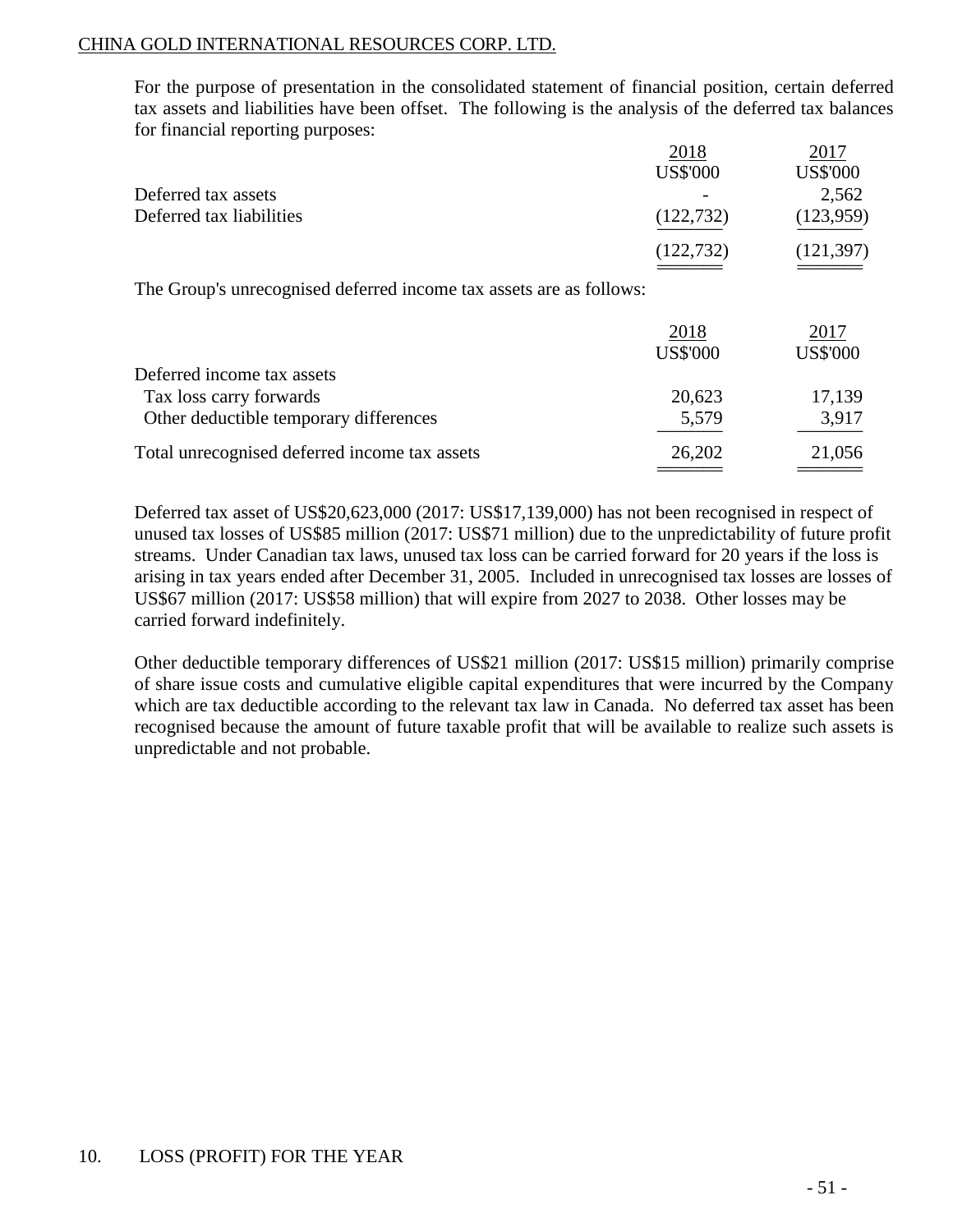|                                                                                                                                                                                                             | Year ended<br>December 31,<br>2018<br><b>US\$'000</b> | Year ended<br>December 31,<br>2017<br><b>US\$'000</b> |
|-------------------------------------------------------------------------------------------------------------------------------------------------------------------------------------------------------------|-------------------------------------------------------|-------------------------------------------------------|
| Loss (profit) for the year has been arrived at after charging<br>(crediting):                                                                                                                               |                                                       |                                                       |
| Auditor's remuneration                                                                                                                                                                                      | 695                                                   | 676                                                   |
| Depreciation included in cost of sales and inventories<br>Depreciation included in administrative expenses (note 6)                                                                                         | 123,233<br>3,786                                      | 82,991<br>4,626                                       |
| Total depreciation                                                                                                                                                                                          | 127,019                                               | 87,617                                                |
| Release of prepaid lease payment (included in cost of sales)                                                                                                                                                | 497                                                   | 374                                                   |
| Amortisation of mining rights (included in cost of sales)                                                                                                                                                   | 23,835                                                | 5,603                                                 |
| Loss on disposal of property, plant and equipment                                                                                                                                                           | 44                                                    | 206                                                   |
| Staff costs<br>Directors' and chief executive's emoluments (note 11)<br>Staff salaries and benefits<br>Retirement benefit contributions                                                                     | 299<br>15,427<br>1,129                                | 428<br>12,355<br>599                                  |
| Total salaries and benefits included in administrative<br>expenses (note 6)<br>Total salaries and benefits capitalised in construction in progress<br>Staff costs included in cost of sales and inventories | 16,855<br>1,556<br>31,702                             | 13,382<br>6,416<br>16,885                             |
| Total staff costs                                                                                                                                                                                           | 50,113                                                | 36,683                                                |
| Operating lease payment                                                                                                                                                                                     | 3,774                                                 | 4,125                                                 |
| Loan interest income                                                                                                                                                                                        |                                                       | (3,635)                                               |
| Bank interest income                                                                                                                                                                                        | (2,588)                                               | (1,552)                                               |
| Government subsidies                                                                                                                                                                                        | (545)                                                 | (548)                                                 |
| Reversal of allowance for credit losses of other receivables                                                                                                                                                |                                                       | (188)                                                 |
| Allowance for credit losses                                                                                                                                                                                 | 133                                                   |                                                       |
|                                                                                                                                                                                                             |                                                       |                                                       |

# 11. DIRECTORS' AND CHIEF EXECUTIVE'S EMOLUMENTS AND FIVE HIGHEST PAID EMPLOYEES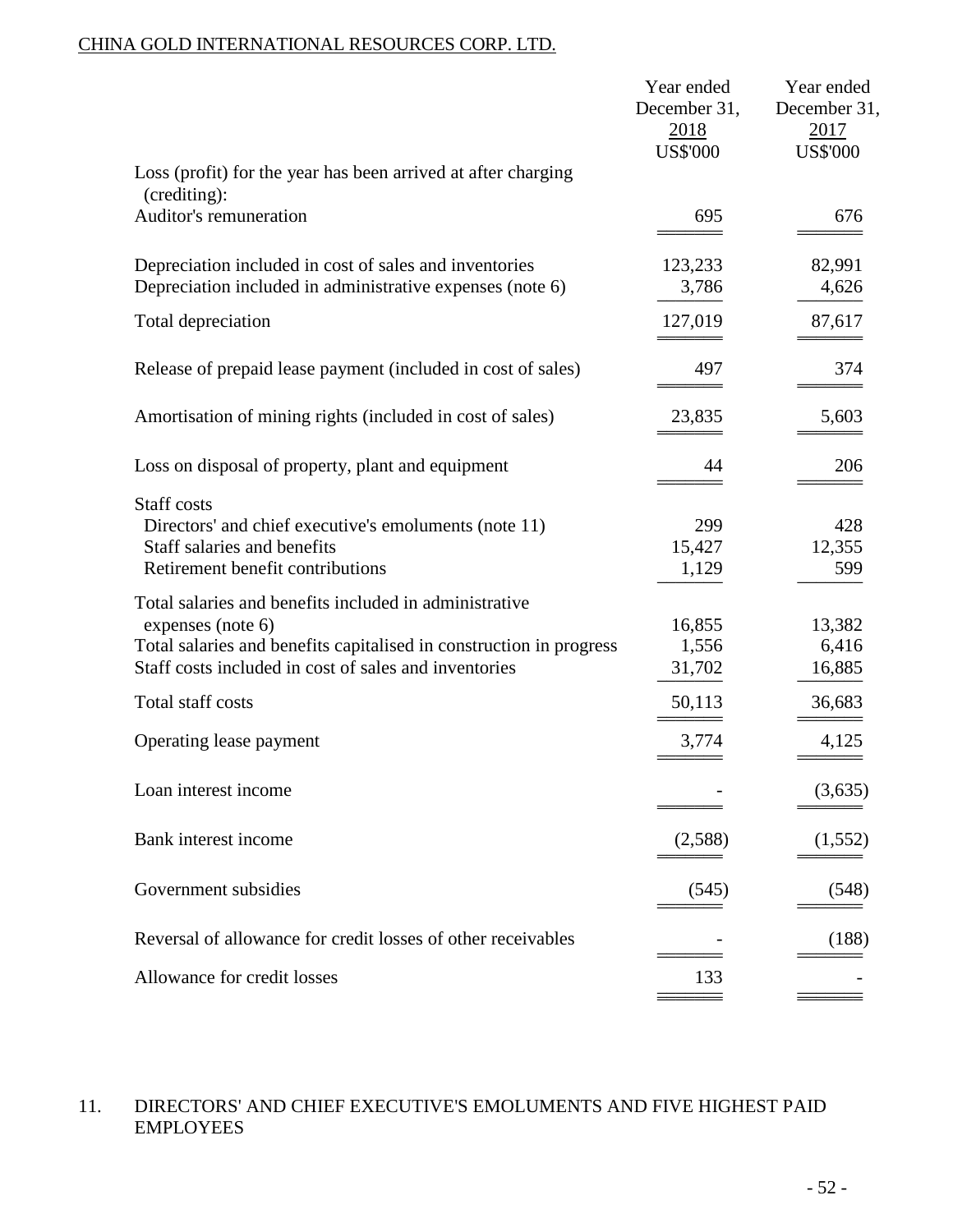# (a) Directors' and Chief Executive's emoluments

Directors' and chief executive's remuneration for the year, disclosed pursuant to the applicable Listing Rules and CO, is as follows:

## For the year ended December 31, 2018

|                                                         |                         | <b>Salaries</b><br>and other | Retirement<br>benefits |                          |
|---------------------------------------------------------|-------------------------|------------------------------|------------------------|--------------------------|
|                                                         | Fees                    | benefits                     | contributions          | Total                    |
|                                                         | <b>US\$'000</b>         | <b>US\$'000</b>              | <b>US\$'000</b>        | <b>US\$'000</b>          |
| <b>Executive Directors and Chief Executive (Note a)</b> |                         |                              |                        |                          |
| Liangyou Jiang                                          |                         | 44                           | 1                      | 45                       |
| Bing Liu (Note e)                                       |                         |                              |                        |                          |
|                                                         |                         |                              |                        |                          |
| <b>Executive Director</b> (Note b)                      |                         |                              |                        |                          |
| Xin Song (Note e)                                       |                         |                              |                        |                          |
|                                                         |                         |                              |                        |                          |
| <b>Non-executive Directors</b> (Note c)                 |                         |                              |                        |                          |
| Xiangdong Jiang                                         | 48                      |                              | 2                      | 50                       |
| Yongqing Teng                                           |                         |                              |                        |                          |
| Fuzhen Kang                                             |                         | 9                            | 1                      | 10                       |
| Lianzhong Sun (Note e)                                  |                         |                              |                        |                          |
|                                                         |                         |                              |                        |                          |
| <b>Independent Non-executive Directors</b> (Note d)     |                         |                              |                        |                          |
| Ian He                                                  | 54                      |                              | 2                      | 56                       |
| Yunfei Chen                                             | 46                      |                              |                        | 46                       |
| <b>Gregory Hall</b>                                     | 46                      |                              |                        | 46                       |
| John King Burns                                         | 46                      |                              |                        | 46                       |
|                                                         | 240                     | 53                           | 6                      | 299                      |
|                                                         |                         |                              |                        |                          |
| For the year ended December 31, 2017                    |                         |                              |                        |                          |
|                                                         |                         |                              |                        |                          |
|                                                         |                         | <b>Salaries</b>              | Retirement<br>benefits |                          |
|                                                         |                         | and other                    | contributions          |                          |
|                                                         | Fees<br><b>US\$'000</b> | benefits<br><b>US\$'000</b>  | <b>US\$'000</b>        | Total<br><b>US\$'000</b> |
| <b>Executive Directors and Chief Executive (Note a)</b> |                         |                              |                        |                          |
| Bing Liu (Note e)                                       |                         |                              |                        |                          |
|                                                         |                         |                              |                        |                          |
| <b>Executive Directors</b> (Note b)                     |                         |                              |                        |                          |
| Xin Song (Note e)                                       |                         |                              |                        |                          |
| Liangyou Jiang                                          |                         | 130                          | 7                      | 137                      |
|                                                         |                         |                              |                        |                          |
| <b>Non-executive Directors</b> (Note c)                 |                         |                              |                        |                          |
| Lianzhong Sun (Note e)                                  |                         |                              |                        |                          |
| Xiangdong Jiang                                         | 36                      |                              | $\overline{2}$         | 38                       |
|                                                         |                         |                              |                        |                          |
| <b>Independent Non-executive Directors</b> (Note d)     |                         |                              |                        |                          |
| Ian He                                                  | 68                      |                              | 2                      | 70                       |
| Yunfei Chen                                             | 61                      |                              |                        | 61                       |

Gregory Hall 61 - 61 - 61 John King Burns 61 and 1990 and 1991 and 1991 and 1991 and 1991 and 1991 and 1991 and 1991 and 1991 and 1991 and 1991 and 1991 and 1991 and 1991 and 1991 and 1991 and 1991 and 1991 and 1991 and 1991 and 1991 and 1991 and 1

287 130 11 428 \_\_\_\_\_\_\_ \_\_\_\_\_\_\_ \_\_\_\_\_\_\_ \_\_\_\_\_\_\_ \_\_\_\_\_\_\_ \_\_\_\_\_\_\_ \_\_\_\_\_\_\_ \_\_\_\_\_\_\_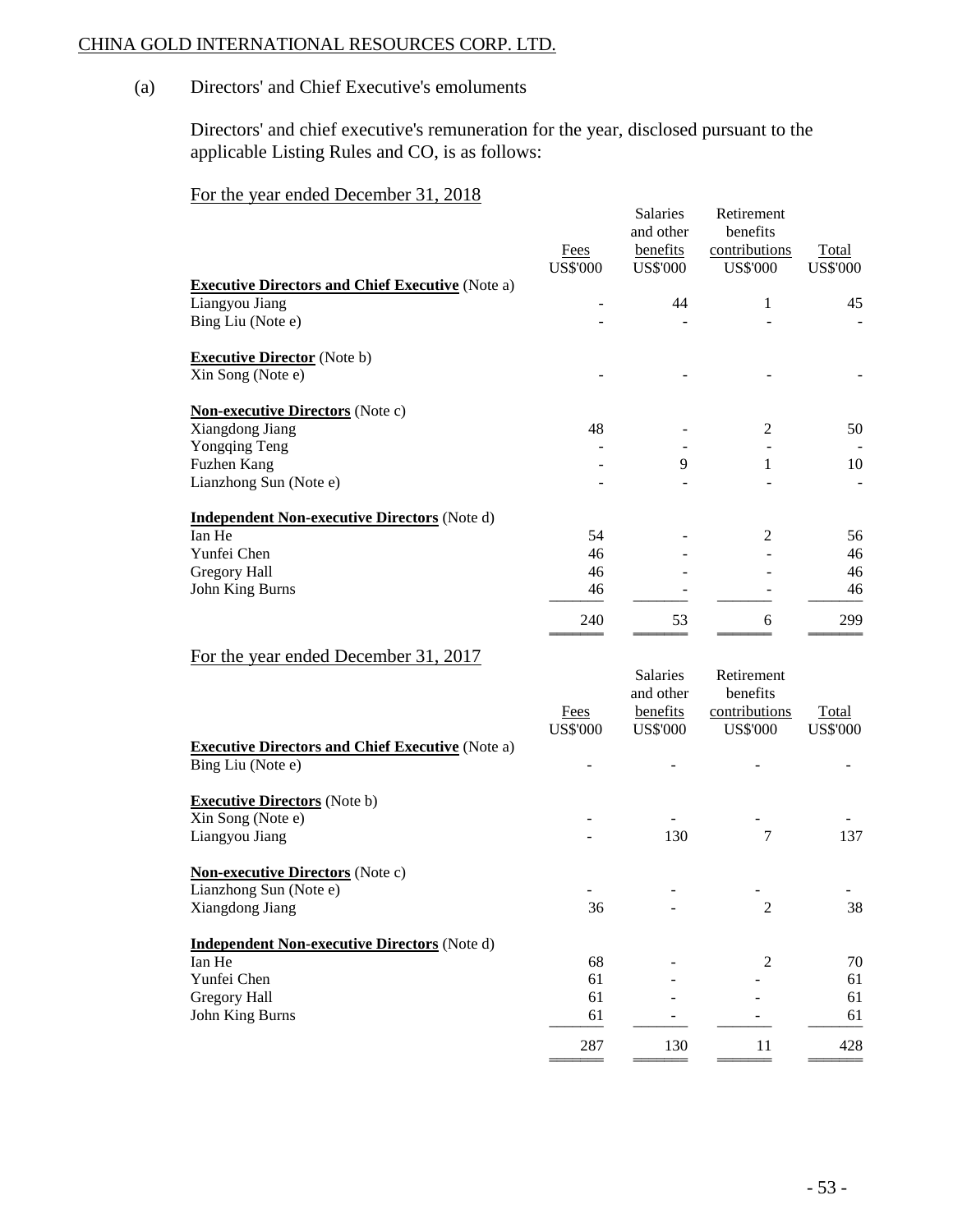## 11. DIRECTORS' AND CHIEF EXECUTIVE'S EMOLUMENTS AND FIVE HIGHEST PAID EMPLOYEES - continued

(a) Directors' and Chief Executive's emoluments - continued

Notes:

- (a) Mr. Liangyou Jiang was appointed as Chief Executive Officer ("CEO") effective from November 13, 2018, and is also an executive director of the Company. He is also an employee of CNG and his emolument payments are centralised by CNG as of his CEO appointment. The emoluments disclosed above are inclusive of services rendered by him as executive director. Mr. Bing Liu resigned as executive director and CEO effective from November 13, 2018.
- (b) The executive directors' emoluments shown above were mainly for their services in connection with the management of the affairs of the Company and the Group.
- (c) The non-executive directors' emoluments shown above were mainly for their services as directors of the Company. Effective from November 13, 2018, Mr. Yongqing Teng and Ms. Fuzhen Kang were appointed as non-executive directors. During 2018, Mr. Lianzhong Sun resigned as non-executive director as of November 13, 2018.
- (d) The independent non-executive directors' emoluments shown above were mainly for their services as directors of the Company.
- (e) Mr. Bing Liu, Mr. Xin Song and Mr. Lianzhong Sun have also been employed by CNG and the payment of their emoluments was centralised and made by CNG for both years, in which the amounts are considered as insignificant.

For the years ended December 31, 2018 and 2017, none of the directors of the Company waived or agreed to waive any emoluments.

(b) Five highest paid employees

The five highest paid employees included nil (2017: nil) director for the year ended December 31, 2018. The emoluments of the five (2017: five) non-director employees for the year ended December 31, 2018, are as follows:

|                                   | Year ended      | Year ended      |
|-----------------------------------|-----------------|-----------------|
|                                   | December 31,    | December 31,    |
|                                   | 2018            | 2017            |
|                                   | <b>US\$'000</b> | <b>US\$'000</b> |
| <b>Employees</b>                  |                 |                 |
| Salaries and other benefits       | 857             | 995             |
| Retirement benefits contributions | 6               | 6               |
|                                   | 863             | 1,001           |
|                                   |                 |                 |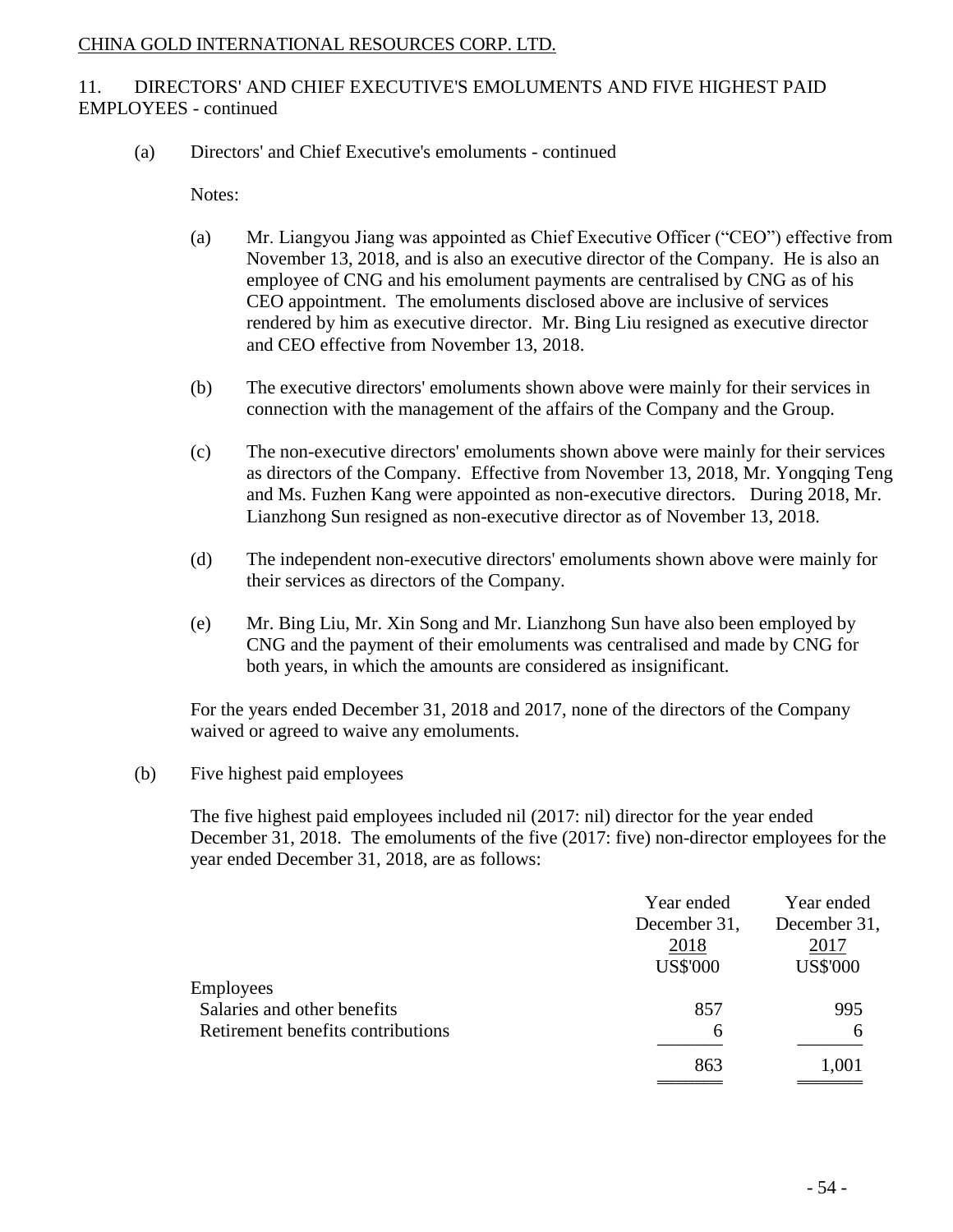#### 11. DIRECTORS' AND CHIEF EXECUTIVE'S EMOLUMENTS AND FIVE HIGHEST PAID EMPLOYEES - continued

(b) Five highest paid employees - continued

The number of the highest paid employees who are not the directors of the Company whose remuneration fell within the following bands is as follows:

|                                               | No. of individuals       |                |
|-----------------------------------------------|--------------------------|----------------|
|                                               | 2018                     | 2017           |
| HK\$1,000,001 to HK\$1,500,000 (equivalent to |                          |                |
| approximately US\$129,001 to US\$193,000)     | $\overline{\phantom{1}}$ | $\overline{4}$ |
| HK\$2,000,001 to HK\$2,500,000 (equivalent to |                          |                |
| approximately US\$258,001 to US\$323,000)     |                          |                |
|                                               |                          |                |

During the years ended December 31, 2018 and 2017, no emoluments were paid by the Group to the directors of the Company or the five highest paid individuals as an inducement to join or upon joining the Group or as compensation for loss of office.

#### 12. DIVIDEND

No dividend was paid or proposed for ordinary shareholders of the Company during the years ended December 31, 2018 and 2017, nor has any dividend been proposed since the end of reporting period.

#### 13. (LOSS) EARNINGS PER SHARE

(Loss) profit used in determining (loss) earnings per share are presented below:

|                                                                                                                       | Year ended<br>December 31,<br>2018 | Year ended<br>December 31,<br>2017 |
|-----------------------------------------------------------------------------------------------------------------------|------------------------------------|------------------------------------|
| (Loss) profit attributable to owners of the Company for the<br>purposes of basic (loss) earnings per share (US\$'000) | (4,837)                            | 63,146                             |
| Weighted average number of shares, basic                                                                              | 396,413,753                        | 396,413,753                        |
| Basic (loss) earnings per share (US\$)                                                                                | $(1.22)$ cents                     | 15.93 cents                        |

The Group had no outstanding potential dilutive instruments issued as at December 31, 2018 and 2017 and during the years ended December 31, 2018 and 2017. Therefore, no diluted (loss) earnings per share is presented.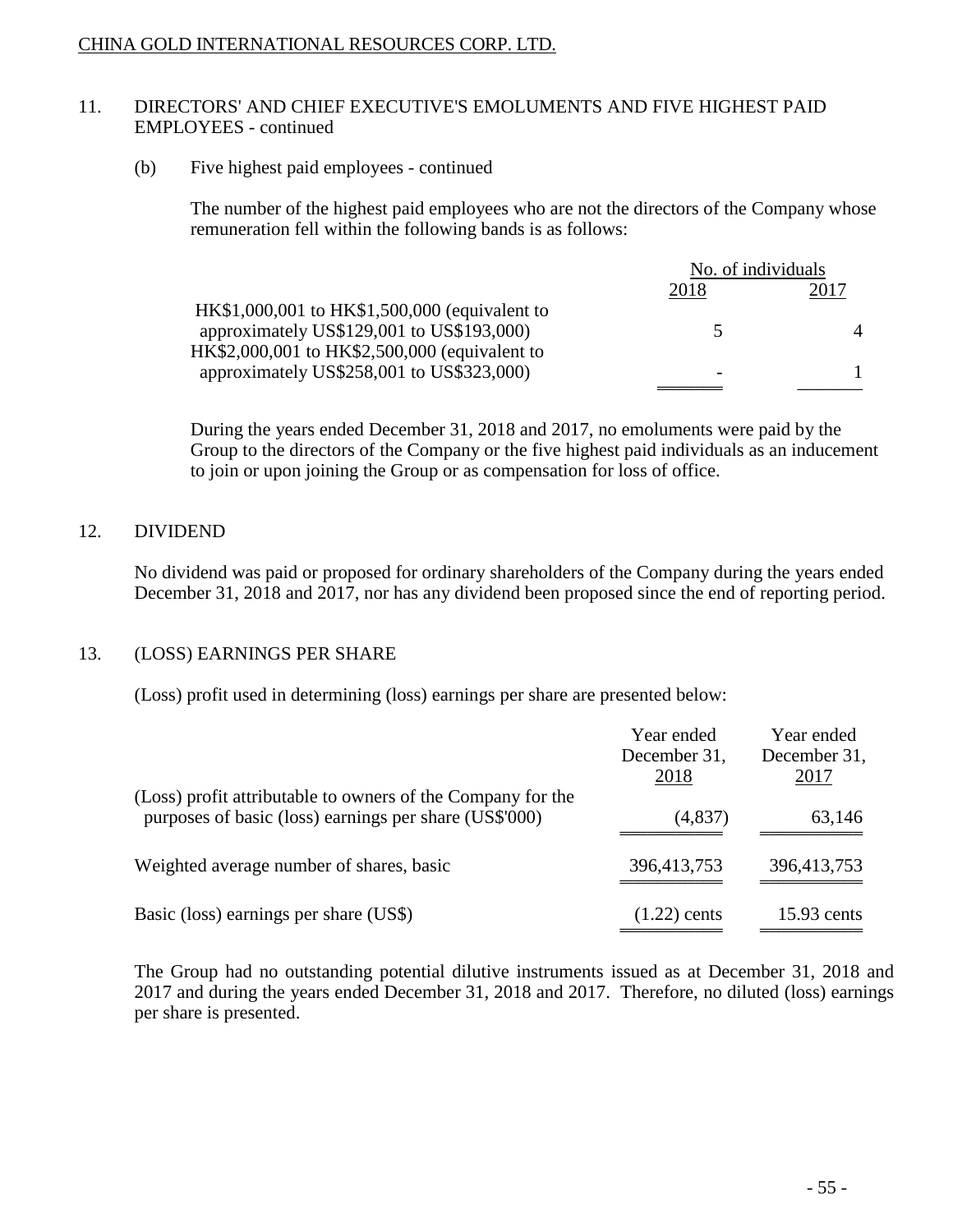# 14. CASH AND CASH EQUIVALENTS/RESTRICTED BANK BALANCE

Cash and cash equivalents of the Group are comprised of bank balances and bank deposits with an original maturity of three months or less. The Group's bank balances, cash equivalents and restricted bank balances denominated in the foreign currencies other than the respective group entities' functional currencies are presented below:

|                            | December 31,    | December 31,    |
|----------------------------|-----------------|-----------------|
|                            | 2018            | 2017            |
|                            | <b>US\$'000</b> | <b>US\$'000</b> |
| Denominated in:            |                 |                 |
| Canadian dollars ("CAD")   | 211             | 1,087           |
| Renminbi ("RMB")           | 39,197          | 27,180          |
| US\$                       | 18              | 25              |
| Hong Kong dollars ("HK\$") | 674             | 245             |
|                            | 40,100          | 28,537          |
|                            |                 |                 |

The bank balances and bank deposits carry interest rates ranging from 0.01% to 2.80% (2017: 0.01% to 2%) per annum for the year ended December 31, 2018.

Restricted bank balance carries interest at market rates ranging from 0.30% to 1.55% (2017: 0.3% to 1.11%) per annum for the year ended December 31, 2018. The balance represents deposits pledged to banks to secure bills payable issued to suppliers for mining costs.

#### 15. TRADE AND OTHER RECEIVABLES

The Group's accounts receivable arise from the following sources: trade receivables and amounts due from related companies. The components are as follows:

|                                                                                                                    | December 31,<br>2018<br><b>US\$'000</b> | December 31,<br>2017<br><b>US\$'000</b> |
|--------------------------------------------------------------------------------------------------------------------|-----------------------------------------|-----------------------------------------|
| Trade receivables<br>Less: allowance for credit losses                                                             | 570<br>(46)                             | 20,685<br>(33)                          |
| Amounts due from related companies (note $30(a)$ ) <sup>(1)</sup><br>Other receivables <sup><math>(2)</math></sup> | 524<br>725<br>22,054                    | 20,652<br>65<br>4,131                   |
| Total trade and other receivables                                                                                  | 23,303                                  | 24,848                                  |

- (1) The outstanding balances represent service fee receivables arising from provision of transportation services to the subsidiaries of CNG during the years ended December 31, 2018 and 2017. The amounts are unsecured, interest free and repayable on demand.
- (2) Included in the balance as at December 31, 2018 is an amount of approximately US\$19,201,000 (2017: US\$3,424,000) value-added tax recoverable which is expected to be recovered within twelve months after the end of the reporting period.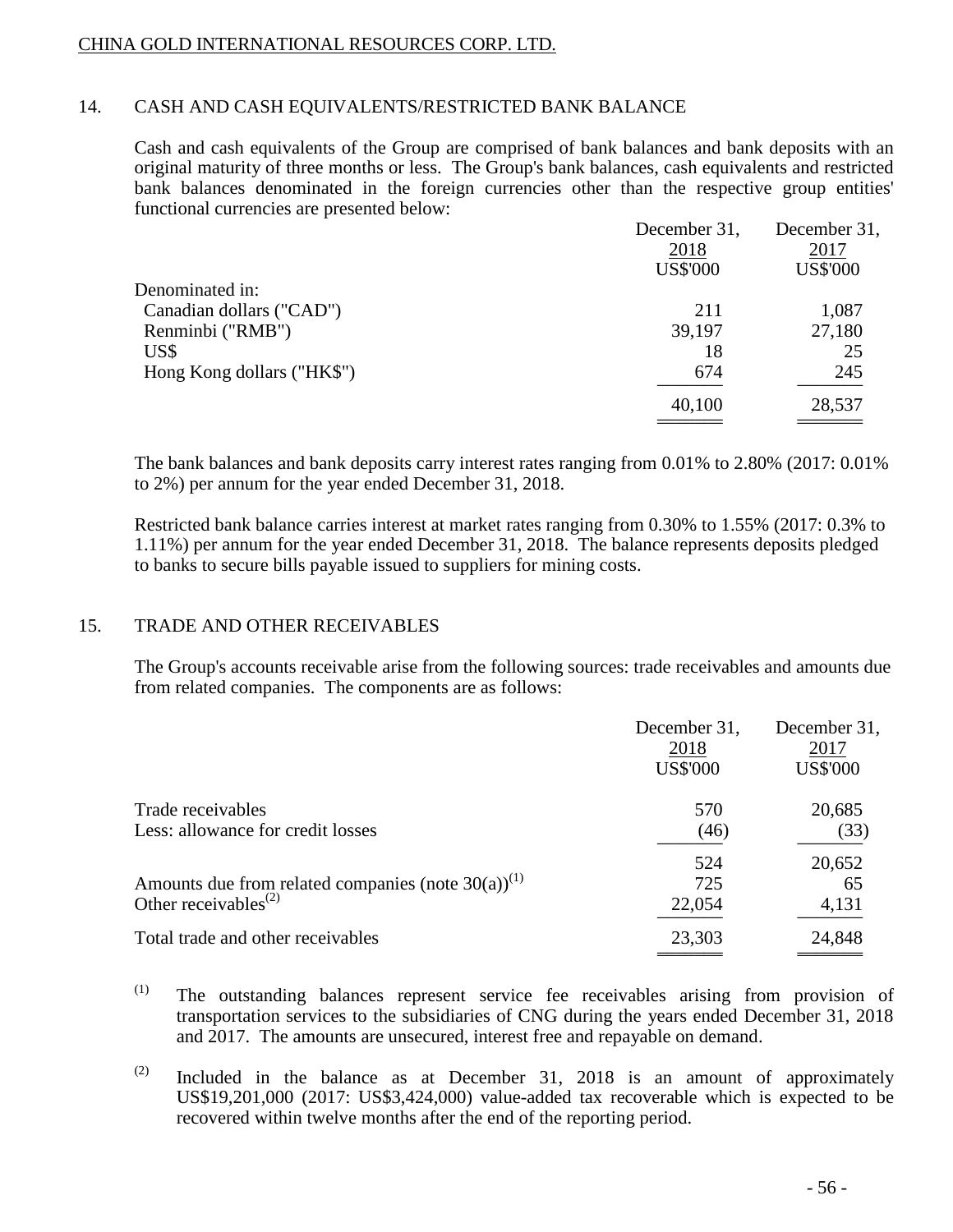# 15. TRADE AND OTHER RECEIVABLES - continued

The Group allows an average credit period of 90 days and 180 days to its trade customers including CNG for gold doŕe bar sales and copper sales, respectively.

Below is an aged analysis of trade receivables (net of allowance for credit losses) presented based on invoice dates, which approximated the respective revenue recognition dates, at the end of the reporting period:

|                         | December 31,    | December 31,    |
|-------------------------|-----------------|-----------------|
|                         | 2018            | 2017            |
|                         | <b>US\$'000</b> | <b>US\$'000</b> |
| Less than 30 days       | 227             | 20,538          |
| 31 to 90 days           | 119             | 33              |
| 91 to 180 days          | 60              | 26              |
| Over 180 days           | 118             | 55              |
| Total trade receivables | 524             | 20,652          |
|                         |                 |                 |

In determining the recoverability of a trade receivable, the Group considers any change in the credit quality of the trade receivable from the date credit was initially granted up to the reporting date. As at December 31, 2017, the customers with balances that are neither past due nor impaired have good repayment history and thus no impairment is considered necessary.

Included in the Group's trade receivables balances are debtors with aggregate carrying amount of US\$55,000 at December 31, 2017, respectively, which are past due over six months for which the Group has not provided for impairment loss as there has not been a significant change in credit quality and amounts are still considered recoverable based on historical experience. The Group does not hold any collateral over these balances.

Movement in the allowance for credit losses:

|                                     | 2017            |
|-------------------------------------|-----------------|
|                                     | <b>US\$'000</b> |
| At January 1                        | 94              |
| Amount written off as uncollectible | (65)            |
| Exchange realignment                |                 |
| At December 31                      | 33              |
|                                     |                 |

Details of impairment assessment of trade and other receivables for the year ended December 31, 2018 are set out in note 32(d).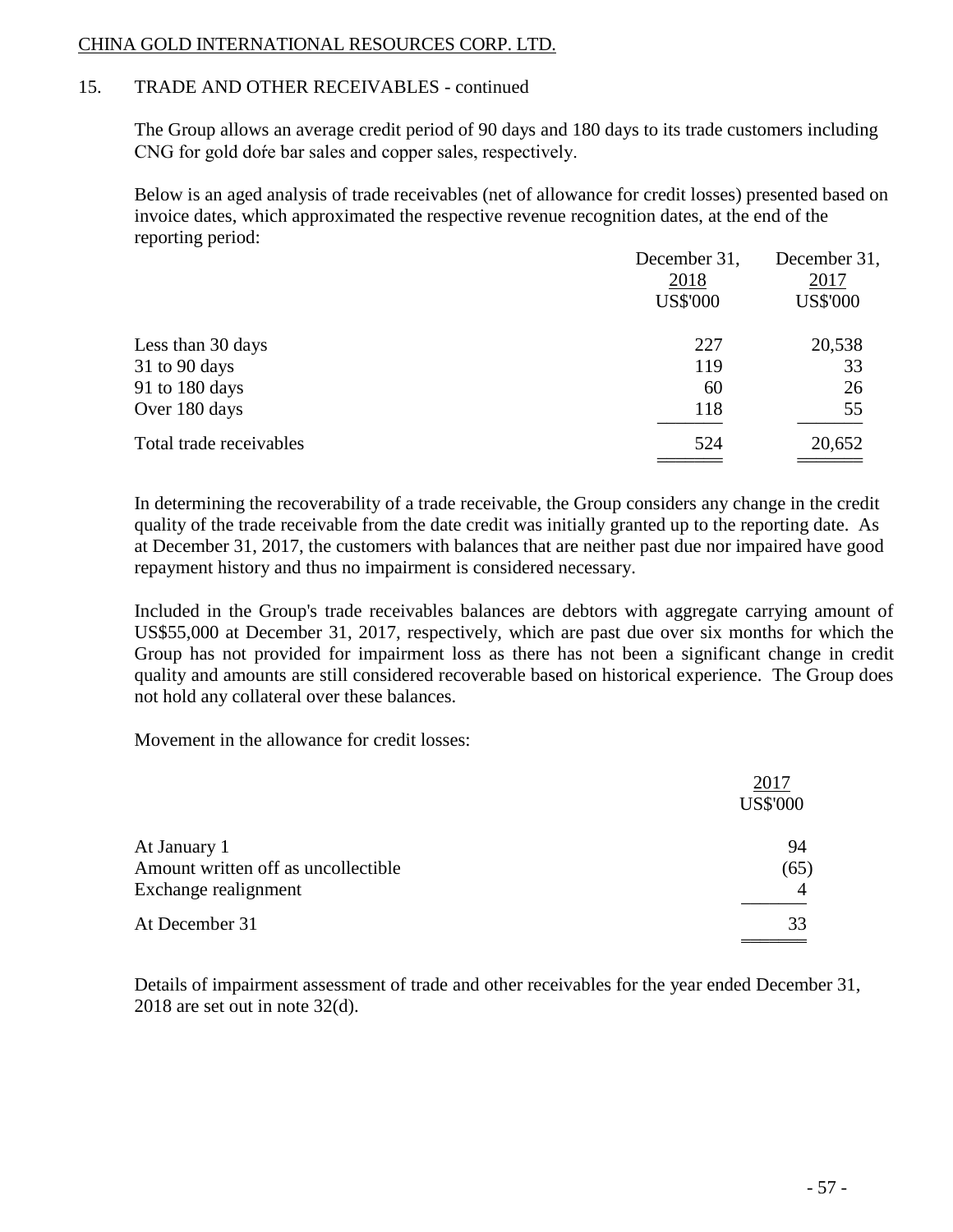#### 16. PREPAID EXPENSES AND DEPOSITS

|                                                   | December 31,    | December 31,    |
|---------------------------------------------------|-----------------|-----------------|
|                                                   | 2018            | 2017            |
|                                                   | <b>US\$'000</b> | <b>US\$'000</b> |
|                                                   |                 |                 |
| Deposits for mine supplies and services (Note a)  | 1,952           | 565             |
| Deposits for spare parts (Note a)                 | 1,546           | 1,566           |
| Deposits for environmental protection (Note b)    | 13,848          | 14,545          |
| Deposit for acquisition of property, plant and    |                 |                 |
| equipment (Note c)                                | 16,317          | 205             |
| Prepaid property and machinery insurance          | 159             | 222             |
| Amount due from a non-controlling shareholder     |                 |                 |
| of a subsidiary (Note d)                          | 357             | 375             |
| Other prepayment and deposits                     | 741             | 722             |
|                                                   | 34,920          | 18,200          |
| Less: Amounts that will be settled or utilised    |                 |                 |
| within one year shown under current assets        | (4,107)         | (2,769)         |
|                                                   |                 |                 |
| Amounts that will be settled or utilised for      |                 |                 |
| more than one year shown under non-current assets | 30,813          | 15,431          |
|                                                   |                 |                 |

#### Notes:

- a. The amount represents deposits paid to third party vendors and related companies (note 30) for purchasing of raw materials, consumable, spare parts and mine services.
- b. The amounts represent deposits paid to the PRC local land administration bureau for undertaking the restoration of land when the lease terms expire. Such amounts are receivable upon the end of the mine life and are expected to be repaid after one year and therefore are shown as non-current assets at both 2018 and 2017 year end.
- c. The amount represents deposits paid to third party contractors for the acquisition of property, plant and equipment to expand its mining capacity in Tibet, the PRC. The amount is shown as non-current asset.
- d. The amount due from a non-controlling shareholder is non-interest bearing, unsecured and repayable after one year.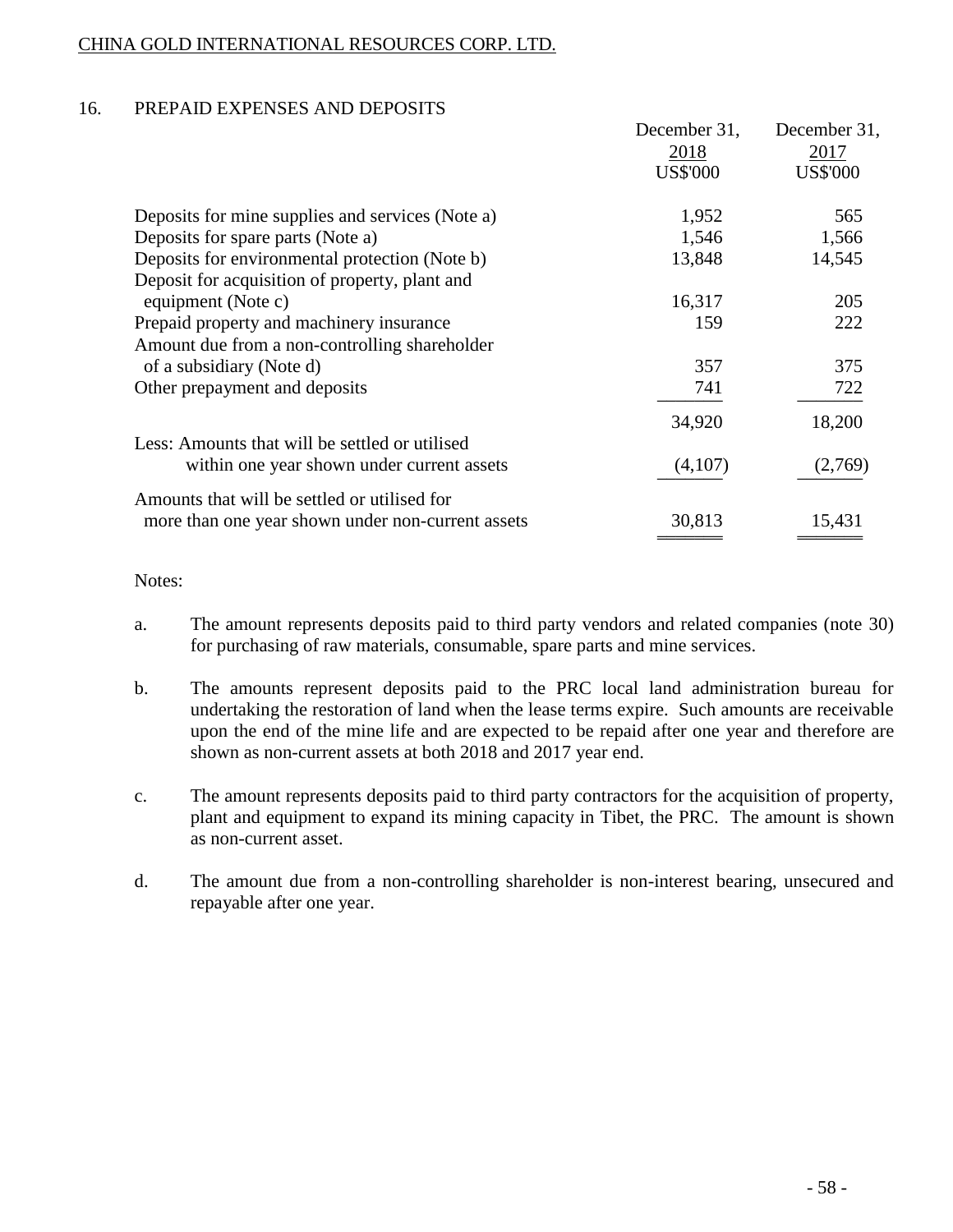#### 17. PREPAID LEASE PAYMENTS

|                                          | UND LOU |
|------------------------------------------|---------|
| At January 1, 2017                       | 14,769  |
| <b>Additions</b>                         | 866     |
| Release to profit or loss                | (374)   |
| Exchange realignment                     | 864     |
| At December 31, 2017 and January 1, 2018 | 16,125  |
| <b>Additions</b>                         |         |
| Release to profit or loss                | (497)   |
| Exchange realignment                     | (667)   |
| At December 31, 2018                     | 14,961  |
|                                          |         |

|                                 | December 31,<br>2018<br><b>US\$'000</b> | December 31,<br>2017<br><b>US\$'000</b> |
|---------------------------------|-----------------------------------------|-----------------------------------------|
| Analysed for reporting purpose: |                                         |                                         |
| Current portion                 | 446                                     | 466                                     |
| Non-current portion             | 14,515                                  | 15,659                                  |
| Total prepaid lease payments    | 14,961                                  | 16,125                                  |

Prepaid lease payments represent payments for medium-term leasehold land located in the PRC. The prepaid lease payments are released to profit or loss over the remaining lease terms.

#### 18. INVENTORIES

|                   | December 31,    | December 31,    |
|-------------------|-----------------|-----------------|
|                   | 2018            | 2017            |
|                   | <b>US\$'000</b> | <b>US\$'000</b> |
| Gold in process   | 203,067         | 196,611         |
| Gold doré bars    | 19,021          | 14,726          |
| Consumables       | 29,794          | 3,812           |
| Copper            | 17,251          | 672             |
| Spare parts       | 13,825          | 8,680           |
| Total inventories | 282,958         | 224,501         |
|                   |                 |                 |

Inventories totalling US\$438,505,000 (2017: US\$290,486,000) for the year ended December 31, 2018 was recognised in cost of sales.

US\$'000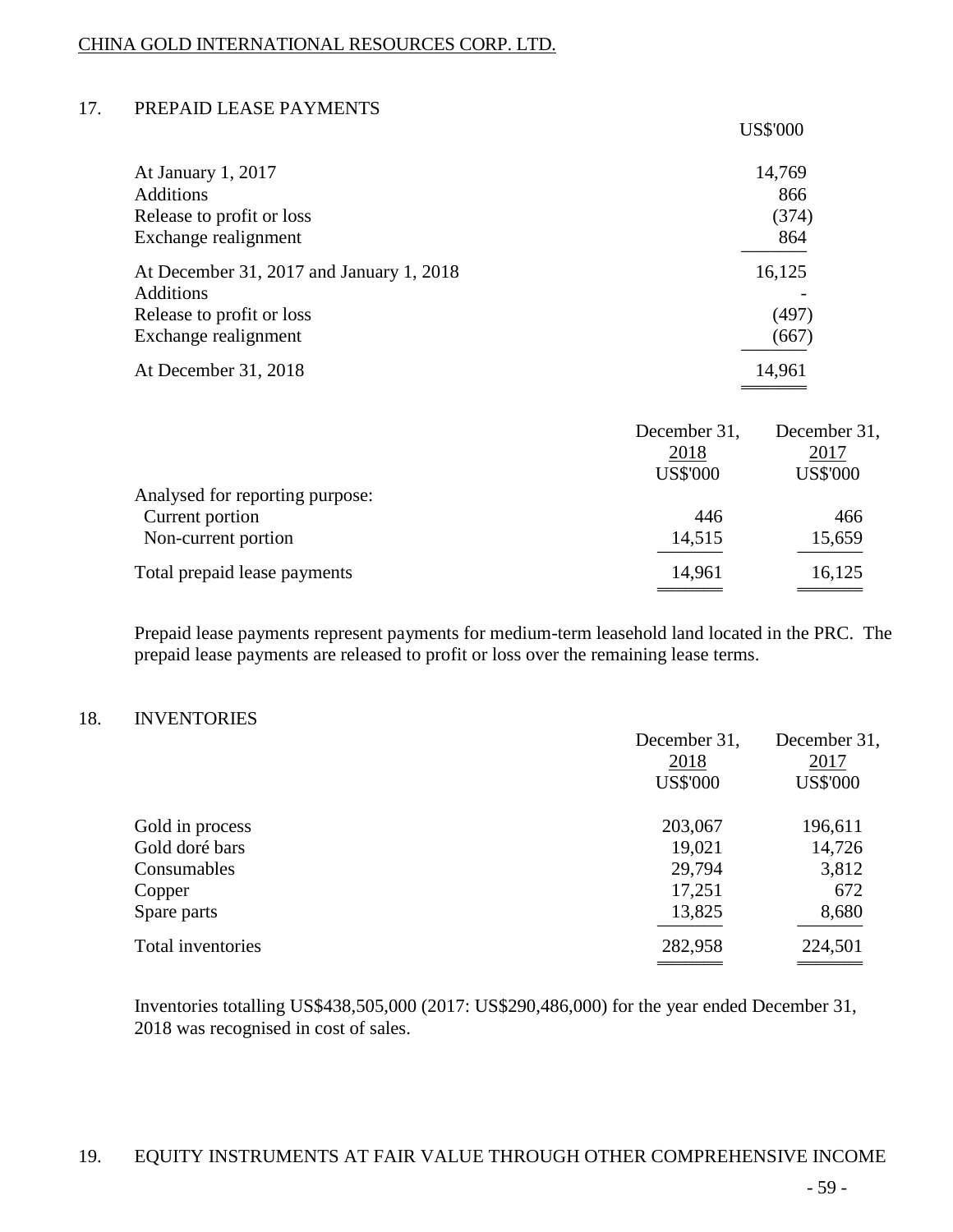|                                                                          | December 31,    |
|--------------------------------------------------------------------------|-----------------|
|                                                                          | 2018            |
|                                                                          | <b>US\$'000</b> |
| Listed investments (Details of the investment as set out in note 20):    |                 |
| Equity securities listed in Hong Kong (Note a)                           | 17,655          |
| Unlisted investments (Details of the investments as set out in note 20): |                 |
| Equity securities (Note b)                                               | 2,575           |
| Total                                                                    | 20,230          |

#### Notes:

- a. The above listed equity investments represent ordinary shares of an entity listed in Hong Kong. These investments are not held for trading, instead, they are held for long-term strategic purposes. The directors of the Company have elected to designate these investments in equity instruments as at FVTOCI as they believe that recognising short-term fluctuations in these investments' fair value in profit or loss would not be consistent with the Group's strategy of holding these investments for long-term purposes and realising their performance potential in the long run.
- b. The above unlisted equity investments represent the Group's equity interests in two private entities established in the PRC. The directors of the Company have elected to designate these investments in equity instruments as at FVTOCI as they believe that recognising short-term fluctuations in these investments' fair value in profit or loss would not be consistent with the Group's strategy of holding these investments for long-term purposes and realising their performance potential in the long run.

#### 20. AVAILABLE-FOR-SALE INVESTMENTS

|                                                        | December 31,    |
|--------------------------------------------------------|-----------------|
|                                                        | 2017            |
|                                                        | <b>US\$'000</b> |
| Listed investment, at fair value:                      |                 |
| - Equity securities listed in Hong $\text{Kong}^{(1)}$ | 19,680          |
| Unlisted investment, at cost:                          |                 |
| - Equity securities <sup>(2)(3)</sup>                  | 2,143           |
| Total available-for-sales investments                  | 21,823          |
|                                                        |                 |

 $(1)$  On June 29, 2012, the Group acquired 70,545,000 shares of China Nonferrous Mining Corporation Limited ("CNMC"), a listed company in Hong Kong at HK\$2.20 per share for a total consideration of US\$20,011,000 which represents 2.03% equity interest in CNMC. CNMC engaged in mining, processing and trading of nonferrous metals in Zambia.

During the year ended December 31, 2017 a fair value gain of US\$6,943,000 was recognised in other comprehensive income and accumulated under the heading of investment revaluation reserve in accordance with the Group's accounting policies.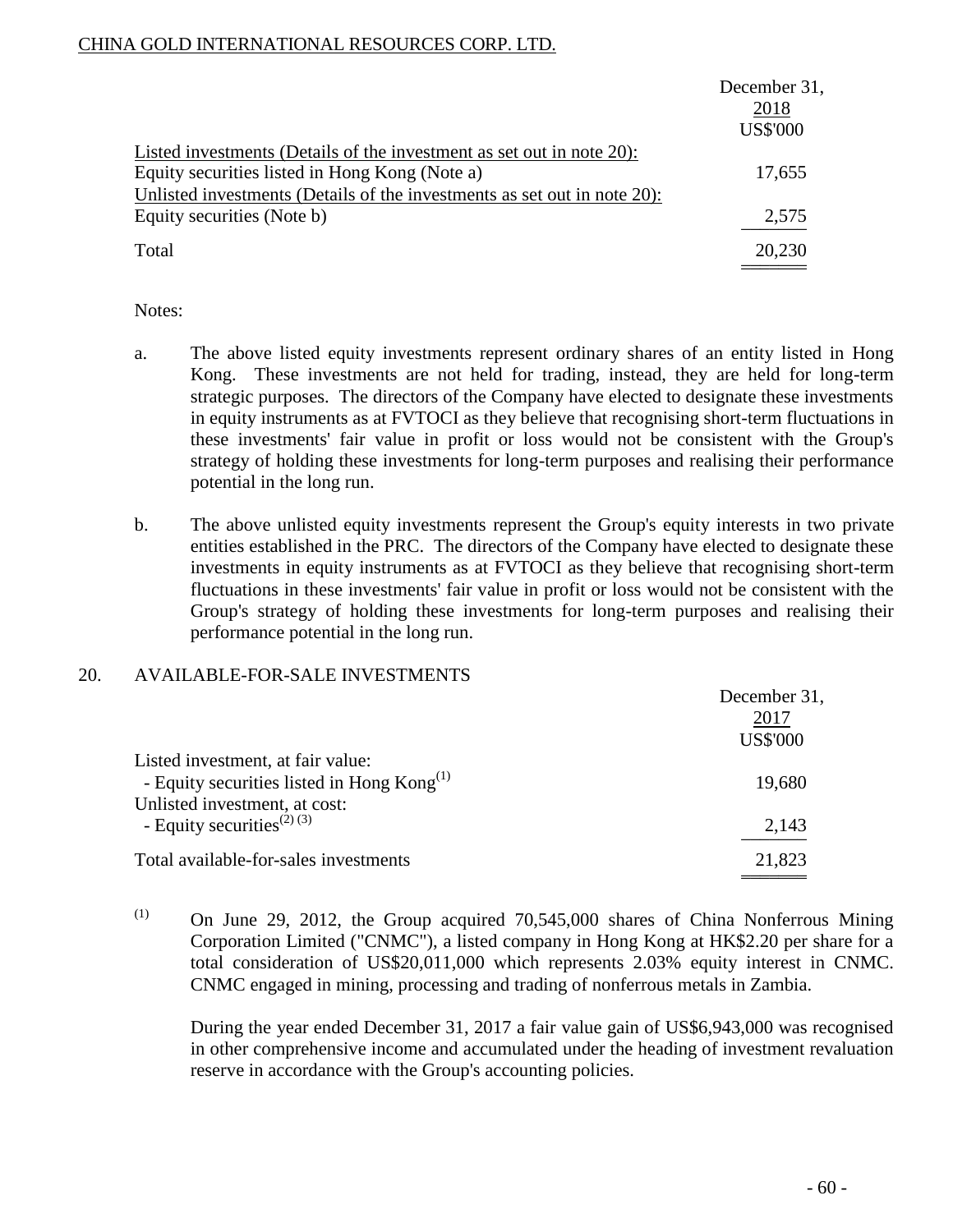#### 20. AVAILABLE-FOR-SALE INVESTMENTS - continued

- (2) As of December 31, 2017, the Group has invested RMB10,000,000, approximately US\$1,530,000, representing 10% share interest in Inner Mongolia Chengxin Yong'an Chemicals Co., Ltd. ("Yong'an Chemicals"). Yong'an Chemicals is established in the PRC and principally engaged in the development and manufacturing of chemicals.
- (3) As of December 31, 2017, the Group has invested RMB4,000,000, approximately US\$613,000, representing 7.425% share interest in Mozu Gongka Jiulian Industrial Explosives Material Co. Ltd. ("Mozu Explosives"). Mozu Explosives is established in the PRC and principally engaged in the development and manufacturing of explosives.

Both Yong'an Chemicals and Mozu Explosives were measured at cost less impairment at December 31, 2017 because the range of reasonable fair value estimates was so significant that the fair values could not be measured reliably.

## 21. PROPERTY, PLANT AND EQUIPMENT

|                              | <b>Buildings</b><br><b>US\$'000</b> | Crushers<br><b>US\$'000</b> | Furniture<br>and office<br>equipment<br><b>US\$'000</b> | Machinery<br>and<br>equipment<br><b>US\$'000</b> | Motor<br>vehicles<br><b>US\$'000</b> | Leasehold<br>improvements<br><b>US\$'000</b> | Mineral<br>assets<br><b>US\$'000</b> | Construction<br>in progress<br>("CIP")<br><b>US\$'000</b> | Total<br><b>US\$'000</b> |
|------------------------------|-------------------------------------|-----------------------------|---------------------------------------------------------|--------------------------------------------------|--------------------------------------|----------------------------------------------|--------------------------------------|-----------------------------------------------------------|--------------------------|
| COST                         |                                     |                             |                                                         |                                                  |                                      |                                              |                                      |                                                           |                          |
| At January 1, 2017           | 198,713                             | 213,144                     | 4,403                                                   | 110,377                                          | 8,502                                | 198                                          | 442,534                              | 846,790                                                   | 1,824,661                |
| <b>Additions</b>             | 1,288                               |                             | 1,233                                                   | 3,807                                            | 1,599                                | ÷.                                           | 170,141                              | 117,948                                                   | 296.016                  |
| Disposals                    | ÷.                                  |                             | (4)                                                     | $\omega$                                         | (1,985)                              | ٠                                            | ÷.                                   | $\sim$                                                    | (1,989)                  |
| <b>Transfer from CIP</b>     | 565,087                             | 10,295                      | $\blacksquare$                                          | 136,131                                          |                                      | $\overline{\phantom{a}}$                     | 135,043                              | (846, 556)                                                |                          |
| Environmental rehabilitation |                                     |                             |                                                         |                                                  |                                      |                                              |                                      |                                                           |                          |
| adjustment (note 28)         |                                     |                             | $\overline{\phantom{a}}$                                | $\sim$                                           | ÷,                                   | ٠                                            | (3,899)                              |                                                           | (3,899)                  |
| Exchange realignment         | 26,671                              |                             | 223                                                     | 7,292                                            | 360                                  | $\blacksquare$                               | 13,567                               | 30,969                                                    | 79,082                   |
| At December 31, 2017         | 791,759                             | 223,439                     | 5,855                                                   | 257,607                                          | 8,476                                | 198                                          | 757,386                              | 149,151                                                   | 2,193,871                |
| Additions                    | 371                                 | 3,893                       | 1,362                                                   | 2,185                                            | 1,700                                | $\sim$                                       | 115,506                              | 25,533                                                    | 150,550                  |
| Costs adjustment             | (1, 335)                            |                             | (147)                                                   | (3,348)                                          | (7)                                  | $\sim$                                       | $\sim$                               | $\sim$                                                    | (4,837)                  |
| Disposals                    | (181)                               |                             | (28)                                                    | (57)                                             | (163)                                |                                              | $\overline{\phantom{a}}$             |                                                           | (429)                    |
| <b>Transfer from CIP</b>     | 82,833                              |                             | ÷.                                                      | 62,641                                           |                                      |                                              | 17,992                               | (163, 466)                                                |                          |
| Environmental rehabilitation |                                     |                             |                                                         |                                                  |                                      |                                              |                                      |                                                           |                          |
| adjustment (note 28)         | $\sim$                              |                             | $\sim$                                                  | ÷.                                               | $\sim$                               |                                              | 8.069                                | $\overline{\phantom{a}}$                                  | 8,069                    |
| Exchange realignment         | (40, 856)                           |                             | (123)                                                   | (13,021)                                         | (342)                                |                                              | (24, 618)                            | 146                                                       | (78, 814)                |
| At December 31, 2018         | 832,591                             | 227,332                     | 6,919                                                   | 306,007                                          | 9,664                                | 198                                          | 874,335                              | 11,364                                                    | 2,268,410                |
| <b>ACCUMULATED</b>           |                                     |                             |                                                         |                                                  |                                      |                                              |                                      |                                                           |                          |
| <b>DEPRECIATION</b>          |                                     |                             |                                                         |                                                  |                                      |                                              |                                      |                                                           |                          |
| At January 1, 2017           | (43,957)                            | (61, 679)                   | (2,569)                                                 | (52, 297)                                        | (5,672)                              | (143)                                        | (127, 037)                           |                                                           | (293, 354)               |
| Provided for the year        | (9, 455)                            | (12,985)                    | (1,169)                                                 | (9, 483)                                         | (853)                                | (23)                                         | (53, 649)                            |                                                           | (87, 617)                |
| Eliminated on disposals      | ä,                                  | ÷,                          | $\overline{4}$                                          | $\overline{\phantom{a}}$                         | 1,744                                | $\overline{\phantom{a}}$                     | ÷.                                   |                                                           | 1,748                    |
| Exchange realignment         | (2, 472)                            | $\overline{\phantom{a}}$    | (95)                                                    | (1, 557)                                         | (206)                                | $\overline{\phantom{a}}$                     | (594)                                | $\sim$                                                    | (4,924)                  |
| At December 31, 2017         | (55,884)                            | (74, 664)                   | (3,829)                                                 | (63, 337)                                        | (4,987)                              | (166)                                        | (181, 280)                           |                                                           | (384, 147)               |
| Provided for the year        | (36, 615)                           | (16,968)                    | (496)                                                   | (21, 139)                                        | (627)                                | (20)                                         | (51, 154)                            |                                                           | (127, 019)               |
| Eliminated on disposals      | 172                                 |                             | 20                                                      | 40                                               | 140                                  | ٠                                            |                                      |                                                           | 372                      |
| Exchange realignment         | 3,994                               |                             | 125                                                     | 2,323                                            | 174                                  | $\sim$                                       | 1,128                                |                                                           | 7,744                    |
| At December 31, 2018         | (88, 333)                           | (91, 632)                   | (4,180)                                                 | (82, 113)                                        | (5,300)                              | (186)                                        | (231, 306)                           |                                                           | (503, 050)               |
| <b>CARRYING VALUE</b>        |                                     |                             |                                                         |                                                  |                                      |                                              |                                      |                                                           |                          |
| At December 31, 2018         | 744,258                             | 135,700                     | 2,739                                                   | 223,894                                          | 4,364                                | 12<br>--                                     | 643,029                              | 11,364                                                    | 1,765,360                |
| At December 31, 2017         | 735,875                             | 148,775                     | 2,026                                                   | 194,270                                          | 3,489                                | 32                                           | 576,106                              | 149,151                                                   | 1,809,724                |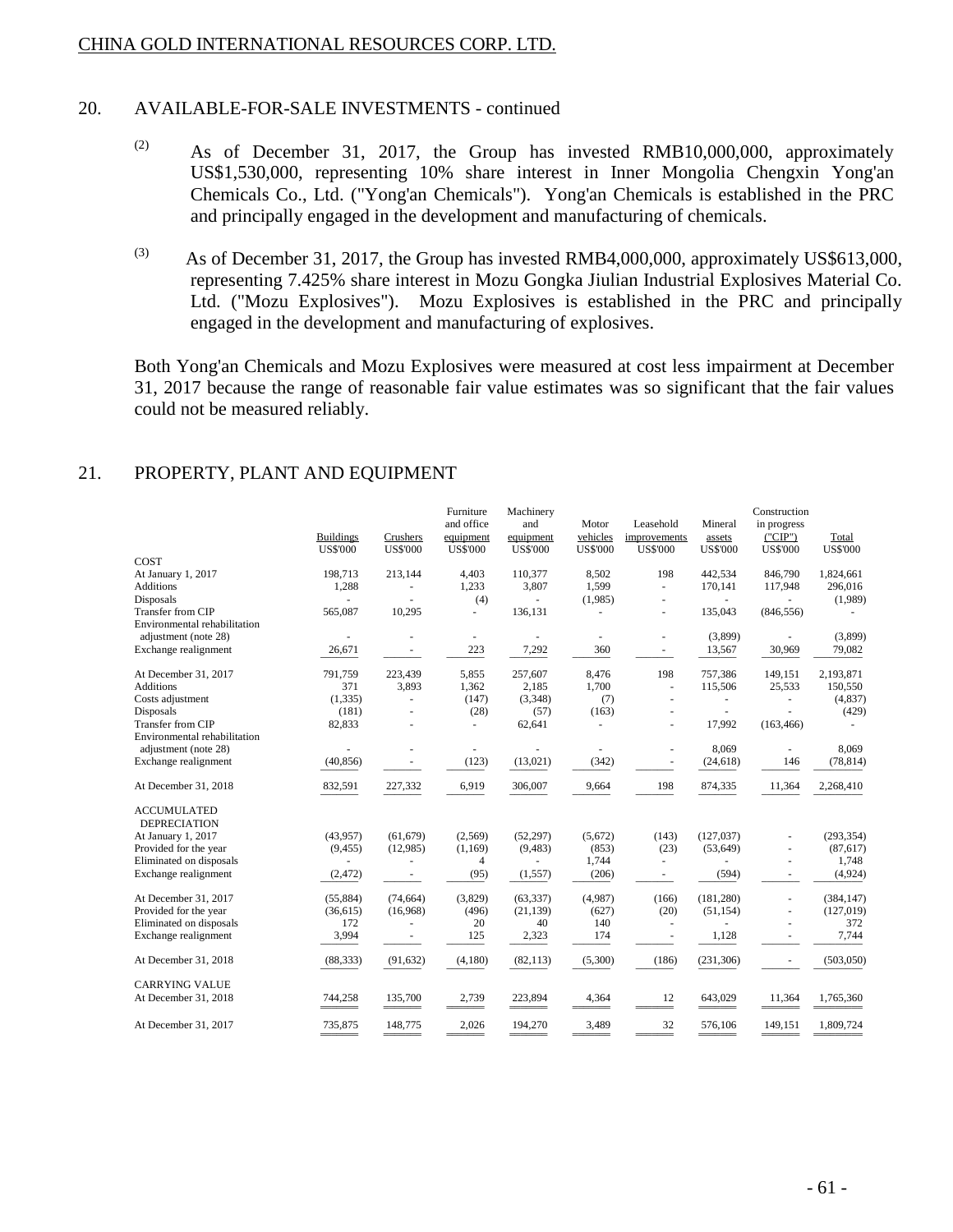## 21. PROPERTY, PLANT AND EQUIPMENT - continued

The above items of property, plant and equipment, except for mineral assets, are depreciated using the straight-line method over the estimated useful lives of the related assets as follows:

| <b>Buildings</b>               | Over the shorter of the term of lease, or 24 years  |
|--------------------------------|-----------------------------------------------------|
| Crushers                       | 14 years                                            |
| Furniture and office equipment | 2 to 5 years                                        |
| Machinery and equipment        | 2 to 10 years                                       |
| Motor vehicles                 | 5 to 10 years                                       |
| Leasehold improvements         | Over the shorter of the term of lease, or 5.5 years |

Mineral assets mainly represent drilling, stripping and related costs incurred on sites with an existing mine and on areas within the boundary of a known mineral deposit which contains proven and probable reserves and are capitalised when they are incurred to improve access to the future ores. Mineral assets are depreciated using the unit-of-production method based on the actual production volume over the estimated total proven and probable reserves of the mines.

#### *Mineral Assets*

(a) CSH Gold Mine

CSH Gold Mine, in which the Group holds a 96.5% equity interest, consists of a licensed area of 36 square kilometers (" $km<sup>2</sup>$ ") in the western part of Inner Mongolia, northern China. The site is centrally positioned within the east-west-trending Tian Shan Gold Belt and is approximately 650 kilometers ("km") northwest of Beijing. The carrying value of the CSH Gold Mine in relation to mineral assets is US\$301,684,000 as at December 31, 2018 (December 31, 2017: US\$286,824,000).

(b) Jiama Mine

The Jiama Mine, a large copper-gold polymetallic deposit consisting of skarn-type and hornfels-type mineralization located in Metrorkongka County in Tibet, in which the Group holds 100% equity interest through its wholly-owned subsidiary, Skyland. The Group acquired Skyland on December 1, 2010. The carrying value of the Jiama Mine in relation to mineral assets is US\$341,345,000 as at December 31, 2018 (December 31, 2017: US\$289,282,000).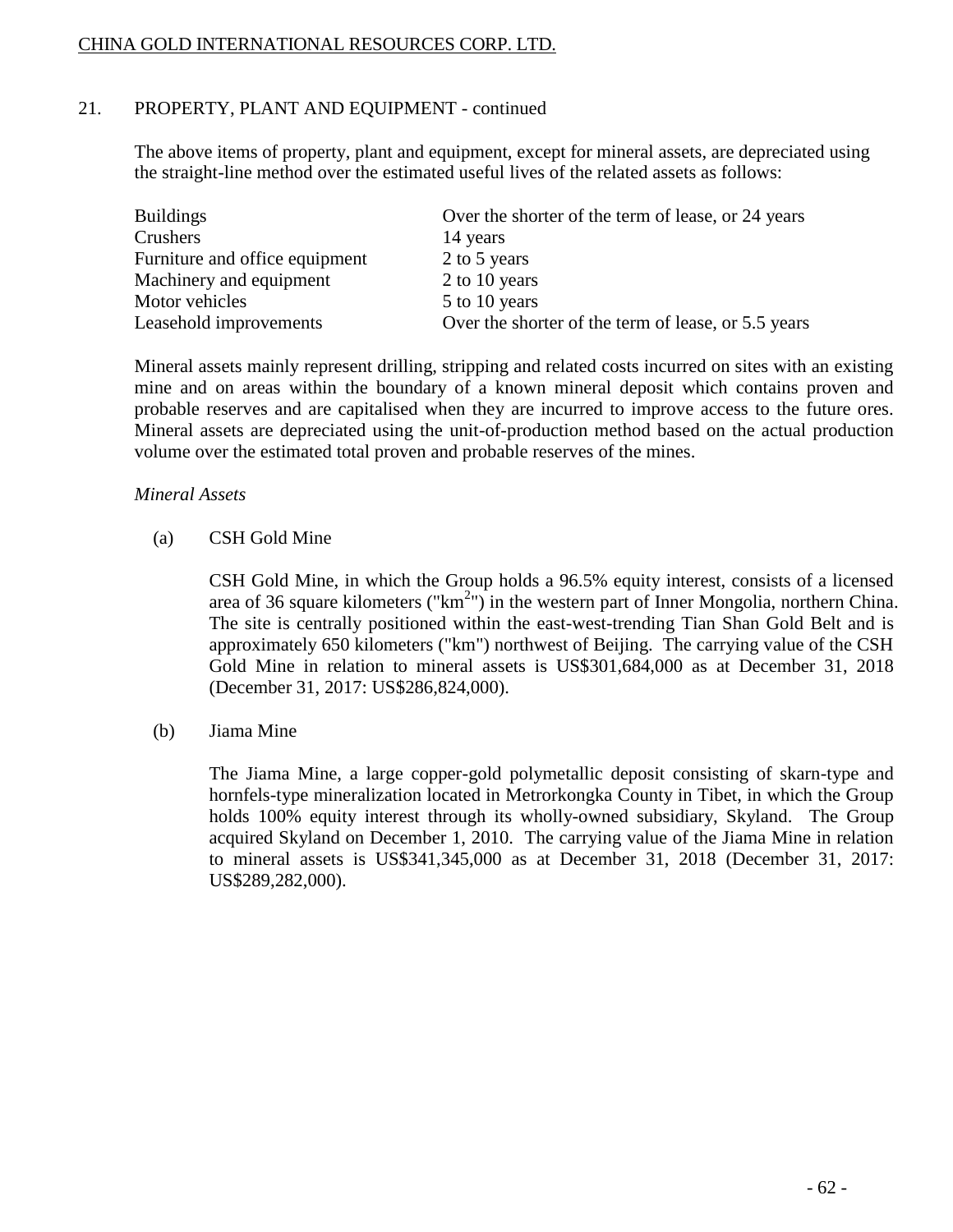#### 22. MINING RIGHTS

|                                                                                            | <b>US\$'000</b>               |
|--------------------------------------------------------------------------------------------|-------------------------------|
| <b>COST</b><br>At January 1, 2017<br>Additions<br>Exchange realignment                     | 974,341<br>26,694<br>3,526    |
| At December 31, 2017 and January 1, 2018<br>Exchange realignment                           | 1,004,561<br>(3,596)          |
| At December 31, 2018                                                                       | 1,000,965                     |
| <b>ACCUMULATED AMORTISATION</b><br>At January 1, 2017<br>Additions<br>Exchange realignment | (51, 524)<br>(5,603)<br>(180) |
| At December 31, 2017 and January 1, 2018<br>Additions<br>Exchange realignment              | (57, 307)<br>(23, 835)<br>244 |
| At December 31, 2018                                                                       | (80, 898)                     |
| <b>CARRYING VALUE</b><br>At December 31, 2018                                              | 920,067                       |
| At December 31, 2017                                                                       | 947,254                       |

The amounts represent mining rights in the Jiama Mine, in relation to the copper concentrate and other by-products production, acquired through the acquisition of Skyland. The mining permit will expire in 2023. The Group considers that it will be able to renew the mining rights with the relevant government authority continuously at insignificant cost until the end of mine life.

Amortisation on mining rights acquired is provided to write off the cost of the mining rights using the unit-of-production method based on the actual production volume over the estimated total proven and probable reserves of the mines.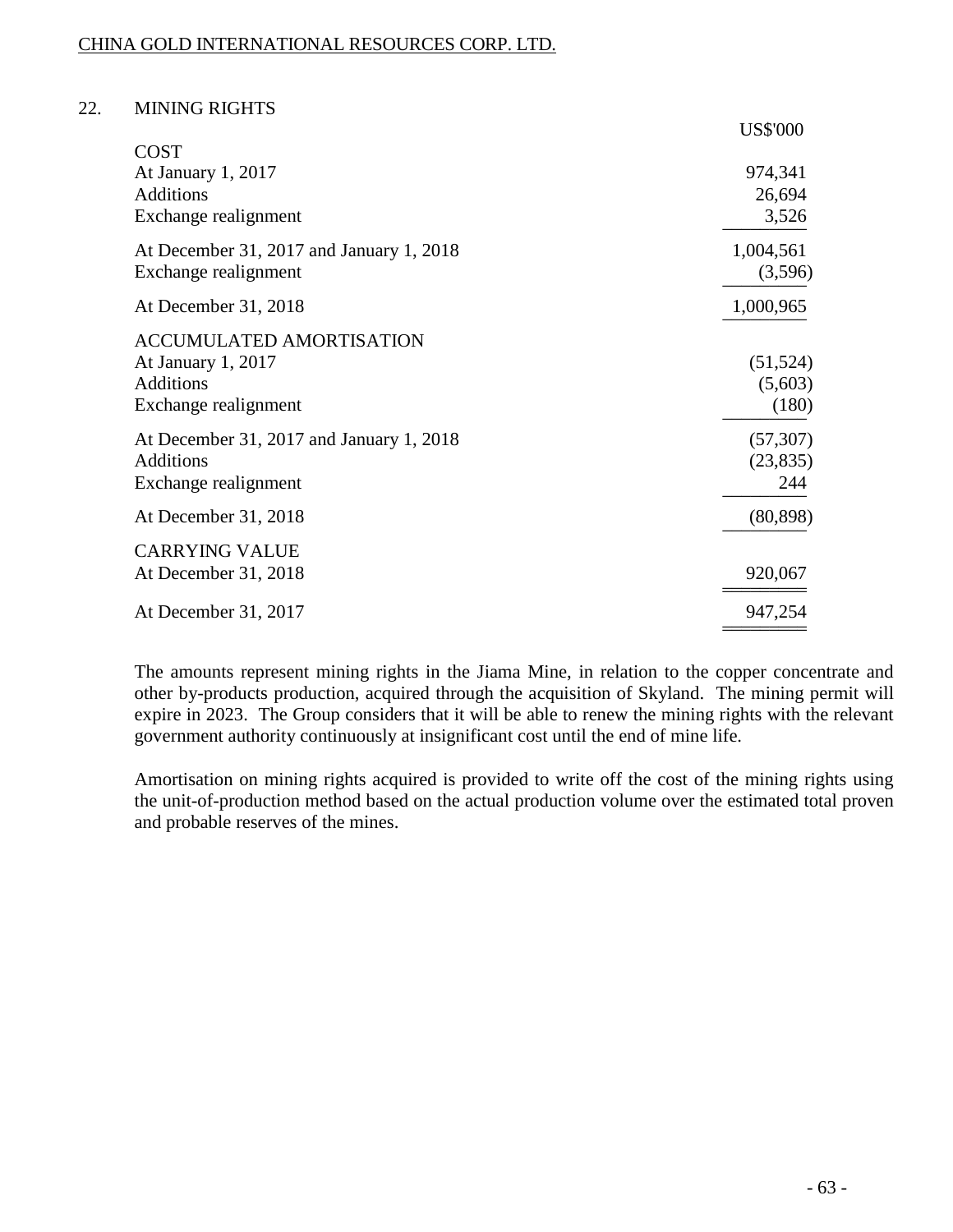# 23. ACCOUNTS AND OTHER PAYABLES AND ACCRUED EXPENSES

Accounts and other payables of the Group are principally comprised of amounts outstanding for trade purchases relating to minerals production activities and construction activities. The average credit period taken for trade purchases is between 120 to 150 days.

Accounts and other payables and accrued expenses comprise the following:

|                                                        | December 31,    | December 31,    |
|--------------------------------------------------------|-----------------|-----------------|
|                                                        | 2018            | 2017            |
|                                                        | <b>US\$'000</b> | <b>US\$'000</b> |
| Accounts payable                                       | 44,670          | 26,191          |
| Bills payable                                          | 83,263          | 67,338          |
| Construction costs payable                             | 138,838         | 112,194         |
| Advances from customers                                |                 | 2,724           |
| Mining cost accrual                                    | 3,578           | 1,940           |
| Payroll and benefit payable                            | 4,863           | 4,833           |
| Other accruals                                         | 5,018           | 4,714           |
| Other tax payables                                     | 5,185           | 4,523           |
| Other payables                                         | 6,598           | 2,953           |
| Total accounts and other payables and accrued expenses | 292,013         | 227,410         |
|                                                        |                 |                 |

The following is an aging analysis of the accounts payable presented based on the invoice date at the end of the reporting period:

|                        | December 31,<br>2018<br><b>US\$'000</b> | December 31,<br>2017<br><b>US\$'000</b> |
|------------------------|-----------------------------------------|-----------------------------------------|
| Less than 30 days      | 16,832                                  | 15,838                                  |
| $31$ to 90 days        | 12,232                                  | 3,703                                   |
| 91 to 180 days         | 1,619                                   | 2,850                                   |
| Over 180 days          | 13,987                                  | 3,800                                   |
| Total accounts payable | 44,670                                  | 26,191                                  |
|                        |                                         |                                         |

The credit period for bills payable is 180 days from the bills issue date.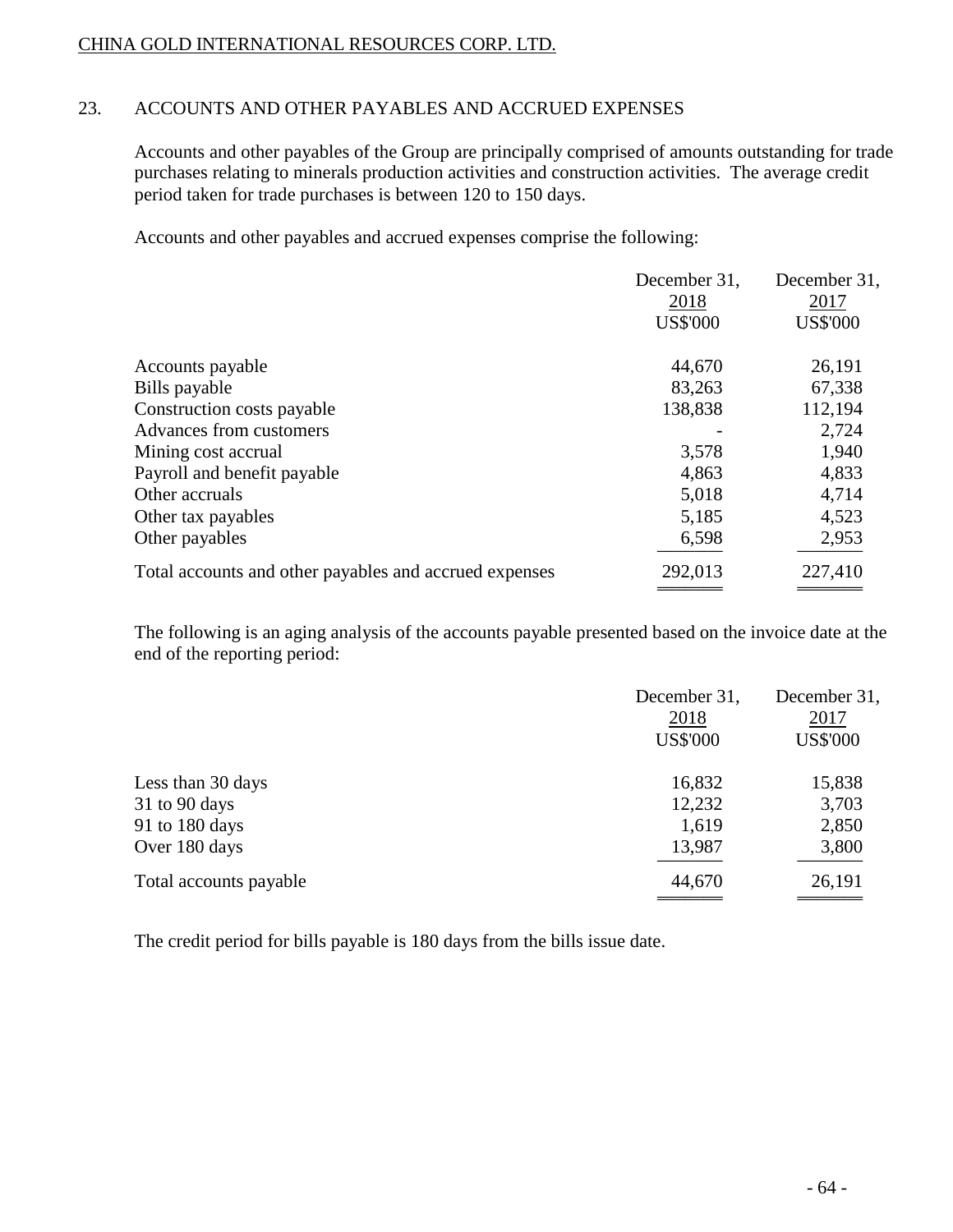## 23. ACCOUNTS AND OTHER PAYABLE AND ACCRUED EXPENSES - continued

The following is an ageing analysis of bills payables, presented based on bills issue date at the end of the reporting period:

|                     | December 31,    | December 31,    |
|---------------------|-----------------|-----------------|
|                     | 2018            | 2017            |
|                     | <b>US\$'000</b> | <b>US\$'000</b> |
| Less than 30 days   | 19,512          | 12,243          |
| $31$ to 60 days     | 15,265          | 6,122           |
| 61 to 90 days       | 14,196          | 12,243          |
| 91 to 180 days      | 34,290          | 36,730          |
| Total bills payable | 83,263          | 67,338          |
|                     |                 |                 |

#### 24. CONTRACT LIABILITIES

|                    | December 31,<br>2018<br><b>US\$'000</b> | January 1,<br>2018*<br><b>US\$'000</b> |
|--------------------|-----------------------------------------|----------------------------------------|
| Copper concentrate | 4,593                                   | 2,724                                  |

\* The amount in this column is after the adjustments from the application of IFRS 15.

The following table shows how much of the revenue recognised in the current year relates to carriedforward contract liabilities.

|                                                      | Copper          |
|------------------------------------------------------|-----------------|
|                                                      | concentrate     |
|                                                      | <b>US\$'000</b> |
| Revenue recognised that was included in the contract |                 |
| liability balance at the beginning of the year       | 2.724           |
|                                                      |                 |

Typical payment terms which have an impact on the amount of contract liabilities recognised are as follows:

When the Group receives a deposit before the goods delivered, this will give rise to contract liabilities at the start of a contract, until the revenue recognised on the relevant contract exceeds the amount of the deposit. The Group typically receives 100% deposit on acceptance of sales order.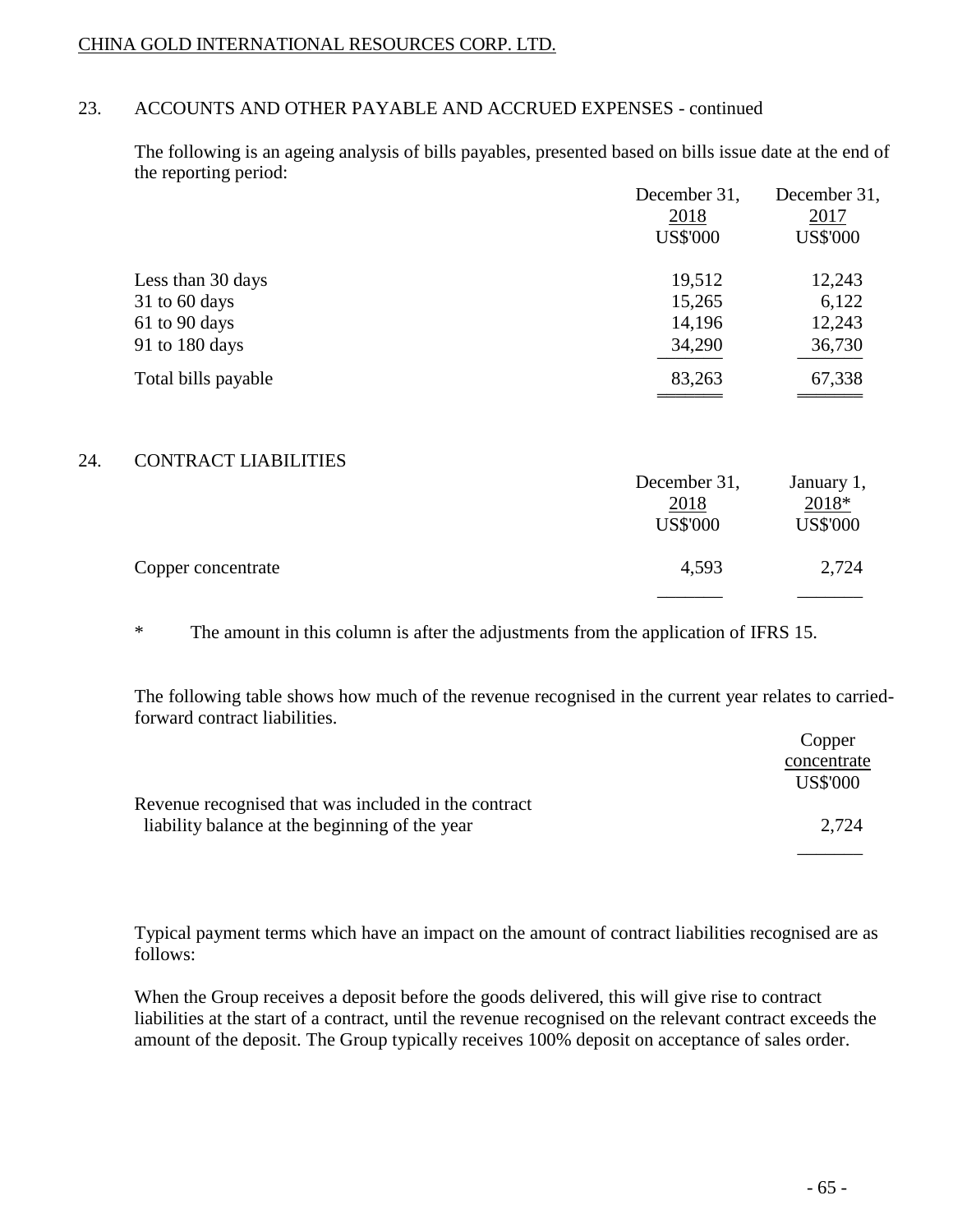#### 25. BORROWINGS

The borrowings are repayable as follows:

| December 31.<br>2018 | December 31,<br>2017 |
|----------------------|----------------------|
| <b>US\$'000</b>      | <b>US\$'000</b>      |
|                      |                      |
| 123,921              | 161,489              |
| 537,659              | 128,799              |
| 263,725              | 636,478              |
| 284,853              | 348,167              |
| 1,210,158            | 1,274,933            |
|                      |                      |
| (123, 921)           | (161, 489)           |
| 1,086,237            | 1,113,444            |
|                      |                      |

- $(1)$  On July 7, 2017, the Company (as "Guarantor"), through its wholly-owned subsidiary, Skyland (BVI), completed the issuance of bonds to independent third parties in an aggregate principal amount of US\$500 million, listed on the Stock Exchange. The bonds were issued at a price of 99.663%, bearing coupon rate of 3.25% with a maturity date of July 6, 2020. Interest is payable in equal semi-annual instalments on January 6 and July 6 in each year.
- $\alpha$  As at December 31, 2018, included in the Group's borrowing balance are loans payable to a CNG subsidiary with an amount of US\$50,997,000 (2017: US\$53,564,000). Details of balances with related parties are set out in Note 30(a).
- (3) Skyland entered into a syndicated long term loan facility agreement with a syndicate of banks ("The Lenders"), on November 3, 2015 which is available for Skyland to draw down up to October 30, 2018. As at December 31, 2018, Skyland has drawn down the loan amount of RMB 3,495,000,000 (equivalent to approximately US\$509,238,000) (2017: RMB3,495,000,000 (equivalent to approximately US\$534,878,000)). The loan carries a floating rate, currently set at 2.83% per annum, set by the People's Bank of China Lhasa Center Branch's interest rate bench mark, discounted by 7 base points (or 0.07%) as at December 31, 2018 and 2017. Repayment of the loan is scheduled to begin in May 2019 and will reach full maturity and repayment in November 2028. The loan is subject to a financial covenant with which the Company was in compliance as at December 31, 2018 and 2017.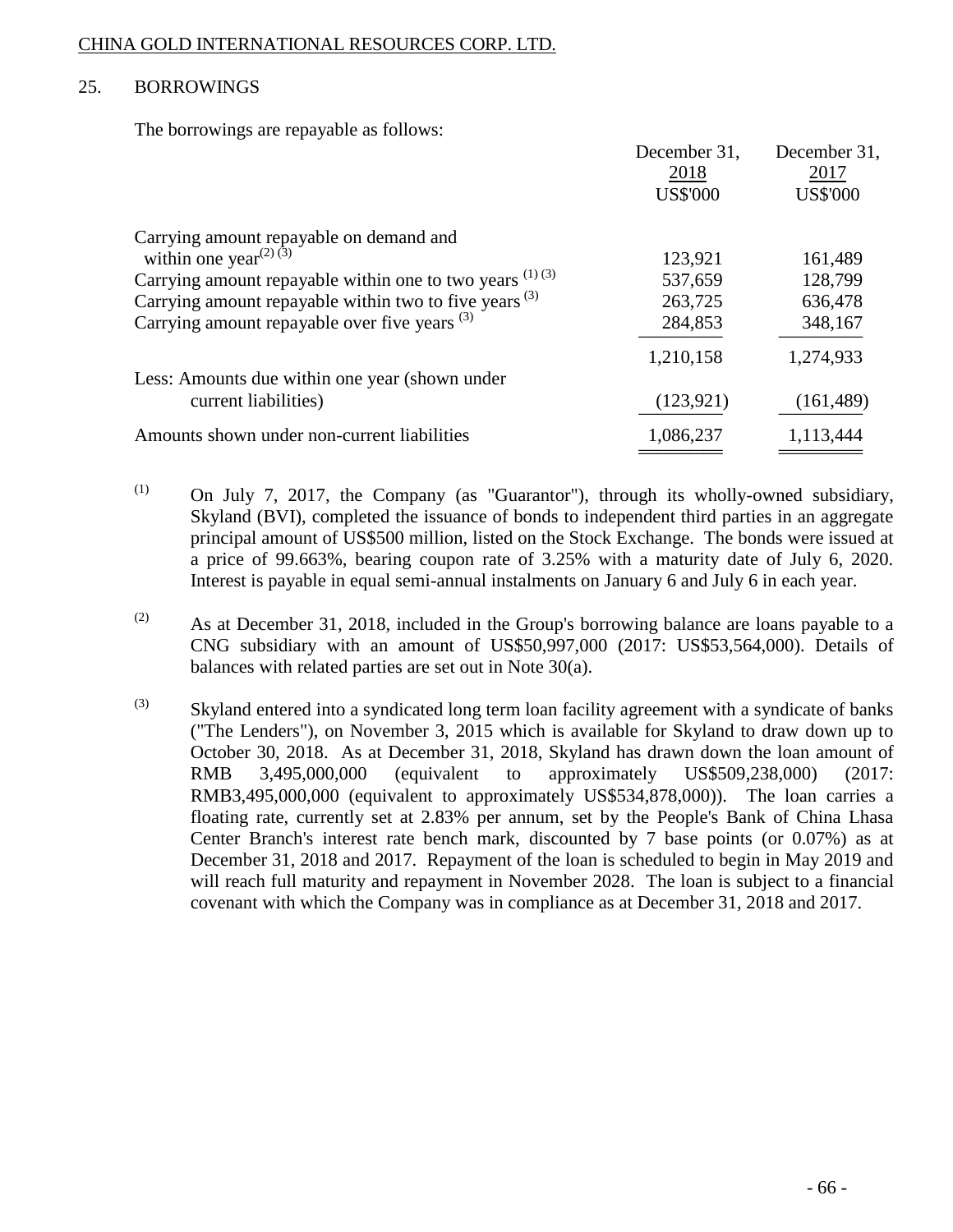## 25. BORROWINGS - continued

|  |  | Analysed as: |  |
|--|--|--------------|--|
|--|--|--------------|--|

|           | December 31,    | December 31,    |
|-----------|-----------------|-----------------|
|           | 2018            | 2017            |
|           | <b>US\$'000</b> | <b>US\$'000</b> |
| Secured   | 509,238         | 534,878         |
| Unsecured | 700,920         | 740,055         |
|           | 1,210,158       | 1,274,933       |
|           |                 |                 |

Fixed rate loans amounting to approximately US\$700,920,000 (December 31, 2017: US\$740,055,000), carry weighted average effective interest rate of 3.19% (2017: 3.27%) per annum.

The carrying values of the pledged assets to secure borrowings by the Group are as follows:

|               | December 31,            | December 31,                   |
|---------------|-------------------------|--------------------------------|
|               | 2018<br><b>US\$'000</b> | <u>2017</u><br><b>US\$'000</b> |
| Mining rights | 920,067                 | 947,254                        |

# 26. ENTRUSTED LOAN PAYABLE

On January 16, 2017, the Group renewed the entrusted loan by entering into a three-year entrusted loan agreement with CNG (note 30) and China National Gold Group Finance Company Limited ("China Gold Finance"), a subsidiary of CNG, in which CNG provided a loan of RMB200 million (equivalent to approximately US\$29,186,000 based on the spot rate at the withdrawal date) to the Group through China Gold Finance as the entrusted bank. The entrusted loan is unsecured and carries interest at a fixed rate of 2.75% per annum. The principal amount is repayable on January 15, 2020.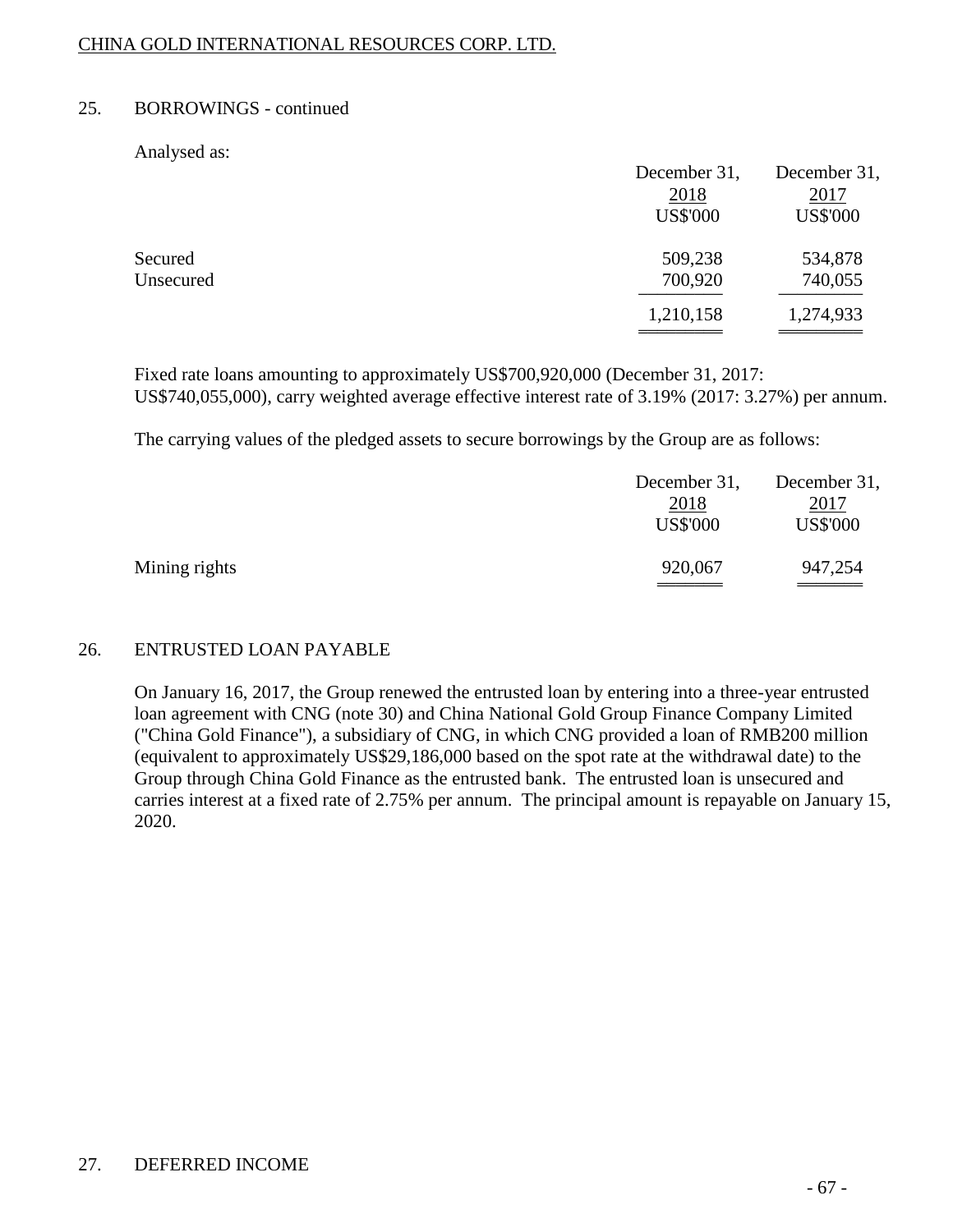|                                                                             | December 31,<br>2018<br><b>US\$'000</b> | December 31,<br>2017<br><b>US\$'000</b> |
|-----------------------------------------------------------------------------|-----------------------------------------|-----------------------------------------|
| Deferred income - government grants<br>Deferred lease inducement            | 3,459<br>19                             | 4,560<br>19                             |
| Total deferred income                                                       | 3,478                                   | 4,579                                   |
| Movement in the deferred income - government grants:                        | 2018<br><b>US\$'000</b>                 | 2017<br><b>US\$'000</b>                 |
| At January 1<br>Addition<br>Charged to other income<br>Exchange realignment | 4,560<br>256<br>(545)<br>(812)          | 4,195<br>482<br>(548)<br>431            |
| At December 31                                                              | 3,459                                   | 4,560                                   |

#### 28. ENVIRONMENTAL REHABILITATION

The environmental rehabilitation relates to reclamation and closure costs relating to the Group's mine operations at the CSH Gold Mine and Jiama Mine. The environmental rehabilitation is calculated as the net present value of estimated future net cash flows of the reclamation and closure costs, which total US\$86,910,000 (2017: US\$88,772,000), discounted at 4.5% (2017: 7.0%) per annum at December 31, 2018.

The following is an analysis of the environmental rehabilitation:

|                                                      | 2018            | 2017            |
|------------------------------------------------------|-----------------|-----------------|
|                                                      | <b>US\$'000</b> | <b>US\$'000</b> |
| At January 1                                         | 51,269          | 49,337          |
| Changes from change in discount rate during the year | 8,897           | (3,899)         |
| Accretion incurred in the current year               | 2,984           | 2,757           |
| Payment during the year                              | (828)           | (11)            |
| Exchange realignment                                 | (2,853)         | 3,085           |
| At December 31                                       | 59,469          | 51,269          |
|                                                      |                 |                 |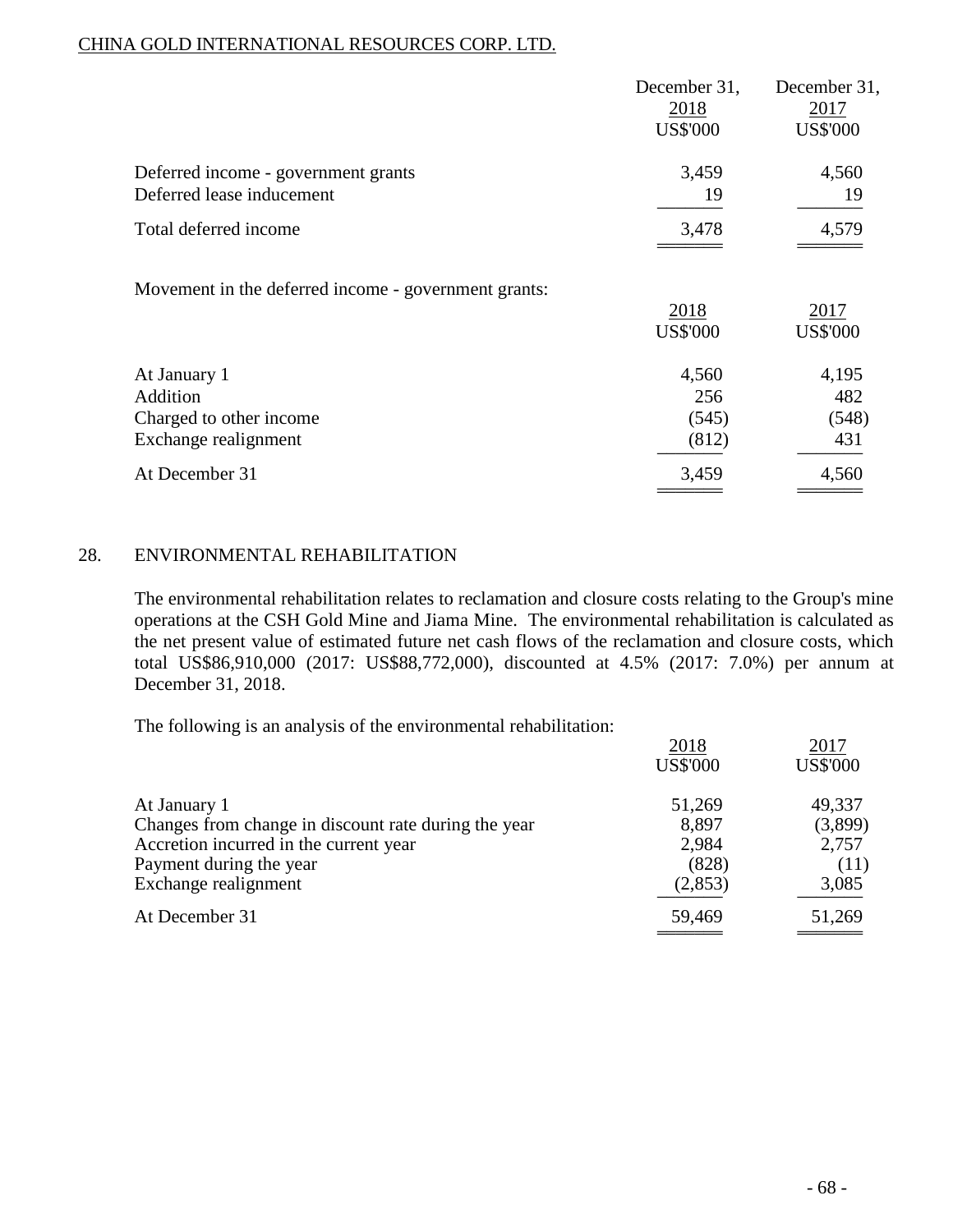#### 29. SHARE CAPITAL

Common shares

- (i) Authorized Unlimited common shares without par value
- (ii) Issued and outstanding

|                                       | Number      |                 |
|---------------------------------------|-------------|-----------------|
|                                       | of shares   | Amount          |
|                                       |             | <b>US\$'000</b> |
| Issued $&$ fully paid:                |             |                 |
| At January 1, 2017, December 31, 2017 |             |                 |
| and 2018                              | 396,413,753 | 1,229,061       |
|                                       |             |                 |

#### 30. RELATED PARTY TRANSACTIONS

The Group operates in an economic environment currently predominated by enterprises directly or indirectly owned or controlled or significantly influenced by the PRC government (hereinafter collectively referred to as "Government-related entities"). In addition, the Group itself is a Government-related entity. CNG, a substantial shareholder with significant influence over the Group, is a state owned company registered in Beijing, PRC, which is controlled by State-owned Assets Supervision and Administration Commission of the State Council of the PRC.

During the year, except as disclosed below, the Group did not have any individually significant transactions with other government-related entities in its ordinary and usual course of business.

Name and relationship with related parties during the years are as follows:

CNG owned the following percentages of outstanding common shares of the Company:

|            | December 31,<br>2018<br>$\%$ | December 31,<br>2017<br>$\%$ |
|------------|------------------------------|------------------------------|
| <b>CNG</b> | 39.3                         | 39.3                         |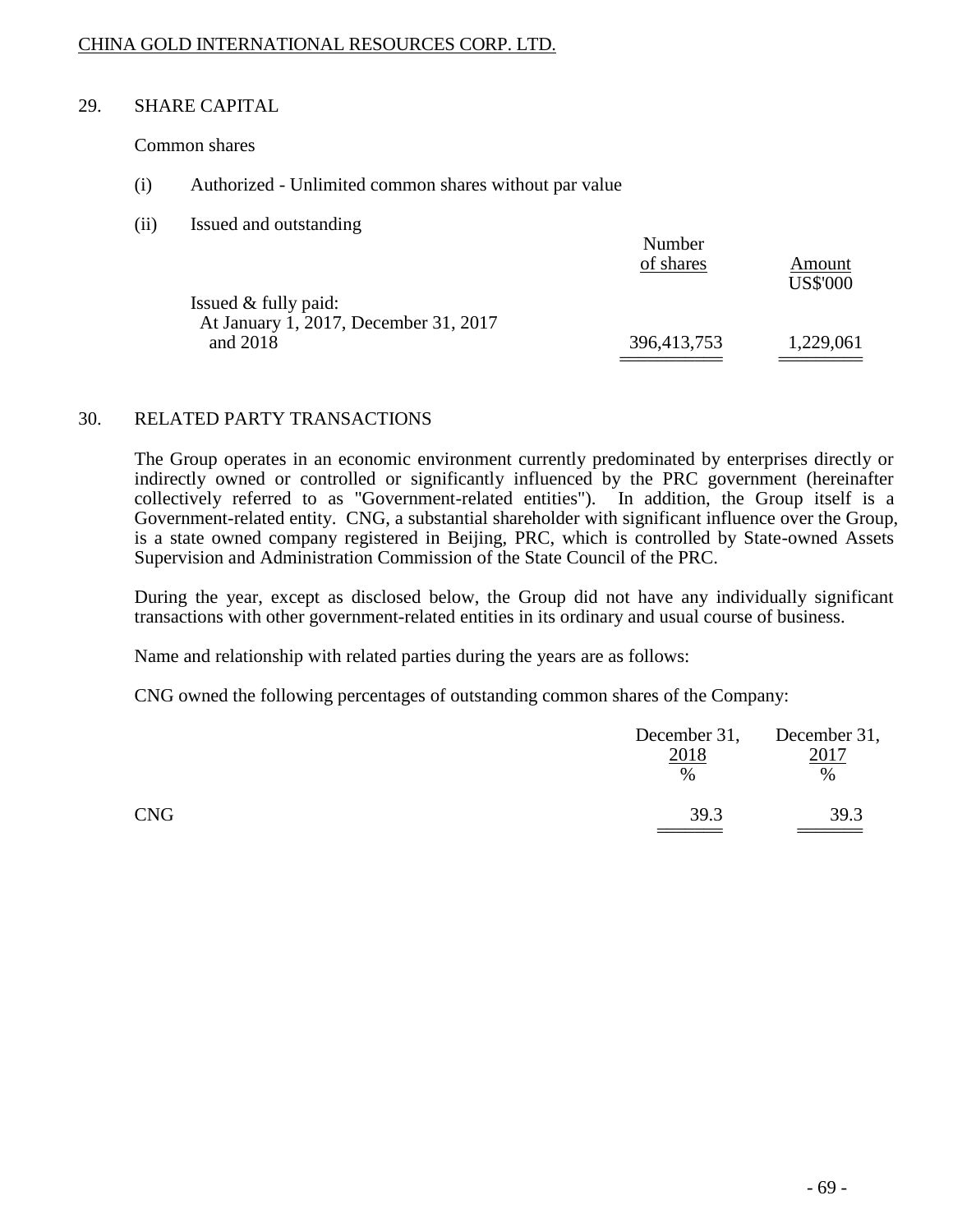# 30. RELATED PARTY TRANSACTIONS - continued

- (a) Transactions/balances with government-related entities in the PRC
	- (i) Transactions/balances with CNG and its subsidiaries

The Group had the following transactions with CNG and CNG's subsidiaries:

|                                                                               | December 31,<br>2018<br><b>US\$'000</b> | December 31,<br>2017<br><b>US\$'000</b> |
|-------------------------------------------------------------------------------|-----------------------------------------|-----------------------------------------|
| Gold doré bars sales by the Group (Note a)                                    | 186,796                                 | 233,641                                 |
| Copper and other product sales by the Group<br>(Note b)                       | 127,453                                 | 101,225                                 |
| Provision of transportation services by the Group<br>(Note b)                 | 1,536                                   | 699                                     |
| Construction, stripping and mining services<br>provided to the Group (Note b) | 16,548                                  | 21,852                                  |
| Office lease to the Group (Note b)                                            | 4,051                                   | 3,924                                   |
| Interest income                                                               | 177                                     | 4,124                                   |
| Interest expense                                                              | 3,094                                   | 3,003                                   |
| Entrusted loan (Note 26) and loans provided<br>to the Group (Note c)          | 53,756                                  | 105,065                                 |
| Cash and cash equivalent held by the Group<br>(Note c)                        | 14,570                                  | 96,337                                  |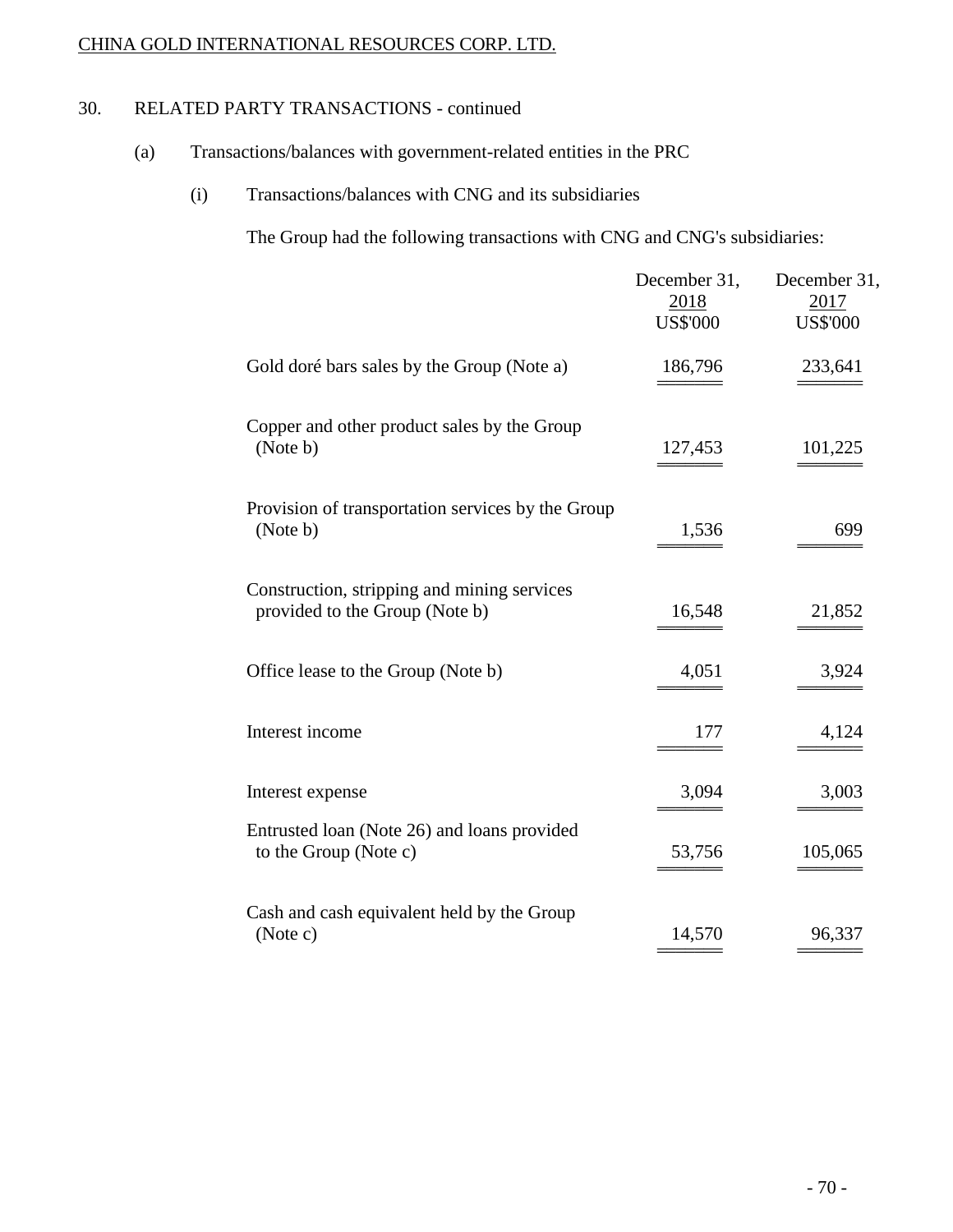#### 30. RELATED PARTY TRANSACTIONS - continued

- (a) Transactions/balances with government-related entities in the PRC continued
	- (i) Transactions/balances with CNG and its subsidiaries continued

Notes:

a. On May 7, 2014, the Company's subsidiary, IMP entered into an exclusive contract for the sale of doré with CNG pursuant to which IMP sells gold doré bars to CNG for the period up to December 31, 2017. On May 26, 2017, the Company and IMP entered into the Supplemental Contract for Purchase and Sale of Dore for an extended term commencing on January 1, 2018 and expiring on December 31, 2020.

The extent of the continuing connected transactions for the years ended December 31, 2018 and 2017 did not exceed the limit as set out in the announcements of the Company on May 26, 2017 and May 7, 2014 respectively.

b. On April 26, 2013, the Company entered into a product and service framework agreement with CNG for the provision of mining related services and products to the Company for three years until June 18, 2016. The agreement was amended to extend the term of the agreement to December 31, 2017 and to include copper concentrates sales contract and office lease contract with CNG since May 29, 2015. On May 26, 2017 the Company and CNG entered into the second supplemental product and service framework agreement to extend the term to December 31, 2020 and to extend the scope of the supplemental product and service framework agreement to include leasing services to be provided by Zhongxin International Financial Leasing (Shenzhen) Co. Ltd., the shares of which are 80% owned by CNG.

The extent of the continuing connected transactions for the years ended December 31, 2018 and 2017 did not exceed the limit as set out in the announcement of the Company on May 26, 2017 and May 29, 2015 respectively.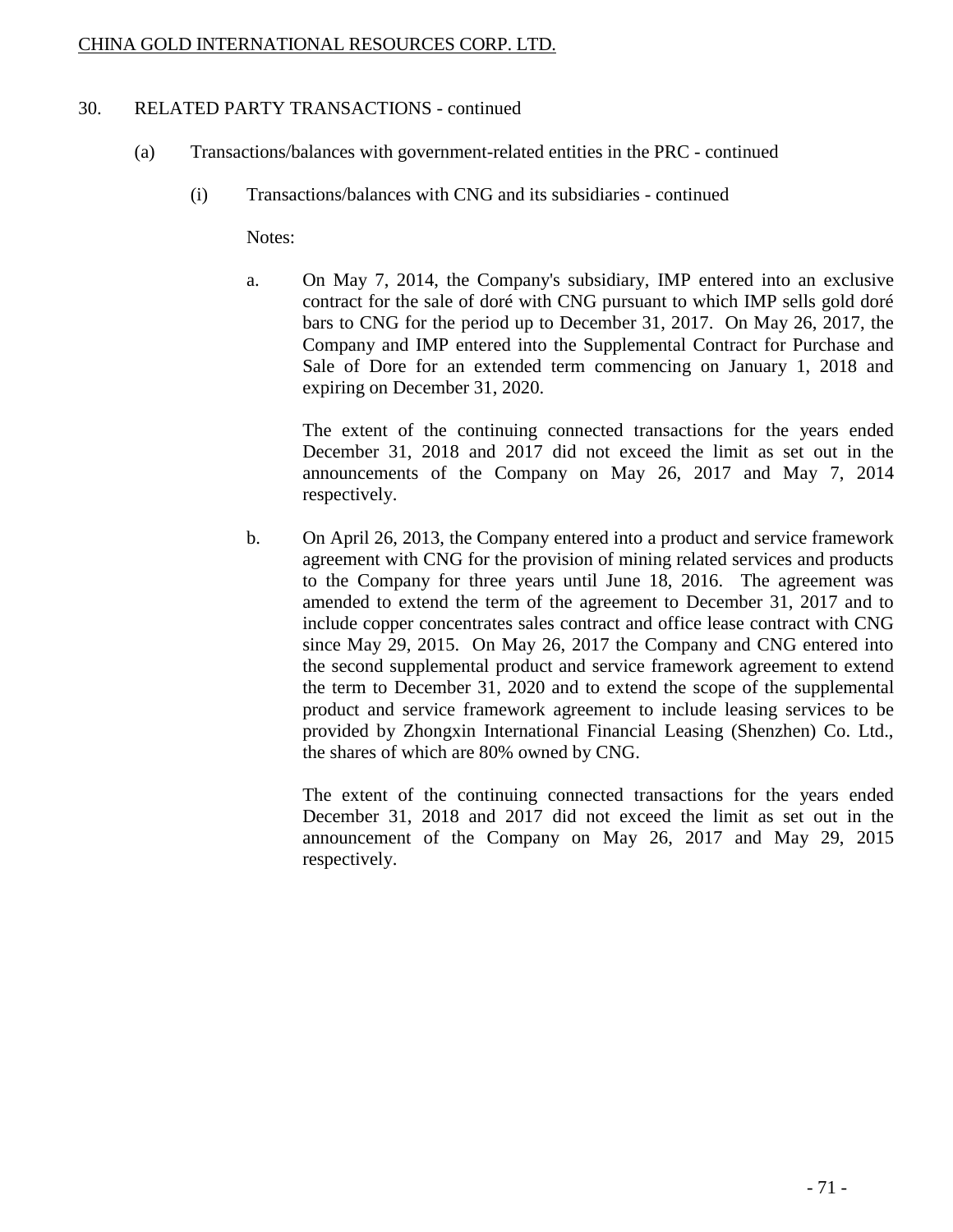## 30. RELATED PARTY TRANSACTIONS - continued

- (a) Transactions/balances with government-related entities in the PRC continued
	- (i) Transactions/balances with CNG and its subsidiaries continued

Notes: - continued

c. On May 29, 2015, the Company's subsidiaries, IMP, Huatailong and China Gold Finance, a subsidiary of CNG, entered into a financial services agreement (the "Financial Services Agreement") pursuant to which China Gold Finance will provide deposit services, loan, settlement, credit facility, financial advisory and other financial services subject to terms and conditions provided therein for a term of three years.

The extent of the continuing connected transactions for the year ended December 31, 2017 did not exceed the limit as set out in the announcement of the Company on May 29, 2015.

On December 18, 2017, the Company and China Gold Finance entered into a deposit services agreement ("Deposit Services Agreement") pursuant to which the Company and its subsidiaries may, from time to time, make withdrawals and deposits with China Gold Finance up to a daily maximum deposit balance (including interest) not exceeding RMB100 million (approximately equivalent to US\$15 million) and commencing from January 1, 2018 for one year. On the same date, IMP and China Gold Finance entered into a loan agreement ("Loan Agreement") pursuant to which China Gold Finance agreed to provide an unsecured loan in the aggregate amount of RMB350 million (approximately equivalent to US\$51 million) to satisfy the financial needs of the Group within the PRC subject to terms and conditions provided therein for a term of one year, and detail of terms as set out in loans payable to a CNG subsidiary below.

On December 18, 2018, the Deposit Services Agreement and Loan Agreement have been extended for a one year term to December 31, 2019 and four month term to April 30, 2019 pursuant to the supplemental deposit services agreement and loan agreement respectively.

The extend of the connected transaction for deposit services for the year ended December 31, 2018 did not exceed the limit as set out in the announcement of the Company on December 18, 2017.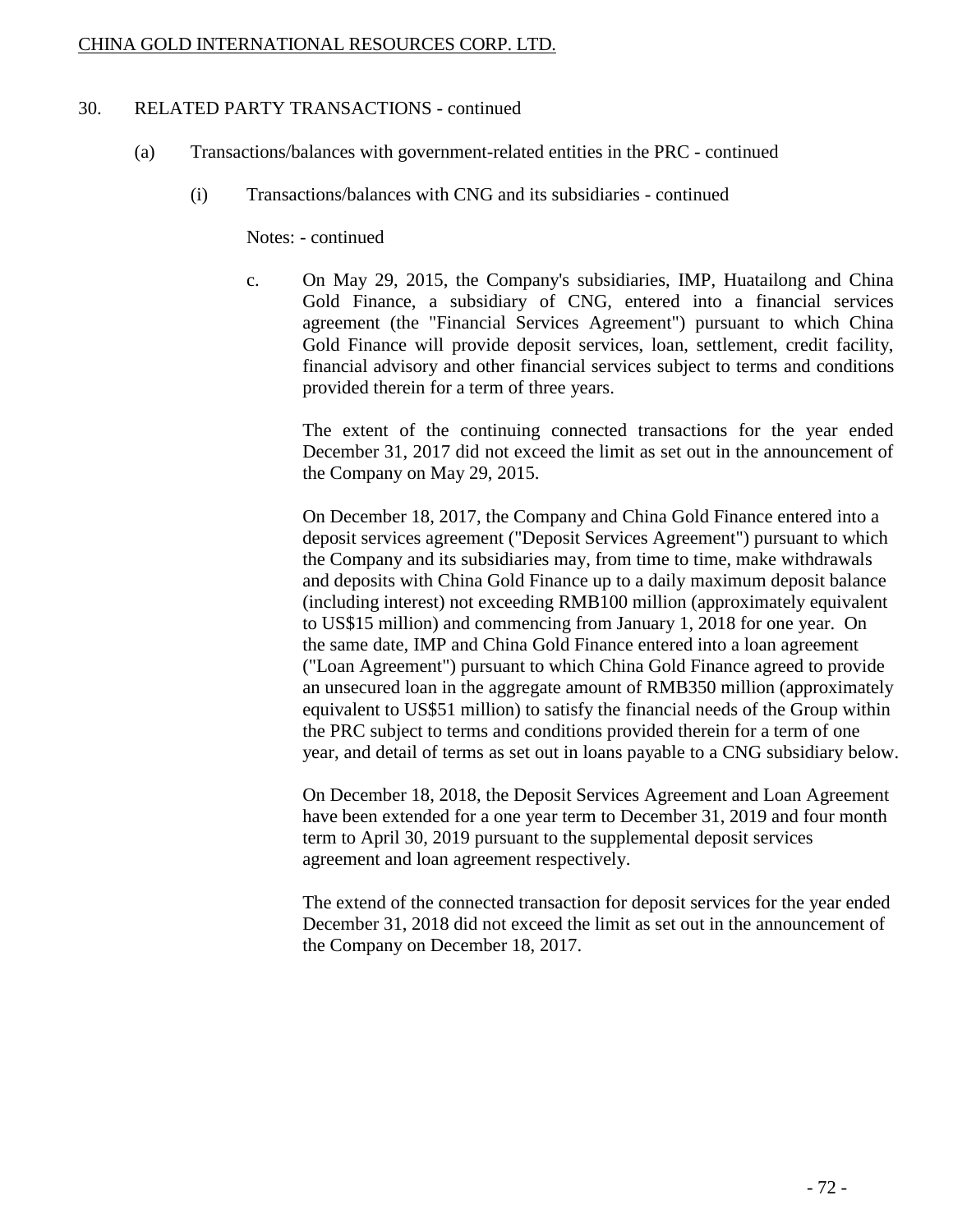#### 30. RELATED PARTY TRANSACTIONS - continued

- (a) Transactions/balances with government-related entities in the PRC continued
	- (i) Transactions/balances with CNG and its subsidiaries continued

The Group has the following significant balances with CNG and its subsidiaries at the end of each reporting period:

|                                                    | December 31,    | December 31,    |
|----------------------------------------------------|-----------------|-----------------|
|                                                    | 2018            | 2017            |
|                                                    | <b>US\$'000</b> | <b>US\$'000</b> |
| Assets                                             |                 |                 |
| Amounts due from related companies (note 15)       | 725             | 65              |
| Cash and cash equivalents held in a CNG subsidiary | 14,570          | 96,337          |
| Trade receivables from CNG subsidiaries (note 15)  |                 | 19,721          |
| Deposits                                           | 53              | 81              |
|                                                    | 15,348          | 116,204         |
|                                                    |                 |                 |

Other than the cash and cash equivalents held in a CNG subsidiary, the remaining amounts due from CNG and its subsidiaries as at December 31, 2018 and 2017, which are included in trade and other receivables is non-interest bearing, unsecured and repayable on demand.

|                                                | December 31,    | December 31,    |
|------------------------------------------------|-----------------|-----------------|
|                                                | 2018            | 2017            |
|                                                | <b>US\$'000</b> | <b>US\$'000</b> |
| Liabilities                                    |                 |                 |
| Loans payable to a CNG subsidiary              | 50,997          | 53,564          |
| Entrusted loan payable (note 26)               | 29,140          | 30,608          |
| Construction costs payable to CNG subsidiaries | 25,500          | 22,852          |
| Trade payable to CNG subsidiaries              | 3,556           | 722             |
| Amount due to CNG                              | 86              |                 |
| Customer advances paid by a CNG's subsidiary   |                 | 35              |
| Contract liabilities with a CNG's subsidiary   | 3,263           |                 |
|                                                | 112,542         | 107,781         |
|                                                |                 |                 |

The loans payable to a CNG subsidiary, which are included in borrowings, carry fixed interest rates at 4.13% (2017: 4.13%) per annum and are unsecured and repayable within one year. With the exception of the entrusted loan payable to CNG and loans payable to a CNG subsidiary, the amounts due to CNG and its subsidiaries which are included in other payables and construction costs payable, are non-interest bearing, unsecured and have no fixed terms of repayments.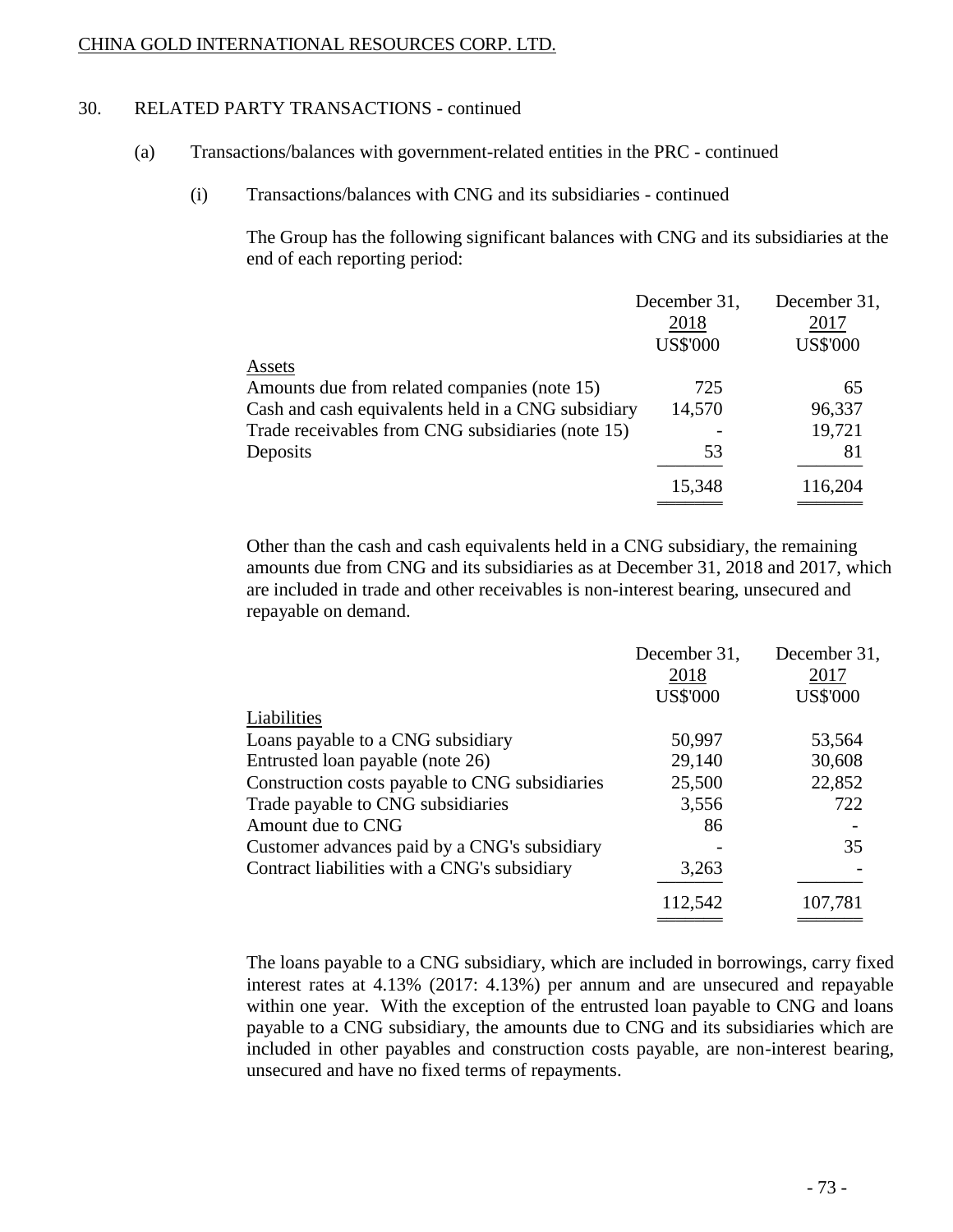## 30. RELATED PARTY TRANSACTIONS - continued

- (a) Transactions/balances with government-related entities in the PRC continued
	- (ii) Transactions/balances with other government related entities in the PRC

Apart from the transactions with CNG and its subsidiaries disclosed above, the Group has also entered into transactions of bank deposits, pledged bank deposits, borrowings and other general banking facilities with other government-related entities in its ordinary course of business. Over 80%, 100%, 54% and 100% (2017: over 24%, 100%, 52% and 100%) of the Group's bank deposits, pledged bank deposits, borrowings and other general banking facilities are with government-related entities respectively.

(b) Compensation of key management personnel

Other than the directors' emoluments disclosed in note  $11(a)$ , the Group has the following compensation to other key management personnel during the years:

|                                                         | Year ended<br>December 31,<br>2018<br><b>US\$'000</b> | Year ended<br>December 31,<br>2017<br><b>US\$'000</b> |
|---------------------------------------------------------|-------------------------------------------------------|-------------------------------------------------------|
| Salaries and other benefits<br>Post-employment benefits | 666<br>23                                             | 869<br>19                                             |
|                                                         | 689                                                   | 888                                                   |

#### 31. CAPITAL RISK MANAGEMENT

The Group manages its common shares as capital. The Group's objectives when managing capital are to safeguard the Group's ability to continue as a going concern in order to operate its mines, pursue the development of its mineral properties and to maintain a flexible capital structure which optimizes the costs of capital at an acceptable risk. The Group's overall strategy remains unchanged from prior years.

The Group manages the capital structure and makes adjustments to it in light of operating results, changes in economic conditions and the risk characteristics of the underlying assets. To maintain or adjust the capital structure, the Group may attempt to issue new shares or options, issue of new debt, redemption of existing debt or acquire or dispose of assets.

In order to facilitate the management of its capital requirements, the Group prepares annual expenditure budgets that are updated as necessary depending on various factors, including operating results, successful capital deployment and general industry conditions. The annual and updated budgets are approved by the board of directors of the Company.

In order to maximize ongoing development efforts, the Group does not pay out dividends. The Group's policy is to invest its short-term excess cash in fixed bank deposits with maturities of 90 days or less from the original date of acquisition, selected with regards to the expected timing of expenditures from its operations.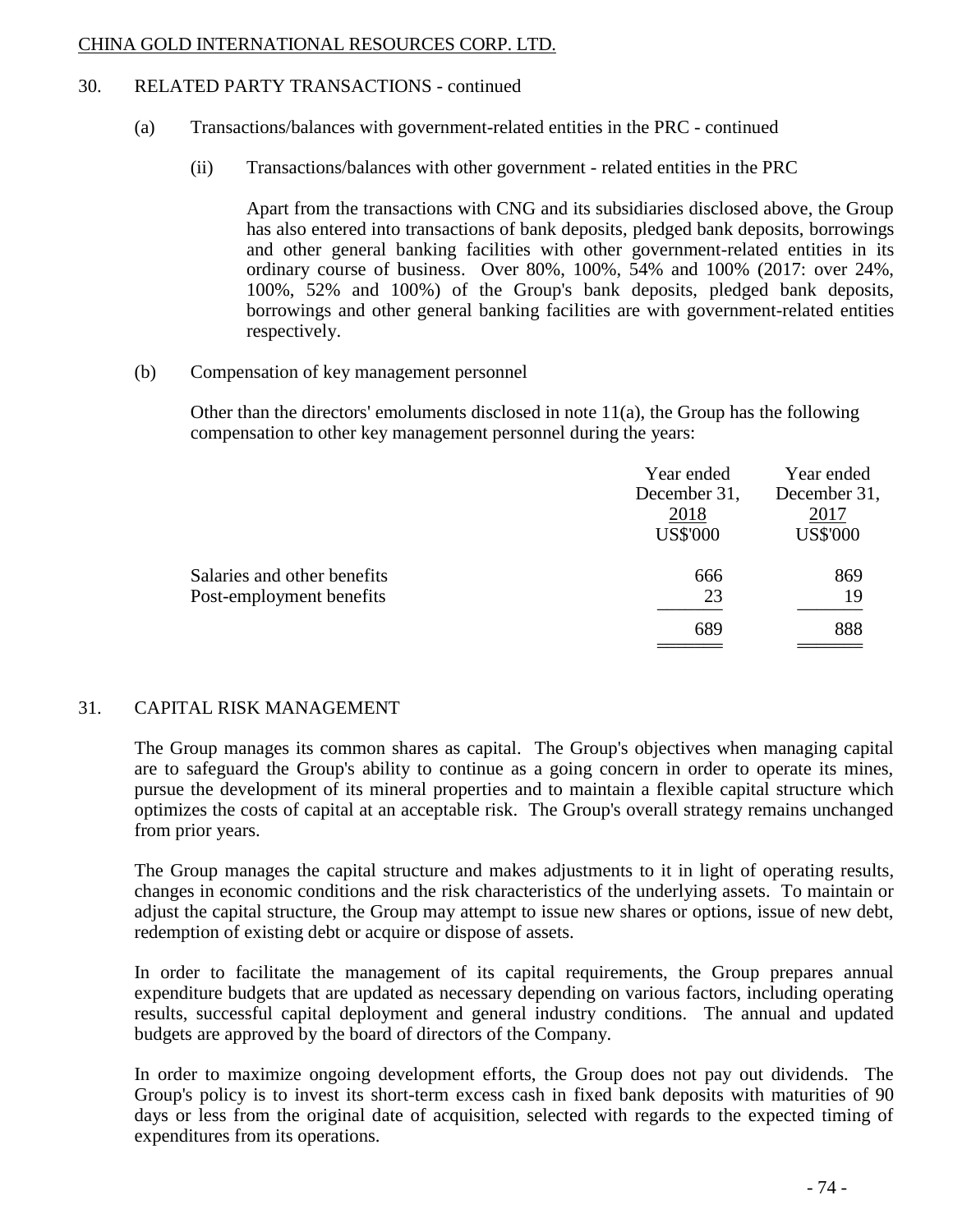# 32. FINANCIAL INSTRUMENTS

|                                       | December 31,<br>2018<br><b>US\$'000</b> | December 31,<br>2017<br><b>US\$'000</b> |
|---------------------------------------|-----------------------------------------|-----------------------------------------|
| <i>Financial assets</i>               |                                         |                                         |
| Financial assets at amortised cost    | 158,555                                 |                                         |
| Equity instruments at FVTOCI          | 20,230                                  |                                         |
| Loans and receivables (including cash |                                         |                                         |
| and cash equivalents)                 |                                         | 187,206                                 |
| Available-for-sale investments        |                                         | 21,823                                  |
|                                       |                                         |                                         |
| <b>Financial liabilities</b>          |                                         |                                         |
| At amortised cost                     | 1,512,667                               | 1,514,217                               |
|                                       |                                         |                                         |

Financial assets at amortised cost and loan and receivables (including cash and cash equivalents) as at December 31, 2018 and 2017 respectively are as follows:

|                                                                  | December 31,<br>2018<br><b>US\$'000</b> | December 31,<br>2017<br><b>US\$'000</b> |
|------------------------------------------------------------------|-----------------------------------------|-----------------------------------------|
| Cash and cash equivalents                                        | 137,996                                 | 147,318                                 |
| Restricted bank balance                                          | 16,100                                  | 18,089                                  |
| Trade and other receivables <sup>(1)</sup>                       | 4,102                                   | 21,424                                  |
| Amount due from a non-controlling<br>shareholder of a subsidiary |                                         |                                         |
| (included in prepaid expenses)                                   | 357                                     | 375                                     |
|                                                                  | 158,555                                 | 187,206                                 |
|                                                                  |                                         |                                         |

Financial liabilities at amortised cost as at December 31, 2018 and 2017 are as follows:

|                                            | December 31,<br>2018<br><b>US\$'000</b> | December 31,<br>2017<br><b>US\$'000</b> |
|--------------------------------------------|-----------------------------------------|-----------------------------------------|
| Accounts and other payables <sup>(2)</sup> | 273,369                                 | 208,676                                 |
| <b>Borrowings</b>                          |                                         |                                         |
| - Loans, other than syndicated loan        | 700,920                                 | 740,055                                 |
| - Syndicated loan                          | 509,238                                 | 534,878                                 |
| Entrusted loan payable                     | 29,140                                  | 30,608                                  |
|                                            | 1,512,667                               | 1,514,217                               |
|                                            |                                         |                                         |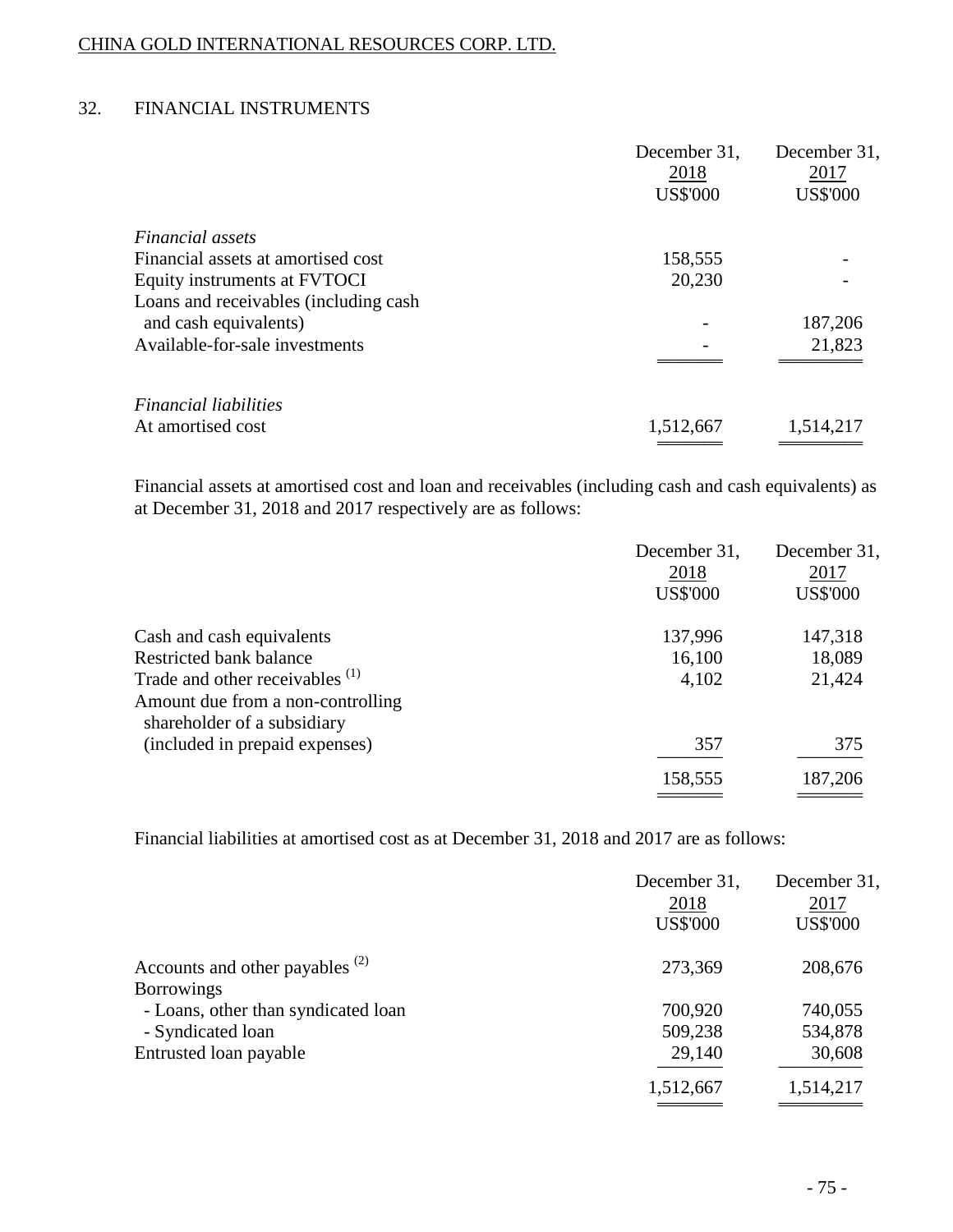#### 32. FINANCIAL INSTRUMENTS - continued

- (1) Excluded VAT recoverables.
- $(2)$  Excluded advances from customers, mining cost accrual, other accruals, payroll and benefit payable and other tax payables.

The Group's financial instruments are exposed to certain financial risks including market risk (e.g. currency risk, interest rate risk and other price risk), credit risk and liquidity risk.

(a) Currency risk

The Group is exposed to the financial risk related to the fluctuation of foreign exchange rates for the monetary assets and liabilities denominated in the currencies other than the functional currencies to which they related. The Group has not hedged its exposure to currency fluctuations. However, the Management monitors foreign exchange exposure and will consider hedging significant foreign currency exposure should the need arise.

At the end of each reporting period, Huatailong of which its functional currency is RMB, had US\$ denominated intra-group borrowings from Skyland (BVI). The intra-group borrowing is approximately US\$225,550,000 (2017: US\$224,631,000) as at December 31, 2018.

The Group is mainly exposed to exchange rate fluctuation of RMB and US\$.

*RMB monetary assets and( liabilities)*

|                                | December 31,    | December 31,    |
|--------------------------------|-----------------|-----------------|
|                                | 2018            | 2017            |
|                                | <b>US\$'000</b> | <b>US\$'000</b> |
| Cash and cash equivalents      | 23,097          | 9,091           |
| Restricted bank balances       | 16,100          | 18,089          |
| Trade and other receivables    | 65              | 78              |
| Available-for-sale investments |                 | 1,530           |
| Equity instrument at FVTOCI    | 1,992           |                 |
| Accounts and other payables    | (81, 921)       | (89, 461)       |
| <b>Borrowings</b>              | (80, 138)       | (84, 173)       |
|                                | (120, 805)      | (144, 846)      |
|                                |                 |                 |

Based on the above net exposures, and assuming that all other variables remain constant, a 5% (2017: 5%) depreciation/appreciation of the RMB against the US\$ would result in a decrease/increase in the Group's loss for the year of approximately US\$5,134,000 (2017: increase/decrease in the Group's profit for the year of approximately US\$6,158,000) for the year ended December 31, 2018.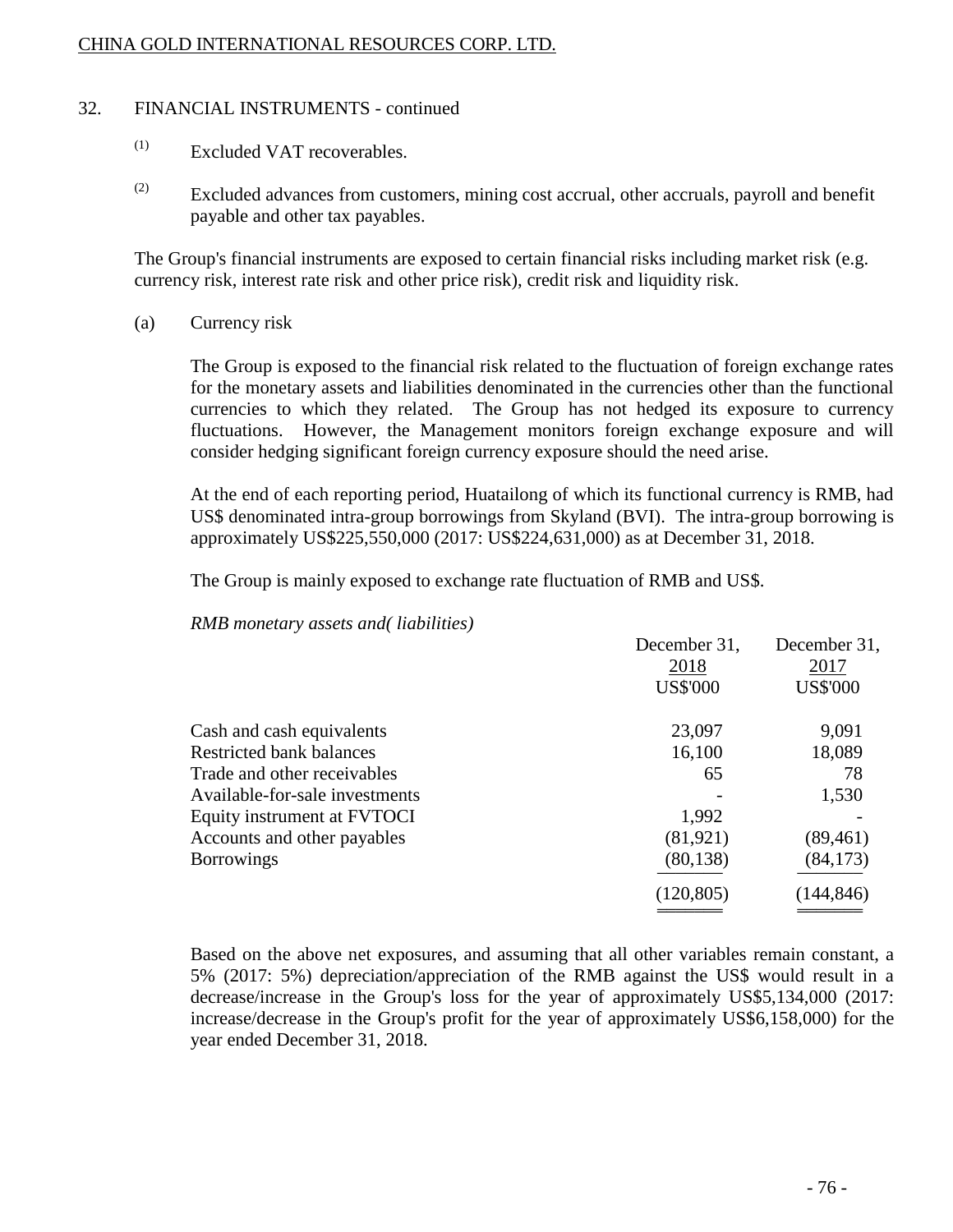#### 32. FINANCIAL INSTRUMENTS - continued

#### (a) Currency risk - continued

#### *US\$ monetary assets and (liabilities)*

|                           | December 31,    | December 31,    |
|---------------------------|-----------------|-----------------|
|                           | 2018            | 2017            |
|                           | <b>US\$'000</b> | <b>US\$'000</b> |
| Cash and cash equivalents | 18              | 25              |
| Inter-company loans       | (225,550)       | (224, 631)      |
| Other payables            | (133,087)       | (16, 165)       |
|                           | (358, 619)      | (240,771)       |
|                           |                 |                 |

Based on the above net exposures, and assuming that all other variables remain constant, a 5% (2017: 5%) depreciation/appreciation of the US\$ against the RMB would result in a decrease/increase in the Group's loss for the year of approximately US\$16,317,000 (2017: increase/decrease in the Group's profit for the year of approximately US\$10,233,000) for the year ended December 31, 2018.

In the Management's opinion, the sensitivity analysis is unrepresentative of the inherent foreign exchange risk as the year end exposure does not reflect the exposure during the year.

(b) Interest rate risk

Interest rate risk is the risk that the fair value in relation to bank balance, borrowings, entrusted loan payable and loan to a CNG subsidiary of US\$725,694,000 (2017: US\$744,418,000) bearing fixed interest rate or future cash flows of a financial instrument will fluctuate because of changes in market interest rates. The Group is exposed to cash flow interest rate risk on the variable rate bank balances and variable-rate bank borrowings (see note 25 for details of these borrowings).

#### **Sensitivity analysis**

The following analysis is prepared assuming the financial instruments outstanding at the end of the reporting period were outstanding for the whole year and all other variables were held constant. A 25 basis point (2017: 25 basis points) increase or decrease is used when reporting interest rate risk internally to key management personnel and represents the Management's assessment of the reasonably possible change in interest rates.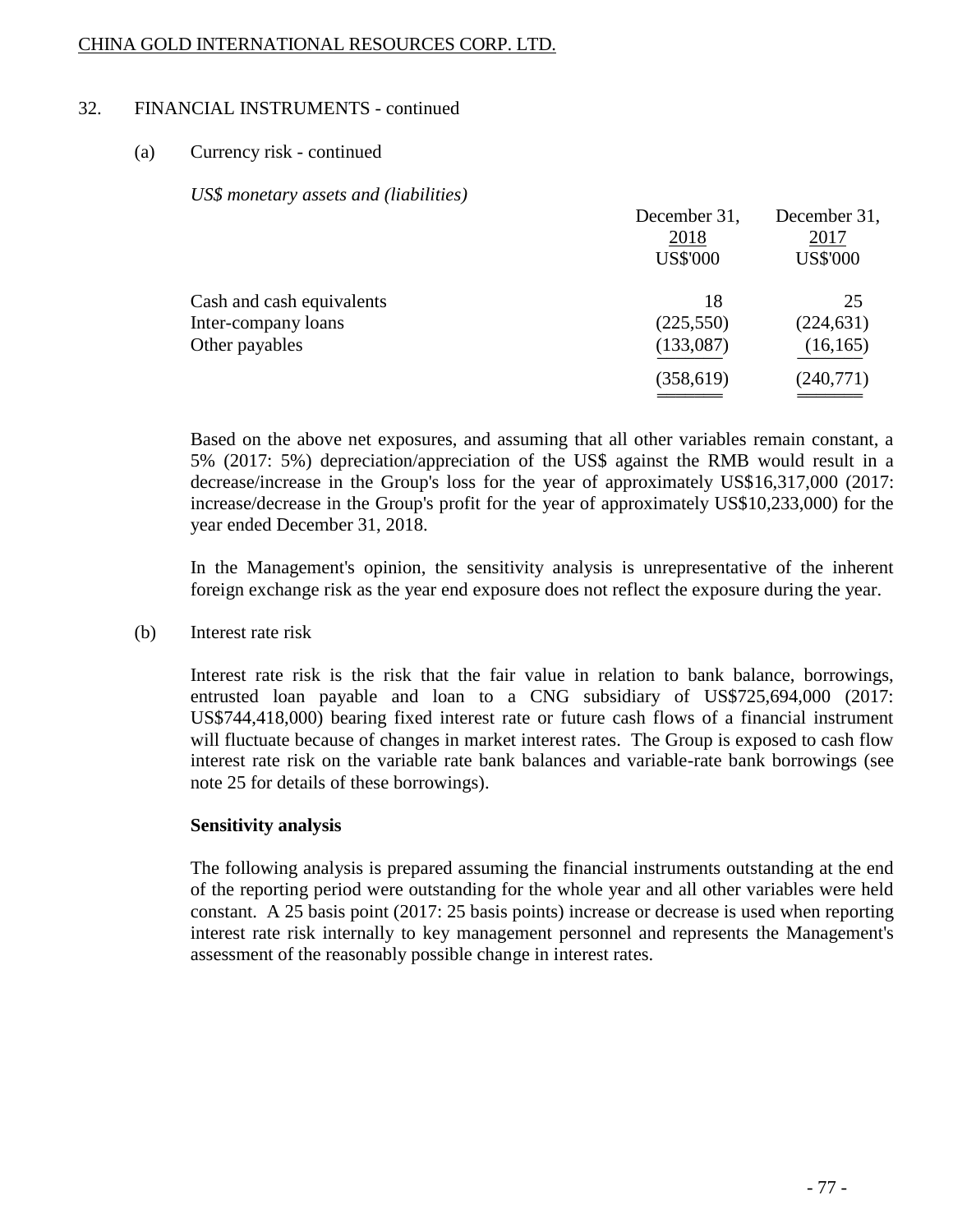#### 32. FINANCIAL INSTRUMENTS - continued

#### (b) Interest rate risk - continued

#### **Sensitivity analysis** - continued

The analysis below reflects the sensitivity that the interest rate may be higher/lower by 25 basis points (2017: 25 basis points).

|                                                            | Year ended      | Year ended      |
|------------------------------------------------------------|-----------------|-----------------|
|                                                            | December 31,    | December 31,    |
|                                                            | 2018            | 2017            |
|                                                            | <b>US\$'000</b> | <b>US\$'000</b> |
| 25 basis points (2017: 25 basis points) higher             |                 |                 |
| - increase in loss (2017: decrease in profit) for the year | (652)           | (175)           |
| - addition in finance costs capitalised                    | 29              | 756             |
|                                                            |                 |                 |
| 25 basis points (2017: 25 basis points) lower              |                 |                 |
| - decrease in loss (2017: increase in profit) for the year | 652             | 175             |
| - reduction in finance costs capitalised                   | (29)            | (756)           |
|                                                            |                 |                 |

The Group monitors interest rate exposure and will consider hedging significant interest rate exposure should the need arise.

#### (c) Other price risk

The Group is exposed to equity price risk through its investments in equity securities listed in Hong Kong. The Group's equity price risk is mainly concentrated on equity instruments operating in mining industry sector quoted in the Stock Exchange. In addition, the Group also invested in certain unquoted equity securities for investees operating in the chemical industry sector for long term strategic purposes which had been designated as FVTOCI (2017: available-for-sale investments measured at cost less impairment). The Group has formed a team led by Chief Financial Officer to monitor the price risk and will consider hedging the risk exposure should the need arise.

#### *Sensitivity analysis*

The sensitivity analyses below have been determined based on the exposure to equity price risk at the reporting date. No sensitivity analysis is presented as the directors of the Company consider the amounts of unquoted investments are insignificant. If the prices of the respective equity instruments had been 10% (2017: 10%) higher/lower:

 Investments revaluation reserve would increase/decrease by US\$1,766,000 (2017: increase/decrease by US\$1,968,000) for the Group as a result of the changes in fair value of listed investment at FVTOCI (2017: available-for-sale investment).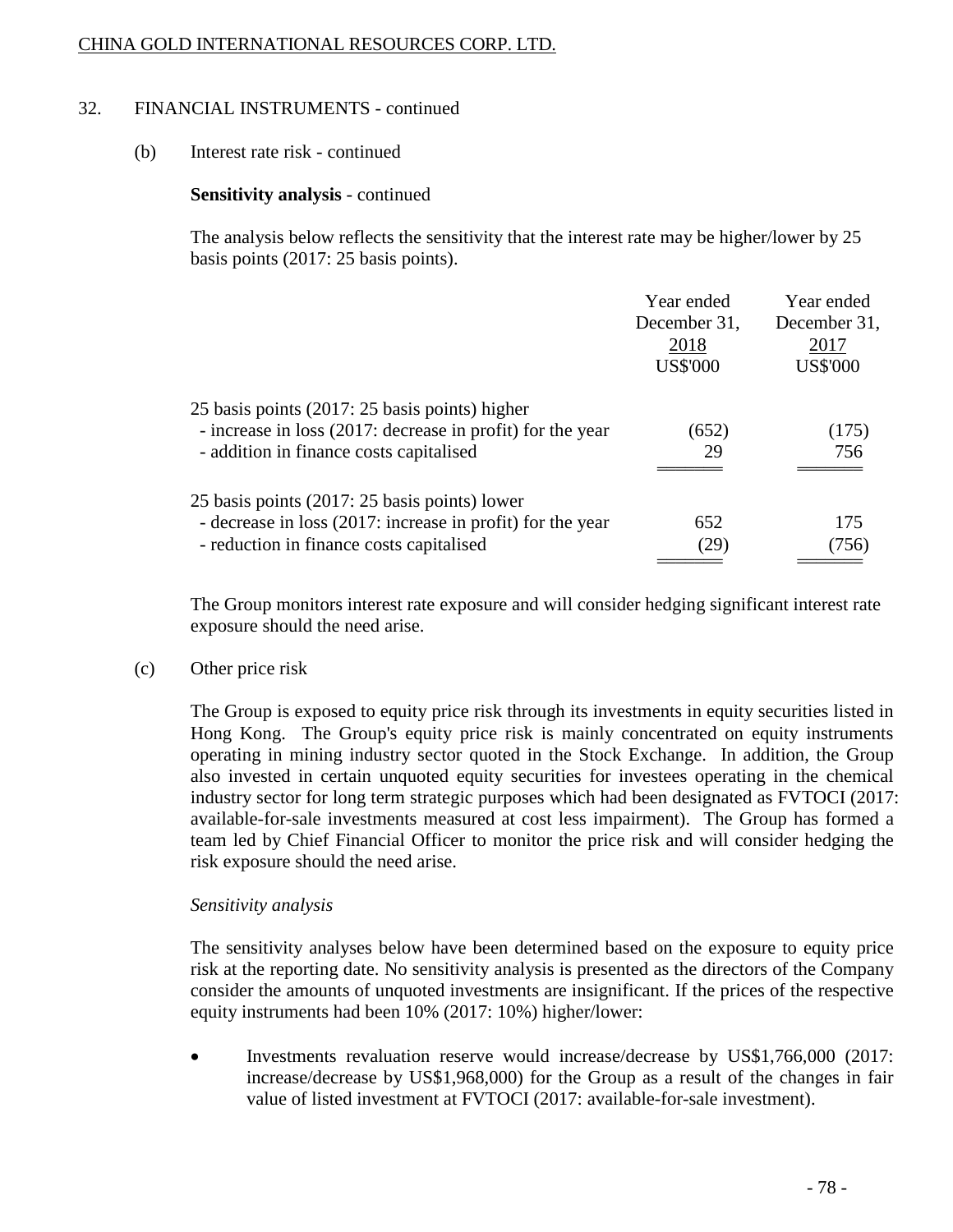#### 32. FINANCIAL INSTRUMENTS - continued

#### (d) Credit risk and impairment assessment

Credit risk is the risk of an unexpected loss if a customer or third party to a financial asset fails to meet its contractual obligations. The Group sold approximately 100% (2017: 100%) of its gold to one creditworthy customer, CNG, and approximately 33% (2017: 57%) and 63% (2017: 42%) of its copper concentrate and other by-product to a CNG subsidiary and third-party customers with 10% or more of the Group's revenue respectively for the year ended December 31, 2018 and exposes the Group to concentration of credit risk. The failure of these customers to make required payments could have a negative impact on the Group's results. The Group manages this risk by demanding upfront payment for sales of copper concentrate and other by-products and has set up monitoring procedures to ensure that follow-up action is taken for timely settlement of receivables from CNG, the CNG subsidiary and third-party customers. The Group reviews the recoverable amount of each individual trade debt at the end of the reporting period to ensure the adequate impairment losses are made for irrecoverable amounts. In addition, the Group performs impairment assessment under ECL model upon application of IFRS 9 (2017: incurred loss model) on trade balances individually. In this regard, Management considers the Group's credit risk is significantly reduced. The Group does not hold any collateral over these balances.

Since the adoption of IFRS 9 on January 1, 2018, the Group applies the simplified approach to provide for expected credit losses on trade receivables as permitted and prescribed by IFRS 9.

The Management assessed the expected loss on trade receivables individually. Based on historical experience of the Group, these trade receivables are generally recoverable due to the long term/on-going relationship and good repayment record.

As at December 31, 2018, included in the Group's trade receivables balance are debtors with aggregate carrying amount of US\$118,000 which are past due as at the reporting date. The directors of the Company are of the opinion that there has no default occurred for the past due balances and the balances are still considered fully recoverable due to long-term/on-going relationship and good repayment record from these customers.

Movement in the allowance for credit losses of trade receivables:

|                             | December 31,<br>2018<br><b>US\$'000</b> |
|-----------------------------|-----------------------------------------|
| At January 1                | 33                                      |
| Allowance for credit losses | 20                                      |
| Exchange realignment        | (7)                                     |
| At December 31              | 46                                      |
|                             |                                         |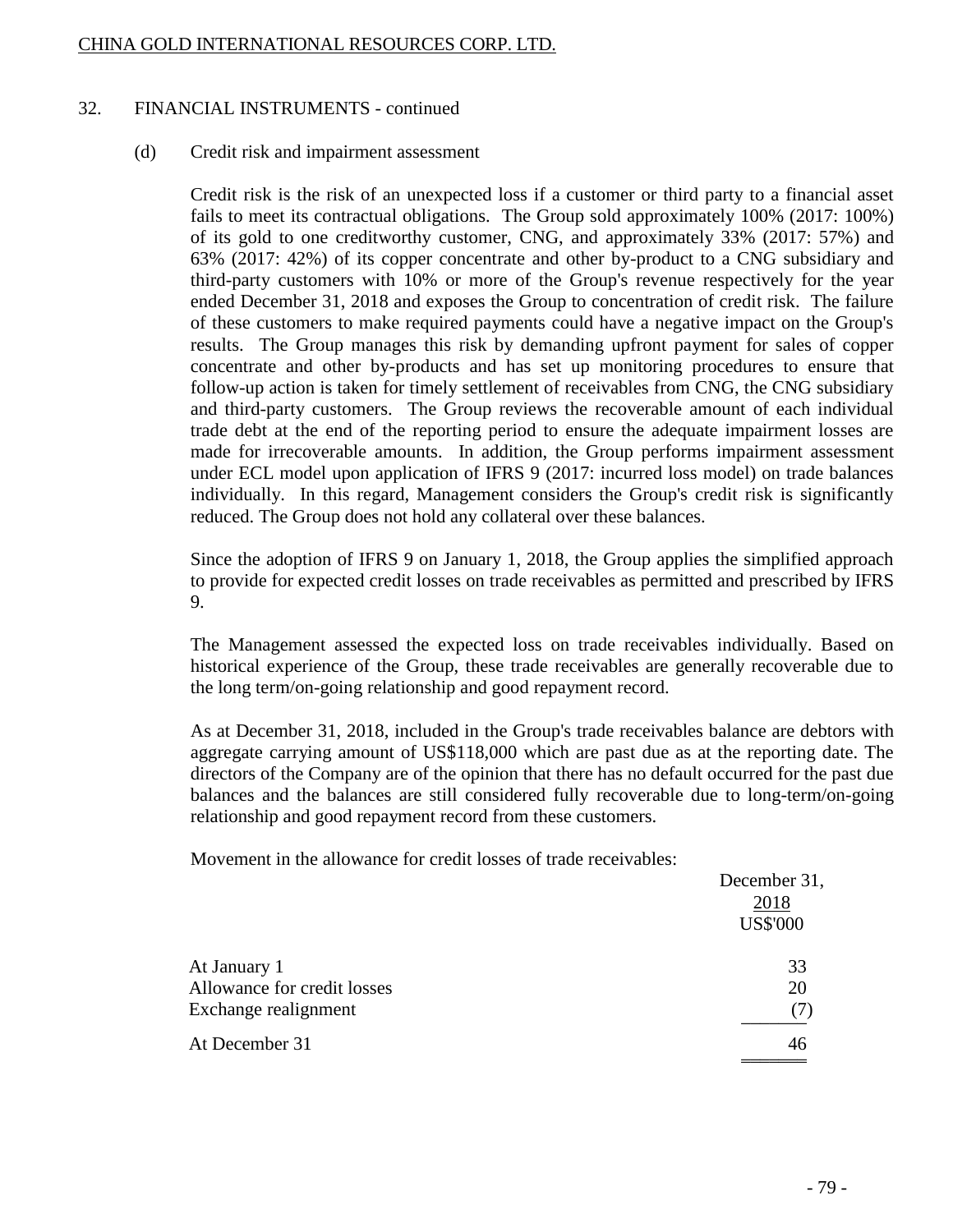## 32. FINANCIAL INSTRUMENTS - continued

#### (d) Credit risk and impairment assessment - continued

The Group was exposed to credit risk on amount due from related parties and other receivables. The Management periodically monitors the financial position of each of the related companies to ensure each related company is financially viable to settle the amount due to the Group. The Management makes individual assessment on the recoverability of other receivables based on historical settlement records and past experience. The directors of the Company believe that there is no material credit risk inherent in the Group's outstanding balance of other receivables.

The Group's cash and short-term bank deposits are held in large PRC, Hong Kong and Canadian financial institutions, which the credit risks on cash and short-term bank deposits are limited. These deposits mature at various dates within three months from inception date. The exchange rate of RMB is determined by the Government of the PRC and the remittance of funds out of the PRC is subject to exchange restrictions imposed by the Government of the PRC.

The Group had concentration of credit risk by geographical locations as the financial assets at amortised cost comprise various debtors which are located either in the PRC or Canada for the years ended December 31, 2018 and 2017.

Other than the concentration of the credit risk on bank balances and accounts receivable, the Group does not have any other significant concentration of credit risk.

(e) Liquidity risk

The Group operates in a capital intensive industry. The Group's liquidity requirements arise principally from the need for financing the expansion of its mining and processing operations.

Liquidity risk is the risk that the Group will not be able to meet its financial obligations as they fall due. The Group manages liquidity risk through the management of its capital structure and financial leverage as outlined in note 31.

The Group manages its liquidity primarily through maintaining adequate level of cash and cash equivalents and bank borrowings.

In the management of the liquidity risk, the Group monitors and maintains a level of cash and cash equivalents deemed adequate by the management to finance the Group's operations and mitigate the effects of fluctuations in cash flows. The Management monitors the utilisation of bank borrowings and ensures compliance with loan covenants.

The Group relies on bank borrowings as a significant source of liquidity. Details of which are set out in note 25.

The following table details the Group's remaining contractual maturities for its financial liabilities (see note 33 for other commitments). The table is based on the undiscounted cash flows of financial liabilities based on the earliest date on which the Group can be required to satisfy the liabilities.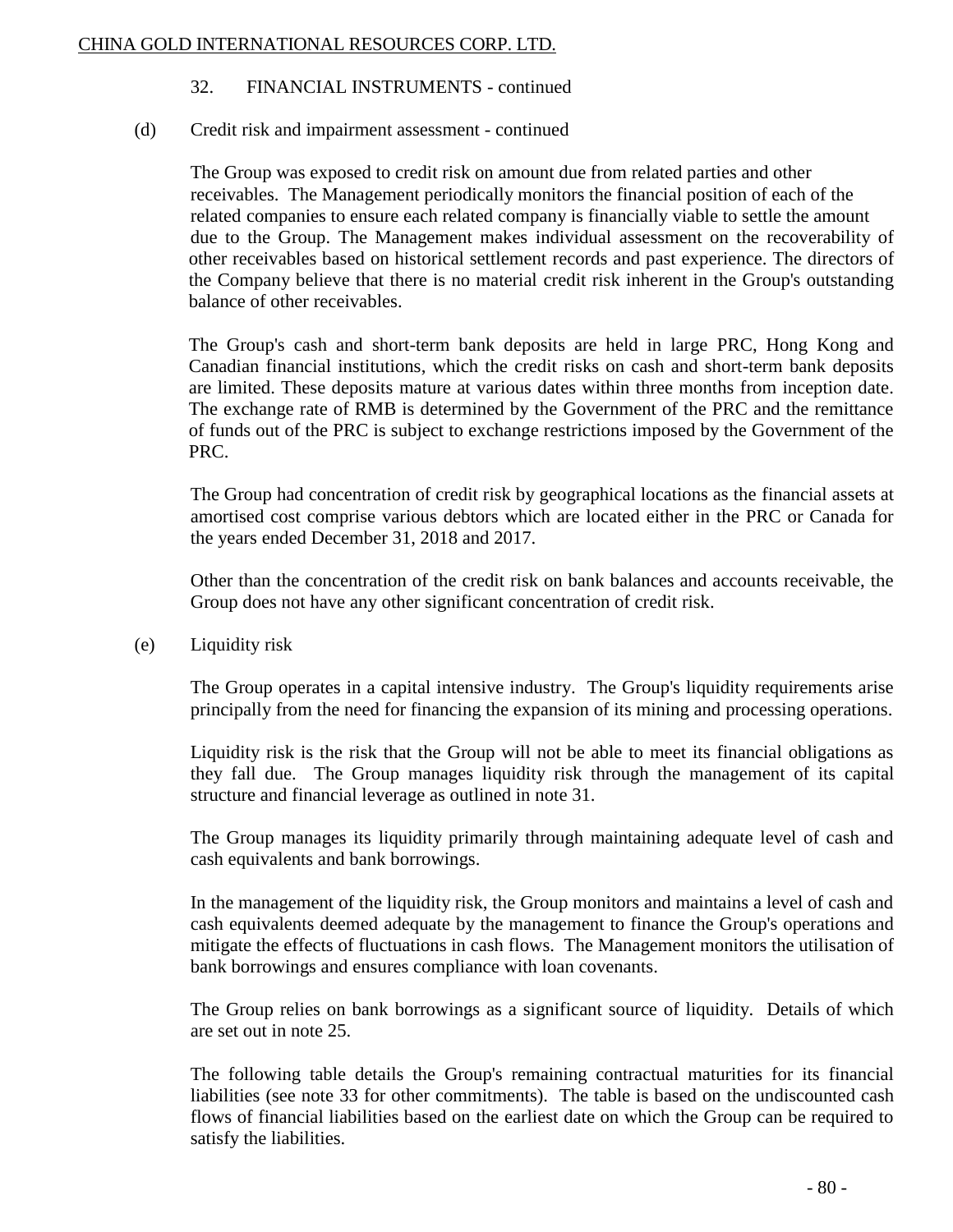#### 32. FINANCIAL INSTRUMENTS - continued

#### (e) Liquidity risk - continued

To the extent that interest flows are floating rate, the undiscounted amount is derived from interest rate at the end of the reporting period:

|                                            | Weighted<br>average<br>interest rate | On demand<br>or within<br>1 year<br><b>US\$'000</b> | $1 - 2$<br>years<br><b>US\$'000</b> | $2 - 5$<br>years<br><b>US\$'000</b> | Over 5<br>years<br><b>US\$'000</b> | Total<br>undiscounted<br>cashflow<br><b>US\$'000</b> | Carrying<br>Amount<br><b>US\$'000</b> |
|--------------------------------------------|--------------------------------------|-----------------------------------------------------|-------------------------------------|-------------------------------------|------------------------------------|------------------------------------------------------|---------------------------------------|
| At December 31, 2018                       | $\%$                                 |                                                     |                                     |                                     |                                    |                                                      |                                       |
| Accounts and other                         |                                      |                                                     |                                     |                                     |                                    |                                                      |                                       |
| payables                                   |                                      | 273,369                                             |                                     |                                     |                                    | 273,369                                              | 273,369                               |
| <b>Borrowings</b>                          | 2.88                                 | 143,414                                             | 554,282                             | 296,829                             | 306,206                            | 1,300,731                                            | 1,210,158                             |
| Entrusted loan payable                     | 2.75                                 | 801                                                 | 29,173                              |                                     |                                    | 29,974                                               | 29,140                                |
|                                            |                                      | 417,584                                             | 583,455                             | 296,829                             | 306,206                            | 1,604,074                                            | 1,512,667                             |
|                                            | Weighted                             | On demand<br>or within                              | $1 - 2$                             | $2 - 5$                             | Over 5                             | Total<br>undiscounted                                | Carrying                              |
|                                            | average                              | 1 year                                              | years                               | years                               | years                              | cashflow                                             | Amount                                |
|                                            | interest rate                        | <b>US\$'000</b>                                     | <b>US\$'000</b>                     | <b>US\$'000</b>                     | <b>US\$'000</b>                    | <b>US\$'000</b>                                      | <b>US\$'000</b>                       |
| At December 31, 2017<br>Accounts and other | $\frac{0}{0}$                        |                                                     |                                     |                                     |                                    |                                                      |                                       |
| payables                                   |                                      | 208,676                                             |                                     |                                     |                                    | 208,676                                              | 208,676                               |
| <b>Borrowings</b>                          | 3.13                                 | 183,818                                             | 145,382                             | 674,611                             | 371,191                            | 1,375,002                                            | 1,274,933                             |
| Entrusted loan payable                     | 2.75                                 | 842                                                 | 842                                 | 30,645                              |                                    | 32,329                                               | 30,608                                |
|                                            |                                      | 393,336                                             | 146,224                             | 705,256                             | 371,191                            | 1,616,007                                            | 1,514,217                             |

#### (f) Fair value

Equity instruments at FVTOCI – listed equity securities (2017: available-for-sale investment - listed equity securities) and equity instruments at FVTOCI – unlisted equity securities which are measured at fair value based on the quoted bid price in an active market (Level 1) and the discounted cash flow model as considered insignificant respectively. The fair values of other financial assets and financial liabilities measured at amortised cost are determined in accordance with generally accepted pricing models based on discounted cash flow analysis.

The Group considers that the carrying amounts of financial assets and financial liabilities recorded at amortised cost in the consolidated financial statements approximate their fair values. There was no transfer amongst 1, 2 and 3 in the current and prior years.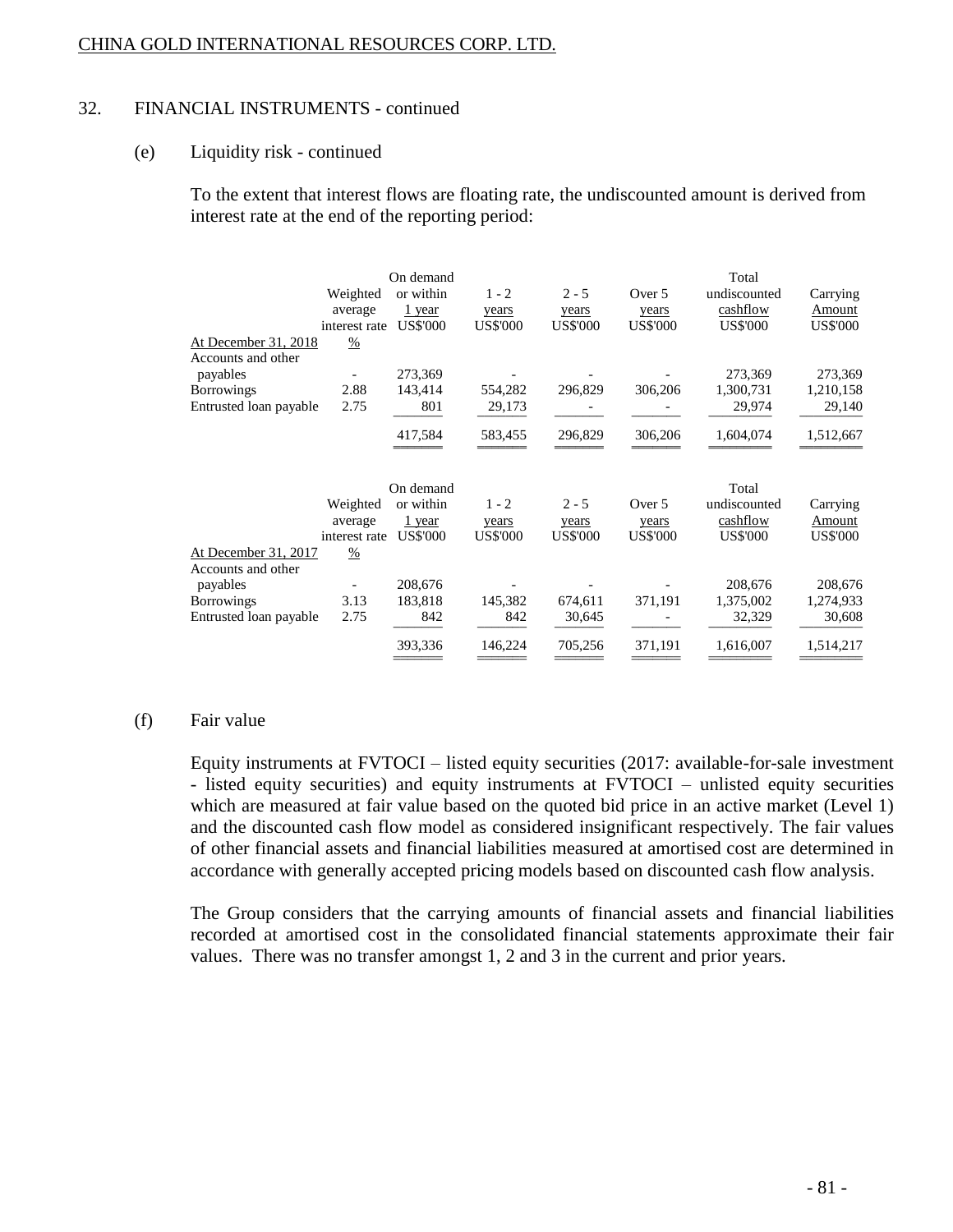## 33. COMMITMENTS AND CONTINGENCIES

#### *Operating leases commitments*

At the end of each reporting period, the Group had commitments for future minimum lease payments under non-cancellable operating leases which fall due as follows:

|                                       | December 31,<br>2018<br><b>US\$'000</b> | December 31,<br>2017<br><b>US\$'000</b> |
|---------------------------------------|-----------------------------------------|-----------------------------------------|
| Within one year                       | 111                                     | 119                                     |
| In the second to fifth year inclusive | 141                                     | 237                                     |
| Over five years                       | 112                                     | 150                                     |
|                                       | 364                                     | 506                                     |

Operating lease payments represent rentals payable by the Group for its premises. Leases are negotiated for a term of 1 to 14 years.

|                                                                                                                                                                 | December 31,    | December 31,    |
|-----------------------------------------------------------------------------------------------------------------------------------------------------------------|-----------------|-----------------|
|                                                                                                                                                                 | 2018            | 2017            |
|                                                                                                                                                                 | <b>US\$'000</b> | <b>US\$'000</b> |
| Capital commitments                                                                                                                                             |                 |                 |
| Capital expenditure in respect of acquisition of property, plant<br>and equipment in the consolidated financial statements<br>- contracted but not provided for | 61,657          | 188,293         |
| Capital expenditure in respect of capital                                                                                                                       |                 |                 |
| injection to an investee                                                                                                                                        | 3,643           | 3,826           |

#### *Other commitments existed at the end of each reporting period*

The Group has signed a service contract with a third party to provide mining services to the Group up to December 31, 2022. The value of the mining service of each year will vary and is dependent upon the amount of mining work performed.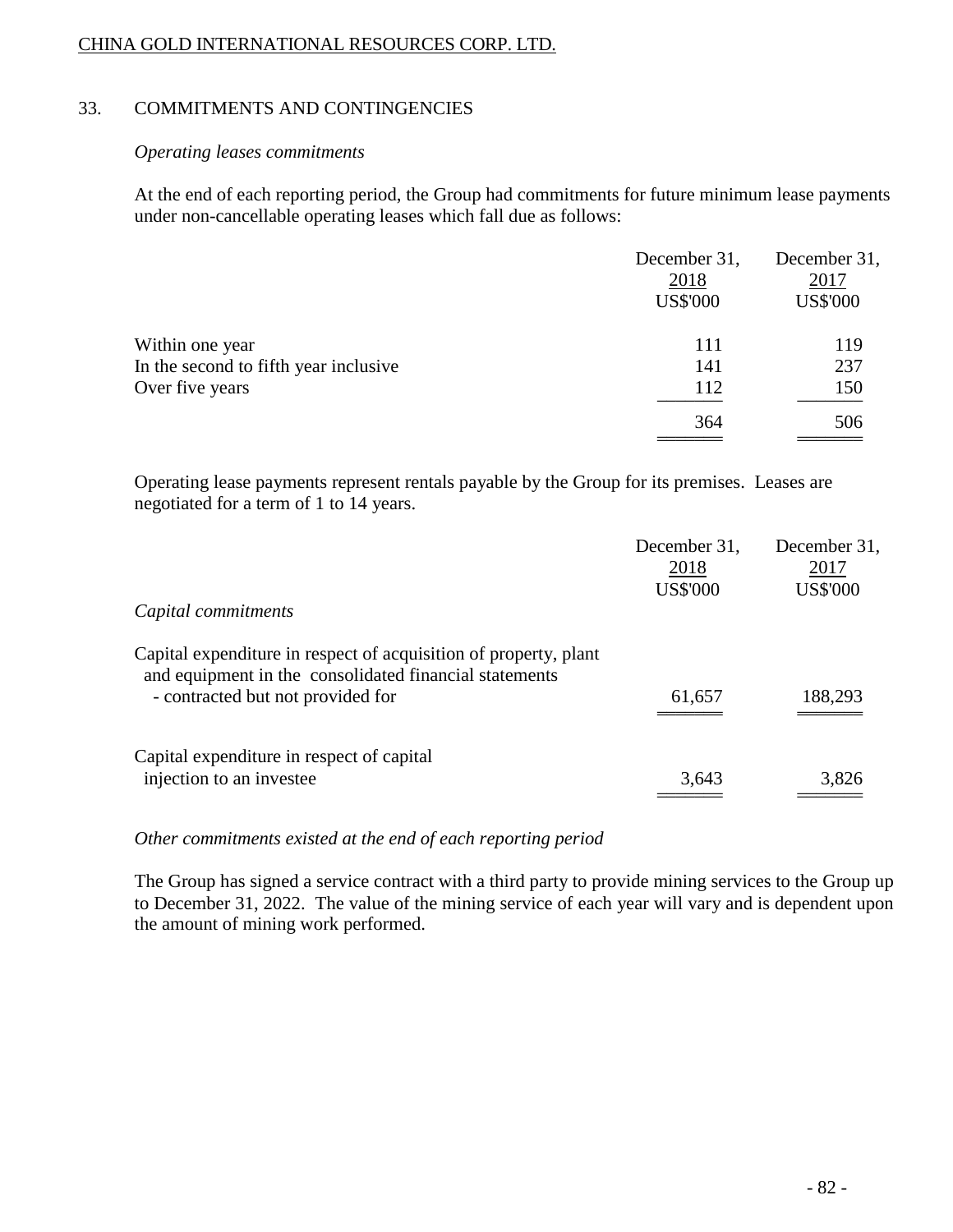#### 34. RETIREMENT BENEFITS SCHEMES

The employees of the Group's subsidiaries are members of a state-managed retirement benefits scheme operated by the PRC government. The subsidiaries are required to contribute a certain percentage of payroll cost to the retirement benefits scheme to fund the benefits. The only obligation of the Group with respect to the retirement benefits scheme is to make the specified contributions.

The total cost charged to the consolidated statement of profit or loss and other comprehensive income of approximately US\$4,473,000 and US\$2,493,000 for the years ended December 31, 2018 and 2017, respectively, represent contributions payable to the scheme by the Group.

#### 35. RECONCILIATION OF LIABILITIES ARISING FROM FINANCING ACTIVITIES

The table below details changes in the Group' liabilities arising from financing activities, including both cash and non-cash changes. Liabilities arising from financing activities are those for which cash flows were, or future cash flows will be, classified in the Group's consolidated statement of cash flows as cash flows from financing activities.

|                                       | <b>Entrusted</b> loan |                 |                 |  |
|---------------------------------------|-----------------------|-----------------|-----------------|--|
|                                       | <b>Borrowings</b>     | payable         | Total           |  |
|                                       | <b>US\$'000</b>       | <b>US\$'000</b> | <b>US\$'000</b> |  |
|                                       | (note 25)             | (note 26)       |                 |  |
| At January 1, 2018                    | 1,274,933             | 30,608          | 1,305,541       |  |
| Financing cash flows                  | (29, 414)             |                 | (29, 414)       |  |
| Exchange difference arising           |                       |                 |                 |  |
| on translation                        | (31, 326)             | (1, 468)        | (32, 794)       |  |
| Unrealised foreign exchange gain, net | (4,035)               |                 | (4,035)         |  |
| At December 31, 2018                  | 1,210,158             | 29,140          | 1,239,298       |  |

|                                       | <b>Entrusted</b> loan |                 |                 |  |
|---------------------------------------|-----------------------|-----------------|-----------------|--|
|                                       | <b>Borrowings</b>     | payable         | Total           |  |
|                                       | <b>US\$'000</b>       | <b>US\$'000</b> | <b>US\$'000</b> |  |
|                                       | (note 25)             | (note 26)       |                 |  |
| At January 1, 2017                    | 1,154,832             | 28,831          | 1,183,663       |  |
| Financing cash flows                  | 77,855                | 614             | 78,469          |  |
| Exchange difference arising           |                       |                 |                 |  |
| on translation                        | 37,590                | 1,163           | 38,753          |  |
| Unrealised foreign exchange loss, net | 4,656                 |                 | 4,656           |  |
| At December 31, 2017                  | 1,274,933             | 30,608          | 1,305,541       |  |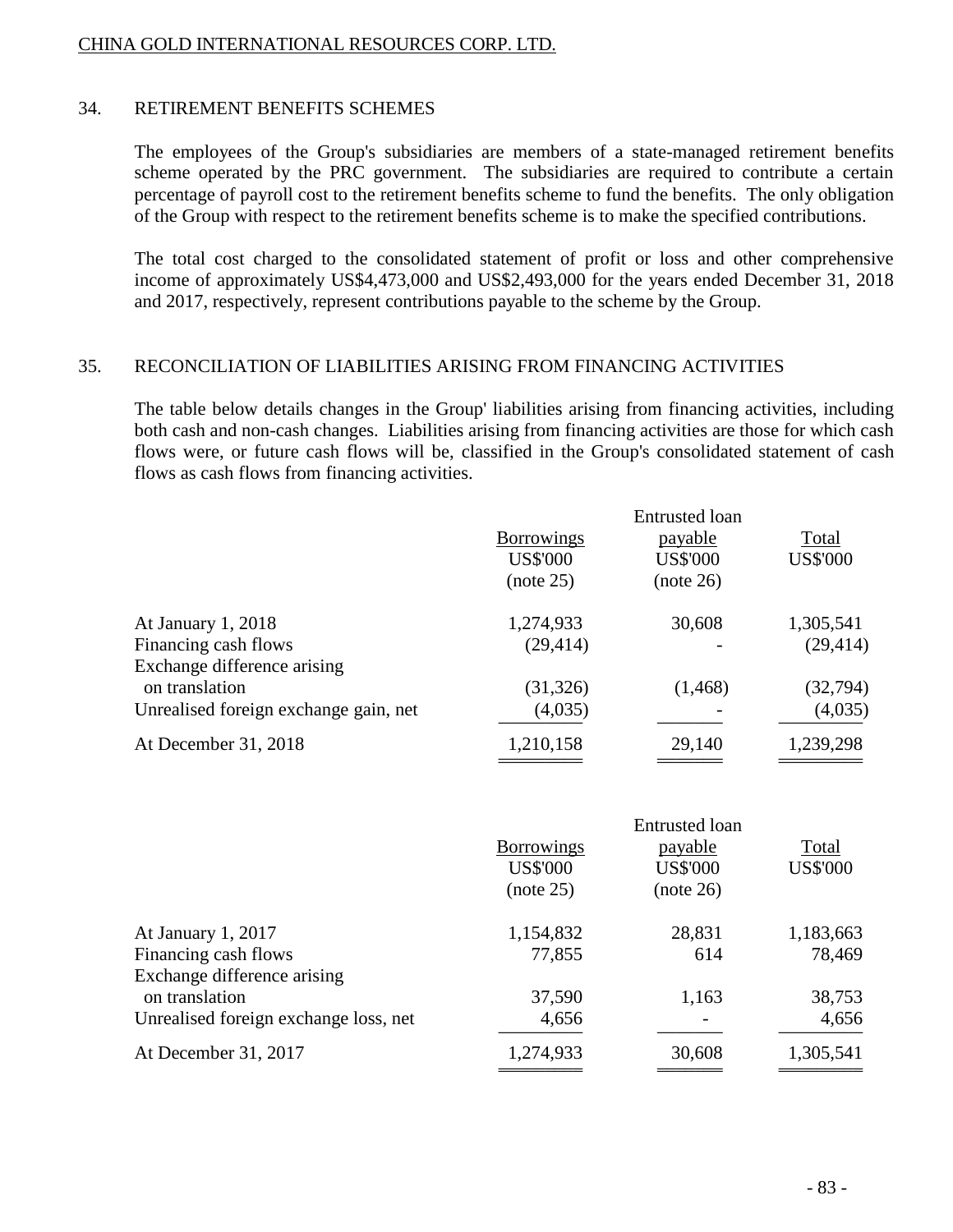# 36. PARTICULARS OF SUBSIDIARIES

| Name of subsidiaries                    | Place and date<br>of incorporation/<br>establishment     | Issued and fully<br>paid share capital/<br>registered capital | 2018  | Equity interest<br>attributable to the Group<br>as at December 31,<br>2017 | Principal activities                                                                   |
|-----------------------------------------|----------------------------------------------------------|---------------------------------------------------------------|-------|----------------------------------------------------------------------------|----------------------------------------------------------------------------------------|
| Pacific PGM Inc.                        | <b>British Virgin Islands</b><br>("BVI")<br>May 17, 2001 | <b>US\$100</b>                                                | 100%  | 100%                                                                       | Investment holding                                                                     |
| Pacific PGM (Barbados) Inc.             | <b>Barbados</b><br>September 6, 2007                     | US\$200,000                                                   | 100%  | 100%                                                                       | Investment holding                                                                     |
| <b>IMP</b>                              | <b>PRC</b><br>April 29, 2002                             | US\$45,000,000                                                | 96.5% | 96.5%                                                                      | Engaged in exploration and<br>development of mining<br>properties in China             |
| <b>Skyland Mining Limited</b>           | <b>Barbados</b><br>October 6, 2004                       | US\$233,380,700<br>plus RMB1,510,549,032                      | 100%  | 100%                                                                       | Investment holding                                                                     |
| Jia Ertong <sup>(1)</sup>               | <b>PRC</b><br>October 31, 2003                           | US\$273,920,000                                               | 100%  | 100%                                                                       | Exploration, development and<br>mining of mineral properties<br>and investment holding |
| Huatailong <sup>(1)</sup>               | <b>PRC</b><br>January 11, 2007                           | RMB1,760,000,000                                              | 100%  | 100%                                                                       | Exploration, development and<br>mining of mineral properties                           |
| Jiama Industry and Trade <sup>(1)</sup> | PRC<br>December 1, 2011                                  | RMB5,000,000                                                  | 51%   | 51%                                                                        | Mining logistics and transport<br>business                                             |
| Skyland (BVI)                           | <b>BVI</b><br>October 26, 2012                           | <b>US\$1</b>                                                  | 100%  | 100%                                                                       | Issue of bonds                                                                         |

# Details of the Company's subsidiaries at December 31, 2018 and 2017 are as follows:

(1) Domestic limited liability company.

None of the subsidiaries had issued any debt securities at the end of the year except for Skyland (BVI) has US\$500 million of listed bonds as at December 31, 2018 and 2017.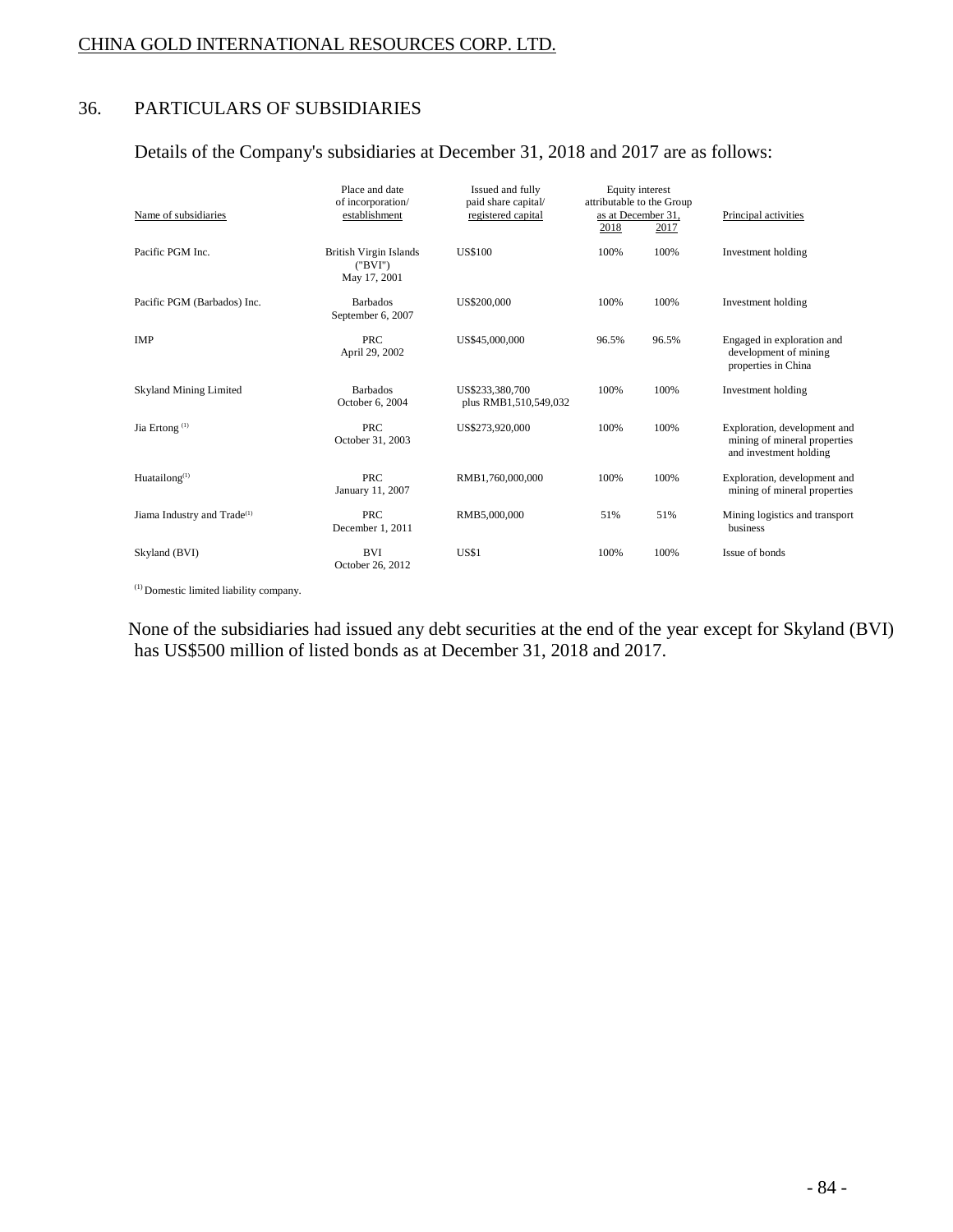# 37. STATEMENT OF FINANCIAL POSITION OF THE COMPANY

|                                              | December 31,    | December 31,    |
|----------------------------------------------|-----------------|-----------------|
|                                              | 2018            | 2017            |
|                                              | <b>US\$'000</b> | <b>US\$'000</b> |
| <b>Current assets</b>                        |                 |                 |
| Cash and cash equivalents                    | 6,758           | 4,360           |
| Other receivables                            | 48              | 14              |
| Prepaid expenses and deposits                | 223             | 234             |
| Amounts due from subsidiaries                |                 | 7,252           |
|                                              | 7,029           | 11,860          |
| <b>Non-current assets</b>                    |                 |                 |
| Property, plant and equipment                | 31              | 53              |
| Loan receivables from subsidiaries           | 62,220          | 59,585          |
| Equity instruments at FVTOCI                 | 17,655          |                 |
| Available-for-sale investment                |                 | 19,680          |
| Investments in subsidiaries                  | 987,016         | 987,016         |
| Amounts due from subsidiaries                | 53,988          | 54,236          |
|                                              | 1,120,910       | 1,120,570       |
| <b>Total assets</b>                          | 1,127,939       | 1,132,430       |
| <b>Current liability</b>                     |                 |                 |
| Other payable and accrued expenses           | 4,385           | 4,011           |
| <b>Non-current liability</b>                 |                 |                 |
| Deferred income                              | 19              | 19              |
| <b>Total liabilities</b>                     | 4,404           | 4,030           |
|                                              |                 |                 |
| <b>Net current assets</b>                    | 2,644           | 7,849           |
| <b>Total assets less current liabilities</b> | 1,123,554       | 1,128,419       |
| <b>Owners' equity</b>                        |                 |                 |
| Share capital (note 29)                      | 1,229,061       | 1,229,061       |
| Reserves (note 38)                           | 440             | 11,016          |
| Deficits (note 38)                           | (105,966)       | (111, 677)      |
| <b>Total owners' equity</b>                  | 1,123,535       | 1,128,400       |
| Total liabilities and owners' equity         | 1,127,939       | 1,132,430       |
|                                              |                 |                 |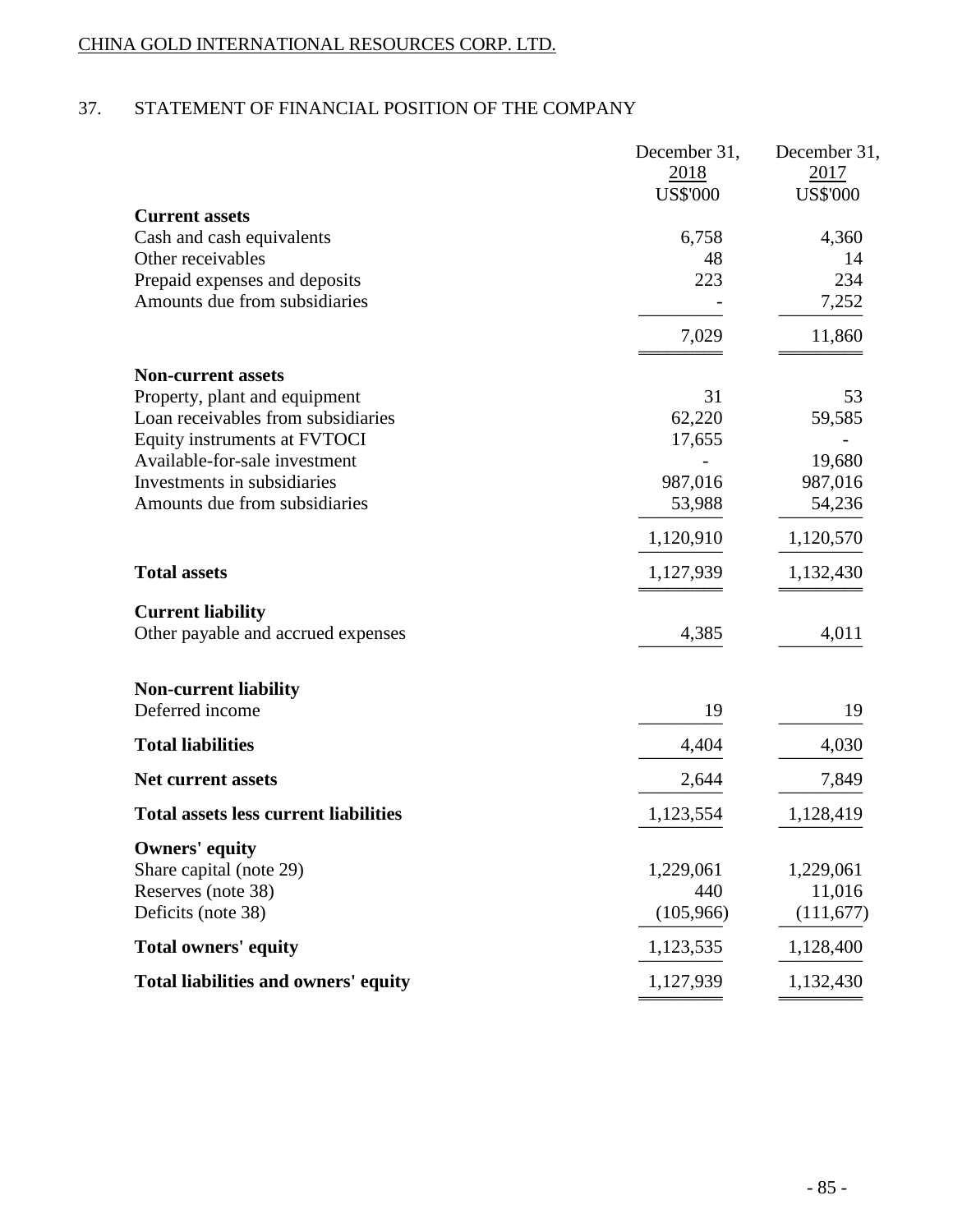# 38. RESERVES AND DEFICITS OF THE COMPANY

|                                                               | <b>Reserves</b><br><b>US\$'000</b> | Accumulated<br><u>losses</u><br><b>US\$'000</b> | <b>Total</b><br><b>US\$'000</b> |
|---------------------------------------------------------------|------------------------------------|-------------------------------------------------|---------------------------------|
| At January 1, 2017                                            | 4,073                              | (102, 859)                                      | (98, 786)                       |
| Loss for the year<br>Fair value gain on available-for-sale    |                                    | (8, 818)                                        | (8, 818)                        |
| investment                                                    | 6,943                              |                                                 | 6,943                           |
| Total comprehensive loss for the year                         | 6,943                              | (8, 818)                                        | (1,875)                         |
| At December 31, 2017<br>Impact of adopting IFRS 9 on          | 11,016                             | (111,677)                                       | (100, 661)                      |
| January 1, 2018 (note 2)                                      | (8,551)                            | 8,551                                           |                                 |
| At January 1, 2018 (restated)                                 | 2,465                              | (103, 126)                                      | (100, 661)                      |
| Loss for the year<br>Fair value loss on equity instruments at |                                    | (2,840)                                         | (2,840)                         |
| <b>FVTOCI</b>                                                 | (2,025)                            |                                                 | (2,025)                         |
| Total comprehensive loss for the year                         | (2,025)                            | (2,840)                                         | (4,865)                         |
| At December 31, 2018                                          | 440                                | (105,966)                                       | (105, 526)                      |
|                                                               |                                    |                                                 |                                 |

# 39. COMPARATIVE FIGURES

Certain comparative figures have been reclassified to conform with the current year's presentation of the consolidated financial statements.